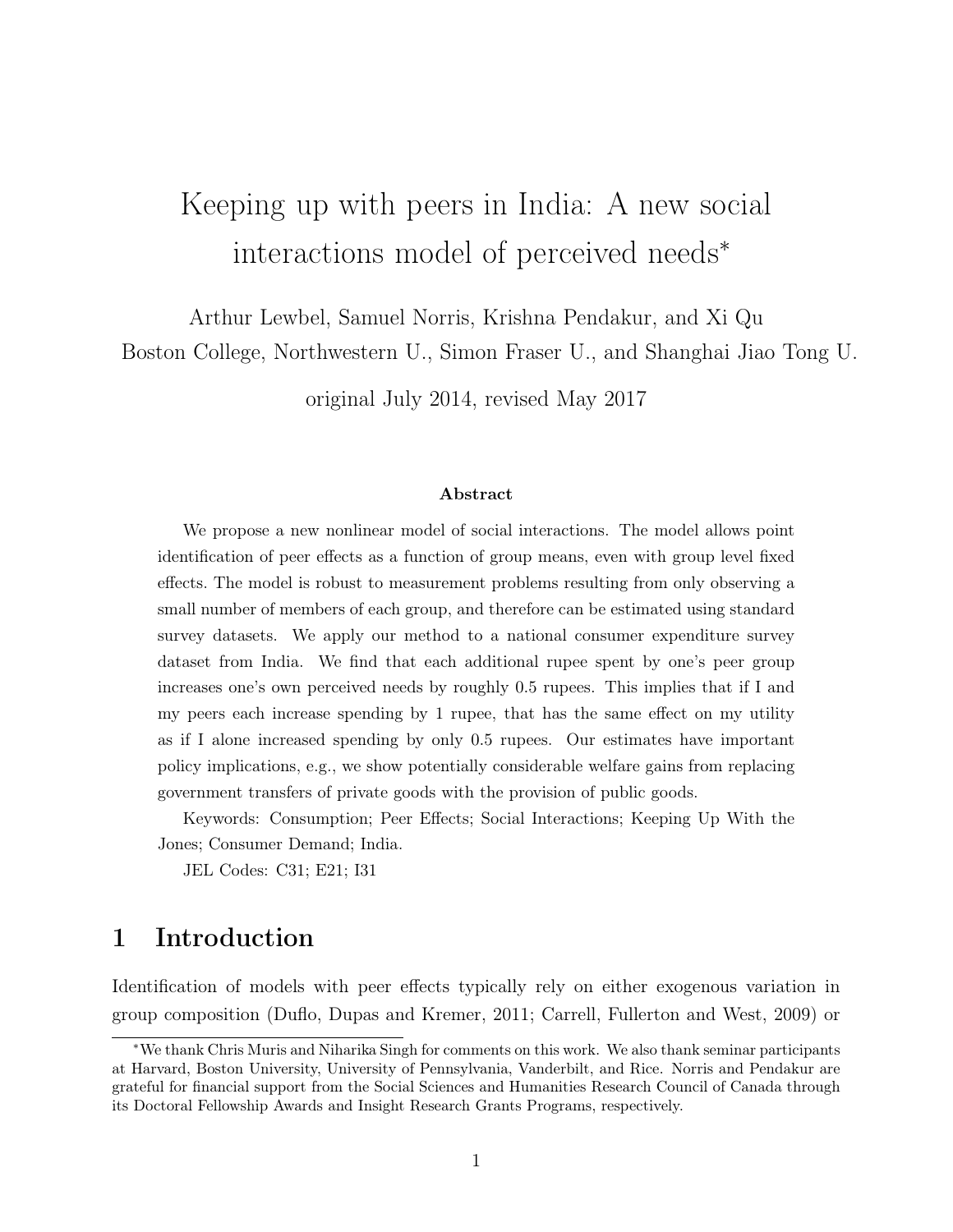size (Lee, 2007), or detailed network data (Bramoullé, Djebbari and Fortin, 2009; de Giorgi, Frederiksen, and Pistaferri, 2016). In this paper, we introduce a model with peer effects in group means that allows for random or fixed effects at the group level, and does not require any of these features typically used to gain identification. As a result, our model can be estimated using standard cross section data sets that lack detailed network information. For example, our empirical application uses repeated cross section household consumer expenditure survey data (of the type collected by many countries for the construction of consumer price indices). A common feature of such surveys is that only a tiny fraction of the total population is sampled, so we observe only a modest number of members of each group. We obtain point identification by exploiting nonlinearities in the model, and demonstrate consistency even when the number of observations per group is fixed and small.

Consumer demand estimation is a natural application of our model. Engel curves have long been known to be nonlinear (Deaton and Muellbauer, 1980), and there is evidence for peer effects in consumption (Boneva, 2013). In our keeping-up-with-the-Joneses type model, one's perceived required expenditures, or "needs," depend on, among other things, the average expenditures of one's peer group. The higher are these perceived needs, the more one needs to spend to attain the same level of utility. Consistent with other empirical evidence (e.g., Luttmer, 2005), we find that consumers lose utility from feeling poorer when their peers get richer. However, because our demand model is derived from a utility function using the standard tools of consumer choice, we can quantify the magnitude of peer effects in money-metric utility terms, permitting associated welfare calculations and policy analyses.

We implement the model with standard national consumer expenditure survey data from India, and find that each additional rupee spent by peers increases perceived needs by roughly 0.5 rupees. These results have many implications for policy. For example, they may provide a structural explanation for the Easterlin (1974) paradox of low correlation between growth in aggregate incomes and growth in reported well-being. If perceived needs ratchet up along with incomes, aggregate income gains do less to improve utility than idiosyncratic income gains.

These results also imply that income or consumption taxes that apply to all members of a group are roughly half as expensive in terms of social welfare than one would calculate in the absence of peer effects. Similarly, half of the potential utility gains from transfer programs can be lost due to peer effects that increase perceived needs. We apply these results in a rough calculation to suggest that replacing the National Food Security Act in India (a program that subsidizes expenditures on cereals such as rice) with more generous provision of public goods like education or cleaner air and water, could increase money metric welfare by billions of rupees a year at no additional cost.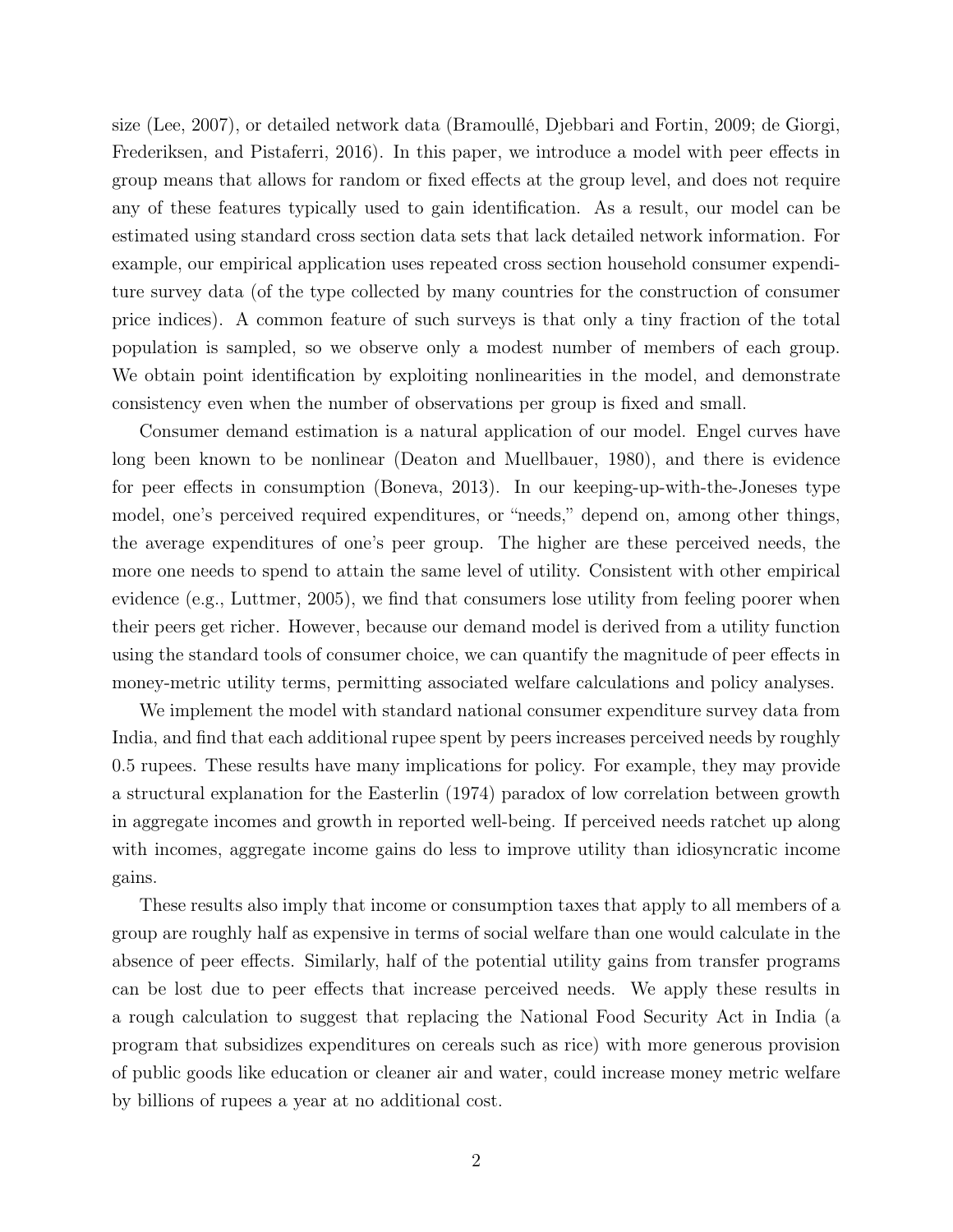Our analysis proceeds as follows. In the next subsections we give an overview of our model, and review the literature on peer effects and needs, and show how our model incorporates peer effects and needs into demand functions. In Section 2 we prove identification of simplified generic version of our peer effects model, and we provide associated estimators. In Section 3 we apply the generic model to expenditure data from the Indian National Sample Survey (NSS) data, estimating the dependence of household-level expenditures on luxuries on household total expenditures and peer-group average expenditures on luxuries. These results show peer effects are present, but do not relate them to utility. We also analyze the effects of own and peer expenditures on answers to a life satisfaction question (which we interpret as a crude proxy for utility) from a separate data set. Taken together, these preliminary analyses indicate that increased luxury expenditures by one's peers increases one's own luxury spending, and increased total expenditures of of one's peers decreases one's own level of reported utility.

Both economic theory and these non-structural empirical results then motivate our construction of a structural model in which needs depend on the spending of one's peers. This model is described in Section 4. Exploiting revealed preference theory, in Section 5 we derive quantity demand functions associated with this utility model. These demand functions have a similar structure to our generic model, though both the dependent variables and the group-average variables become quantity vectors instead of scalars, the scalar peer effect parameter is replaced by a matrix of own and cross equation peer effects, and what appear as constant parameters above are replaced with nonlinear functions of prices and observable demand shifters. Given this analogous structure to our generic model, we prove identification of these demand functions using the same techniques as before, and we provide an associated estimator.

In Section 6 we implement this structural demand model and provide associated welfare analyses, now using multiple annual NSS annual cross-sections of household-level expenditure data. Section 7 discusses policy implications of our estimates, and Section 8 concludes. Throughout, we relegate formal derivations and proofs to the appendix.

#### 1.1 Generic Model Overview

Before considering utility structure and needs, here we introduce a simplified or generic version of our model. To fix ideas, consider a typical peer effects model relating an outcome  $y_i$  for person i in group g with a covariate  $x_i$  which we can write as

$$
y_i = \overline{y}_g a + x_i b + u_i,\tag{1}
$$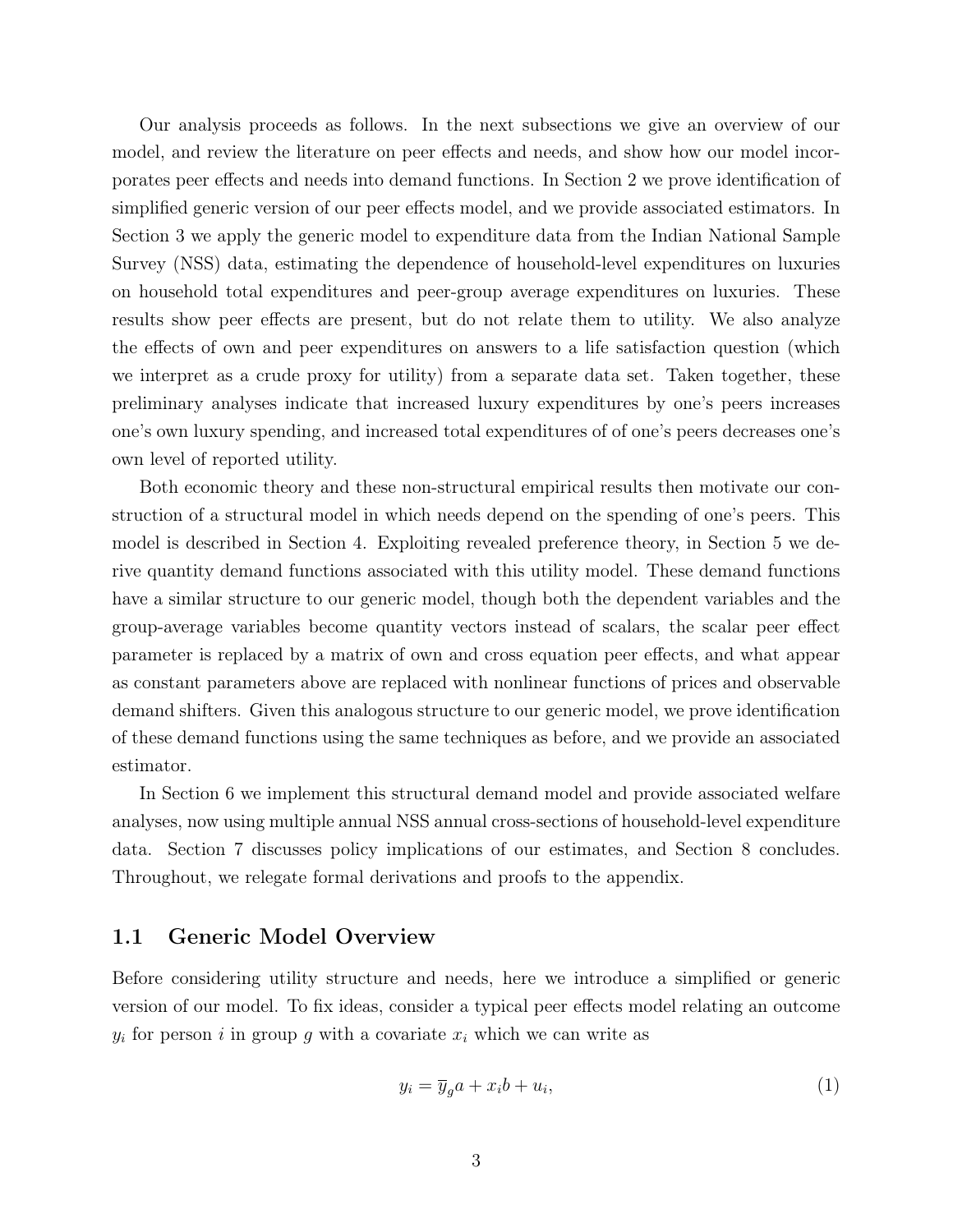where  $u_i$  is an error term uncorrelated with the covariate, the pair  $(a, b)$  are parameters to estimate, and  $\overline{y}_g$  is the population mean value of  $y_j$  over all people j in person i's peer group g (see, e.g., Manski 1993, 2000 and Brock and Durlauf 2001). In contrast, the type of model we consider has the form

$$
y_i = \left(\widehat{y}_g a + x_i b\right)^2 d + \left(\widehat{y}_g a + x_i b\right) + v_g + u_i + \varepsilon_{gi},\tag{2}
$$

where  $\hat{y}_g$  is an estimate of  $\overline{y}_g$ , the term  $v_g$  is a group level fixed or random effect, and  $\varepsilon_{gi}$  is an additional error that arises due to estimation error from the econometrician needing to replace  $\overline{y}_g$  in the true model with an estimate  $\hat{y}_g$ .

Equation (2) differs from equation (1) in three important ways. First, the model contains a group-level error  $v_g$ . We show identification of the model even if  $v_g$  is a group level fixed effect. In contrast, typical models like equation (1) cannot be identified in the presence of fixed effects, unless one has specialized data including observable network structures like "intransitive triads." See, e.g., Bramoullé, Djebbari, and Fortin (2009), Jochmans and Weidner (2016), and de Giorgi, Frederiksen, and Pistaferri (2016).

Second, our model is nonlinear. In our empirical application, this nonlinearity is an unavoidable consequence of utility maximization. However, it is precisely this nonlinear structure that enables identification in the presence of fixed effects. In particular, the coefficient a can be identified from the  $x_i\hat{y}_j$  interaction in the quadratic term of equation (2), which is not eliminated when we first difference to remove  $v_q$ . With random effects, this nonlinearity is still helpful but not required for our identification.

Third, because we only have survey data with a modest number of observations for each group, we do not assume we can observe the true  $\overline{y}_g$  even asymptotically. We therefore replace  $\overline{y}_q$  with its estimate  $\hat{y}_g$ , and this introduces the additional error term  $\varepsilon_{gi}$  that is correlated with  $\overline{y}_q a + x_i b$  and its square. Part of the novelty of our methodology comes from overcoming these correlations to construct valid moment conditions used for GMM estimation of the model. Our model is potentially applicable to many contexts with nonlinear peer effects, and may be of particular use when the researcher only observes a relatively small number of members of each peer group (for example, with typical government survey data).

## 1.2 Literature and Overview of Peer Effects in Consumption and Needs

There is a long literature that connects utility and well-being to peer income or consumption levels (see, e.g., Frank 1999, 2012). The Easterlin (1974) paradox asserts an empirical connection between well-being and national average incomes. Though the strength of this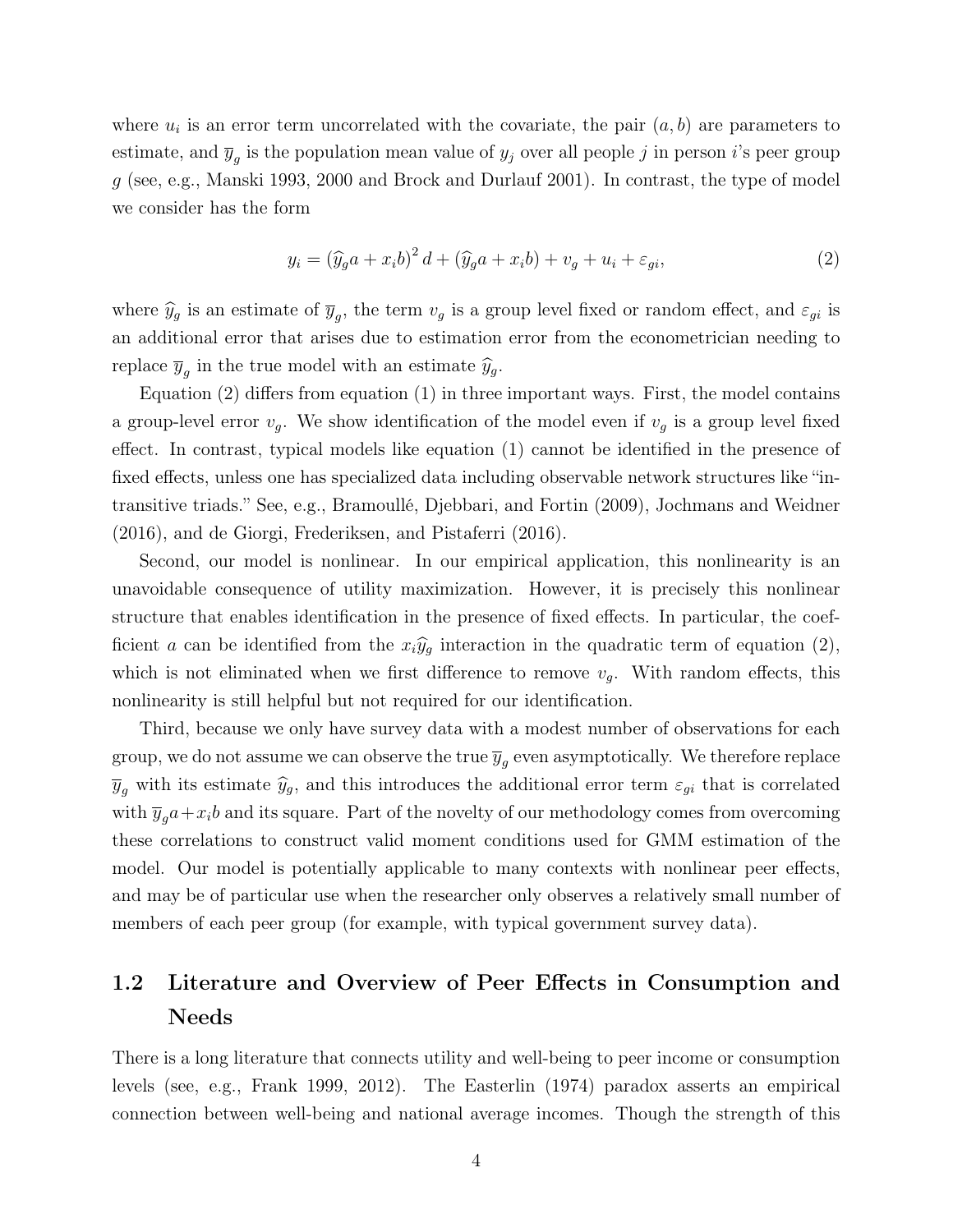connection is debated (Stevenson and Wolfers 2008), the correlation between utility and national-level consumption, ceteris paribus, is negative. Ravina (2007) and Clark and Senik (2010) regress self-reported utility on own budgets and national average budgets, and other correlated aggregate measures like inequality, and find that the negative correlation still stands. Similar results hold for much smaller reference groups; Luttmer (2005) finds that an increase of the average income in one's neighbors reduces self-reported well being.

The possible mechanisms for this are varied. Veblen (1899) effects make consumers value consumption of visible status goods. Reference-dependent utility functions hinge preferences on own-endowments (Kahneman and Tversky 1979). More recent work on these models has led to reference-dependence that is "other-regarding," where utilities depend on reference points that are driven by other agents' decisions or endowments. Models of "keeping up with the Joneses" have one's own consumption feel smaller when one's peers consume more. Surveys of this literature include Kahneman (1992) and Clark, Frijters, and Shields  $(2008)^{1}$ In our paper, we model the consumption of our peers as affecting what we perceive as our consumption "needs".

A more recent literature connects consumption choices to peer consumption levels, although these analyses are essentially nonstructural. For example, Chao and Schor (1998) regress individual cosmetics spending on group-average cosmetics spending and find positive responses, linking their findings to Veblen effects. Boneva (2013) regresses household quantity demand vectors on household budgets (total expenditures) and on the average budgets of reference groups, using the randomized Progresa rollout to instrument for group averages. De Giorgi, Frederiksen and Pistaferri (2016) show that consumption choices depend on peer consumption levels, using neighbors-of-neighbors as instruments. All these papers suggest that the magnitudes of peer effects in consumption choices are large.

Taken together, these results suggest that a structural model of peer effects in consumption choices should start with a utility function that depends both on own-consumption and on peer consumption. That is, direct utility depends on  $\mathbf{q}_i$  and  $\overline{\mathbf{q}}_g$ , where g denotes the peer group of consumer i,  $\mathbf{q}_i$  is the vector of quantities of goods consumed by consumer i, and  $\overline{\mathbf{q}}_g$ is the mean consumption vector of all consumer's in group  $q$ . This in turn implies indirect utility functions of the form

$$
u_i = \widetilde{V}(\mathbf{p}, x_i, \mathbf{z}_i, \overline{\mathbf{q}}_g),
$$

where  $u_i$  is utility, or well-being of consumer i, **p** is the vector of prices of goods,  $z_i$  is a

<sup>&</sup>lt;sup>1</sup>A smaller peer effects literature focuses on intertemporal models of aggregate behaviour, intended to address macroeconomic puzzles. See, e.g., Gali (1994) or Maurer and Meier (2008). At the other extreme, some papers in psychology and marketing focus on how the valuation of particular individual goods or brands depend on one's peers. See, e.g., Rabin (1998) and Kalyanaram and Winer (1998).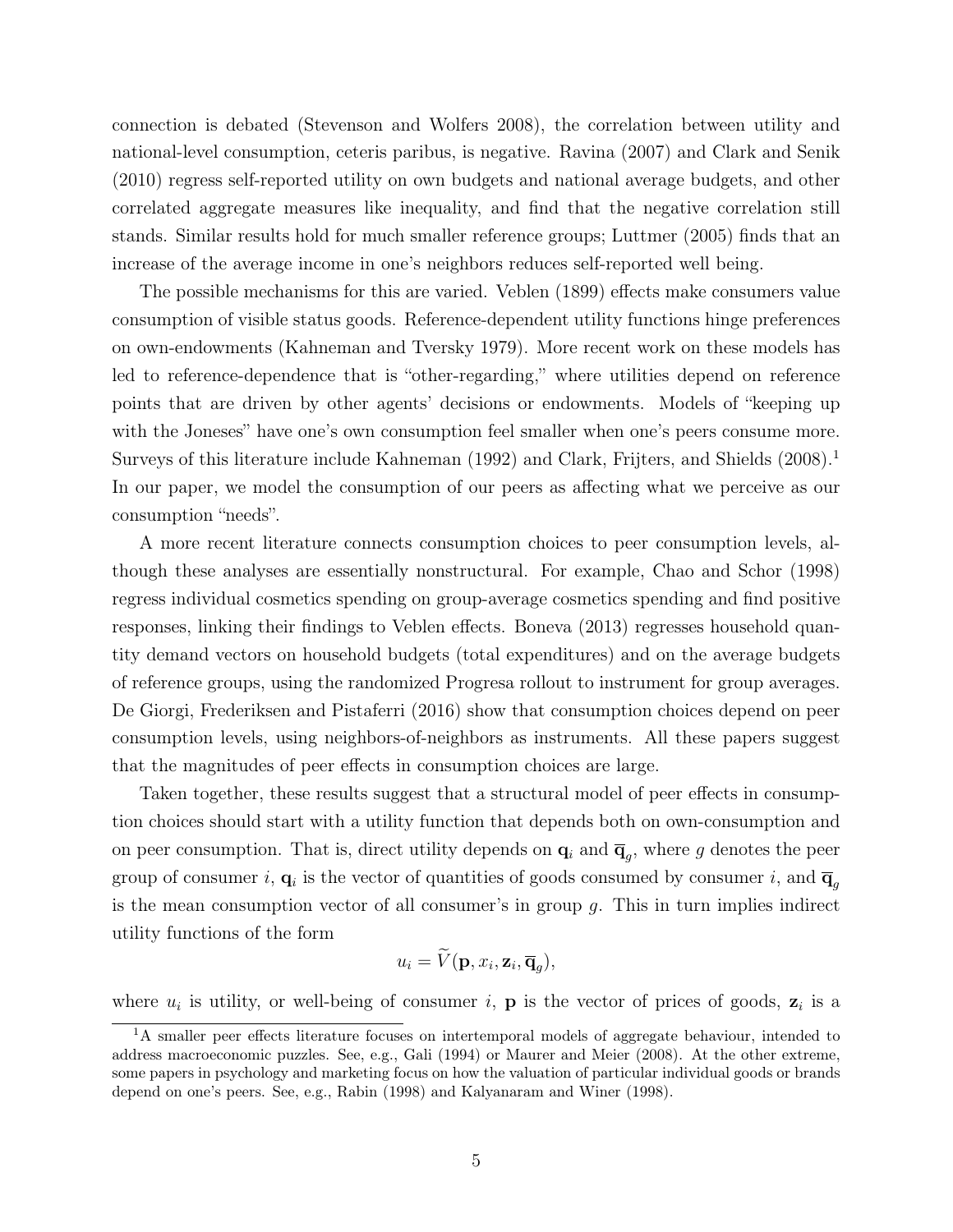vector of characteristics that affect tastes, and  $x_i = \mathbf{p}'\mathbf{q}_i$  is consumer *i*'s budget, or total expenditures.

In our model, peer consumption  $\overline{\mathbf{q}}_g$  affects needs. In the context of utility and cost functions, "needs" are fixed costs, representing the minimum quantity vector one requires to start getting utility. The idea that preferences have fixed costs that need to be met before expenditures start increasing utility goes back to Samuelson (1947). Samuelson defined the quantity vector  $f_i$  as the "necessary set" of goods. The cost of buying these necessary goods, i.e. needs, is  $p'f_i$ . Samuelson then defined  $x_i - p'f_i$  as "supernumerary income," one's remaining income after subtracting off the cost of these needs. Utility is then obtained by spending supernumerary income.

The classic Stone (1954) and Geary (1949) linear expenditure system incorporates this construction. More generally, Gorman (1976) showed that these kind of fixed costs (which he calls "overheads") can be introduced into any utility function and will generally vary across consumers. This structure for dealing with heterogeneity in needs is typically used to account for demographic characteristics z.

In Gorman's model, utility depends on  $x_i$  only through the term  $x_i - \mathbf{p}' \mathbf{f}_i$ , where  $\mathbf{f}_i = \mathbf{f}(\mathbf{z}_i)$ is a function of demographic characteristics. Blackorby and Donaldson (1994) show that models of this type have a desirable property for social welfare calculations, which they call Absolute Equivalence Scale Exactness (AESE).<sup>2</sup> In particular, changes in the crosspopulation sum of income - needs (also known as equivalent income),  $\sum_i x_i - \mathbf{p'} \mathbf{f}_i$ , are a dollar measure of changes in social welfare. Increases in societal income are thus straightforward to measure in welfare terms. We will allow needs  $f_i$  to depend on a  $\overline{q}_g$ , so a technology change that raises everyone's after tax income  $x_i$  by 10% would be offset by the associated change in  $\mathbf{p}'\mathbf{f}_i$ , reflecting the social cost of keeping up with the Joneses.

Our model begins with Blackorby and Donaldson, but then adds peer effects by including  $\overline{\mathbf{q}}_g$  in the needs vector  $\mathbf{f}_i$ , so

$$
u_i = V(\mathbf{p}, x_i - \mathbf{p}'\mathbf{f}_i) \quad \text{with} \quad \mathbf{f}_i = \mathbf{f}(\mathbf{z}_i, \overline{\mathbf{q}}_g) \tag{3}
$$

For simplicity we take the function  $f$  to be linear, so

$$
\mathbf{f}_i = \mathbf{A}\overline{\mathbf{q}}_g + \mathbf{C}\mathbf{z}_i \tag{4}
$$

<sup>&</sup>lt;sup>2</sup>Blackorby and Donaldson (1994) start from a more general model where utility has the form  $u_i =$  $h[V(\mathbf{p}, x_i - H(\mathbf{p}, \mathbf{z}_i)), \mathbf{z}_i]$  for some functions h and H. In the Gorman model context where  $H(\mathbf{p}, \mathbf{z}_i) = \mathbf{p}' \mathbf{f}_i$ , their results imply that if h is independent of  $z_i$ , then  $x - \mathbf{p}' \mathbf{f}_i$  will be a money metric for utility, and all transformations h that are independent of  $z_i$  result in money metrics that are not additive in  $\mathbf{p}'\mathbf{f}_i$ . They also derive results on identification associated with this model, showing when social welfare functions can be constructed based on differences between budgets and needs.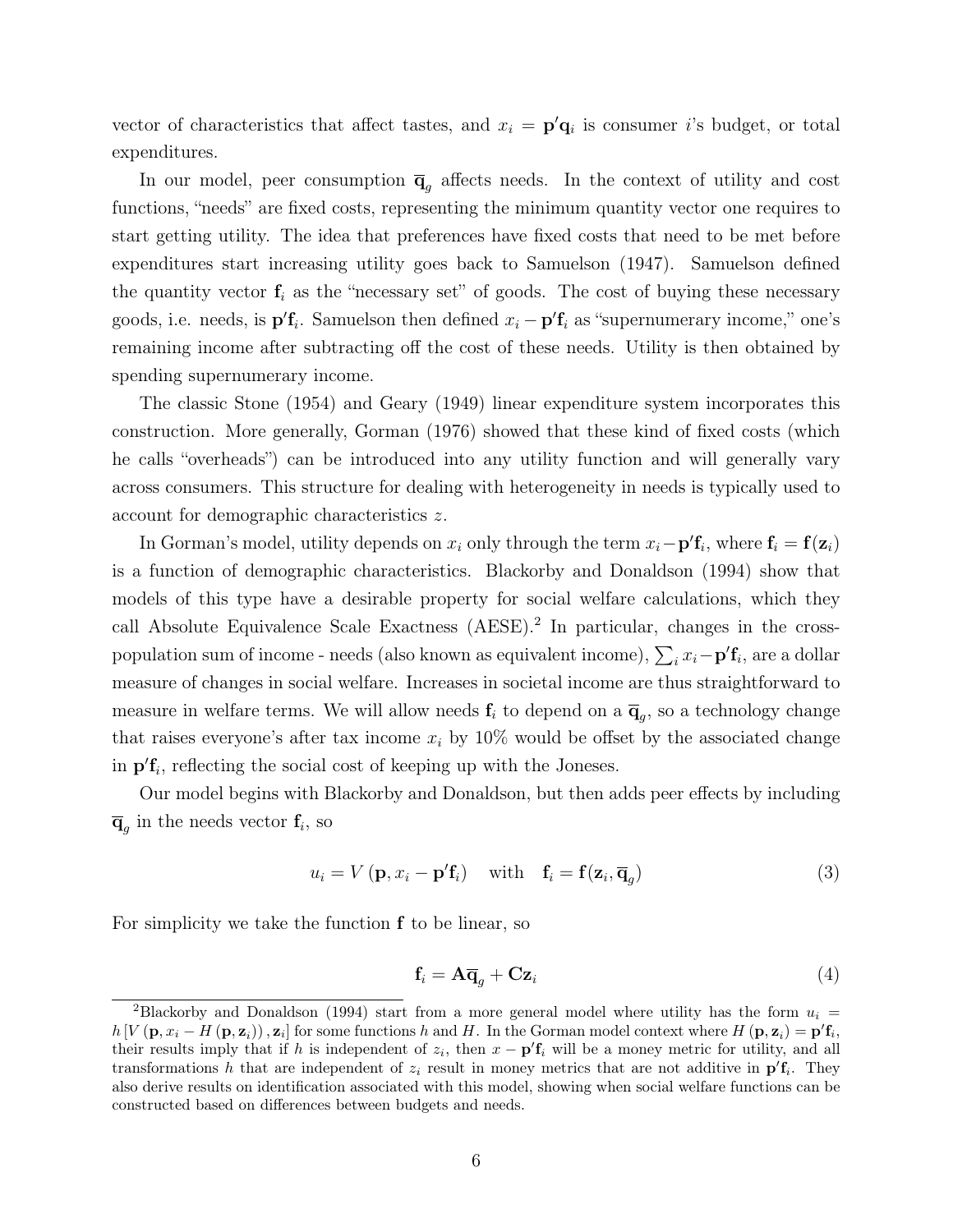for some matrices of parameters A and C.

If  $u_i$  were observable, then one could directly estimate equation (3). Luttmer (2005) estimates a model where self reported well-being (on a 1 to 7 scale) is a function of  $x_i$  −  $\delta \mathbf{p}' \overline{\mathbf{q}}_g$ . If we interpret this discrete self reported well-being as a crude measure of utility  $u_i$ , then Luttmer's model corresponds to a special case of our model in which the matrix A equals the scalar  $\delta$  times the identity matrix. In a preliminary data analysis, we perform an analogous exercise using the World Value Survey from India, which contains a similarly crude subjectively reported measure of well-being. Both Luttmer's estimates and our own preliminary analysis find that  $u_i$  is increasing in  $x_i$  and decreasing in  $\mathbf{p}'\overline{\mathbf{q}}_g$ , consistent with our interpretation of peer effects as increasing perceived needs, making one's utility go down as peer expenditures go up.

Our main structural analysis does not assume utility is observable. We instead derive quantity demand equations from (3) that express consumption demands as a function of observables only, allowing us to back out the parameters  $A$  and  $C$ . Specifically, applying Roy's (1947) identity to equation (3) yields demand functions of the form

$$
\mathbf{q}_i = \mathbf{g}(\mathbf{p}, x_i - \mathbf{p}'\mathbf{f}_i) + \mathbf{f}_i
$$
\n(5)

where the functional form of the vector valued function **g** depends only on the functional form of V. We will identify and estimate demand functions given by equations  $(5)$  and  $(4)$ , with the addition of error terms that also include random or fixed effects.

The link between the demand model in Equation 5 and the simpler peer effects model described earlier can be seen by replacing the simple linear term  $x_i + \overline{y}_g a$  from before with  $x_i - \mathbf{p}' \left( \mathbf{A} \overline{\mathbf{q}}_g + \mathbf{C} \mathbf{z}_i \right)$  and taking **g** to be quadratic in this term. As in the simpler peer effects model, we will need to replace  $\overline{\mathbf{q}}_q$  with an estimate  $\hat{\mathbf{q}}_g$ , and deal with the same identification and estimation issues discussed earlier.

Equation (3), and the demand functions (5) derived from it, imply that higher levels of peer expenditures first-order increase own expenditure  $\mathbf{q}_i$ , but decrease utility  $u_i$ . Although not incorporated into this model, it is possible that these negative externalities of peer effects could be offset by an increase in utility due to network effects. For example, the value of a cell phone can be increasing in the number of your peers who also own one, generating a positive relationship between own and group ownership. However, we think that network effects are unlikely to explain our results, for two reasons. First, our consumption categories are large and mostly contain items not associated with peer effects. For example, the luxuries in our model consist of items like types of food, hygiene products, and personal transportation. Second, both Luttmer's estimates and our own World Value Survey estimates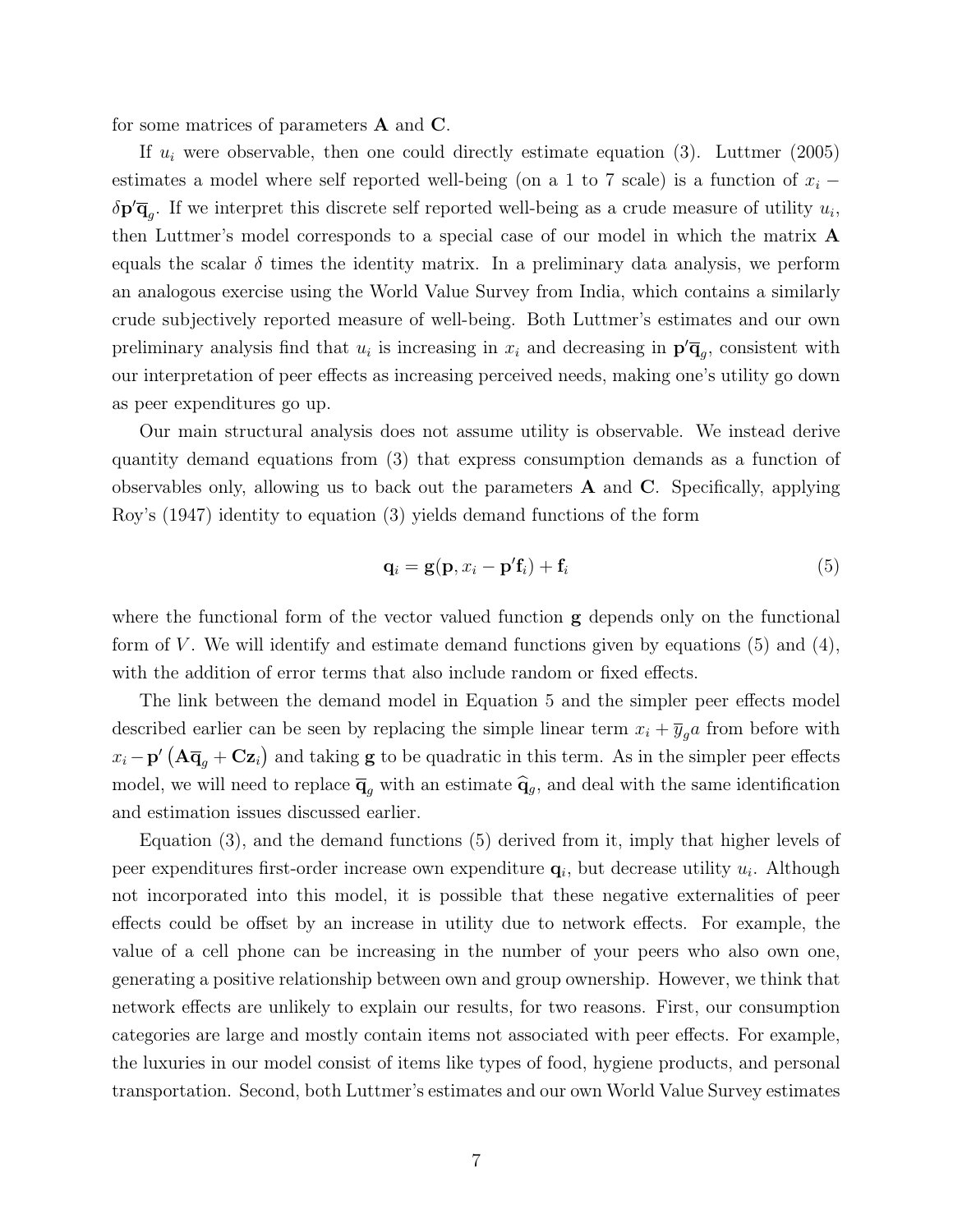mentioned above provide direct evidence of increased peer expenditures decreasing rather than increasing utility. Finally, it should be noted that network effects could also produce negative as well as positive additional externalities, such as congestion effects from increased traffic on public roads.

The class of demand specifications given by equations (5) has a shape invariance in quantities property described by Pendakur (2005). This property has the testable implication that, for any price vector p, the quantity demand curve associated with any good  $j$  has the same shape across consumers, differing only by horizontal and vertical translations in  $x$  and q, respectively. This property is analogous to the more well known shape invariance in budget shares popularized by Pendakur (1999), Blundell, Chen and Kristensen (2007) and Lewbel (2010). A long literature in empirically modeling consumer demand shows that demands are nonlinear and well-approximated by polynomials (see, e.g., Deaton and Muellbauer 1980, Banks, Blundell and Lewbel 1998, and Blundell, Chen and Kristensen 2007), mirroring our identification conditions and modeling assumption.

#### 1.3 Relevant Literature on Identification of Peer Effects

Our model, where each individual's outcome depends on the mean of the outcomes of one's peer group, is a form of social interactions model. It can also be interpreted as a spatial model, where all individuals within a group are equidistant from each other. A well known obstacle to identification of this kind of model is the reflection problem, originally described by Manski (1993, 2000), and expanded on by Brock and Durlauf (2001), and Blume, Brock, Durlauf, and Ioannides (2010). Our model has a specific behaviorally derived structure that overcomes the reflection problem.

In some peer effects models, network information is available that can help identification. For example, Bramoullé, Djebbari, and Fortin (2009) show identification of peer effects in social networks exploiting so-called "intransitive triads," essentially using data from friends of friends as instruments. Davezies et. al, (2006) and Lee (2007) use variation in group sizes to aid identification. In our context, making use of standard consumption survey data, we do not have any information on who friends of friends are. We similarly cannot exploit variation in group size for identification, because we only see a small number of members of each group, and because we do not know actual group sizes.<sup>3</sup>

The interactions of peer group members may be modeled as a game. Suppose there is private information that cannot observed by econometricians. We assume that group

<sup>3</sup>Furthermore, identification from variation in group sizes generally has power only for relatively small groups like classrooms. In our context, with groups potentially containing thousands of individuals, it is unlikely that this approach would work even if we had outside knowledge of true group sizes.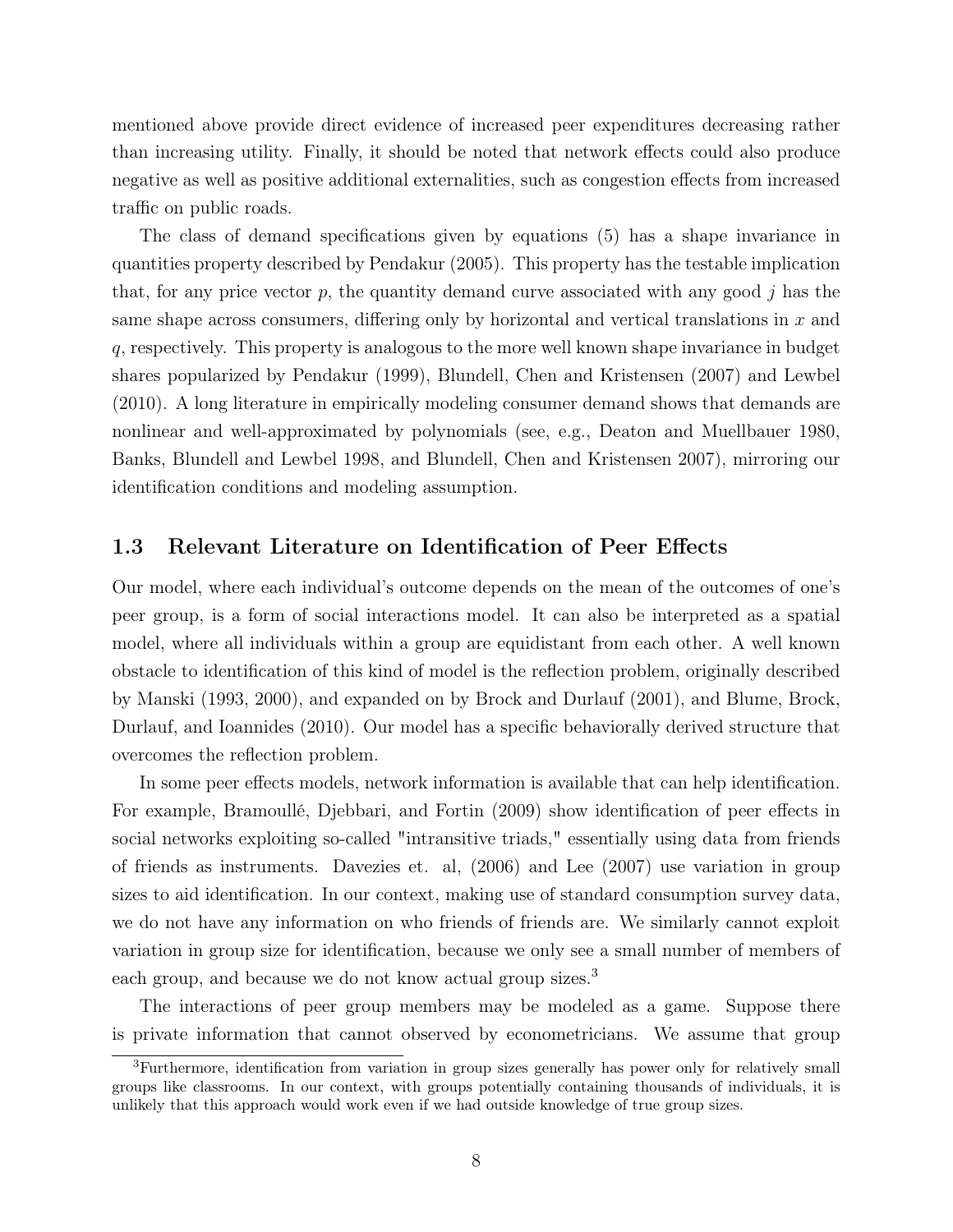members have utility functions that depend on peers only through the true mean of the peer group's outcomes. If group members also all observe each other's private information and make decisions simultaneously (corresponding to a complete information game), then each individual's actual behavior will only depend on others through the group mean. Complete games are generally plausible only when the size of each group is small, and are typically estimated assuming the econometrician's data includes all members of each observed group. An example is Lee (2007). However, in our case the true group sizes may be large, but we only observe a small number of members of each group. An alternative model of group behaviour is a Bayes equilibrium derived from a game of incomplete information, in which each individual has private information and makes decisions based on rational expectations regarding others. This type of incomplete game of group interactions can result in the reflection problem again, where endogenous effects, exogenous effects, and the correlated effects cannot in general be separately identified. In either type of game there is also the potential problem of no equilibrium or multiple equilibria existing, resulting in the problems of incompleteness or incoherence and the associated difficulties they introduce for identification as discussed by Tamer (2003).

We do not take a stand on whether the true game in our case is one of complete or incomplete information. We assume only that players are basing their behavior on the true group means. This is most easily rationalized by assuming that consumers either have complete information, or can observe a sufficiently large number of members in each group that their errors in calculating group means are negligible. A more difficult problem would be allowing for the possibility that group members may, like the econometrician, only observe group means with error. We do not attempt to tackle this issue. Doing so would require modeling how individuals estimate group means, how they incorporate uncertainty regarding group means into their purchasing decisions, and showing how all of that could be identified in the presence of the many other obstacles to identification that we face. These obstacles include the reflection problem, only observing a small number of members of each group, group level fixed effects, nonlinearities resulting from utility maximization, and a multiple equation system where each equation depends on the vector of peer means from all of the other equations.

Identification depends on what we assume is observable from data. Standard models of within group interactions with large groups assume that there are no interactions between groups, and that both the number of groups  $G$  and the number of observed members  $n_q$  within each group goes to infinity. However, for reasonable definitions of peer groups, standard consumer expenditure surveys only sample a relatively small number of individuals within each group. For example, even in our relatively large Indian data set,  $n<sub>g</sub>$  is less than two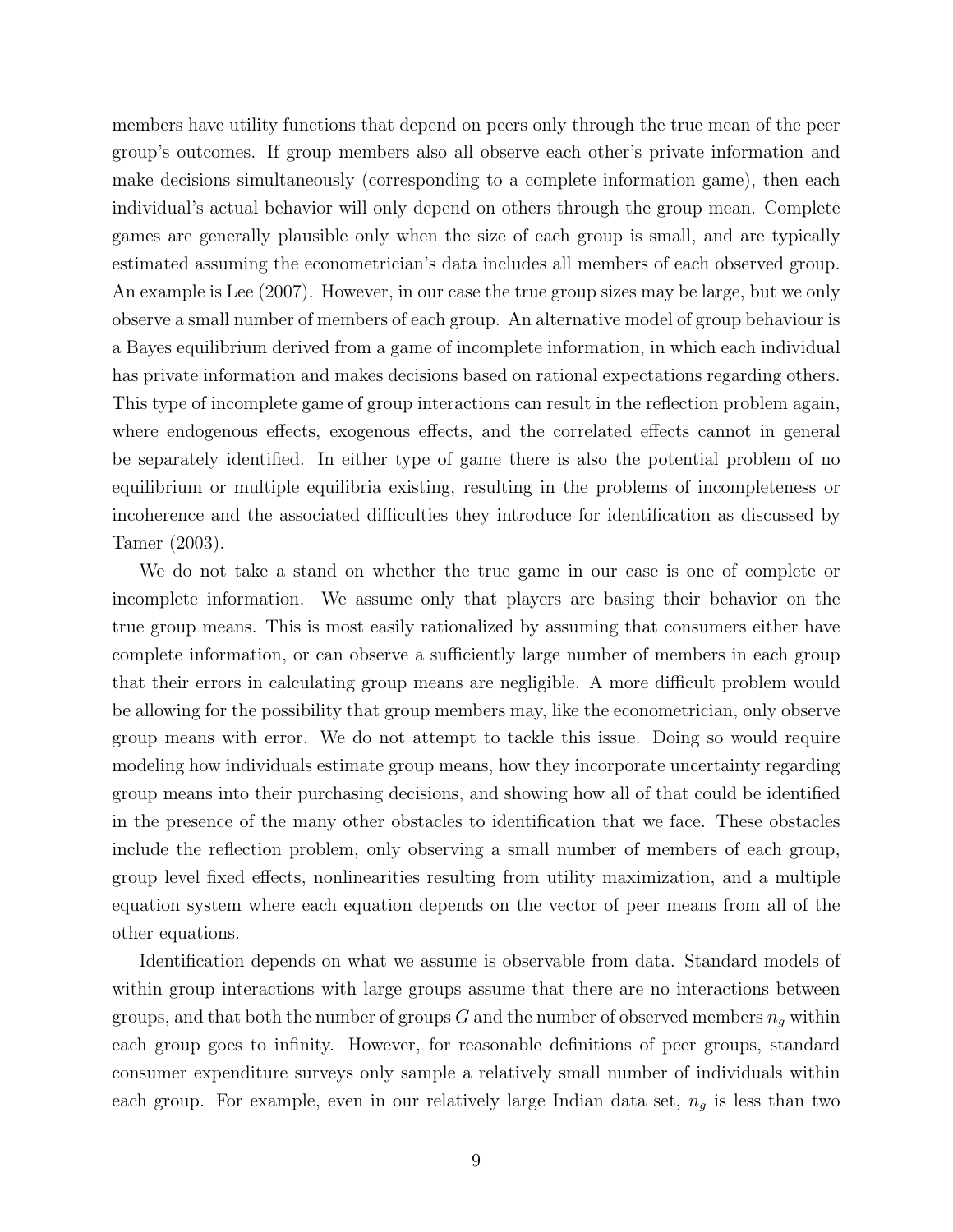dozen for most groups. So while it is reasonable to assume that G goes to infinity  $(G > 1000$ in our data), we take a new approach to identifying and estimating peer effects by assuming that  $n_q$  is small and fixed. This means that observed within group sample averages are mismeasured estimates of true within group means, and that these measurement errors do not disappear asymptotically as the sample size grows with  $G$ . Moreover, these measurement errors are by construction correlated with individual specific covariates and error terms.

Measurement error more broadly has long been recognized as potentially important in social interactions models. See, e.g., Moffitt (2001) and Angrist (2014), though their work focuses on standard issues of mismeasurement in regressors, recognizing that, unlike in ordinary models, outcomes are also regressors and hence measurement error in outcomes matters. This is quite different from our situation, which recognizes that only observing a limited number of individuals in each group results in measurement errors in group means. This can also be interpreted as a missing data problem where what is missing is the outcomes of most group members. Others have looked at different missing data problems in peer models. For example Sojourner (2009) considers peer effects in Project STAR classrooms, where the missing data consists of pre-intervention information on student achievement. In his model, the difficulties of missing data are addressed in part by assuming a linear model where students are randomly assigned to their peer groups, defined as classrooms.

As is standard in models with measurement errors, we will need to obtain valid instruments that are correlated with true group means. However, even with instruments, the obvious two stage least squares or GMM estimator that assumes model errors are uncorrelated with instruments (after replacing true group means with their sample analogs) will not be consistent in our context. This is because such instruments cannot overcome the reflection problem, and because our model is nonlinear, containing interaction terms between the measurement errors and the true regressors. An analogous problem arises in the polynomial model with measurement errors considered by Hausman, Newey, Ichimura, and Powell (1991). We show that overcoming these issues requires some novel transformations that ultimately lead to a valid GMM estimator.

Finally, even given complete identification of model parameters, the Blackorby and Donaldson (1994) result discussed earlier still applies, namely, that only relative needs across consumers are identifiable, not the absolute level of needs. However, this will suffice for all of our welfare analyses.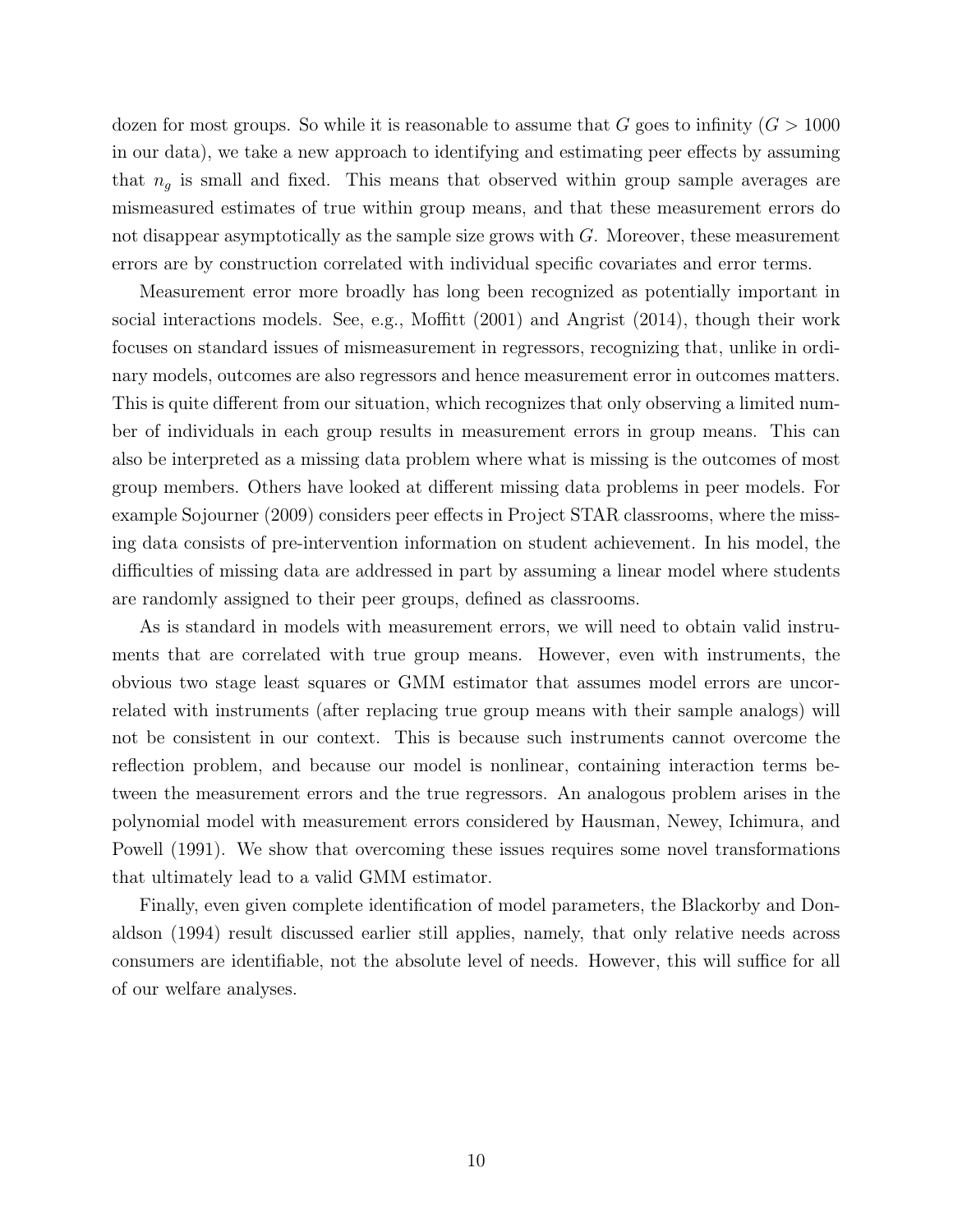### 2 Generic Model Identification

Before introducing our general model of peer effects in consumer demand, in this section we consider a simple generic model where individual outcomes depend on group means. We use this model to illustrate the obstacles to identification in our general context, show how we overcome these obstacles, and show how we construct a corresponding estimator. This generic model should be useful to other researchers in general applications where peer effects are nonlinear, where fixed effects or random effects are present, and where only a small number of individuals are observed in each group.

Here we summarize the main structure of our generic social interactions model, and the associated logic of its identification and estimation. In the Appendix we provide detailed assumptions regarding the model and a formal proof of its identification. Let  $i$  index individuals. Each individual i is in a peer group  $g \in \{1, \dots G\}$ . The number of peer groups G is large, so we assume  $G \to \infty$ . In our data we will only observe a small number  $n_q$  of the individuals in each peer group g, so asymptotics assuming  $n_q \to \infty$  would be a poor approximation. We therefore assume  $n<sub>g</sub>$  is fixed and so does not grow with the sample size.

Let  $y_i$  be an outcome which is affected by an observed scalar regressor  $x_i$  (we later generalize the model to allow y and x to be vectors of outcomes and of regressors). Denote the group mean outcome  $\overline{y}_g = E(y_i \mid i \in g)$ , and similarly define  $\overline{x}_g$ . The general form of our model is

$$
y_i = h\left(\theta \mid \overline{y}_g, x_i\right) + v_g + u_i,\tag{6}
$$

where  $v_g$  for  $g \in \{1, ...G\}$  are group level random or fixed effects,  $u_i$  are mean zero errors, independent of  $x_{i'}$  for all individuals  $i'$ , and  $\theta$  is a vector of parameters to be identified and estimated. The dependence of h on  $\bar{y}_q$  are the peer effects we want to identify. Note that  $\overline{x}_g$  does not appear explicitly in this model, but, we have allowed for a fixed effect  $v_g$ , which could be an unknown function of both  $\bar{x}_g$  and of any other group level covariates. Although excluding  $\bar{x}_g$  would solve the reflection problem in a model without  $v_g$ , the problem is not avoided by excluding  $\overline{x}_q$  in our model.

Suppose h were linear, i.e., suppose  $h(\theta | \overline{y}_g, x_i)$  equalled  $\overline{y}_g a + x_i b$ . A constant term is omitted here because it would trivially be included in  $v_g$ . Then the peer effect, given by the parameter a, could not be identified because we could not separate  $\overline{y}_g$  from  $v_g$ . To overcome this linear model nonidentification (and because there is substantial empirical evidence of nonlinearity in our empirical application), we propose the nonlinear model

$$
h(\theta \mid \widehat{y}_g, x_i) = (\overline{y}_g a + x_i b)^2 d + (\overline{y}_g c + x_i b), \qquad (7)
$$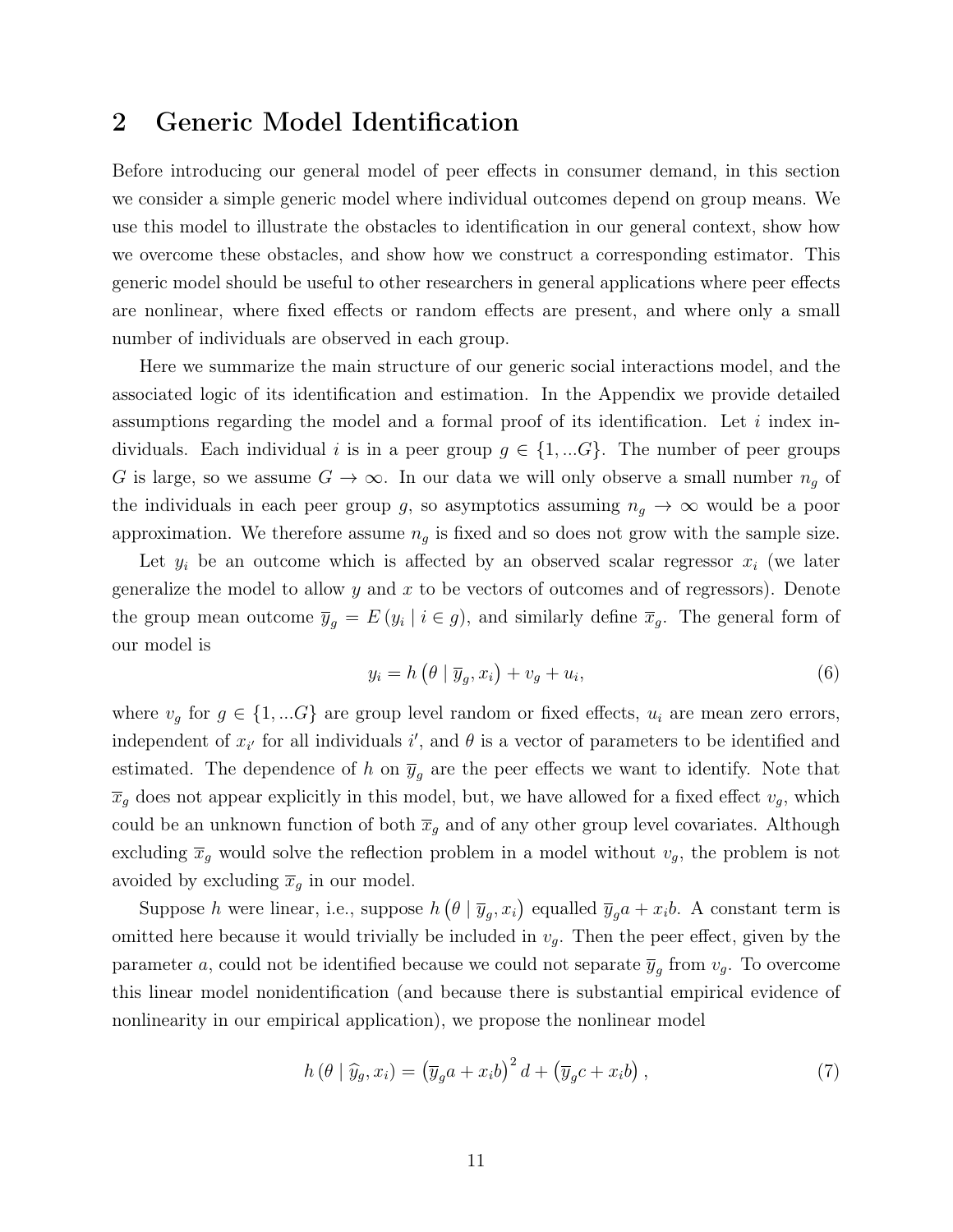where  $\theta = (a, b, c, d)$ .<sup>4</sup>

Now  $\overline{y}_g$  cannot actually be observed (even asymptotically, because we have assumed  $n_g$ is fixed), so we will need to replace it with some estimator. Let  $\hat{y}_g$  be an estimator of  $\overline{y}_g$ . This introduces an additional error term  $\varepsilon_{gi}$  defined by  $\varepsilon_{gi} = h(\theta | \overline{y}_g, x_i) - h(\theta | \widehat{y}_g, x_i)$ , and the model becomes

$$
y_i = (\widehat{y}_g a + x_i b)^2 d + (\widehat{y}_g c + x_i b) + v_g + u_i + \varepsilon_{gi},
$$

where

$$
\varepsilon_{gi} = (\overline{y}_g - \widehat{y}_g) a + (\overline{y}_g^2 - \widehat{y}_g^2) a^2 d + 2abd (\overline{y}_g - \widehat{y}_g) x_i.
$$

Inspection of this equation shows a number of obstacles to identifying and estimating θ. First,  $v_g$  will in general be correlated with  $\bar{y}_g$  and hence with  $\hat{y}_g$  (this was the main cause of nonidentification in the linear model). Second, since  $n<sub>g</sub>$  does not go to infinity, if  $\hat{y}_g$  contains  $y_i$ , then  $\hat{y}_g$  will correlate with  $u_i$ . Third, again because  $n_g$  is fixed,  $\varepsilon_{gi}$  doesn't vanish asymptotically, and is by construction correlated with some functions of  $\hat{y}_g$  and  $x_i$ . Equivalently, we can think of  $(\overline{y}_g - \widehat{y}_g)$  and  $(\overline{y}_g^2 - \widehat{y}_g^2)$  as measurement errors in  $\overline{y}_g$  and  $\overline{y}_{g}^{2}$ , leading to the standard measurement error problem that mismeasured regressors are correlated with errors in the model.

So, while nonlinearity overcomes the fundamental nonidentification of the linear model, it introduces a host of other obstacles to identification that we need to overcome. We employ two somewhat different methods for identifying the model, depending on whether each  $v<sub>q</sub>$  is assumed to be a fixed effect or a random effect. For each case, we construct a set of moment conditions that suffice to identify  $\theta$ , and can be used for estimated via GMM (Generalized Method of Moments, see Hansen 1982).

#### 2.1 Generic Model Identification - Fixed Effects

We begin by looking at the difference between the outcomes of two people  $i$  and  $i'$  in group g.

$$
y_i - y_{i'} = h\left(\theta \mid \overline{y}_g, x_i\right) - h\left(\theta \mid \overline{y}_g, x_{i'}\right) + u_i - u_{i'}
$$

<sup>&</sup>lt;sup>4</sup>As we discuss in the appendix, we could have started from the seemingly more general model  $y_i =$  $(\overline{y}_g a + x_i b + c)^2 d + (\overline{y}_g a + x_i b + c) + v_g + u_i$ . However, this model turns out to be observationally equivalent to the simpler form given in equation 7.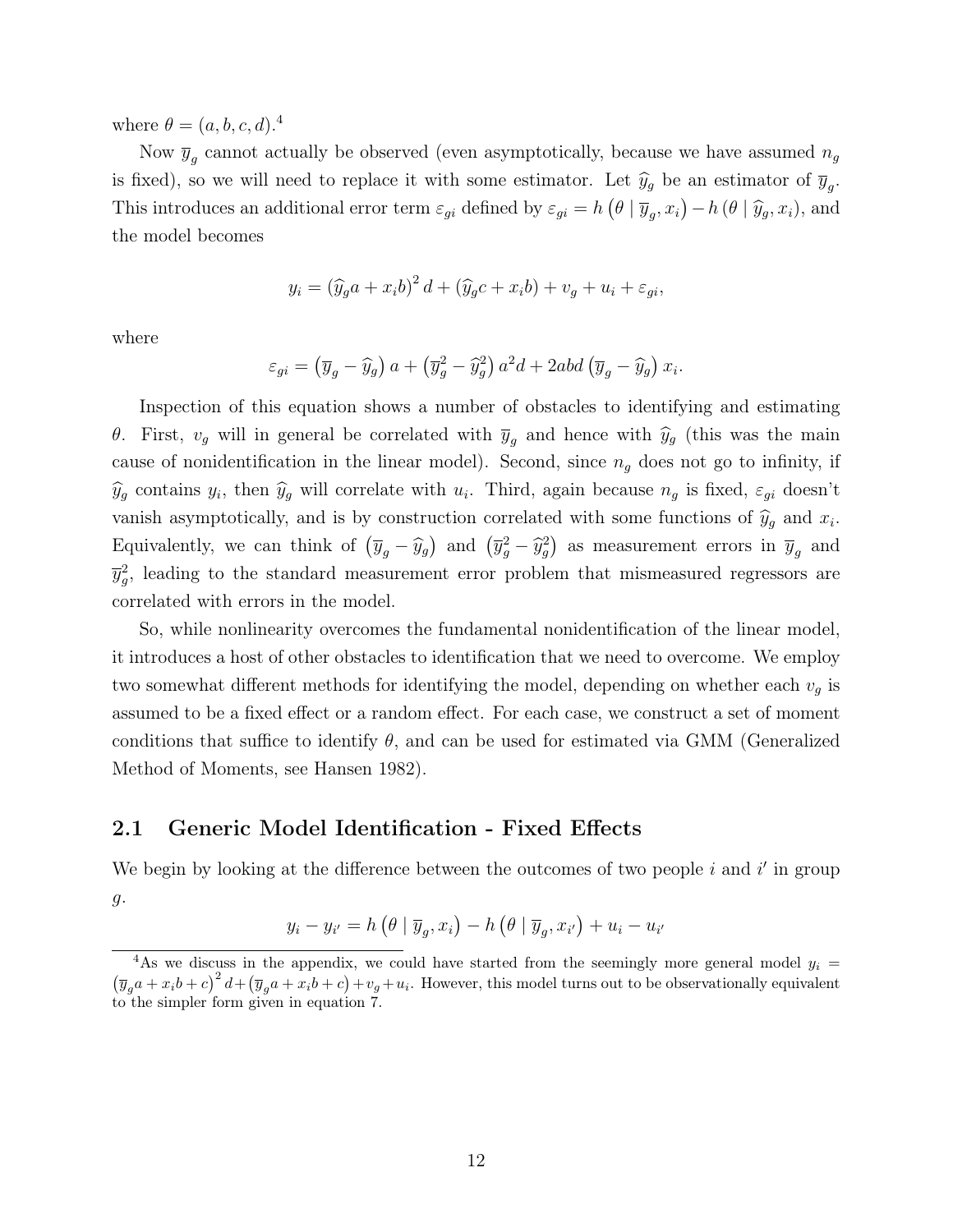This differencing removes the fixed effects  $v<sub>g</sub>$ . This also differences out the quadratic term  $\overline{y}_g^2 a^2$  inside h. Define the leave-two-out group mean estimator

$$
\widehat{y}_{g,-i i'} = \frac{1}{n_g - 2} \sum_{l \in g, l \neq i, i'} y_l
$$

This is just the sample average of y for everyone who is observed in group g except for the individuals *i* and *i'*. Let  $\hat{y}_g$  from before be the estimator  $\hat{y}_{g,-ii'}$ . Then

$$
y_i - y_{i'} = h\left(\theta \mid \widehat{y}_{g, -i i'}, x_i\right) - h\left(\theta \mid \widehat{y}_{g, -i i'}, x_{i'}\right) + u_i - u_{i'} + \varepsilon_{gi} - \varepsilon_{gi'}.\tag{8}
$$

We can then show (see Theorem 1 in the Appendix) that, with these definitions,

$$
E(u_i - u_{i'} + \varepsilon_{gi} - \varepsilon_{gi'} \mid x_i, x_{i'} ) = 0,
$$
\n<sup>(9)</sup>

which we can then use to construct moments for estimation of equation  $(8)$ .

The intuition for this result can be seen by reexamining the obstacles to identification listed earlier. The correlation of  $v_g$  with  $\bar{y}_g$  and hence with  $\hat{y}_{g,-ii'}$  doesn't matter because  $v_g$ has been differenced out.  $\hat{y}_{g,-ii'}$  does not correlate with  $u_i$  or  $u_{i'}$  because individuals i and i' are omitted from the construction of  $\hat{y}_{g,-ii'}$ . Finally, we can verify that  $\varepsilon_{gi} - \varepsilon_{gi'}$  is linear in  $x_i - x_{i'}$ , with a conditionally mean zero coefficient.

Equation (8) contains functions of  $\hat{y}_{g,-ii'}$ ,  $x_i$ , and  $x_{i'}$  as regressors, and equation (9) shows that we can use functions of  $x_i$  and  $x_{i'}$  as instruments (equivalently,  $x_i$  and  $x_{i'}$  are exogenous regressors). An obvious candidate instrument for  $\hat{y}_{g,-ii'}$  would be some estimate  $\widehat{x}_g$  of  $\overline{x}_g$ , the reason being that  $y_i$  depends on  $x_i$  and therefore the average within group value of y should be correlated with the average within group value of  $x$ . The problem is that, although  $E(\varepsilon_{gi} - \varepsilon_{gi'} | x_i, x_{i'}) = 0$ , the error  $\varepsilon_{gi} - \varepsilon_{gi'}$  will in general be correlated with  $x_i$ for all observed individuals  $l$  in the group other than the individuals  $i$  and  $i'$ . Note that this problem is due to the assumption that  $n_g$  is fixed. If it were the case that  $n_g \to \infty$ , then  $\varepsilon_{gi} - \varepsilon_{gi'} \to 0$ , and this problem would disappear.

To overcome this final obstacle to identification in the fixed effects model (finding an instrument for  $\hat{y}_{g,-ii'}$ , we require some other source of group level data. For example, in our application  $x_i$  is total consumption expenditures. A valid instrument for  $\hat{y}_{g,-ii'}$  would then be something that correlates with  $\bar{x}_g$  e.g., some measure of the average level of income, wealth or socioeconomic status of the group, perhaps obtained from a different data set.

An alternative source of group level instruments is what we actually use in our empirical application. Our data set, which is typical of consumption surveys, is repeated cross section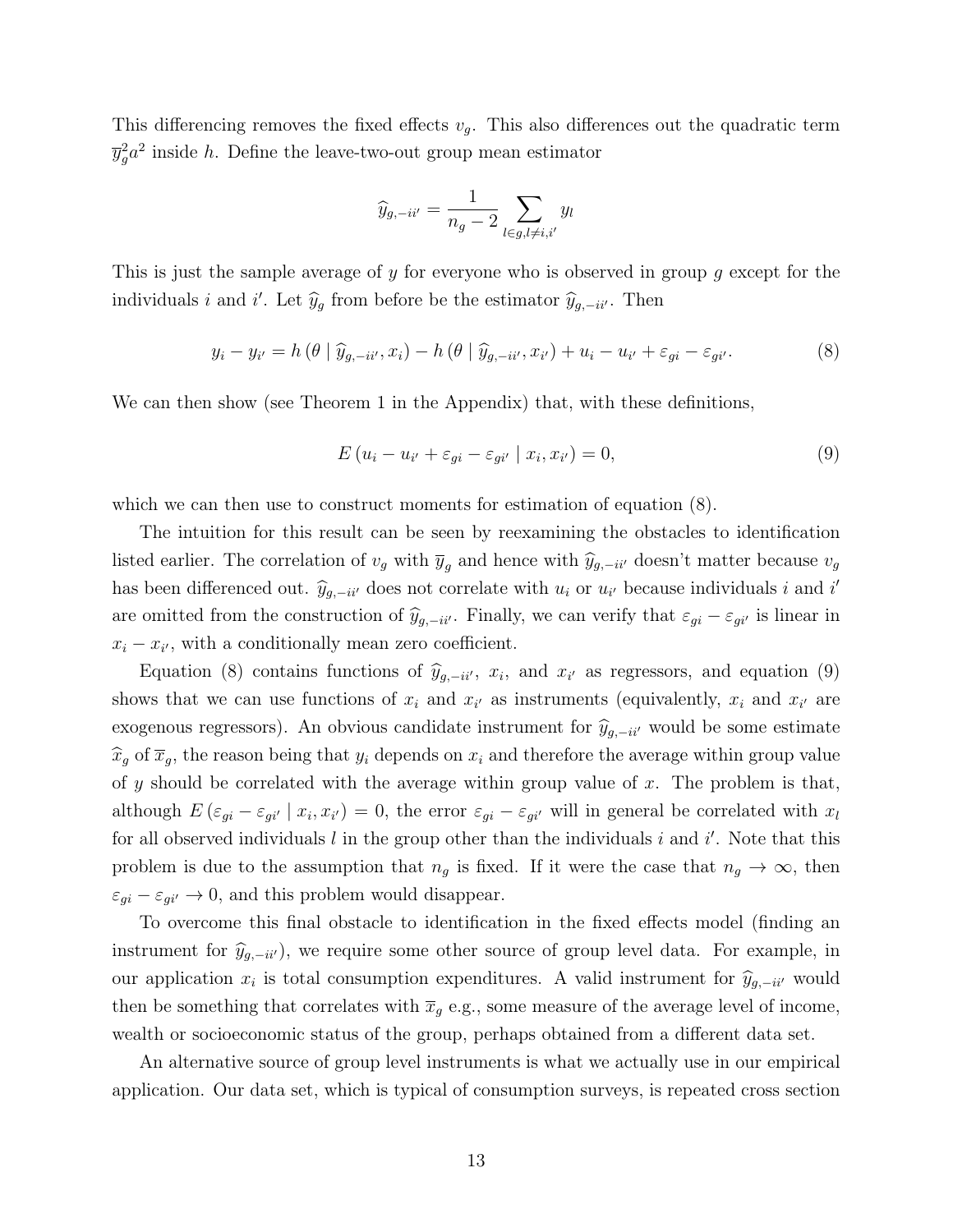data, where different consumers are sampled in each time period. Now  $\varepsilon_{gi} - \varepsilon_{gi'}$  is correlated with  $x_l$  for individuals l in group g that we observed and used in constructing  $\hat{y}_{g,-ii'}$ . But  $\varepsilon_{qi}-\varepsilon_{qi}$  will not in general be correlated with other individuals, and in particular will not be correlated with individuals that are observed in group  $g$  in other time periods (again, see the appendix for details). We can therefore construct an instrument that correlates with  $\bar{x}_g$  by taking the sample average of  $x_l$  for individuals l who are observed in group g in other time periods. These will be useful and valid instruments as long as group level total expenditures  $\overline{x}_g$  are autocorrelated over time.

Let  $\mathbf{r}_g$  denote a vector of valid group level instruments for  $\hat{y}_{g,-ii'}$ , constructed as above either from other datasets or from other time periods. Combining these with equations (8) and (9) then gives conditional moments

$$
E[y_i - y_{i'} - h(\theta | \widehat{y}_{g, -i i'}, x_i) + h(\theta | \widehat{y}_{g, -i i'}, x_{i'}) | x_i, x_{i'}, \mathbf{r}_g] = 0.
$$

Since it is easier to estimate models using unconditional moments, let  $\mathbf{r}_{gii'}$  denote a vector of functions of  $x_i, x_{i'}, \mathbf{r}_g$ . Since h is quadratic, a natural choice of elements comprising  $\mathbf{r}_{gi}$ would be  $x_i, x_{i'}, \mathbf{r}_g$ , and squares and cross products of these variables. We then have the unconditional moments

$$
E\left[\left(y_i - y_{i'} - h\left(\theta \mid \widehat{y}_{g, -i i'}, x_i\right) + h\left(\theta \mid \widehat{y}_{g, -i i'}, x_{i'}\right)\right) \mathbf{r}_{g i i'}\right] = 0. \tag{10}
$$

Theorem 1 in the Appendix extends this model to a vector  $\mathbf{x}_i$ , and proves that the parameters  $\theta$  are identified from these unconditional moments.

After plugging equation (7) for the function h into equation above, we obtain an expression that can immediately be used for estimation by GMM. For estimation, observations are defined as every pair of individuals  $i$  and  $i'$  in each group. By construction, the errors in this model are correlated across observations within each group. It is therefore necessary to estimate the model using clustered standard errors, where each group is a cluster (again, details are provided in the Appendix).

In addition to extending the above model to allow for a vector of covariates  $x_i$ , in the Appendix we also show how the model extends to a  $J$  vector of outcomes  $y_i$ , replacing the scalar  $\alpha$  with a J by J matrix of own and cross equation peer effects. Our utility-derived demand model will also entail a vector of outcomes with a matrix of own and cross peer effects.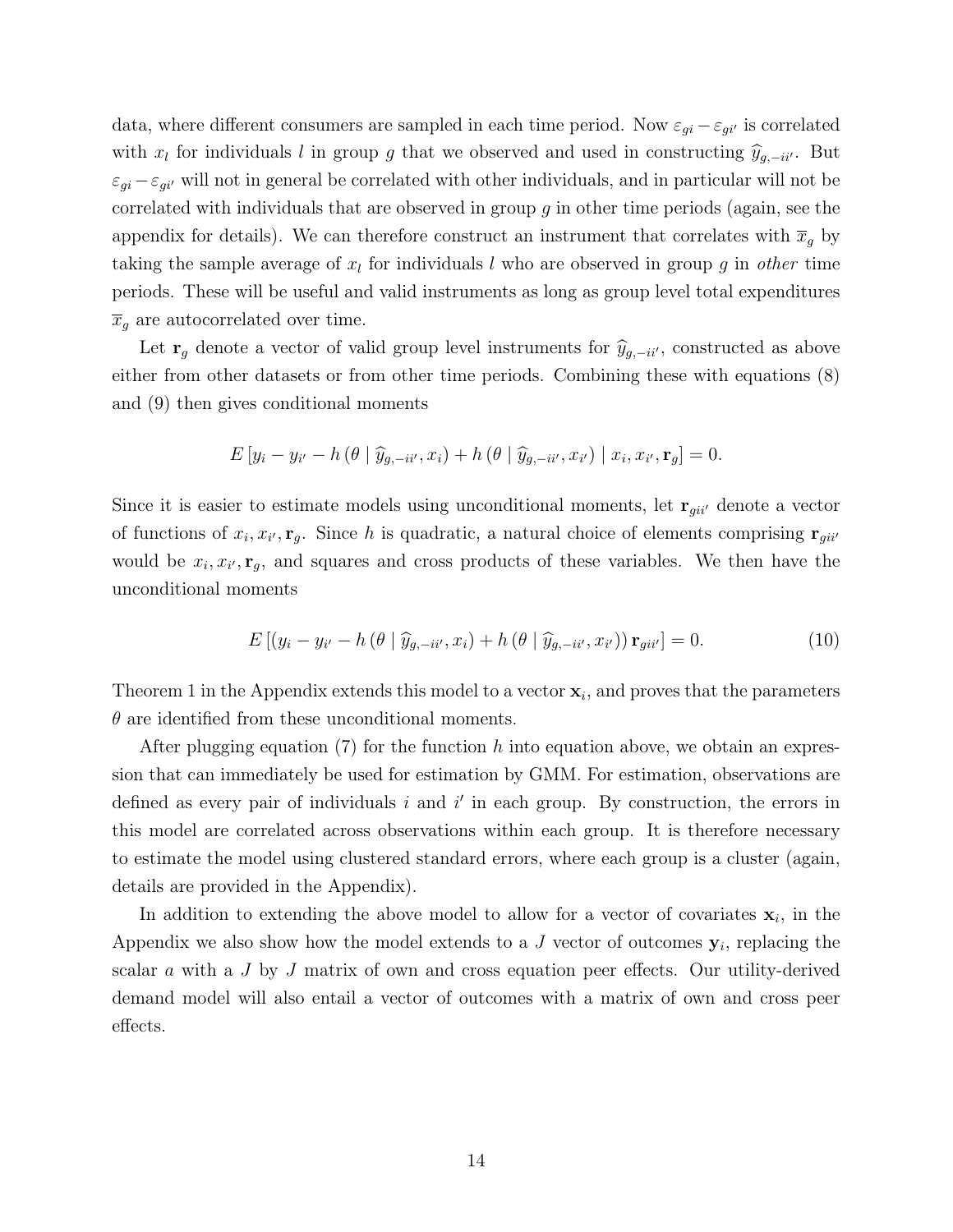#### 2.2 Generic Model - Random Effects

A drawback of the fixed effects model is that differencing across individuals, which was needed to remove the fixed effects, results in a substantial loss of information. So in this section we instead assume that  $v<sub>g</sub>$  is independent of  $x<sub>i</sub>$  (a random effects assumption) and provide additional moments that do not entail differencing. The moments obtained under fixed effects remain valid under the additional random effects assumptions. So the proof of identification under fixed effects (Theorem 1) also shows identification of the random effects model. The goal here is to show how moments that do not require differencing can be obtained by exploiting the random effects independence of  $v<sub>g</sub>$  from  $x<sub>i</sub>$ . One potential advantage of the random effects model over fixed effects is that it remains identified even if  $d = 0$ , that is, it allows for but does not require nonlinearity for identification.

For random effects it will be convenient to rewrite the quadratic model, equations (6) and  $(7)$ , as

$$
y_i = \overline{y}_g^2 a^2 d + (c + 2x_i abd) \overline{y}_g + (x_i b + x_i^2 b^2 d) + v_g + u_i.
$$
 (11)

As before, we will need to replace the unobserved  $\bar{y}_q$  with some estimate, and this replacement will add an additional epsilon term to the errors. However, in the fixed effects case, when we pairwise differenced this model, the quadratic term  $\bar{y}_g^2$  also dropped out. Now, since we are not differencing, we must cope not just with estimation error in  $\overline{y}_g$ , but also in  $\overline{y}_g^2$  (recall also that since  $n_g$  is fixed, this estimation error is equivalent to measurement error, which does not disappear asymptotically). To obtain valid moment conditions, we employ a variant of the trick we used before. Again let i' denote an individual other than i in group g, and  $\hat{y}_{g,-ii}$ . Suppose we replaced  $\overline{y}_g$  with  $\widehat{y}_{g,-ii'}$  as before. The problem now is that the error  $\widehat{y}_{g,-ii'}^2 - \overline{y}_g^2$ would in general be correlated with  $x_l$  for every individual l in the group, including i and i'.

To circumvent this problem, we replace the linear term  $\overline{y}_g$  with the estimate  $\widehat{y}_{g,-ii'}$  as before, but we replace the squared term  $\hat{y}_{g,-ii'}^2$  with  $\hat{y}_{g,-ii'}y_{i'}$ . This latter replacement might seem problematic, since a single individual's  $y_{i'}$  provides a very crude estimate of  $\overline{y}_g$ . However, we repeat this construction for every individual  $i'$  (other than i) in the group, and essentially average the resulting moments over all individuals  $i'$  in  $g$ . With this replacement, equation (11) becomes

$$
y_i = \widehat{y}_{g,-ii'} y_{i'} a^2 d + (c + 2x_i abd) \widehat{y}_{g,-ii'} + (x_i b + x_i^2 b^2 d) + v_g + u_i + \widetilde{\varepsilon}_{gi'}
$$

where

$$
\widetilde{\varepsilon}_{gii'} = (\overline{y}_g^2 - \widehat{y}_{g,-ii'} y_{i'}) a^2 d + (c + 2x_i abd) (\overline{y}_g - \widehat{y}_{g,-ii'})
$$

We can then show (see the Appendix for details), that  $E(\tilde{\epsilon}_{gii'}|x_i, \mathbf{r}_g) = -da^2Var(v_g)$ . Our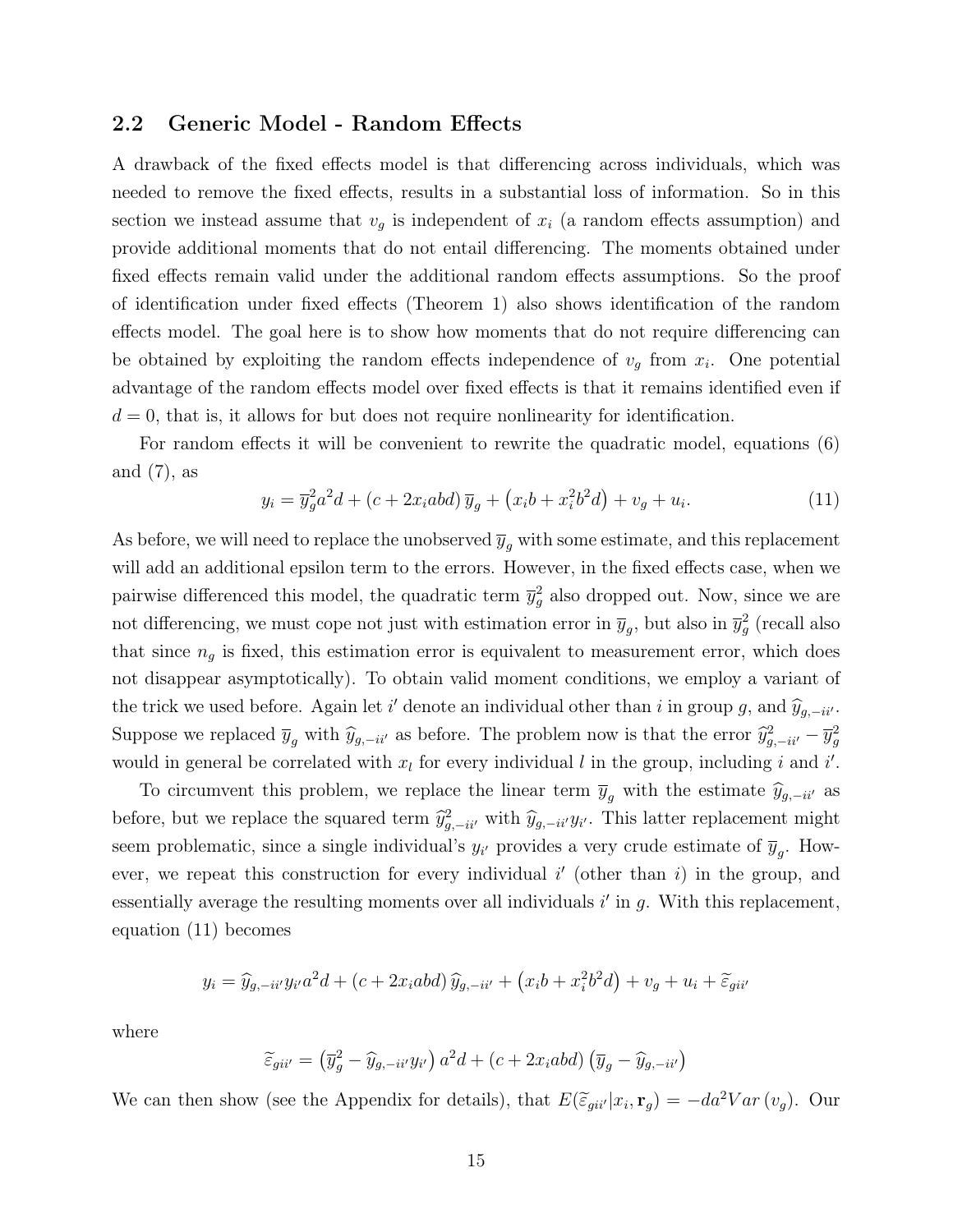constructions in estimating the group mean eliminates correlation of the error  $\tilde{\epsilon}_{gii'}$  with  $x_i$ . But  $\tilde{\varepsilon}_{gii'}$  still does not have conditional mean zero, because both  $\hat{y}_{g,-ii'}$  and  $y_{i'}$  contain  $v_g$ , so the mean of the product of  $\hat{y}_{g,-ii'}$  and  $y_{i'}$  includes the variance of  $v_g$ .

It follows from the above that

$$
E\left[y_i - \widehat{y}_{g,-ii'}y_{i'}a^2d - (c + 2x_iabd)\widehat{y}_{g,-ii'} - (x_ib + x_i^2b^2d) - v_0 \mid x_i, \mathbf{r}_g\right] = 0 \tag{12}
$$

where  $v_0 = E(v_g) - da^2Var(v_g)$  is a constant to be estimated along with the other parameters, and  $\mathbf{r}_g$  are the same group level instruments we defined earlier. Letting  $\mathbf{r}_{gi}$  be functions of  $x_i$  and  $\mathbf{r}_g$  (such as  $x_i$ ,  $\mathbf{r}_g$ ,  $x_i^2$ , and  $x_i\mathbf{r}_g$ ), we immediately obtain unconditional moments

$$
E\left[\left(y_i - \widehat{y}_{g,-ii'}y_{i'}a^2d - (c + 2x_iab)d\right)\widehat{y}_{g,-ii'} - \left(x_ib + x_i^2b^2d\right) - v_0\right)\mathbf{r}_{gi}\right] = 0\tag{13}
$$

which we can estimate using GMM exactly as before. The moments from the fixed effects model, equation (10), remain valid under random effects, so both equations (10) and (13) could be combined in a single GMM estimator to increase asymptotic efficiency.

As with the fixed effects model, in the Appendix we extend the above model to allow for a vector of covariates  $x_i$ , and to allow for a J vector of outcomes  $y_i$ , replacing the scalar a with a J by J matrix of own and cross equation peer effects.

## 3 Nonstructural Analysis: Well-Being, Consumption and Luxuries

Do group level peer consumption externalities exist? Do they make people worse off? Before developing our full utility derived structural model, we present some non-structural empirical findings addressing these questions. The first analysis applies the generic model of the previous sections to our India data, and shows that peer effects are present in the consumption of luxuries. The second, using data from a separate India data set, is a simple regression of self reports of well-being on own and peer expenditures. Both yield results that support our theoretical utility derived model of peer effects.

#### 3.1 National Sample Survey data

For our main analyses, we use household consumption data from rounds 59 to 62 of the National Sample Survey (NSS) of India (conducted in 2003 to 2006). Table 1 gives data on household consumption from round 61 of the NSS. We consider only households that are be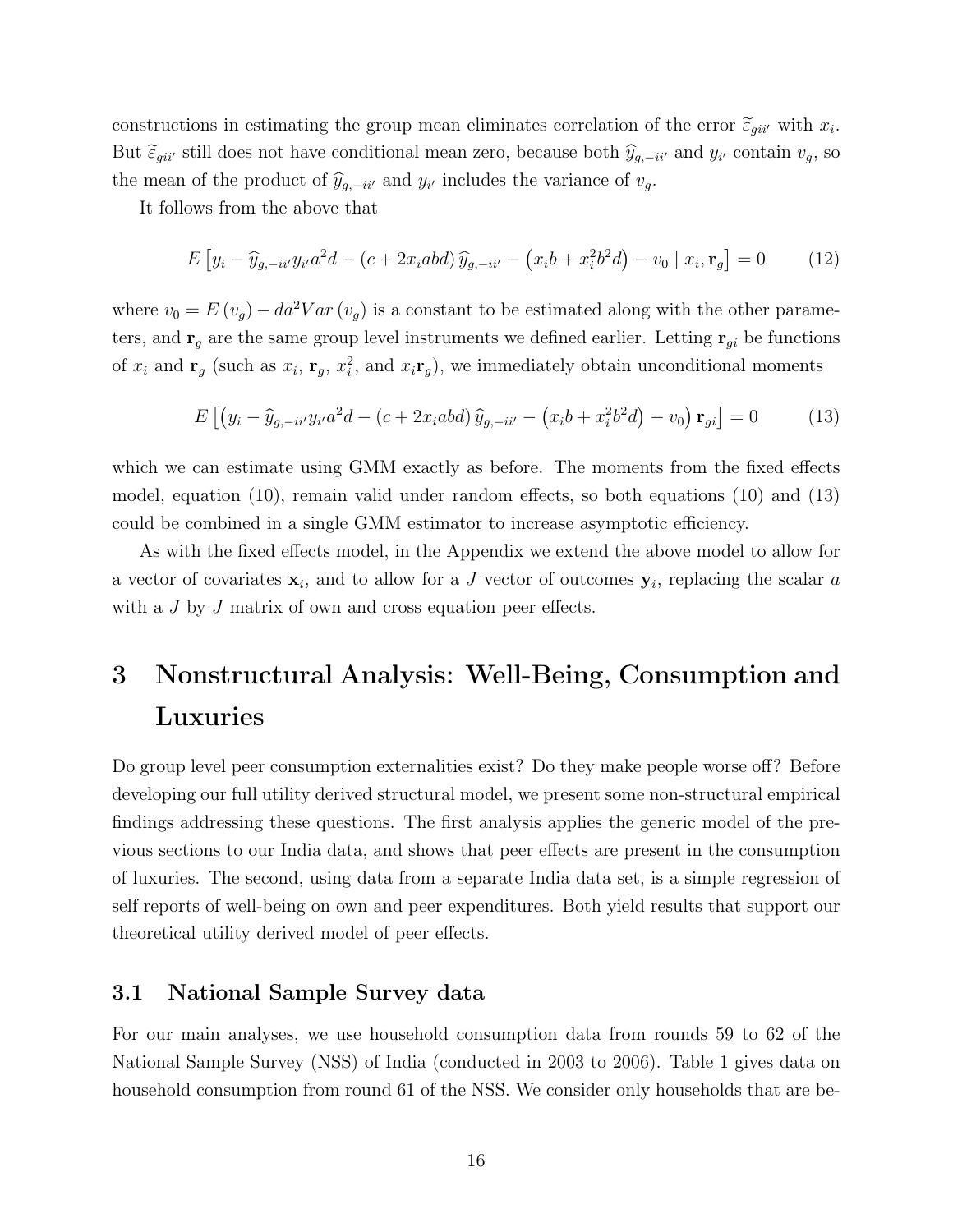tween the 1st and 99th percentiles of household expenditure in each state/year. We use only urban households whose state-identifier is not masked and with 12 or fewer members whose head is aged 20 or more. To increase the on-the-ground salience of our groups, we restrict to non-scheduled caste/scheduled tribe Hindus. We define groups as the cross of education of household head (in 3 levels: uneducated/illiterate; completed primary; completed secondary) and geographic district (575 districts across 33 states). We drop groups that have fewer than 10 households. Our resulting dataset has 56,516 distinct households in 2354 groups, giving an average group size of 24 households. Our estimator uses all household-pairs within each group, and we have a total of 2,055,776 such pairs. We provide summary statistics at the level of the household, and at the level of the household-pairs used for estimation.

The NSS collects item-level household spending for 76 items, and collects quantities for roughly half of these. We consider only the 48 nondurable consumption items, and compute total expenditure  $x_i$  as the sum of spending on these nondurable consumption items. We automate the classification of items into luxuries versus necessities by regressing the budget shares of each of these 48 nondurable items on the log of total expenditure, and classify those items with positive slopes as luxuries and the rest as necessities. Note that these are poor households, so unlike more developed countries, typical luxuries here are goods and services like sweets, ghee, processed foods, transportation, shampoo, and toothpaste.

Total expenditures, and its components of luxury and necessity spending, are expressed in units of average household expenditure in round 59, so the average total expenditure of 1.12 reported in Table 1 shows that household spending was 12% higher in our sample than in the first round of the data. Roughly one-quarter of household spending is classified as luxury spending (0.31/1.12). Prices are constructed from unit values at the item level by taking the median at the state-round level, then aggregated up to the level of luxuries and necessities with a Laspeyres index.

#### 3.2 Generic Model Estimates

Our first empirical exercise is to estimate the fixed and random effects models of the previous sections. Here,  $y_i$  is expenditures on luxuries,  $\overline{y}_g$  is the true group-mean expenditure on luxuries,  $\hat{y}_g$  is the observed sample average, and  $x_i$  is total expenditures.

We provide estimates using random-effects unconditional moments (13) and fixed-effects unconditional moments (10). Define  $\overline{x}_{q,-t}$  to be the group-average expenditure in other time periods. Fixed-effects instruments  $\mathbf{r}_{gi i'}$  are:  $\overline{x}_{g,-t}$ ,  $(x_i - x_{ii'})$ ,  $(x_i - x_{ii'}) \overline{x}_{g,-t}$ ,  $(x_i^2 - x_{ii'}^2)$ ,  $(z_i - z_{ii'})$  $(z_k)$ ,  $(z_i-z_k)\overline{x}_{g,-t}, z_g, z_g(x_i-x_{i'})$ , 1. Random-effects instruments  $\mathbf{r}_{gi}$  are:  $\overline{x}_{g,-t}, x_i, x_i\overline{x}_{g,-t}, x_i^2, z_i, 1$ . These instruments are constructed to mirror the sources of identification in the FE and RE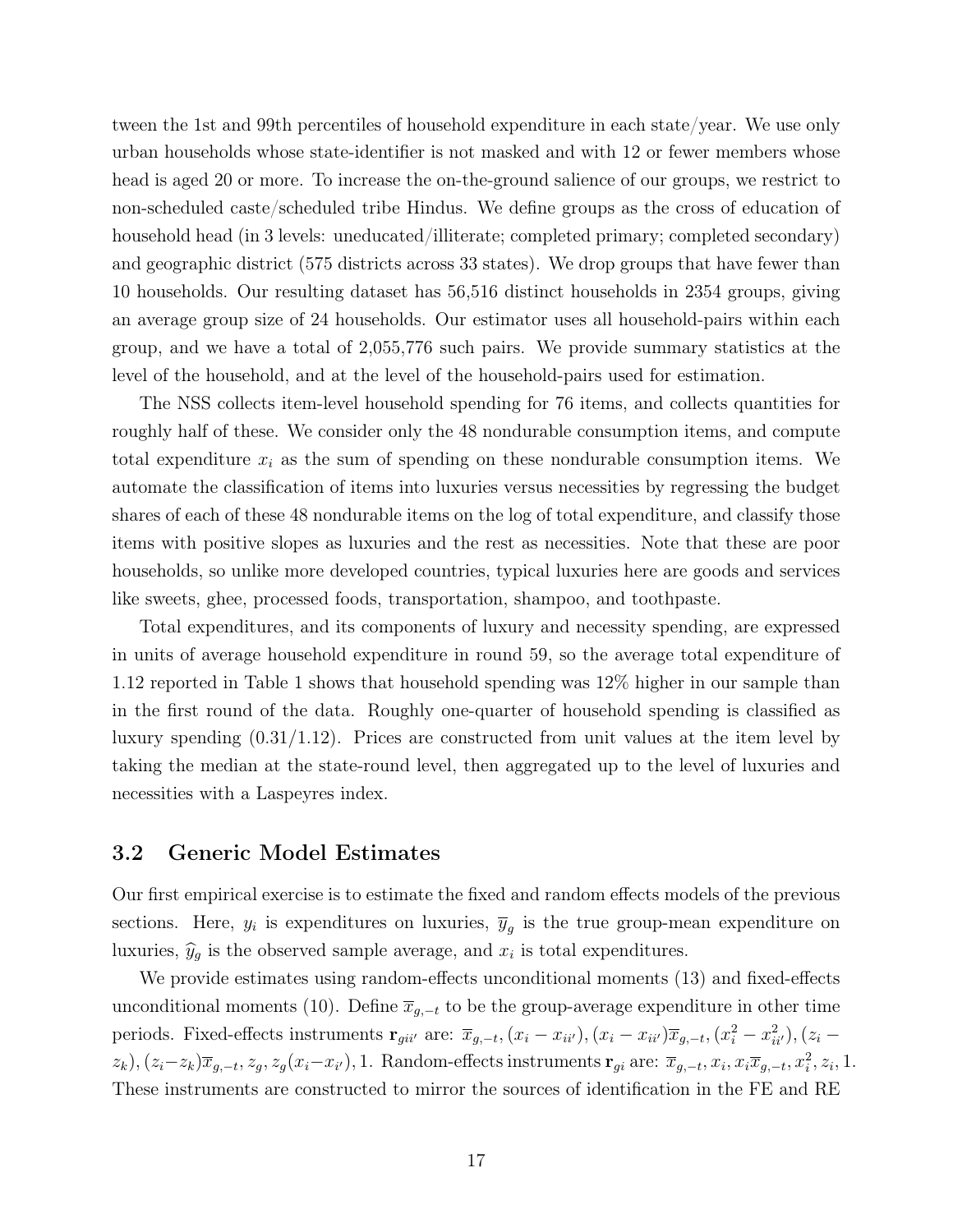cases, respectively. Resulting GMM estimates of the parameters are given in Table 2.

In the fixed, but not random effects specifications, peer luxury expenditure has a significant and substantial effect on own luxury expenditure. Higher levels of peer luxury expenditure work in the opposite direction of higher levels of own expenditure, effectively making the household behave (in a demand sense) as if it was poorer when peer expenditures rise. However, the magnitude of the peer effects varies dramatically across RE and FE specifications (although they do not vary much with different controls). Equality of peer effects is decisively rejected by Hausman tests. This is a natural consequence of the grouplevel unobservable taste for an expenditure category  $v<sub>g</sub>$  being correlated with expenditure in that category. In our preferred FE estimate of column 8, a 100 rupee increase in peer luxury expenditures makes households behave as if they are over 50 rupees poorer (in terms of luxury demand), controlling for group level characteristics.

In both models, the estimated values of b and d are positive. As a result, the first and second derivatives of luxury consumption with respect to total expenditures  $x_i$  are positive, which is sensible for luxury goods.

While the results here are consistent with our theoretical model, this analysis has several shortcomings. First, it only shows how peer's spending affects one's own spending on luxuries, but it cannot tell us if these spillovers are bad in the sense of lowering one's utility when one's peers spend more (though the results do suggest this is the case, since they show that one acts as if one is poorer when one's peers spend more). Second, although we control for prices by including them as covariates, the model does not do so in a way that is consistent with utility maximization, because the model is not derived from utility theory. Third, the model does not allow for the possibility that group-average non-luxury spending affects luxury demands. This can most easily be seen by noting that  $b$  is typically smaller (albeit insignificantly) than a in the FE specifications, meaning that group expenditure has a larger effect on behavior than  $x_i$ . We will show later that this is inconsistent with a peer-spending equilibrium, and is a natural consequence of excluding group-average non-luxury spending from the right hand side. Fourth, it is not possible to derive welfare or utility implications of the resulting estimates.

In order to address the first of these issues, and to provide additional guidance for constructing a formal model of utility that solves all the other shortcomings, we now turn to a brief analysis of well-being data from a different survey. Dealing with the remaining issues will require our full structural model.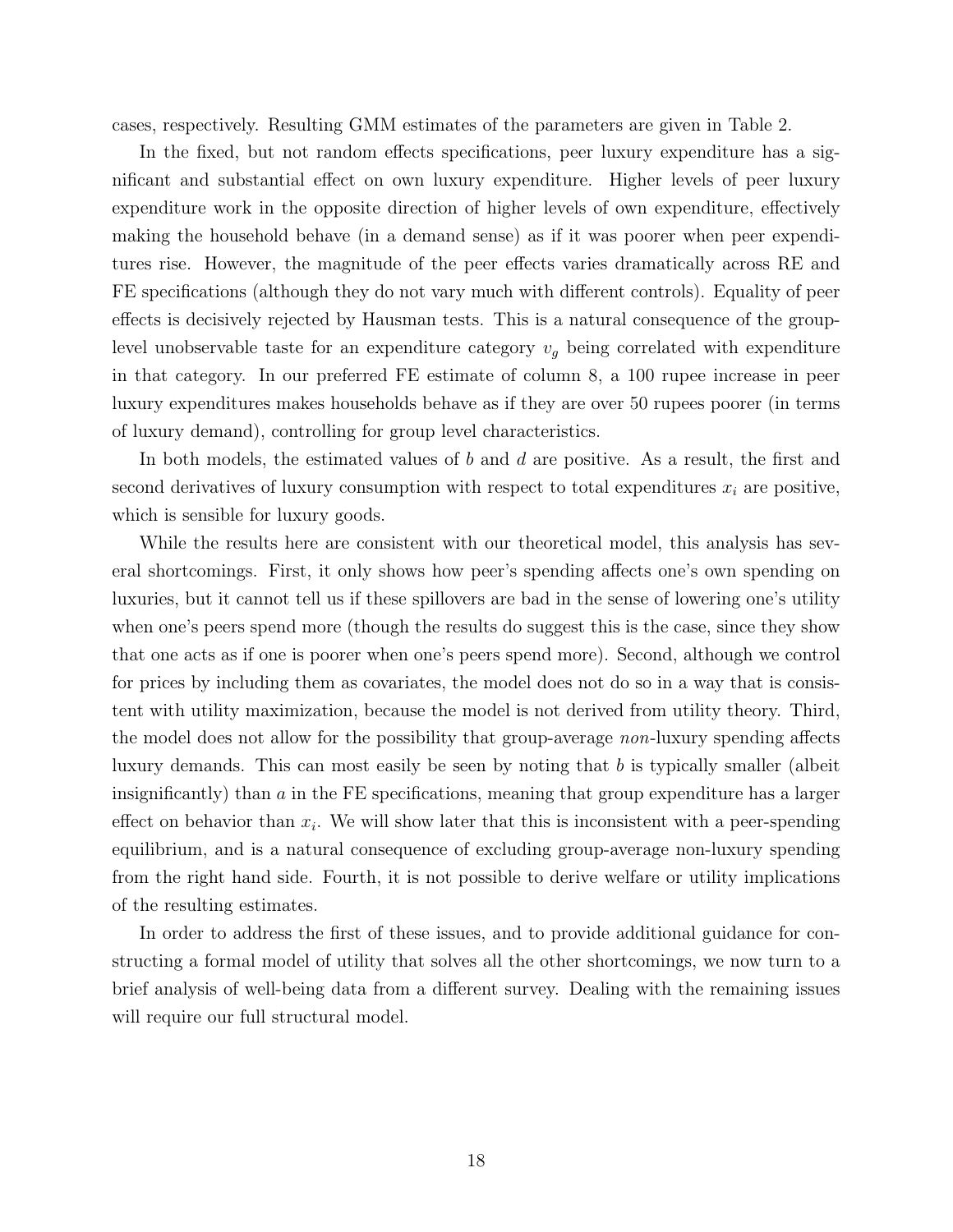#### 3.3 Subjective well-being and peer consumption

Our generic model estimates above are consistent with a model in which increased peer consumption decreases the utility one gets from consuming a given level of luxuries, as suggested by our theoretical model of needs. But they are also consistent with a demand model where peer spending increases the consumption utility in a given category, as when peer consumption increases the utility of one's own cell phone use through network effects. This distinction is the difference between peer expenditures constituting positive versus negative externalities, and is of crucial importance for quantifying the welfare ramifications of peer effects in consumption.

To directly check the sign of these spillover effects on utility, we would like to estimate the correlation between utility and peer expenditures, conditioning on one's own expenditure level. While we cannot directly observe utility, here we make use of a proxy, which is a reported ordinal measure of life satisfaction.

Table A1 summarizes 3236 observations from the  $5<sup>th</sup>$  (2006) and  $6<sup>th</sup>$  (2014) waves of the World Values Survey, two recent waves with most consistent income reporting. In each year the surveyor asks the question, "All things considered, how satisfied are you with your life as a whole these days?" Answers are on a 5-point ordinal scale in the 5th wave, and a 10-point scale in the  $6<sup>th</sup>$ , which we collapse to a 5-point scale.

Neither wave of the survey reports actual income or consumption expenditures. What this survey does report is position on a ten-point income distribution that corresponds to the deciles of the national income distribution. We use this response to impute individual total expenditure levels by taking the corresponding decile-specific expenditure mean from the NSS data. We also obtain group level total expenditures from the NSS data. For this analysis we define groups by religion (Hindu vs non-Hindu), education level (less than primary, primary, secondary or more) and state of residence (20 states and state groupings). These are much larger, more coarsely defined groups than we use for all of our other analyses. Much larger groups are needed here because the WVS sample size is much smaller than the NSS, and because we have no asymptotic theory to deal with small group sizes in this part of the analysis.

Our preferred measures of total expenditures are deflated using the CPI index for India. Average expenditure is 2200 rupees per month (which deflates to 1999 rupees), or about 50 US dollars. This is lower than the average for India at this time, which appears to be due to sample composition issues in the WVS. For example, only 1.6% of households in the WVS are in the top decile of income.

Table 3 presents estimates of well-being as a function of both own total expenditures and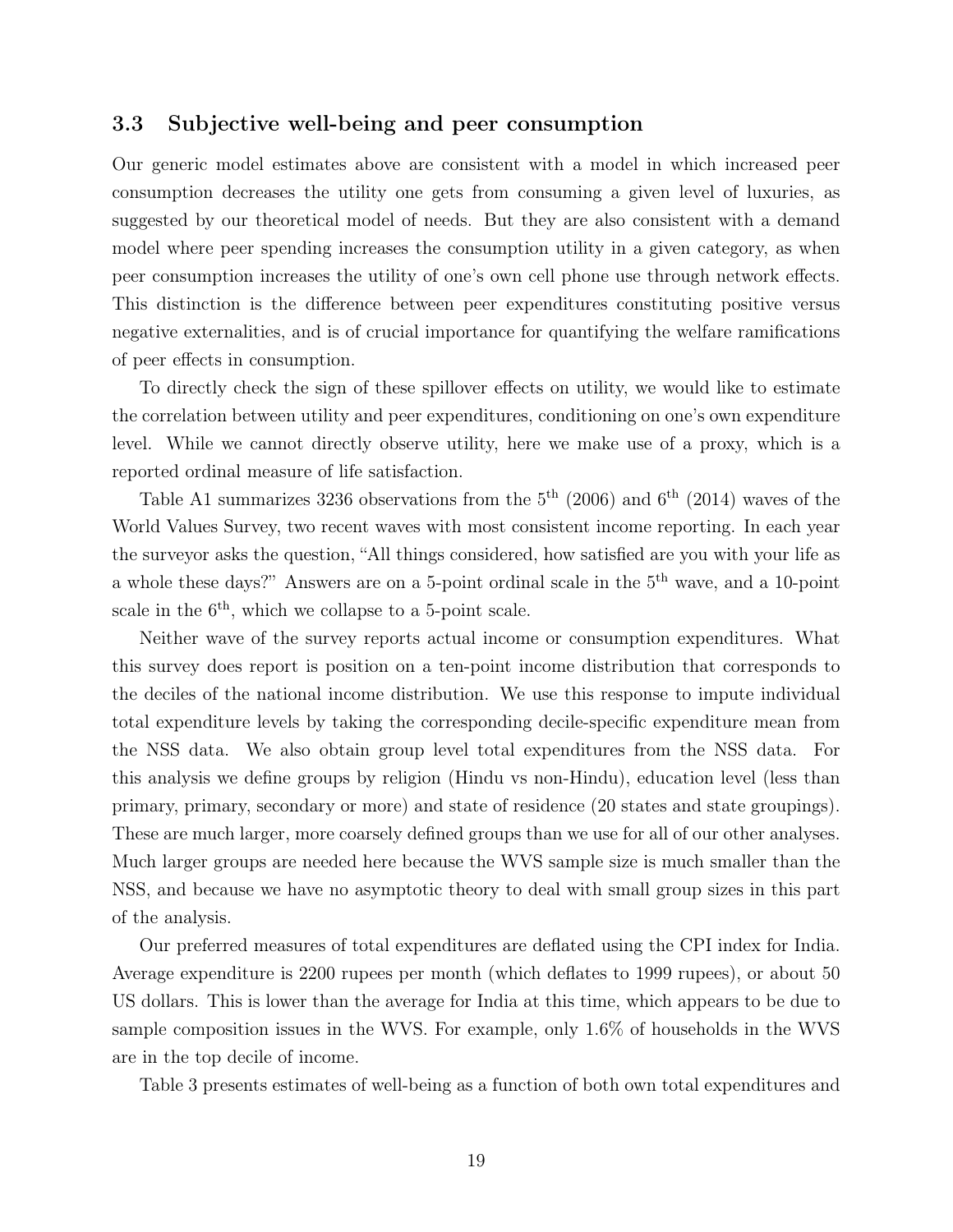group total expenditures, specified as

$$
u_i = \beta_1 \widehat{x}_{igt} + \beta_2 \overline{\widehat{x}}_{gt} + Z_{igt}\alpha + \gamma_g + \phi_t + \varepsilon_{igt}, \tag{14}
$$

where  $u_i$  is the z-normalized well-being indicator,  $\hat{x}_{igt}$  is imputed individual expenditures,  $\widehat{x}_{gt}$  is imputed group expenditures,  $Z_{igt}$  is vector of individual level controls,  $\gamma_g$  is a group level fixed effect (recall that groups are defined within states, so this effectively includes a state fixed effect as well), and  $\phi_t$  is a year fixed effect. Identification of  $\beta_2$  comes from grouplevel changes in expenditure between rounds, and corresponds to the change in self-reported utility as group income is rising versus falling, holding own income constant. We also repeat this analysis using an ordered logit specification.

Results in the second column of Table 3 imply that a 100 rupees increase in individual expenditures  $\hat{x}_{igt}$  increases satisfaction by 0.13 standard deviations, while a 100 rupees increase in group expenditure  $\overline{\hat{x}}_{qt}$  decreases satisfaction by 0.19 standard deviations. This is similar to Luttmer's (2005) finding of "neighbours as negatives," where increases in group income holding individual income constant reduces individual's reported well-being.

The ratio of the peer-expenditure and own-expenditure effects,  $-\beta_2/\beta_1 = 19/13 = 1.45$ , says that one must increase one's own expenditures by 145 rupees to compensate for the loss of utility that results from a 100 rupees increase in group expenditure levels. This point estimate is unreasonably large, as we show later that equilibrium requires that this ratio be less than 1. Reassuringly, we cannot reject the hypothesis that  $\beta_2 + \beta_1 = 0$ , so the ratio could be less than one. The corresponding ratio estimate in Luttmer (2005) is 0.76, and we can't reject that value either.

Since well-being is reported on an ordinal scale, to check the robustness of these results, we estimate the same regression as an ordered logit (see columns 4 and 5 of Table 3). The results are qualitatively the same, suggesting that our results are not being determined by the normalizations implicit in z-scoring the satisfaction responses.

Taken together, these regressions suggest that utility is increasing in household expenditure, decreasing in group average expenditure, and that the magnitude of the latter effect is similar to that of the former but opposite in sign. This suggests validity of the model of perceived needs that we employ in our structural analysis later. Our next step is to construct a model of utility that is consistent with what we observe here, accommodates price and demographic heterogeneity, and enables analyses of the welfare implications of peer effects.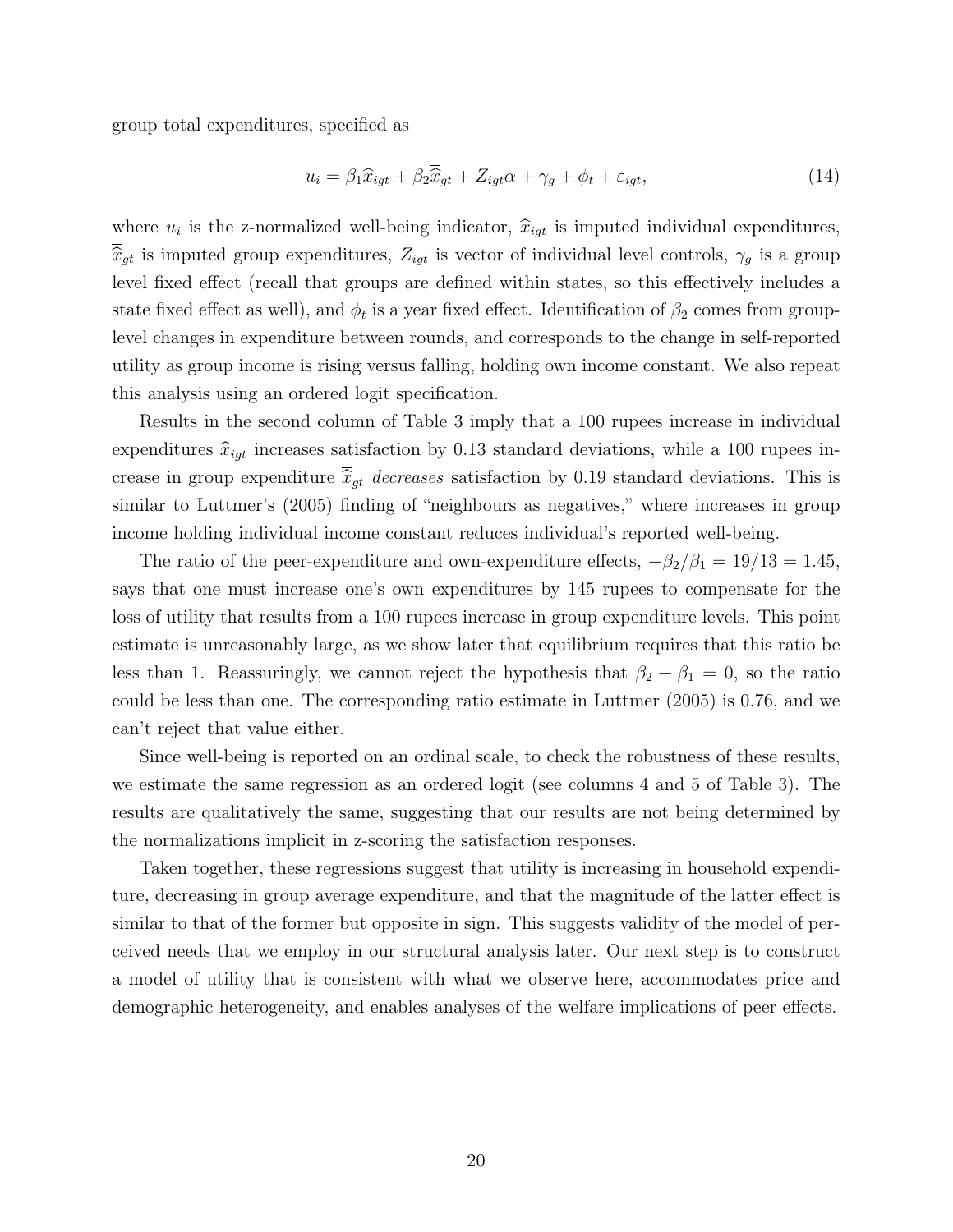## 4 Utility, Welfare, and Demands With Needs Containing Peer Effects

Let *i* index consumers and let  $\mathbf{q}_i = (q_{1i},..,q_{Ji})$  be a J-vector of commodity quantities chosen by consumer or household  $i$ . Let  $\bf{p}$  be the corresponding J-vector of prices of each commodity, let  $x_i$  be the total budget for commodities of consumer i, and let  $z_i$  be a K vector of observed characteristics of consumer i. Commodities here are aggregates of goods or services that are assumed to be purchased and consumed in continuous quantities. Each consumer i is assumed to choose  $q_i$  to maximize a direct utility function, subject to the budget constraint that  $\mathbf{p}'\mathbf{q}_i \leq x_i$ . Let  $i \in g$  denote that consumer i belongs to group g. Let  $\overline{\mathbf{q}}_g = E(\mathbf{q}_i \mid i \in g)$ , so  $\overline{\mathbf{q}}_g$  is the mean level of quantities consumed by consumers in group g.

As derived in section 1.2, we assume preferences can be represented by an indirect utility function of the form

$$
u_i = V(\mathbf{p}, x_i - \mathbf{p}'\mathbf{f}_i) \quad \text{with} \quad \mathbf{f}_i = \mathbf{A}\overline{\mathbf{q}}_g + \mathbf{C}\mathbf{z}_i \tag{15}
$$

for some J by J parameter matrix  $\bf{A}$  and some J by K parameter matrix  $\bf{C}$ . The larger the elements of  $\bf{A}$  are, the greater are the peer effects. If  $\bf{A}$  is a diagonal matrix, then the perceived needs for any commodity depend only on the group mean purchases of that commodity. We may more generally allow for nonzero off diagonal elements as well. So, e.g., my peer's expenditures on luxuries could affect not only my perceived needs for luxuries, but also my perceived needs for necessities.

In general, we expect elements of  $A$ , particularly diagonal elements, to be nonnegative. However, they cannot be too large (and in particular diagonal elements cannot exceed one), since otherwise stable equilibria may not exist (analogous to the Assumption A2 inequality being violated in the generic model). See the Appendix for details.

For welfare calculations, we need to compare well being across consumers. Define the equivalent-income  $\widetilde{X}_i$  as the income (budget) needed by consumer i to get the same level of utility as that of some reference consumer  $i = 0$  having a budget x. As discussed earlier, equation (15) is in the class of models that satisfy Blackorby and Donaldson's (1994) Absolute Equivalence Scale Exactness (AESE) property. It follows from their results that  $X_i$  itself cannot be identified, but differences  $\tilde{X}_i - \tilde{X}_{i'}$  for any two individuals i and i' are given by  $\tilde{X}_i - \tilde{X}_{i'} = x_i - x_{i'} - \mathbf{p}'(\mathbf{f}_i - \mathbf{f}_{i'})$ . Blackorby and Donaldson show that, for preferences satisfying AESE, equivalent incomes are money metric measures of utility, and therefore social welfare functions can be defined as functions of everyone's equivalent incomes  $X_i$ . A particularly convenient social welfare function, though one that is not inequality averse, is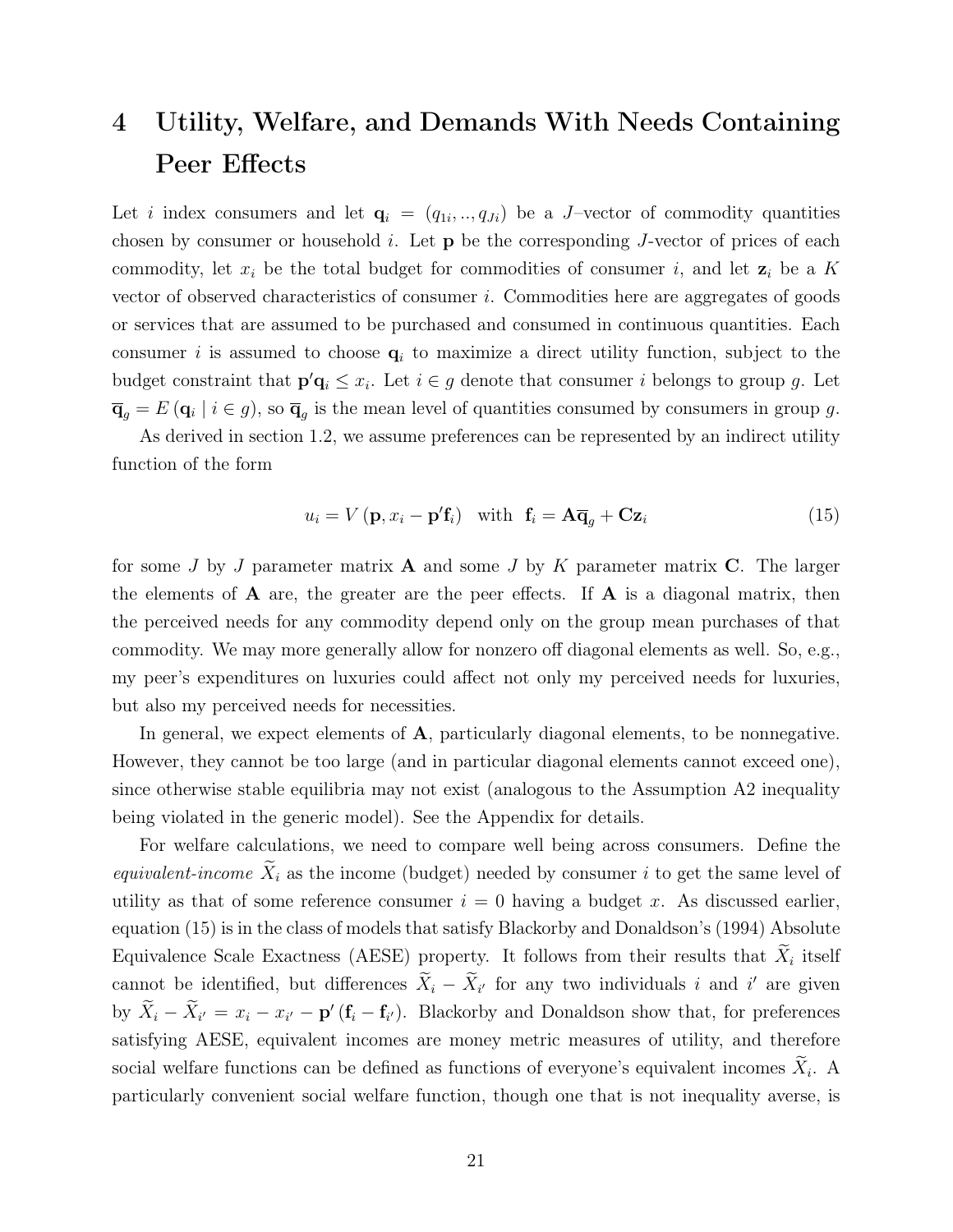the simple sum  $\sum_i X_i$ . Given estimates of  $\mathbf{f}_i$ , we can therefore calculate changes in this social welfare function (i.e., total money metric utility in the population) from changes in mean income in the population and corresponding changes in needs  $\mathbf{p}'\sum_i \mathbf{f}_i$ .

Having specified  $f_i$  and hence the functions defining needs, now consider the indirect utility function  $V$ . A long empirical literature on commodity demands finds that observed demand functions are close to polynomial, and have a property known as rank equal to three. See, e.g. Lewbel (1991) and Banks, Blundell, and Lewbel (1997), and references therein. Gorman (1981) shows that any polynomial demand system will have a maximum rank of three, and Lewbel (1989) shows that the simplest tractable class of indirect utility functions that yields rank three polynomials in x is  $V(\mathbf{p},x) = (x - R(\mathbf{p}))^{1-\lambda} B(\mathbf{p})/(1-\lambda) - D(\mathbf{p})$ for some constant  $\lambda$  and some differentiable functions R, B and D.

The most commonly assumed rank three models are quadratic (see the above references, and Pollak and Wales 1980), which corresponds to  $\lambda = 2$ , implying  $V(\mathbf{p}, x) =$  $-(x - R(p))^{-1} B(p) - D(p)$ . Combining this with AESE and our parameterization of the needs function  $f_i$  gives the model

$$
u_i = V(\mathbf{p}, x_i - \mathbf{p}'\mathbf{f}_i) = -(x_i - R(\mathbf{p}) - \mathbf{p}'\mathbf{A}\overline{\mathbf{q}}_g - \mathbf{p}'\mathbf{C}\mathbf{z}_i)^{-1} B(\mathbf{p}) - D(\mathbf{p})
$$

for the utility of consumer  $i$  in group  $g$ . Preserving homogeneity (i.e., the absence of money illusion, which is a necessary condition for rationality of preferences), requires  $R(\mathbf{p})$  and  $B(\mathbf{p})$  to be homogeneous of degree one in **p** and  $D(\mathbf{p})$  to be homogeneous of degree zero in p.

Applying Roy's (1947) identity to this indirect utility function then yields the vector of demand functions

$$
\mathbf{q}_{i} = (x_{i} - R(\mathbf{p}) - \mathbf{p}'(\mathbf{A}\overline{\mathbf{q}}_{g} + \mathbf{C}\mathbf{z}_{i}))^{2} \frac{\nabla D(\mathbf{p})}{B(\mathbf{p})} + (x_{i} - R(\mathbf{p}) - \mathbf{p}'(\mathbf{A}\overline{\mathbf{q}}_{g} + \mathbf{C}\mathbf{z}_{i})) \frac{\nabla B(\mathbf{p})}{B(\mathbf{p})} + \nabla R(\mathbf{p}) + \mathbf{A}\overline{\mathbf{q}}_{g} + \mathbf{C}\mathbf{z}_{i}.
$$
 (16)

To allow for unobserved heterogeneity in behavior, we append the error term  $\mathbf{v}_g + \mathbf{u}_i$  to the above set of demand functions, where  $\mathbf{v}_g$  is a J−vector of group level fixed or random effects and  $\mathbf{u}_i$  is a J–vector of individual specific error terms that are assumed to have zero means conditional on all  $x_l$ ,  $z_l$ , and  $p$  with  $l \in g$ . In the fixed effects model, the group level fixed effect  $\mathbf{v}_g$  is permitted to correlate with other regressors like **p** and  $\overline{\mathbf{q}}_g$ . We also consider a random effects model, where much greater efficiency is gained by adding the restrictions that  $\mathbf{v}_g$  satisfies some independence assumptions.

These error terms and fixed effects can be interpreted either as departures from utility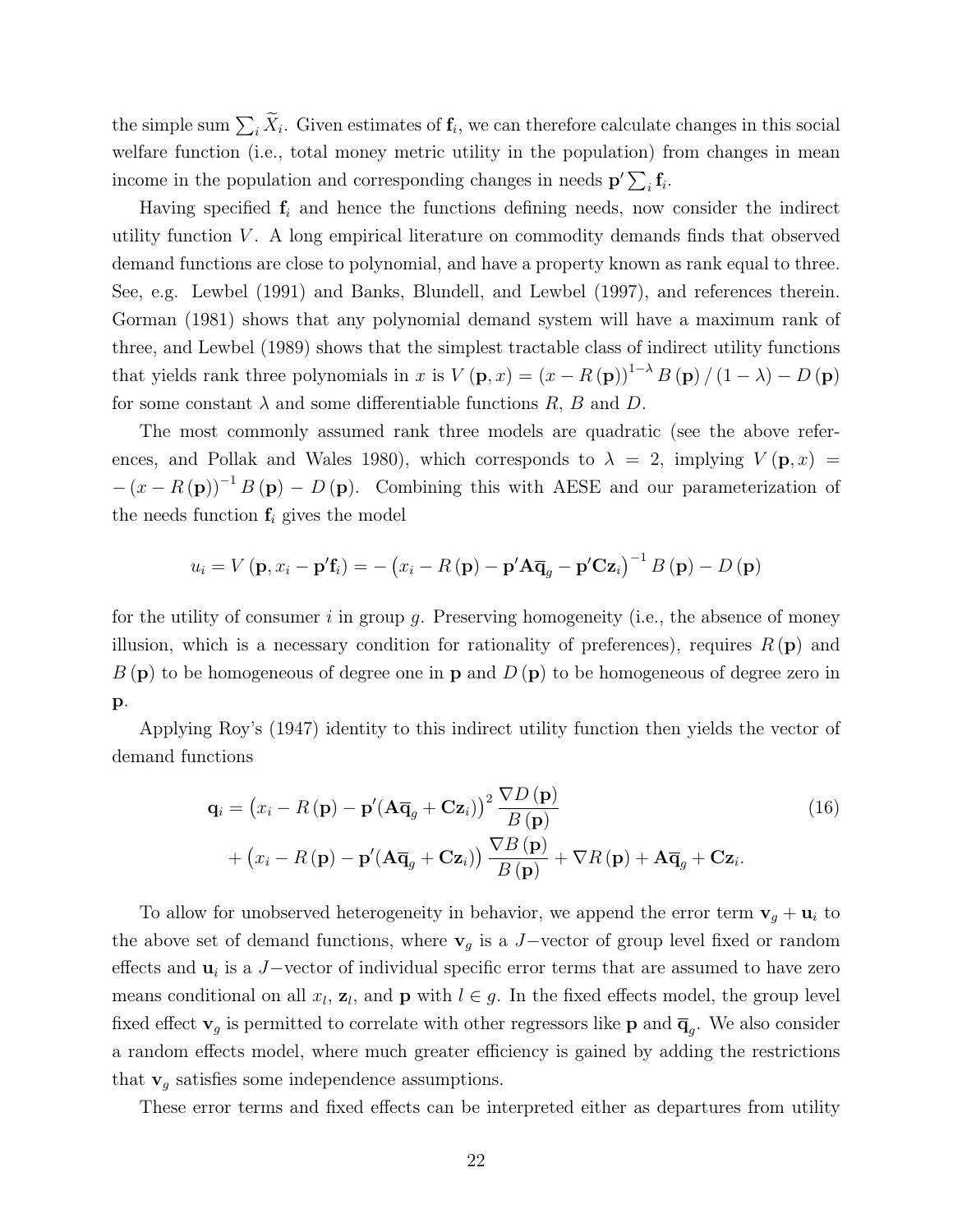maximization by individuals, or as unobserved preference heterogeneity. Assuming that the price weighted sum  $\mathbf{p}'(\mathbf{v}_g + \mathbf{u}_i)$  is zero suffices to keep each individual on their budget constraint. Under this restriction, if desired one could replace  $\mathbf{Cz}_i$  with  $(\mathbf{Cz}_i + \mathbf{v}_j + \mathbf{u}_i)$  in the indirect utility function above, and treat error terms as unobserved preference heterogeneity parameters.

Convenient yet flexible specifications of the price functions are  $R(\mathbf{p}) = \mathbf{p}^{1/2} \mathbf{R} \mathbf{p}^{1/2}$  where **R** is a symmetric matrix,  $\ln B(\mathbf{p}) = \mathbf{b}' \ln \mathbf{p}$  with  $\mathbf{b}'\mathbf{1} = 1$ , and  $D(\mathbf{p}) = \mathbf{d}' \ln \mathbf{p}$  with  $\mathbf{d}'\mathbf{1} = 0$ . Substituting these error terms and price functions into the above demand function yields, for each good  $j$ , the demand model

$$
q_{ji} = Q_j \left( \mathbf{p}, x_i, \overline{\mathbf{q}}_g, \mathbf{z}_i \right) + v_{jg} + u_{ji}
$$

where

$$
Q_j\left(\mathbf{p}, x_i, \overline{\mathbf{q}}_g, \mathbf{z}_i\right) = X_i^2 e^{-\mathbf{b}' \ln \mathbf{p}} \frac{d_j}{p_j} + X_i \frac{b_j}{p_j} + R_{jj} + \sum_{k \neq j} R_{jk} \sqrt{p_k/p_j} + \mathbf{A}'_j \overline{\mathbf{q}}_g + \mathbf{C}'_j \mathbf{z}_i,\qquad(17)
$$

 ${\bf A}'_j$  is row j of  ${\bf A}, {\bf C}'_j$  is row j of  ${\bf C},$  and where we define for convenience "deflated income" by

$$
X_i = X(\mathbf{p}, x_i, \overline{\mathbf{q}}_g, \mathbf{z}_i) = x_i - \mathbf{p}^{1/2} \mathbf{R} \mathbf{p}^{1/2} - \mathbf{p}' \mathbf{A} \overline{\mathbf{q}}_g - \mathbf{p}' \mathbf{C} \mathbf{z}_i.
$$
 (18)

Deflated income  $X_i$  is convenient for simplifying notation, but does not have the welfare significance of equivalent income  $X_i$ . However, if prices are held fixed, then  $X_i - X_{i'} =$  $X_i - X_{i'}$ , so we can use either one interchangeably for calculating changes in needs or in money metric utility.

In all of the above, different consumers can be observed in different time periods (no consumer is observed more than once). Prices vary by time, and also vary geographically. Assume that our data spans  $T$  different price regimes (time periods and/or geographic regions). Each individual i is observed in some particular price regime  $t \in \{1, 2, ..., T\}$ , so we add a t subscript to every group level variable above.

The goal will be estimation of the set of parameters  ${A, C, R, d, b}$ . Our particular interest will be in identifying equivalent income  $X(\mathbf{p}_t, x_i, \overline{\mathbf{q}}_{gt}, \mathbf{z}_i)$ , which forms the basis of our welfare analyses as discussed in the previous section. The only parameters the function  $X(\mathbf{p}_t, x_i, \overline{\mathbf{q}}_{gt}, \mathbf{z}_i)$  depends on are **A** and **C**. Interestingly, under random effects **A** and **C** could be identified even if the data contained no price variation.

In our empirical application, some of the characteristics  $z<sub>i</sub>$  are group level attributes, that is, they vary across groups but are the same for all individuals within a group. Where it is relevant to make this distinction, we write  $C$  as  $C = \left(\widetilde{C} : D\right)$  for submatrices  $\widetilde{C}$  and  $D$ ,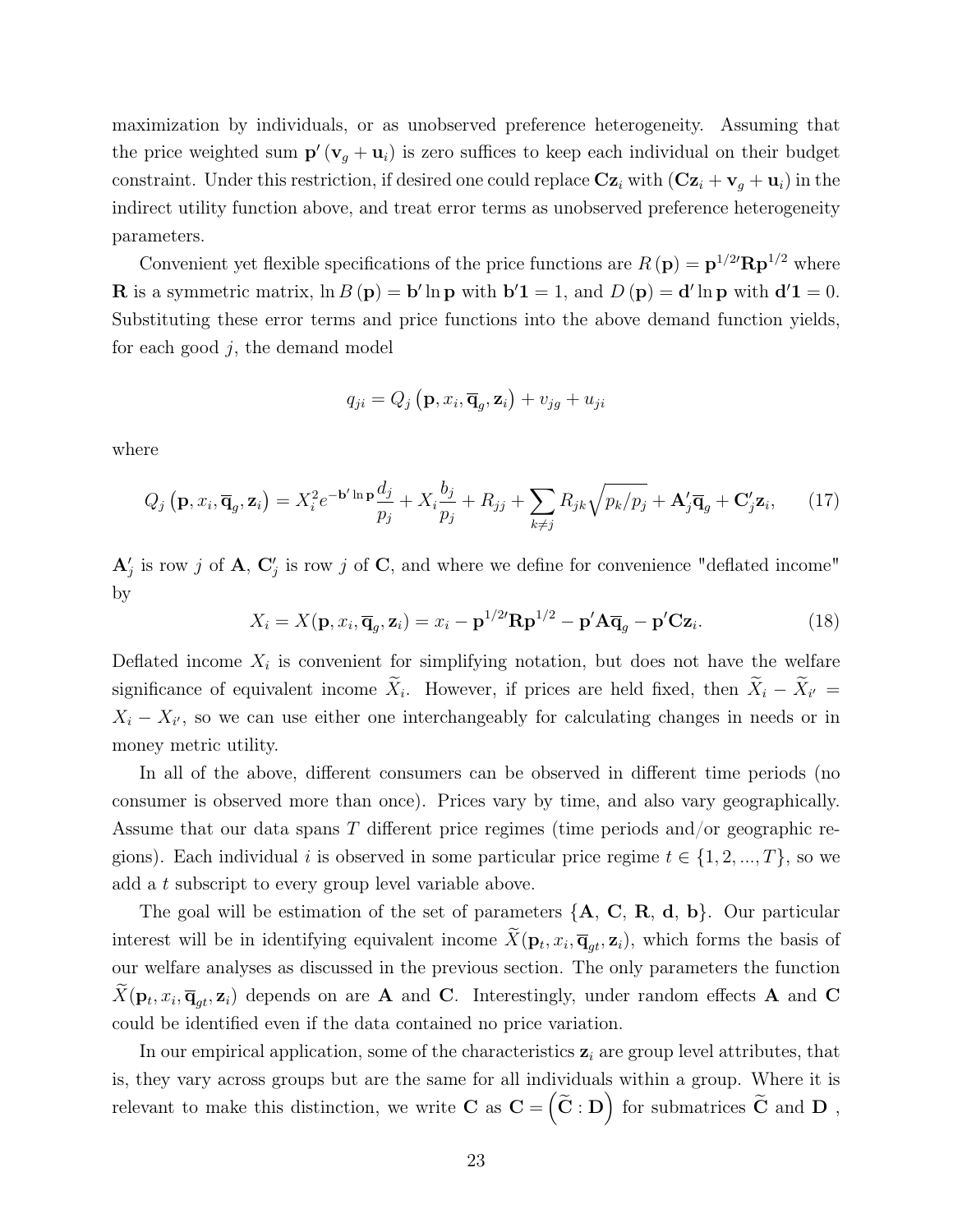and replace  $\mathbf{Cz}_i$  with  $\mathbf{Cz}_i = \mathbf{C\widetilde{z}}_i + \mathbf{D\widetilde{z}}_g$ , where  $\widetilde{z}_i$  is the vector of characteristics that vary across individuals in a group and  $\widetilde{\mathbf{z}}_q$  are group level characteristics. Under fixed effects, **A** and  $C$ , but not  $D$ , could be identified even if the data contained no price variation.

There is one more extension to the above model that we consider in our estimates, but do not include above to save on notation. We allow a few discrete characteristics (education dummies) to interact with  $\overline{\mathbf{q}}_g$ . This is equivalent to letting **A** vary with these discrete characteristics. Identification of the model with this extension follows immediately from identification of the model with A constant, since the the same assumptions used to identify the above model with fixed  $\bf{A}$  can just be applied separately for each value of these characteristics.

Our demand model is the system of equations given by plugging equation (18) into equation  $(17)$  for all goods j. In the Appendix we provide assumptions and associated proofs that all of the parameters of the model,  $A$ ,  $C$ ,  $R$ ,  $d$ , and  $b$ , are identified under either fixed effects or random effects. The methods of identification and proofs given there proceed in two steps. First, we consider the model without price variation, constructing the Engel curves that correspond to our demand system. Using techniques entirely analogous to the corresponding generic model (in which moments are constructed that can be used for estimation via GMM), we show identification of these Engel curves. We then show that, by identifying how the Engel curve parameters vary across price regimes, we can (with a small amount of relative price variation) recover all of the parameters of the full demand model. For estimation, it is not necessary to perform the estimation in these two steps. Instead, we just directly construct moments for GMM estimation of the full demand system. In the next sections we summarize this estimation procedure. Given our moments based identification strategy, consistency and the limiting distribution of the resulting estimator follow from standard GMM asymptotic theory with clustered standard errors. See the Appendix for details.

## 5 Implementing the Demand System

Here we show how the parameters in the system of demand equations (17) can be identified and estimated, by extending the same methods used for the generic fixed effects and random effects models. Formal assumptions, proofs, and details are deferred to the Appendix. Based on these results, we can estimate all of the parameters of our demand system assuming we have data from at least J different price regimes (time periods and/or regions), which we will index by  $t$ . As is standard in the estimation of continuous demand systems, we only need to estimate the model for goods  $j = 1, ..., J - 1$ . The parameters for the last good J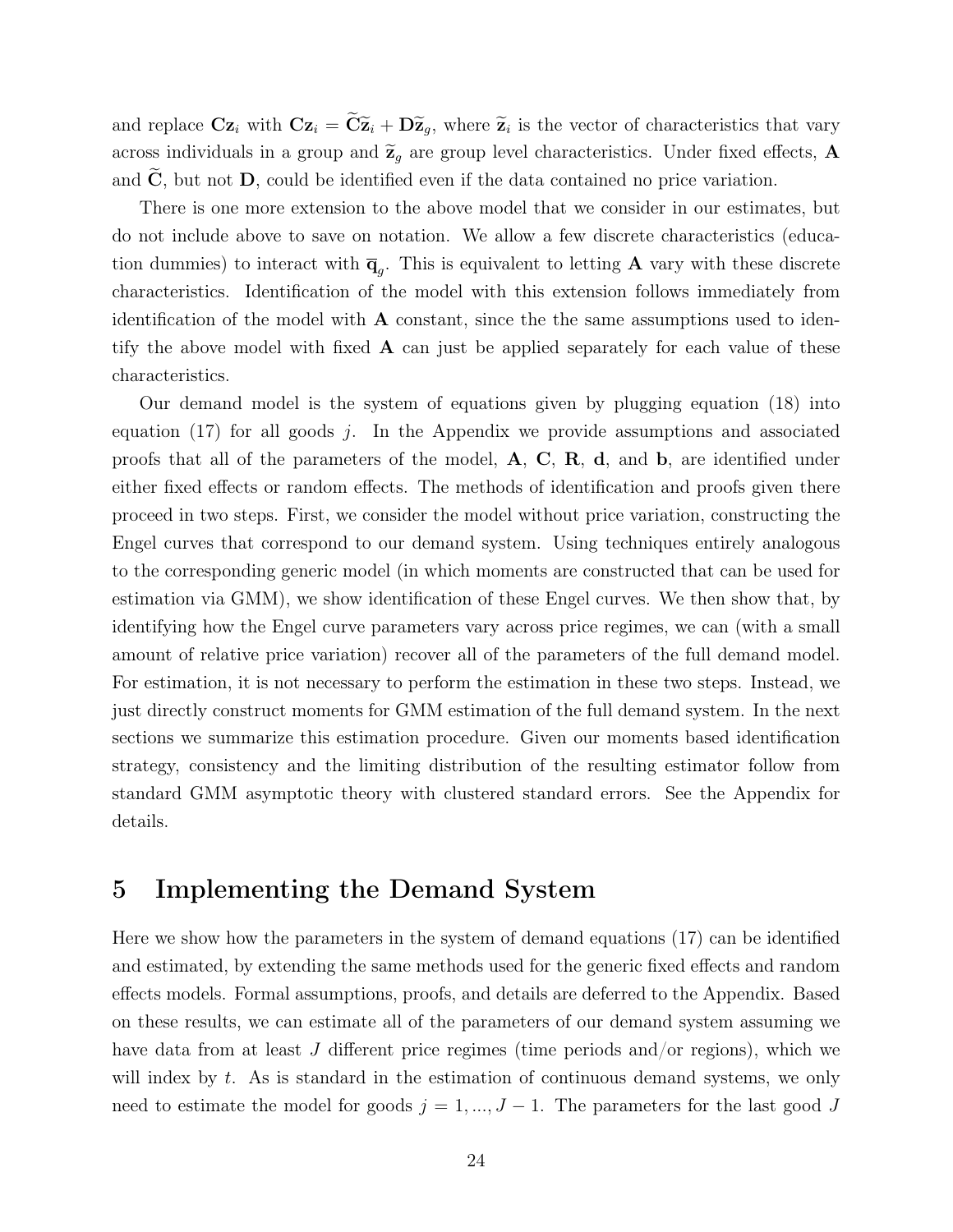are then obtained from the adding up identity that  $q_{Ji} = \left(x_i - \sum_{j=1}^{J-1} p_{jt} q_{ji}\right) / p_{Jt}$ .

Most of our analyses will be based on  $J = 2$ , with the two goods being luxuries and necessities, and where  $A$  and  $R$  are both diagonal. With these simplifications we only need to estimate the demand equation for good 1 and equations (17) and (18) reduce to

$$
Q_1(\mathbf{p}, x_i, \overline{\mathbf{q}}_g, \mathbf{z}_i) = X_i^2 e^{-b_1 \ln p_{1t} - (1 - b_1) \ln p_{2t}} d_1/p_{1t} + X_i b_1/p_{1t} + R_{11} + A_{11} \overline{q}_{g1t} + \mathbf{C}_1' \mathbf{z}_i,
$$

with deflated income  $X_i$  is given by

$$
X_i = X(\mathbf{p}_t, x, \overline{\mathbf{q}}_{gt}, \mathbf{z}_i) = x_i - R_{11}p_{1t} - R_{22}p_{2t}
$$
  
- 
$$
(A_{11}\overline{q}_{g1t} + A_{22}\overline{q}_{g2t} + \mathbf{C}'_1\mathbf{z}_i) p_{1t} - \mathbf{C}'_2\mathbf{z}_i p_{2t}.
$$
 (19)

As is common in empirical work in demand analysis, we reframe quantity demand equations into spending equations by multiplying by price. In the above model this gives us the expenditure equation

$$
p_{1t}Q_1(\mathbf{p}, x_i, \overline{\mathbf{q}}_g, \mathbf{z}_i) = X_i^2 e^{-b_1 \ln p_{1t} - (1 - b_1) \ln p_{2t}} d_1 + X_i b_1
$$
  
+  $R_{11}p_{1t} + A_{11}p_{1t}\overline{q}_{g1t} + \mathbf{C}'_1 p_{1t} \mathbf{z}_i + p_{1t} v_{1gt} + p_{1t} u_{1i}.$  (20)

#### 5.1 Estimating the Demand System With Fixed Effects

As in the generic model, the main complication with estimation arises from the fact that the model is nonlinear, and the error from estimation of  $\overline{q}_g$  can generally be correlated with other variables and with the model error terms. As in the generic model, to construct valid moments with fixed effects we difference across all pairs of individuals  $i$  and  $i'$  in each group g, and construct both appropriate instruments and an appropriate estimator for  $\overline{\mathbf{q}}_q$ that eliminates these unwanted correlations. The estimator for the unobservable true group mean  $\overline{\mathbf{q}}_g$  is, as in the generic model, the leave-two-out estimated average

$$
\widehat{\mathbf{q}}_{gt,-ii'} = \frac{1}{n_{gt}-2} \sum_{l \in g,t,l \neq i,i'} \mathbf{q}_l.
$$

Given any pair of individuals i and i' in group g in time and district t, the variable  $\hat{q}_{gt,-ii'}$ is simply the average of  $q_l$  over all of the observed consumers l in g and t, except for the individuals i and i'. This definition assumes that  $n_{gt}$ , the number of individuals observed in our data in each group  $g$  in each time and district  $t$ , is three or more.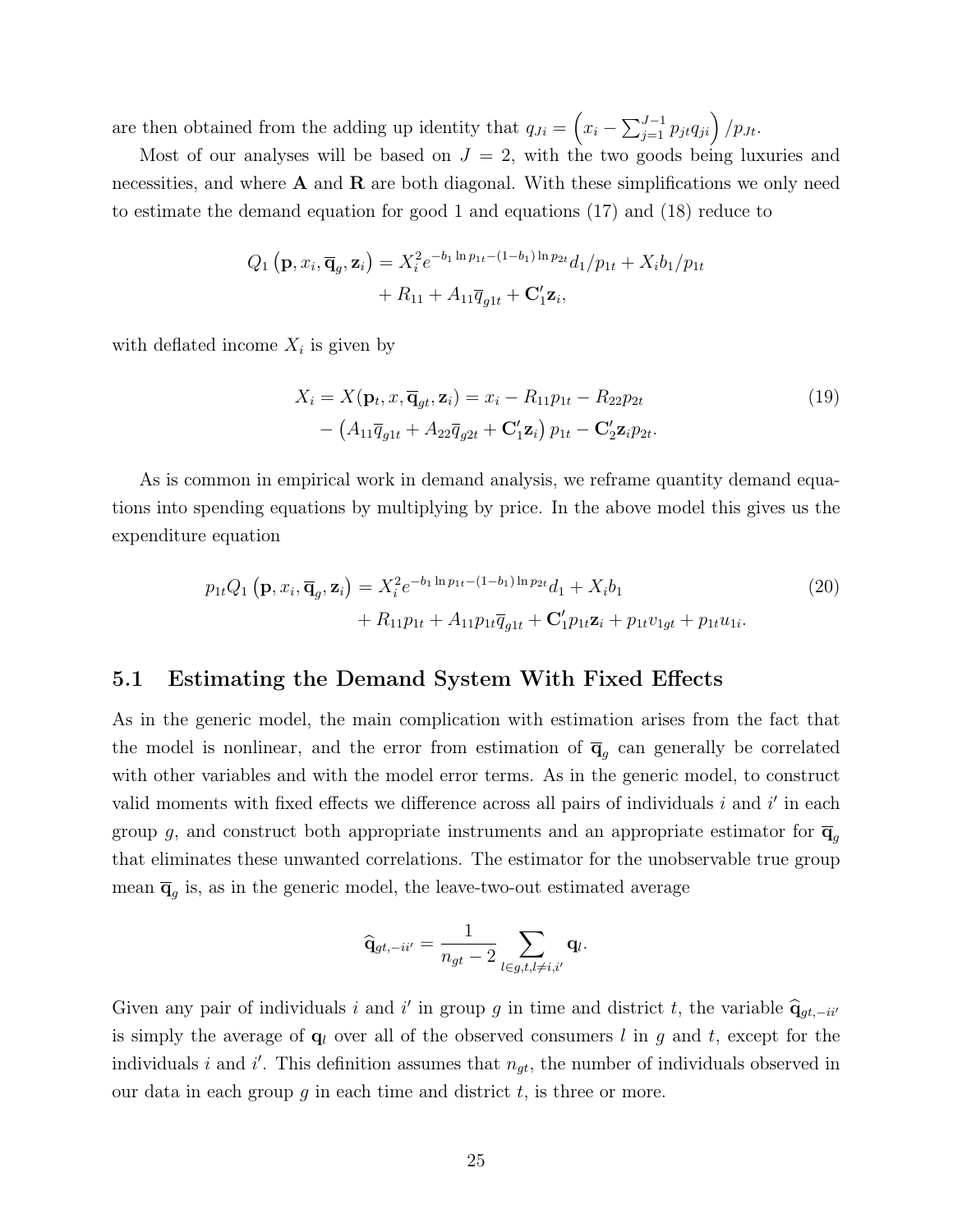To implement the fixed-effects estimator, we substitute  $\hat{q}_{gt,-ii'}$  in for  $\overline{q}_{gt}$  in the  $X_i$  and  $Q_j$ equations, and construct associated moment conditions. For each pair of consumers  $i$  and  $i'$ in each group g in each price regime  $t$ , the resulting moments we obtain for estimation are

$$
0 = E\{\mathbf{r}_{gtii'}\left[p_{jt}q_{ji} - p_{jt}q_{ji'} - p_{jt}Q_j\left(\mathbf{p}_t, x_i, \hat{\mathbf{q}}_{gt, -ii'}, \mathbf{z}_i\right) + p_{jt}Q_j\left(\mathbf{p}_t, x_{i'}, \hat{\mathbf{q}}_{gt, -ii'}, \mathbf{z}_{i'}\right)\right]\}\
$$
(21)

where the vector of instruments  $\mathbf{r}_{gtii'}$  is defined below. Equation (21) for all observed pairs of consumers i and i' in each group g in each period t, and is implemented for goods  $j =$  $1, ..., J - 1.$ 

Let  $\hat{x}_{(t)q}$  denote the sample mean of  $x_i$  over observed individuals i in group g in all time periods except the time period of price regime t. Define  $\hat{\mathbf{z}}_{(t)g}$  analogously. Let  $\mathbf{r}_{gt}$  be the vector of elements  $\widehat{x}_{(t)g}$ ,  $\widehat{z}_{(t)g}$ , and  $p_t$ . The instrument vector  $\mathbf{r}_{gtii'}$  is then constructed from the exogenous variables  $\widehat{x}_{(t)g}, \widehat{\mathbf{z}}_{(t)g}, \mathbf{p}_t, x_i, x_{i'}, \mathbf{z}_i$  and  $\mathbf{z}_{i'}$ .

For estimation of these moments by GMM, let the unit of observation be each observed pair of consumers i and i' in each group and price regime  $gt$ . The total number of moments is the number of elements of  $\mathbf{r}_{gtii'}$  times  $J - 1$ , because equation (21) applies to each good and each instrument. As with the generic model, one must use clustered standard errors, where each group is a cluster, to account for the correlations that, by construction, will exist among the  $i$  and  $i'$  pairs that comprise each observation within each group. Clustering over time as well as across individuals allows for possible serial correlation in the errors. See the Appendix for details regarding the construction and properties of this estimator.

#### 5.2 Estimating the Demand Model With Random Effects

As in the generic model, a great deal of information is lost by differencing out the fixed effects. We now consider adding additional assumptions to the demand model, in particular that  $\mathbf{v}_{gt}$  is independent of  $x_i, \mathbf{p}_t, \mathbf{z}_i$  and  $\overline{\mathbf{q}}_{gt}$ , which allows us to treat  $\mathbf{v}_{gt}$  as random effects. These assumptions provide stronger moments for GMM estimation that do not entail differencing.

In the fixed effects model, differencing removed  $\mathbf{v}_{gt}$ , but it also removed the matrix  $\overline{\mathbf{q}}_{gt}\overline{\mathbf{q}}_{gt}'$ that appears inside the squared deflated income term  $X^2$ . In the random effects estimator we do not difference, so  $\overline{\mathbf{q}}_{gt}\overline{\mathbf{q}}_{gt}$  does not drop out, and we must deal with estimation error in this quadratic term. Our solution takes the same form as in the random effects generic model. We use  $\hat{\mathbf{q}}_{gt,-ii'}$  to estimate  $\overline{\mathbf{q}}_{gt}$  wherever it appears linearly, and for every i' in the same gt as i, we use  $\hat{\mathbf{q}}_{gt,-ii'}\mathbf{q}'_{i'}$  to estimate the product  $\overline{\mathbf{q}}_{gt}\overline{\mathbf{q}}'_{gt}$ .

Specifically, based on equation (18), define  $\hat{X}_{1tg,-ii'}$  and  $\hat{X}_{2tg,-ii'}$  (estimates of X and  $X^2$ , respectively) by

$$
\widehat{X}_{1tg,-ii'} = x_i - \mathbf{p}_t^{1/2'} \mathbf{R} \mathbf{p}_t^{1/2} - \mathbf{p}_t' \mathbf{A} \widehat{\mathbf{q}}_{gt,-ii'} - \mathbf{p}_t' \mathbf{C} \mathbf{z}_i.
$$
\n(22)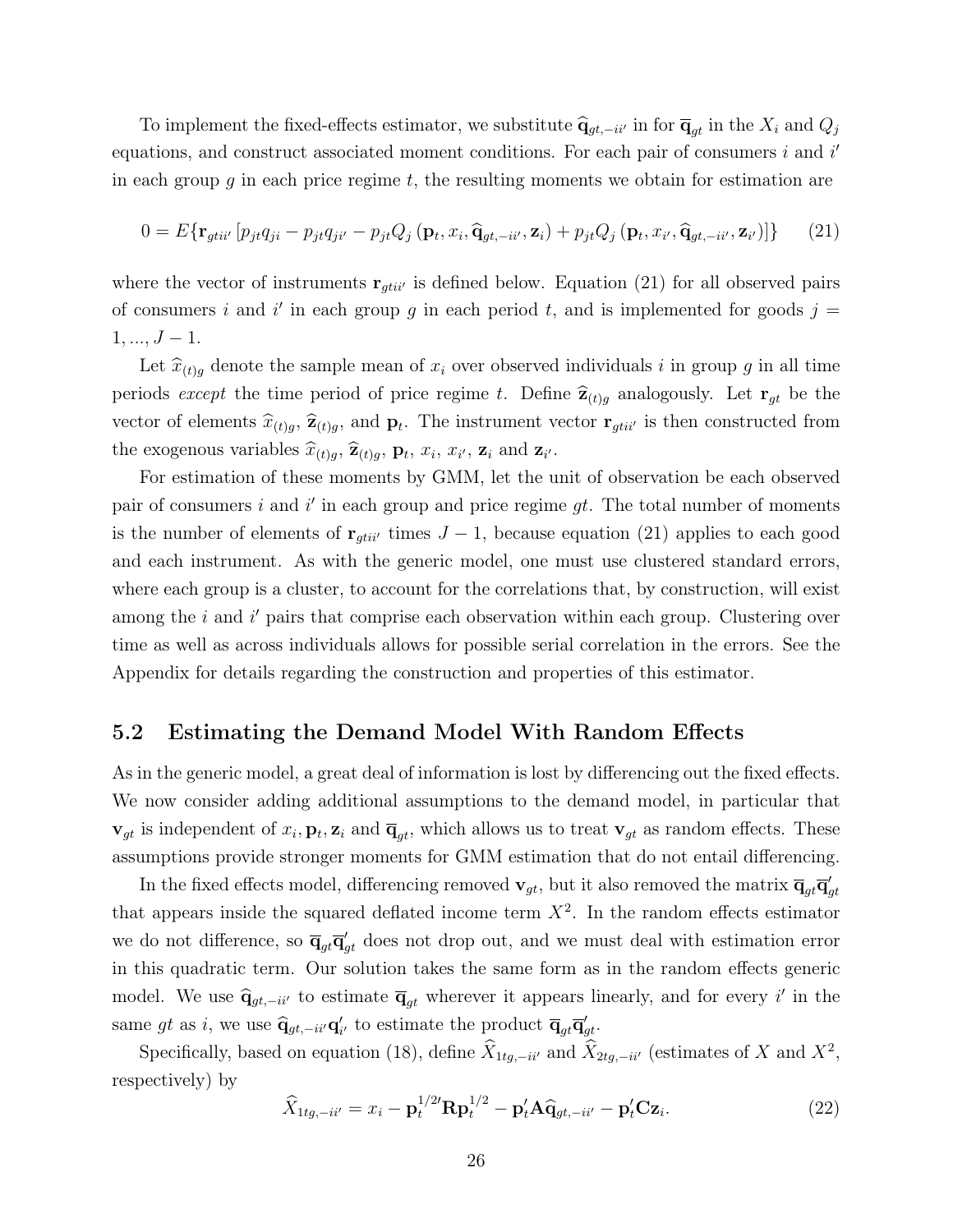and

$$
\widehat{X}_{2tg,-ii'} = \mathbf{p}'_t \mathbf{A} \widehat{\mathbf{q}}_{gt,-ii'} \mathbf{q}'_{i'} \mathbf{A}' \mathbf{p}_t - 2 \left( x_i - \mathbf{p}_t^{1/2'} \mathbf{R} \mathbf{p}_t^{1/2} - \mathbf{p}'_t \mathbf{C} \mathbf{z}_i \right) \mathbf{p}'_t \mathbf{A} \widehat{\mathbf{q}}_{gt,-ii'} + \left( x_i - \mathbf{p}_t^{1/2'} \mathbf{R} \mathbf{p}_t^{1/2} - \mathbf{p}'_t \mathbf{C} \mathbf{z}_i \right)^2.
$$
\n(23)

Equations (22) and (23) are nothing more than replacing  $\overline{\mathbf{q}}_{gt}$  with  $\hat{\mathbf{q}}_{gt,-ii'}$  and replacing  $\overline{\mathbf{q}}_{gt}\overline{\mathbf{q}}_{gt}$ with  $\hat{\mathbf{q}}_{gt,-ii'}\mathbf{q}'_{i'}$  in the expressions for X and  $X^2$ .

Let  $\mathbf{r}_{gti}$  denote the vector of instruments consisting of the elements  $\hat{x}_{(t)g}$ ,  $\hat{\mathbf{z}}_{(t)g}$ ,  $\mathbf{p}_t$ ,  $x_i$ ,  $z_i$ , along with squares and cross products of these elements. The instruments here include functions of  $x_i$  and  $z_i$  but, unlike the fixed effects case, the instruments do not include functions of  $x_{i'}$  and  $z_{i'}$  and so also do not contains functions of differences like  $x_i - x_{i'}$  or  $z_i - z_{i'}$ . The resulting moments used to estimate the random effects model are, for goods  $j = 1, ..., J - 1,$ 

$$
0 = E\left[\mathbf{r}_{gti}\left(p_{jt}q_{ji} - \widehat{X}_{2tg,-ii'}e^{-\mathbf{b}'\ln\mathbf{p}_t}d_j - \widehat{X}_{1tg,-ii'}b_j - p_{jt}R_{jj} - \sum_{k\neq j}R_{jk}\sqrt{p_{jt}p_{kt}} - \mathbf{A}'_jp_{jt}\widehat{\mathbf{q}}_{gt,-ii'} - \mathbf{C}'_jp_{jt}\mathbf{z}_i - v\right)\right]
$$
\n(24)

where  $v_{it0}$  is an additional constant term for each good j and price regime t that results from taking an average of the random effects component of the error term. As in the generic random effects model, this nonzero  $v_{j\ell0}$  term is due to the error in estimating the product  $\overline{\mathbf{q}}_{gt}\overline{\mathbf{q}}_{gt}'.$ 

We show in the Appendix that, under suitable assumptions listed there, equation (24) holds after substituting in equations (22) and (23), and these suffice for identifying all of the model parameters  $\bf{A}$ ,  $\bf{C}$ ,  $\bf{R}$ ,  $\bf{d}$ , and  $\bf{b}$ . As in the fixed effects estimator, the observations used for estimation consist of every pair of individuals  $i$  and  $i'$  within every group and price regime gt. Inference is standard GMM with clustered standard errors, where each group  $g$  is a cluster. If we add the additional assumption that the random effects  $\mathbf{v}_{gt}$  are uncorrelated across price regimes t, then we can take each  $g$  in each price regime t as a separate cluster.

There are two options for dealing with the  $v_{it0}$  terms. One is to treat the set of constants  $v_{jt0}$  for  $j = 1, ..., J - 1$  and  $t = 1, ..., T$  as  $(J - 1)T$  additional parameters to estimate. However, this option is unattractive in terms of loss of efficiency, given the number of parameters involved. Alternatively, in the Appendix we show that, given some additional mild assumptions,

$$
v_{jt0} = -\mathbf{p}'_t \mathbf{A} \mathbf{\Sigma}_v \mathbf{A}' \mathbf{p}_t \left( e^{-\mathbf{b}' \ln \mathbf{p}_t} \right) d_j
$$

where  $\Sigma_v = Var(\mathbf{v}_{gt})$ , which for this construction is assumed constant over time. Then, instead of estimating  $(J-1)T$  parameters in addition to the structural ones, we may sub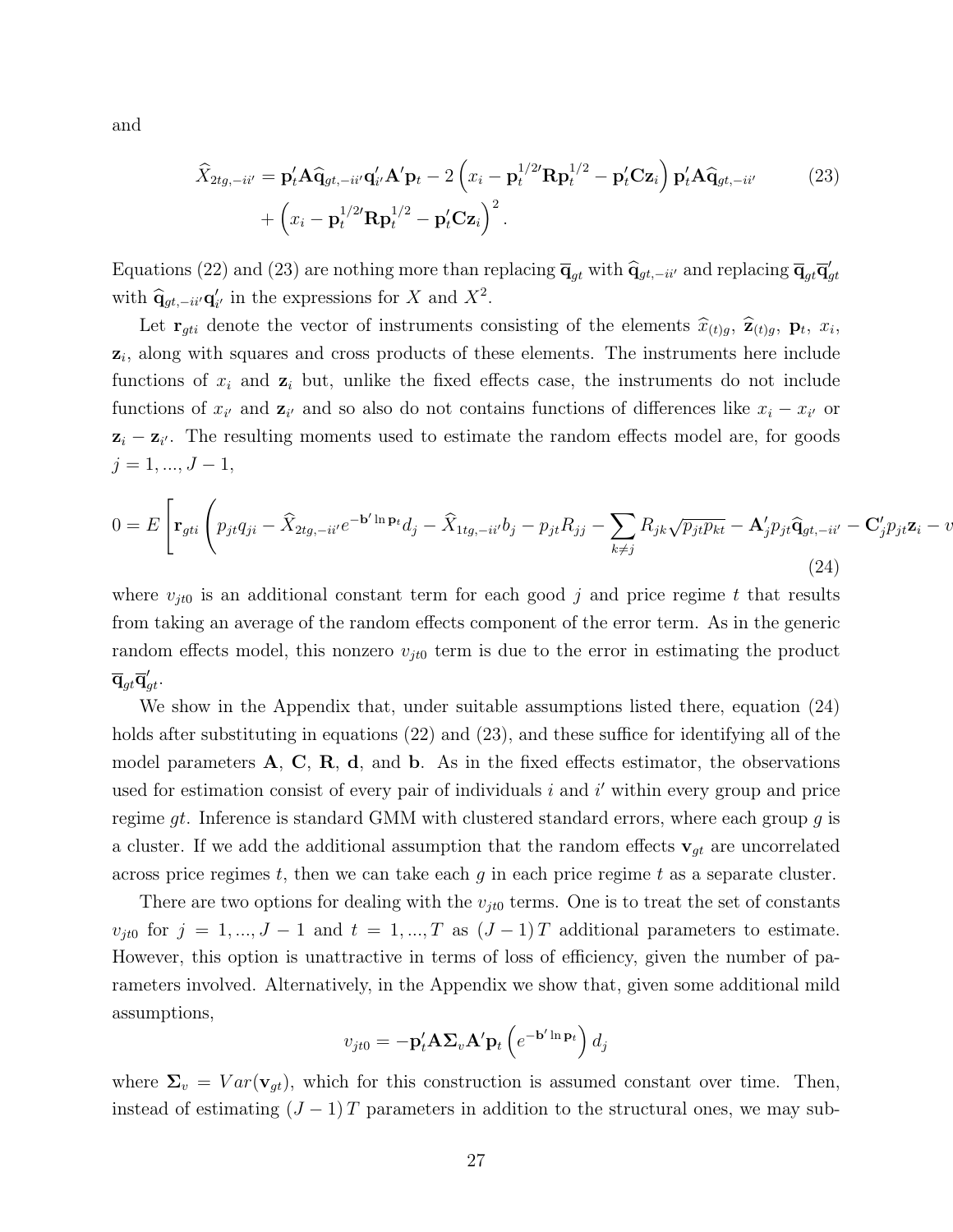stitute this expression for  $v_{jt0}$  into the above GMM moments, and thereby only estimate the matrix  $\Sigma_v$ , consisting of  $J(J+1)/2$  parameters, in addition to the structural parameters.

Formal details, derivations, and limiting distribution theory of this estimator are provided in the Appendix.

### 6 Structural Demand System: Empirical Results

In this section, we estimate the structural demand model defined by plugging equation (18) into equation (17) for each good j, and adding error terms u and group level fixed or random effects v to each equation in each time period. We begin with a  $J = 2$  goods model, which therefore only requires estimating the demand for good  $j = 1$ , defined by substituting equation (19) into equation (20). Demand for good  $j = 2$  is then given by the adding up constraint defined earlier.

Like most modern continuous demand models (e.g., Banks, Blundell, and Lewbel, 1997; Lewbel and Pendakur, 2009), our theoretical model includes a quadratic function of prices given by the matrix  $\bf{R}$ , to allow for general cross price effects. However, in our data the geometric mean of prices turns out to be highly collinear with individual prices, leading to a severe multicollinearity problem when  $R$  is not diagonal. We therefore restrict  $R$  to be diagonal. Note that, because of the presence of additional price functions in our model, imposing the constraint that **R** be diagonal is not restrictive when  $J \leq 3$ , in the sense that our model remains Diewert-flexible (see, e.g., Diewert 1974) in own and cross price effects even with this restriction.

Our fixed and random effects estimators are as described in the previous section. With  $J = 2$ , our two goods are luxuries and necessities, and so we are estimating just one equation for luxury demands, which is similar in spirit to the generic model estimates we reported earlier. However, even with  $J = 2$  our structural model estimates differ from the generic model in three important ways. First, as described in section 4, our structural model provides a money metric utility based welfare measure of the peer effect spillovers through the needs component of the utility function. The matrix A gives the magnitude of these spillovers. If these are positive, then an increase in group-average spending increases needs, and affects utility in the same way as a decrease in household expenditure. This is indeed what we find, and is also consistent with Luttmer (2005) and with our WVS data life satisfaction estimates reported earlier in section 3. Second, our structural model incorporates demographic and price variation in a way that is consistent with utility maximization. Third, we allow the demands for goods to depend separately on the group average spending of each good, e.g., luxury demands can depend on both group-average luxuries spending and group-average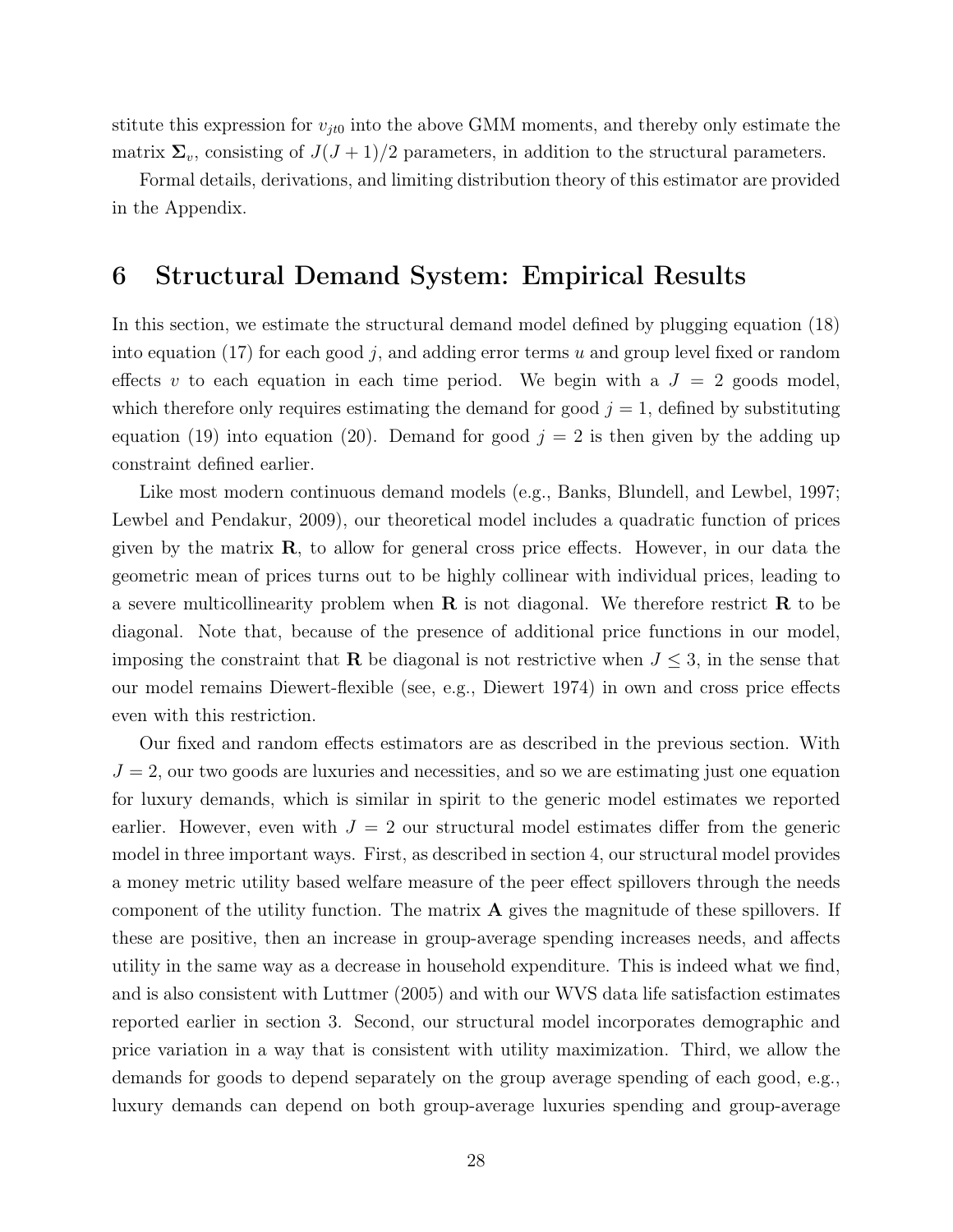necessities spending.

#### 6.1 Structural Model Data

In our baseline empirical work, as in the generic model, we focus on non-urban Hindu non-Scheduled Caste/Scheduled Tribe (SC/ST) households. However, we also report additional results for samples of non-urban non-Hindu households and samples of SC/ST households. We have groups defined by education (3 categories: illiterate or barely literate; primary or some secondary; completed secondary or more) and by district (575 districts across 33 states), and 4 years of data, allowing each group to be observed up to four times. We require each group to have at least 10 observations in each of at least two time periods. Roughly 18 per cent of households are dropped with these restrictions.<sup>5</sup> We are still left with relatively few observations per group. The average size of a group in each period is 24 households, and the median is even smaller. For our sample of non-urban Hindu non-SC/ST households, we have a total of 1111 distinct groups that are observed in at least 2 time periods each, for a total of 2354 period-groups. Each group is seen in either two, three or four time periods, but most groups are observed only twice.

Our observed prices vary by time and by state, so since t indexes price regimes, t ranges from 1 to  $T = 4*33 = 132$ . Each individual i is only observed once, in one price regime and belonging to one group.

Table 1 shows summary statistics for the seven household-level demographic characteristics that comprise our vector  $z_i$ . These are household size less 1 divided by 10; the age of the head of the household divided by 120; an indicator that there is a married couple in the household; the natural log of one plus the number of hectares of land owned by the household; an indicator that the household has a ration card for basic foods and fuels; and indicators that the highest level of education of the household head is primary or secondary level (they are both zero for uneducated or illiterate household heads).

Table 1 also gives summary statistics on state-level prices p. We construct prices of our demand aggregates as follows. In a first stage, following Deaton (1998), we compute state-item-level local average unit-value prices for the subset of items for which we have quantity data, to equal the state-level sum of spending divided by the state-level sum of quantities. Then, in a second stage, we aggregate these state-item-level unit value prices into state-level luxury and necessity prices using a Stone price index, with weights given by

<sup>&</sup>lt;sup>5</sup>We experimented with including very small groups, but this resulted in a substantial decrease in estimation precision. Very small groups have extremely noisy estimates of group-averages, and although our measurement error correction is consistent even when including these groups, its efficiency properties are adversely affected.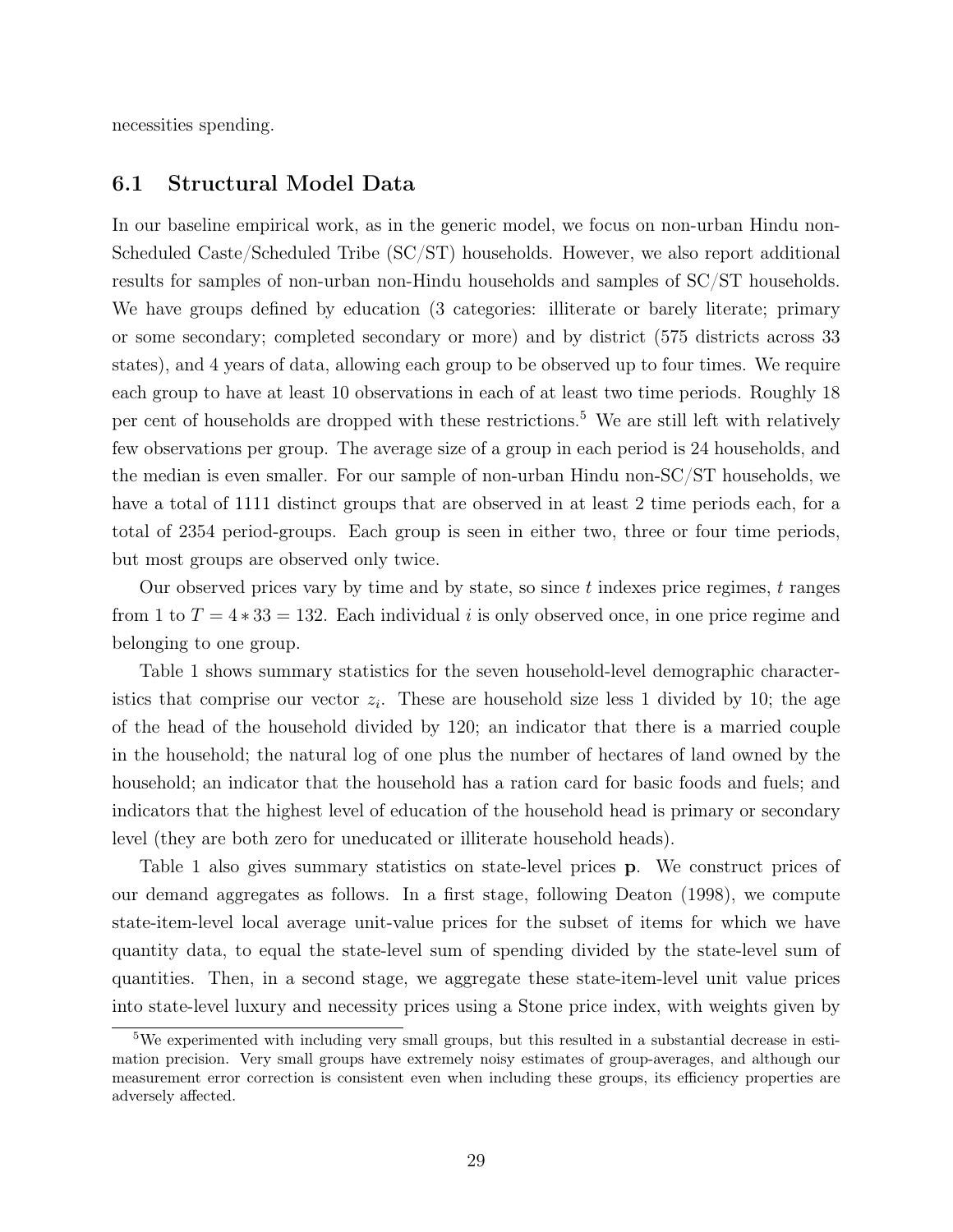the overall sample average spending on each item. In a typical state and period, these prices are computed as averages of roughly 2000 observations, so we do not attempt to instrument for possible measurement errors in these constructed price regressors.

Table 1 also reports summary statistics for prices and quantities of visible and invisible subcomponents of luxuries and necessities. We use these later on, when we consider the question of whether social interaction effects differ for goods that are visible to other consumers in comparison to those that are not visible. We use the categorization of Roth (2014) to classify goods as visible versus invisible.

#### 6.2 Baseline Structural Model Estimates

We estimates all models by GMM. For the 2-good system (luxuries and necessities), we employ the moment conditions (21) and (24) for the fixed- and random-effects models, respectively. These moments use pair-specific instruments,  $\mathbf{r}_{gtii'}$ , which differ between our fixed- and random effects models. For both fixed- and random-effects instruments, we create a group-level instrument  $\check{\mathbf{q}}_{gt}$  equal to the OLS predicted value of  $\hat{\mathbf{q}}_{gt}$  conditional on  $\hat{x}_{gt}$ ,  $\hat{x}_{gt}^2$ ,  $\sqrt{\hat{x}_{gt}}$ ,  $\hat{x}_{gt}^2$ ,  $\hat{z}_{gt}$ . <sup>6</sup> Additionally, let  $\tilde{z}_{it}$  and  $\tilde{z}_{gt}$  be the individually-varying and group-level, respectively, subvectors of  $z_i$  (as in Appendix 9.5). In our baseline model,  $\tilde{z}_{it}$ includes 5 household-level variables, and  $\tilde{\mathbf{z}}_{gt}$  includes just the remaining 2 variables: dummy variables for primary- and secondary-school education levels. Letting · denote element-wise multiplication, our instrument list for the fixed-effects model is:

$$
\mathbf{r}_{gtii'} = \left(x_{it}^2 - x_{i't}^2\right), \left(x_{it} - x_{i't}\right) \cdot \left(1, \mathbf{p}_{gt} \cdot \check{\mathbf{q}}_{gt}, \mathbf{p}_{gt} \cdot \widetilde{\mathbf{z}}_{gt}\right), \mathbf{p}_{gt} \cdot (\widetilde{\mathbf{z}}_{it} - \widetilde{\mathbf{z}}_{i't}) \cdot \left(1, \mathbf{p}_{gt} \cdot \check{\mathbf{q}}_{gt}\right), x_{it} \mathbf{p}_{gt'} (\widetilde{\mathbf{z}}_{it} - \widetilde{\mathbf{z}}_{i't})\,.
$$

Our instrument list for the random-effects model is:

 $\mathbf{r}_{gti} = (1, \mathbf{p}_{gt}, \mathbf{p}_{gt} \cdot \check{\mathbf{q}}_{gt}, \mathbf{p}_{gt} \cdot \mathbf{z}_{it})$ ,  $x_{it} \cdot (1, \mathbf{p}_{gt}, x_{it}, \mathbf{p}_{gt} \cdot \check{\mathbf{q}}_{gt}, \mathbf{p}_{gt} \cdot \mathbf{z}_{it})$ ,  $\mathbf{p}_{gt} \cdot \mathbf{p}_{gt}$ .

The last term provides instruments for  $v_{it0}$ .

Our primary focus is estimation of peer effects given by elements of the matrix  $\bf{A}$ , but first we consider the general reasonableness of our coefficients in the context of demand system estimation. Complete estimates for our baseline models (corresponding to Tables 4 and 5) are given in Appendix Tables A2 and A3. Our estimated quantity demand for luxuries has positive curvature. All four baseline specifications have  $d_1$ , the coefficient on the squared budget term, being statistically significantly positive and of large magnitude, as expected for

<sup>&</sup>lt;sup>6</sup>This is similar to including these values as instruments for  $\mathbf{q}_{gt}$ , but reduces the dimensionality of the instrument vector. This dimensionality reduction is quite significant because  $\check{q}_{gt}$  is multiplied by the demographic controls to generate the final instrument vector.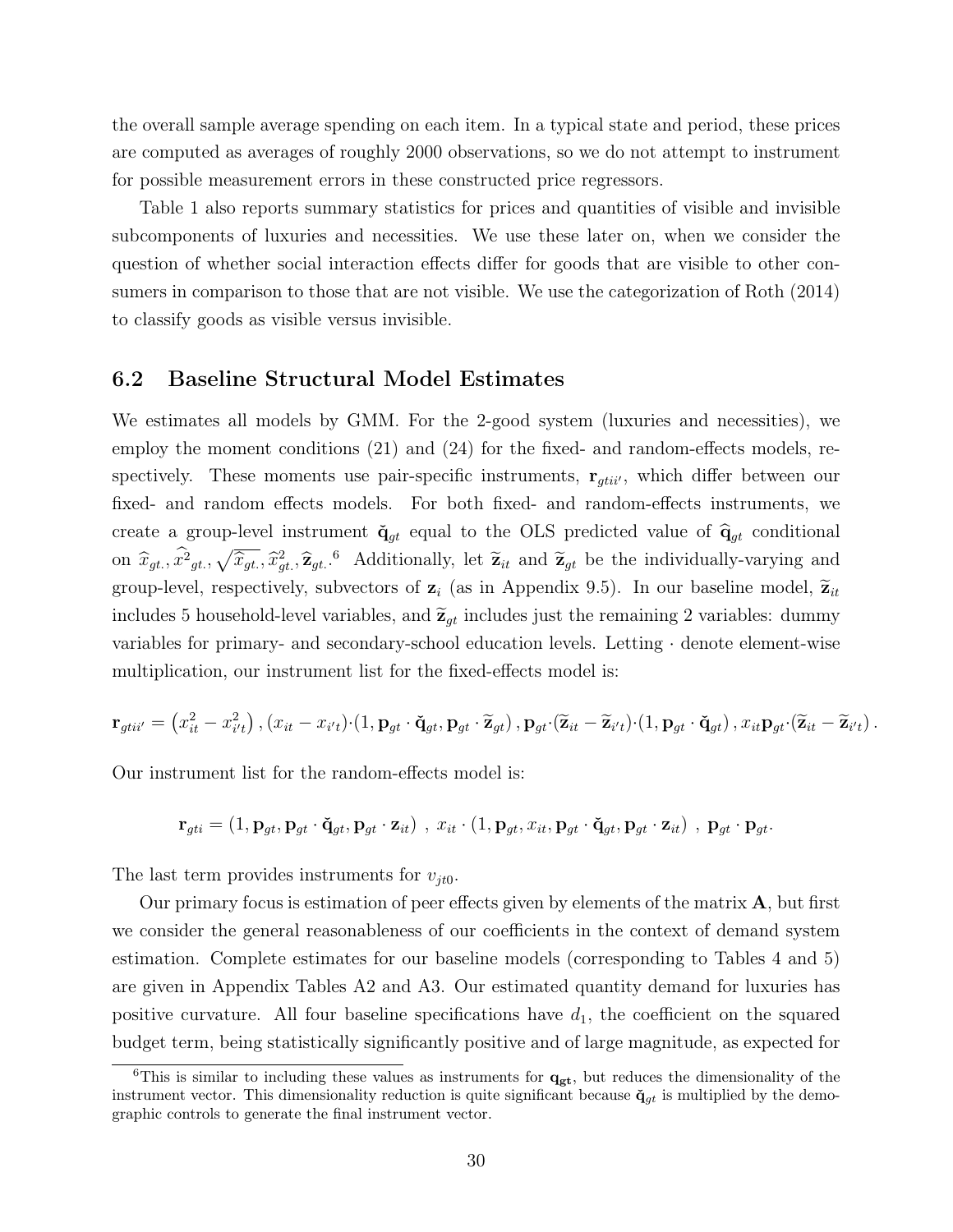luxuries. Regarding demographic covariates, it is reasonable to expect that needs would rise with household size. In all four baseline specifications we find that this is indeed the case, specifically, the parameters  $C_{j,thsize}$ , are statistically significant and positive. Additionally, their magnitudes are reasonable: an additional household member increases the needs for luxuries by roughly 0.06 and the needs for necessities by roughly 0.15, where the units are normalized to equal 1 for the average income in 2009.

Table 4 gives estimates of the spillover parameter matrix A using fixed effects (FE) moments for the 2-good system (luxuries and necessities). We consider 2 cases here: the left panel, labeled "A same," gives estimates for the case where  $A$  is equal to a scalar, a, times the identity matrix, so  $\mathbf{A} = a\mathbf{I}_J$ . The right panel of Table 6, labeled "A diagonal" gives estimates for the case where  $A$  is a general diagonal matrix. Later we consider cross-effects, allowing A to have non-zero off diagonal elements.

In the "A same" case, needs are given by  $F_i(\mathbf{p}_t) = \mathbf{p}'_t \mathbf{A} \overline{\mathbf{q}}_{gt} + \mathbf{p}'_t \mathbf{C} \mathbf{z}_i = a \mathbf{p}'_t \overline{\mathbf{q}}_{gt} + \mathbf{p}'_t \mathbf{C} \mathbf{z}_i =$  $a\overline{x}_{gt} + \mathbf{p}'_t \mathbf{C} \mathbf{z}_i$ , so we can interpret the scalar a as  $\partial F/\partial \overline{x}_{gt} = a$ . The estimate of the scalar a in Table 6 is 0.50, meaning that a 100 rupee increase in group-average income  $\overline{x}_{gt}$  increases perceived needs (and therefore decreases equivalent income) by 50 rupees. The standard error of a is 0.11 so we can reject  $a = 0$ , which would correspond to no peer effects. We can also reject  $a = 1$  which would correspond to peer effects so large that there are no increases in utility associated with aggregate consumption growth.

This scalar a, obtained using revealed preference theory on consumption data, has a roughly comparable interpretation to the estimate of spillover effects in the WVS life satisfaction model reported in section 3.3. The point estimate there was greater than one, but had wide confidence bands that include values close to our estimate of 0.50. This is also roughly comparable to Luttmer's (2005) estimate of 0.76 using stated well-being data.

In the bottom left of Table 4 we test, and reject, the hypothesis that the two elements on the diagonal of A are equal to each other. However, when we estimated the model allowing the two elements to differ (see the right panel of Table 6), we obtain estimates that lie far outside the plausible range of  $[0, 1]$ . These estimates are also very imprecise, with standard errors that are roughly triple those in the left panel. The explanation for this imprecision and corresponding wildness of the estimates is that, in the FE model, all the parameters in **A** are identified from the  $(x_i - x_{i'})\overline{\mathbf{q}}_{gt}$  interaction terms (recall here and below that, in the actual estimates,  $\overline{\mathbf{q}}_{gt}$  is unobserved and is replaced by the estimate  $\hat{\mathbf{q}}_{gt,-ii'}$ ). In our data, the elements of our estimate of  $\overline{\mathbf{q}}_{gt}$  are highly correlated with each other, with a correlation coefficient of 0.85, resulting in a large degree of multicollinearity. The result is that the estimated first element of  $\bf{A}$  is implausibly low, offset by the second element of  $\bf{A}$  that is implausibly high by a similar magnitude.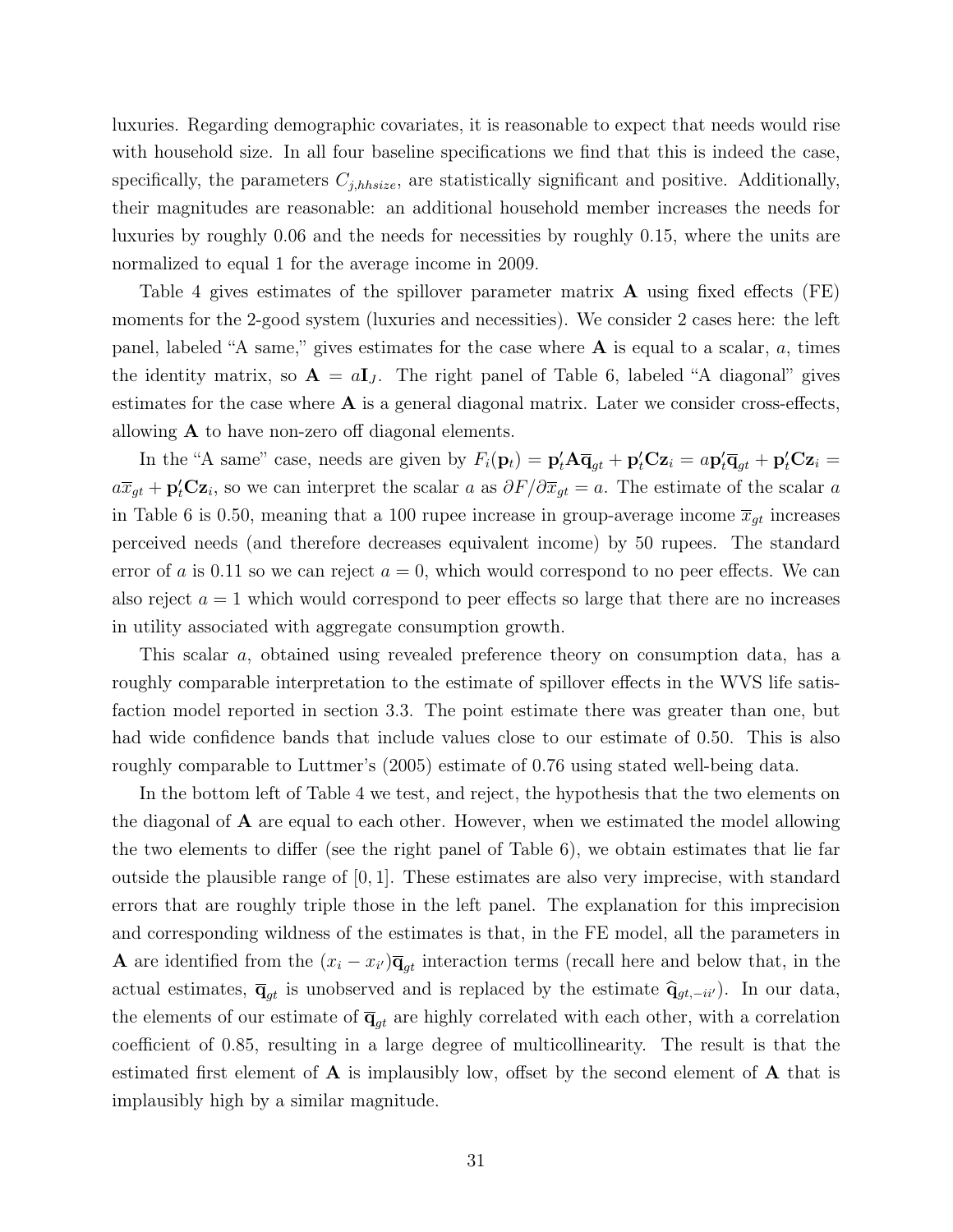This problem of multicollinearity is considerably reduced in the random effects model, with its stronger assumptions. In particular the RE model contains an additive  $\overline{\mathbf{q}}_{gt}$  term which is differenced out in the FE model. This is in addition to a now undifferenced  $x_i\overline{\mathbf{q}}_{at}$ interaction term, with both terms helping to identify  $A$  in the RE model. On the bottom of Table 4, we report the results of a Hausman test comparing the FE and RE models. The additional restrictions of the RE model are not rejected in the "A same" specification, but are rejected in the more general "A diagonal" specification.

The estimates of A in the RE model are reported in Table 5. The RE estimate of the scalar a in the "A same" model is 0.55, while for diagonal  $\bf{A}$  the estimate of the luxuries spillover coefficient (the first element on the diagonal of  $\bf{A}$ ) is 0.46 and the necessities spillover coefficient is 0.57. The standard errors of these estimates are around 0.02, far lower than in the fixed effects model. While similar in magnitude, we reject the hypothesis that the two elements of A in the RE model are equal.

The interpretation of these separate coefficients is that the  $j$ 'th element on the diagonal of A equals  $\partial F/\partial (p_{jt}\overline{q}_{jgt})$ , which is the response of perceived needs to a 1 rupee increase in average group expenditures on good j,  $p_{jt}\bar{q}_{jgt}$ . To compare these estimates to the scalar a, suppose group average expenditures  $\bar{x}_{gt}$  increased by 100 rupees. Then group average luxury expenditures,  $p_{jt}\overline{q}_{jqt}$  would increase by about 30 rupees (since, in Table 5, luxuries are about 30% of total spending), and so the luxuries spillover would be about 14 rupees (0.46 times 30). Similarly the necessities spillover is about 40 rupees (0.57 times 70), yielding total spillovers of 54 rupees, which is very close to the estimates one gets with a scalar a (50 rupees in the FE model or 55 rupees in the RE model).

#### 6.3 Alternative Structural Model Estimates

In the rightmost panel of Table 5, we report RE estimates where the matrix  $\bf{A}$  is unrestricted, allowing for nonzero cross-effects, e.g., allowing peer group consumption of necessities to directly impact one's demand for luxuries. The estimates display a similar (though less extreme) wildness to that of the FE model with diagonal A. The reason is similar, in that now we are trying to estimate four coefficients primarily from the four multicollinear terms  $x_i\overline{q}_{1gt}$ ,  $x_i\overline{q}_{2gt}$ ,  $\overline{q}_{1gt}$ , and  $\overline{q}_{2gt}$ . So although we formally prove identification of the model with a general A, one would either require a larger data set or more relative variation in group quantities and within group total expenditures to obtain reliable estimates.

In Table 6, we turn to the question of whether consumption externalities vary depending on whether or not goods are visible or invisible to one's peers, according to the characterisation of Roth (2014). The idea is that peer effects may be larger for visible goods, both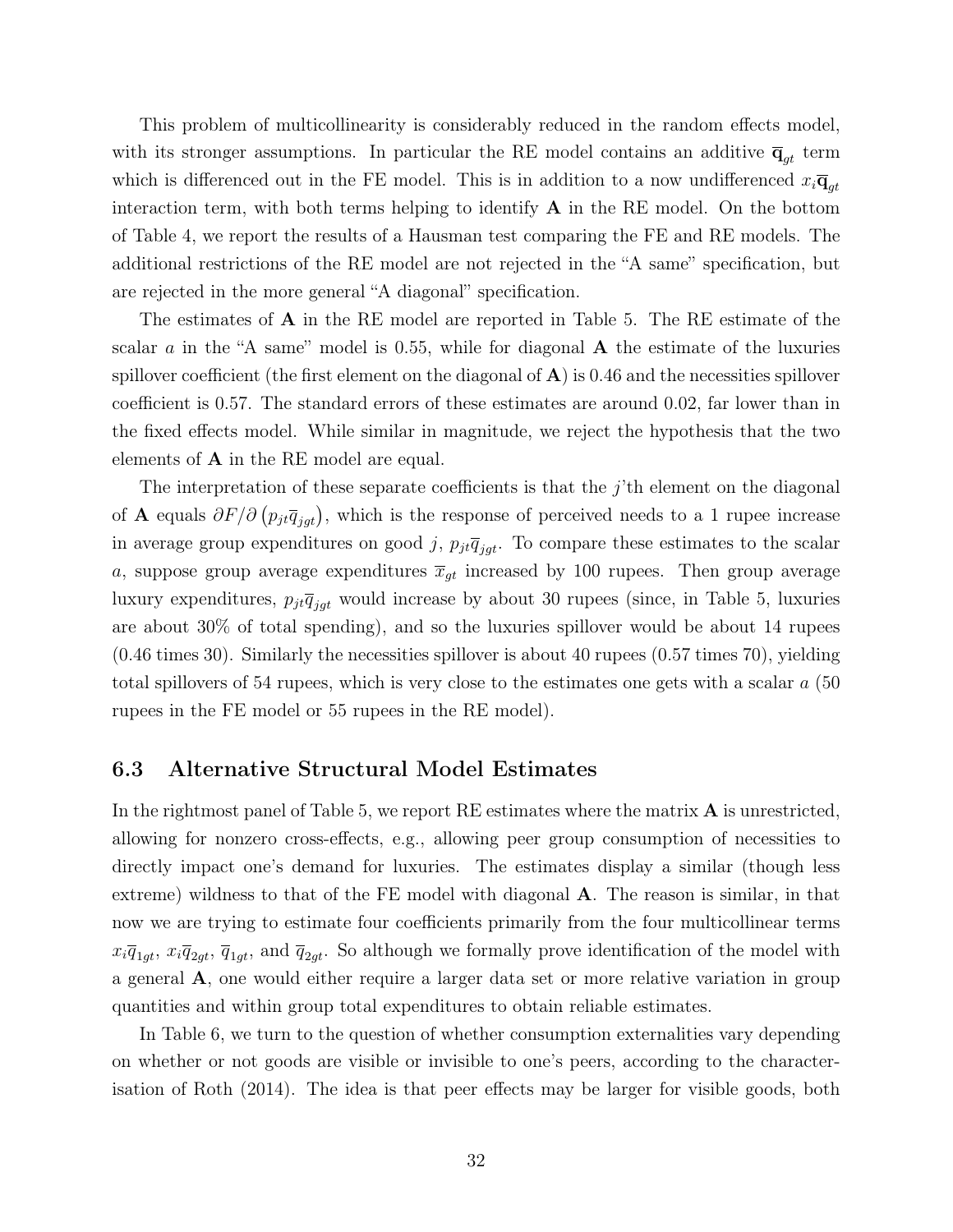because they are more conspicuous, and because of potential Veblen (1899) effects. Here, we would expect larger consumption externalities for visible goods than for invisible goods. We might additionally expect this to be particularly true for luxuries, as opposed to necessities. We now have a demand system with  $J = 4$  goods.

The first columns of Table 6 give the fixed- and random-effects estimates of the scalar a in the "A same" model, where now four elements of the diagonal of A are all constrained to be equal. The estimates of the scalar  $a$  are 0.71 and 0.65, respectively. These are rather higher than the 0.50 to 0.55 estimates we obtained with  $J = 2$  goods, but are closer to Luttmer's (2005) estimate of 0.76 using stated well-being data. The estimates of the scalar a with  $J = 4$  goods have smaller standard errors than in the case with  $J = 2$  goods, because now there are more equations being used to estimate the same parameter.

The last columns of Table 6 give the RE estimates of the "diagonal A" model. As before, we find that luxuries have somewhat smaller externalities than necessities. However, the estimated element of A for visible luxuries is smaller than that for invisible luxuries, while the estimated value for visible necessities is larger than for invisible necessities. So the Veblen or conspicuous consumption story is supported for necessities, but not for luxuries.

In Table 7, we consider how consumption externalities vary across group-level characteristics. In the left-hand panel, we provide fixed effects estimates of the scalar  $a$  in the "A same,"  $J = 2$  goods model on 3 subsamples of the nonurban population: Hindu non-SC/ST (non-Scheduled Caste/Scheduled Tribe) households, SC/ST households, and non-Hindu SC/ST households. We find that these groups differ substantially not just in the estimates of the scalar a, but also in their  $b_j$  and  $d_j$  coefficients. For Hindu non-SC/ST households, the estimate of a is 0.50 (the same as in our baseline model) but for SC/ST households and for non-Hindu non-SC/ST households, the point estimates of  $a$  are close to zero, though with larger standard errors. This suggests that peer effects may vary by caste and religion.

This right hand panel of Table 7 reports differences in the scalar a across three education groups: illiterate/barely literate, primary or some secondary education, and complete secondary or more education. We initially ran this model on three different subsamples based on these education levels, but unlike the case with caste and religion, we found that the  $b_i$ and  $d_i$  coefficient estimates did not differ much across the groups. For efficiency we therefore pooled the data, just letting the scalar  $a$  be a linear index in the three education levels. Here we find very low and insignificant spillovers for the illiterate/barely literate. In contrast, the estimate of  $\alpha$  is 0.56 for the middle education group, and lower (but not significantly different from 0.56) in the highest education group.

The results in Table 7 are striking in that they show that poorer demographics, SC/ST and illiterate/barely literate, have much smaller peer effects than others. In Table 8, we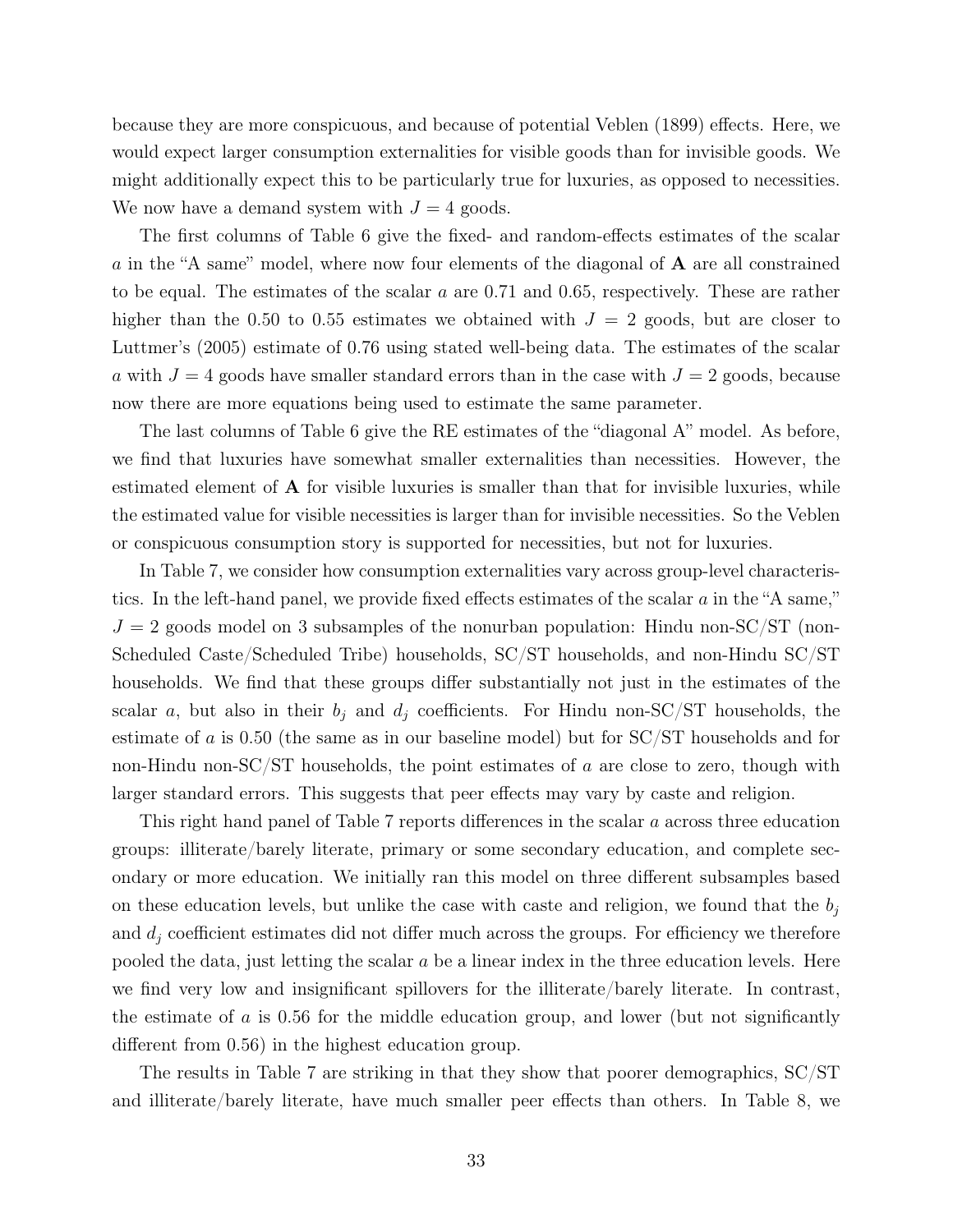further investigate this possibility by splitting the baseline (Hindu non-SC/ST) sample into households whose real income is below the district-round median real income and households whose real income is above the district-round median real income. The implicit assumption of this specification is that the poorer and richer halves of each education group within each district correspond to different peer groups. We present fixed-effects estimates for the model with a scalar  $a$ , and random-effects estimates for the model with scalar  $a$  and diagonal  $A$ , since these were the most precisely estimated models in our baseline specifications.

The fixed-effects estimates of a for poorer and richer households are 0.26 and 0.59, respectively. This difference is marginally statistically significant (z-stat of 1.86) but large in magnitude, implying peer effects that are almost twice as large among the rich groups as among the poor groups. We find a somewhat larger difference in the random-effects estimates of a, which are 0.32 and 0.78 for poor and rich households, respectively. The random-effects estimates pass a Hausman test against the fixed-effects alternative for both poor and rich households. Finally, turning to the random-effects estimates with diagonal A matrices, we see again find estimated spillovers that are much smaller for poor than for rich households. Interestingly, for poor households we find consumption externalities that are a bit larger on luxuries vs necessities, which is the opposite of what we found in other specifications, where necessities spillovers were a little larger.

#### 6.4 Structural Model Estimates Summary

We draw the following lessons on peer effects from our structural revealed preference based model estimates.

First, we find that overall, peer effects are of similar magnitudes for luxuries and necessities, suggesting that the matrix  $\bf{A}$  can be reasonably approximated by a scalar a times the identity matrix (the "A same" specifications). This implies that the consumption externalities component of needs is close to equaling the scalar a times group-average total expenditures. In our data, multicollinearity prevents reliable estimation of completely general A matrix models.

Second, fixed effects results in a considerable loss of efficiency relative to random effects, and in the "A same" model, the added restrictions implied by random effects over fixed effects are not rejected.

Third, our baseline estimates of the scalar a are at or a little above 0.5. However, alternative model specifications, and nonstructural estimates based on reported life satisfaction, suggest potentially higher spillovers of up to around 0.7. We also find evidence that particular subgroups, especially poorer subgroups, have lower spillovers.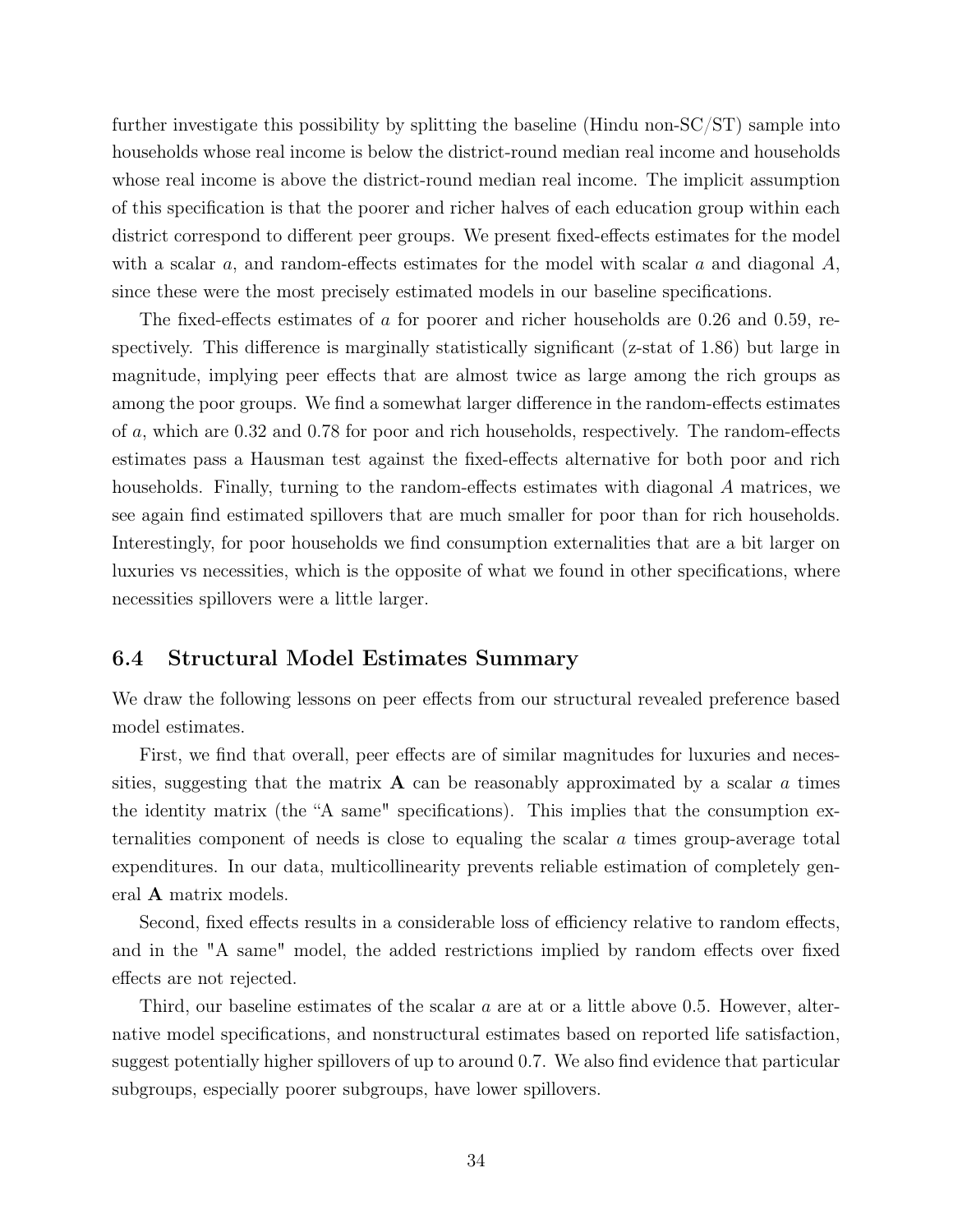## 7 Implications for Tax and Transfers Policy

Our peer effects finding that needs rise with group-average consumption (with a coefficient of 0.5 or more in most groups) has significant implications for policies regarding redistribution, transfer systems, public goods provision, and economic growth. Like consumption rat race models and "keeping up with the Jones" models, our model is one where consumption has negative externalities, in our case, increasing perceived needs and thereby reducing the utilities of peers. Boskin and Shoshenski (1978) consider optimal redistribution in models with general consumption externalities. They show that distortions due to negative externalities from consumption onto utility can generally be corrected by optimal taxation. In particular, their results imply that negative consumption externalities make the marginal cost of public funds lower than it would otherwise be, so the optimal amount of redistribution is greater than it would otherwise be.

The specific kind of consumption externality we estimate suggests advantages to using tax money for providing public goods vs transfers. To the extent that jealousy or envy are the underlying cause of the externalities we identify, public goods would not invoke those effects, because by definition all people consume the same quantity of public goods. This along with the Boskin and Shoshenski theorems suggests that public goods may be a partially free lunch. That is, the money metric costs in lost utility of an across the board tax increase are reduced by the peer effects channel, while the corresponding gains from spending that tax revenue on public goods would likely not be reduced by peer effects. In contrast, tax revenues that are spent on transfers do not have a similar free lunch, since the peer effects induced gain in utility from the tax may be offset by a corresponding loss of utility in the group of recipients of the transfers. However, there may still be some peer effects gains in the transfers case, if the transfers go from rich groups to poorer ones, since we found that the size of the peer effects spillovers may be smaller for poorer groups.

In India, a shift from subsidizing private goods consumption to subsidizing public goods consumption would be a very big change. For example, the National Food Security Act (NFSA), passed in 2013 and implemented beginning in 2015, will cost roughly 1.35% of GDP (if and) when fully implemented. This program aims to provide subsidized cereals to roughly 75 per cent of Indian households at roughly 1/3 of market price, and so, in our framework aims to increase the consumption of necessities. Our estimates imply that the resulting increased consumption would result in increased perceived needs, and so would not raise utility as much as an alternative policy action that did not induce these negative externalities. Such alternatives could be provision of public goods, i.e., policies that provide resources to the poor but are equally available to all households. Such public goods might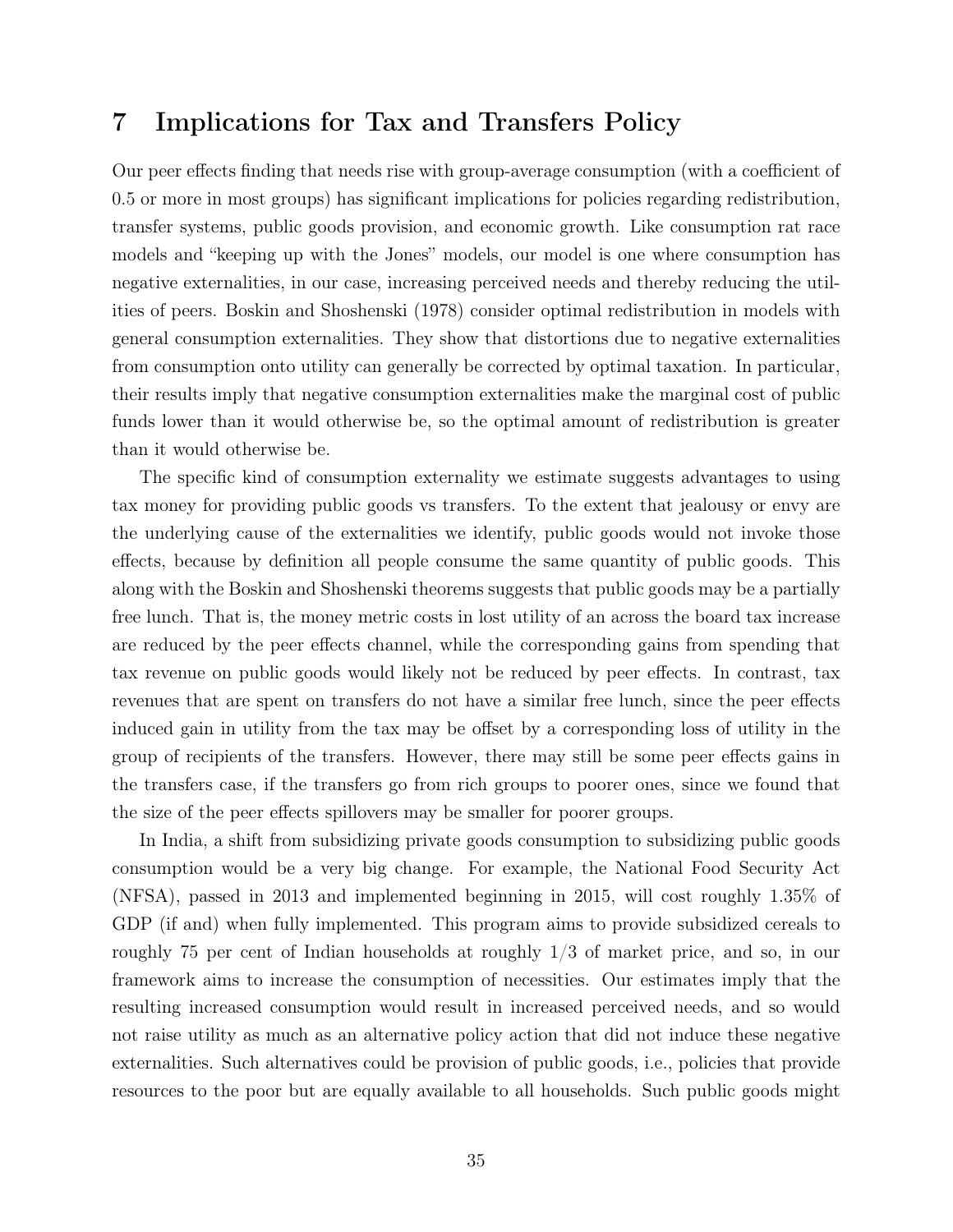include clean water, public sanitation, better air quality, or better schools.

A back-of-the-envelope example would proceed as follows. The entitlement of rice under the NFSA is up to 5 kg (kilograms) per month per person at 3 rupees per kg. Suppose the market price of rice is 15 rupees per kg (as it was in 2016). Thus, the public cost of providing this rice subsidy is about 12 rupees per kg, or 60 rupees per month per person. We can bound each consumer's behavioral response to the subsidy by noting that necessities consumption could rise by as much as 60 rupees per month per person, or at the other extreme, the consumer could choose to keep their rice consumption unchanged and spend the 60 rupees per month on luxuries. The actual response would likely be somewhere in between (a portion of the gain could also be saved, but that just implies spending it on luxuries or necessities at some future date).

For simplicity in constructing bounds, suppose that in each group either everyone or nobody qualifies for (or takes up) the NFSA entitlement. At one extreme, suppose every consumer who gets the entitlement increases their necessities spending by 60 rupees per person per month. Then, taking our baseline random-effects estimate of the spillover from necessities of 0.57, we would have that the needs of every group member rises by 34 (0.57) times 60) rupees, resulting in an increase of only 60 -  $34 = 26$  rupees per consumer per month in their money-metric utility. At the other extreme, if all consumers who get the entitlement use all of the extra resources provided to buy luxuries, then corresponding spillover estimate is 0.46, which by a comparable calculation results in a 28 rupees increase in needs and therefore a  $60 - 28 = 32$  rupees gain in utility per consumer. Thus the government's expenditures of 60 rupees only increases money metric utility by 26 to 32 rupees (per person per month). This is in contrast to a full benefit of 60 rupees per person per month that might be obtained by provision of public goods<sup>7</sup> The NFSA program targets roughly 1 billion people, yielding potential money-metric welfare gains (of switching from rice subsidies to a public goods program) of roughly 336 billion to 408 billion rupees per year.

Note that this calculation used our baseline estimate of 0.57 for the spillovers. Since it is poorer households that receive the NFSA ration cards, it may be that the more appropriate estimate of peer effects to use is 0.26 or 0.32, the estimates we obtained for just poorer households. In that case the benefits of switching to public goods we calculated above may be halved, but that still corresponds to money metric savings of billions of over 160 billion

<sup>7</sup>An important caveat is that the benefits of this alternative might be reduced to the extent that some households derive less utility from the public good than others, but may also be increased to the extent that people in groups that did not qualify for or take up the rice entitlement might benefit from the public good. The relative benefits might also be reduced or increased if peer expenditures have positive or negative externalities that we are not measuring. Examples could include positive network effects from increased cell phone ownership, or negative congestion effects from increased use of public roads.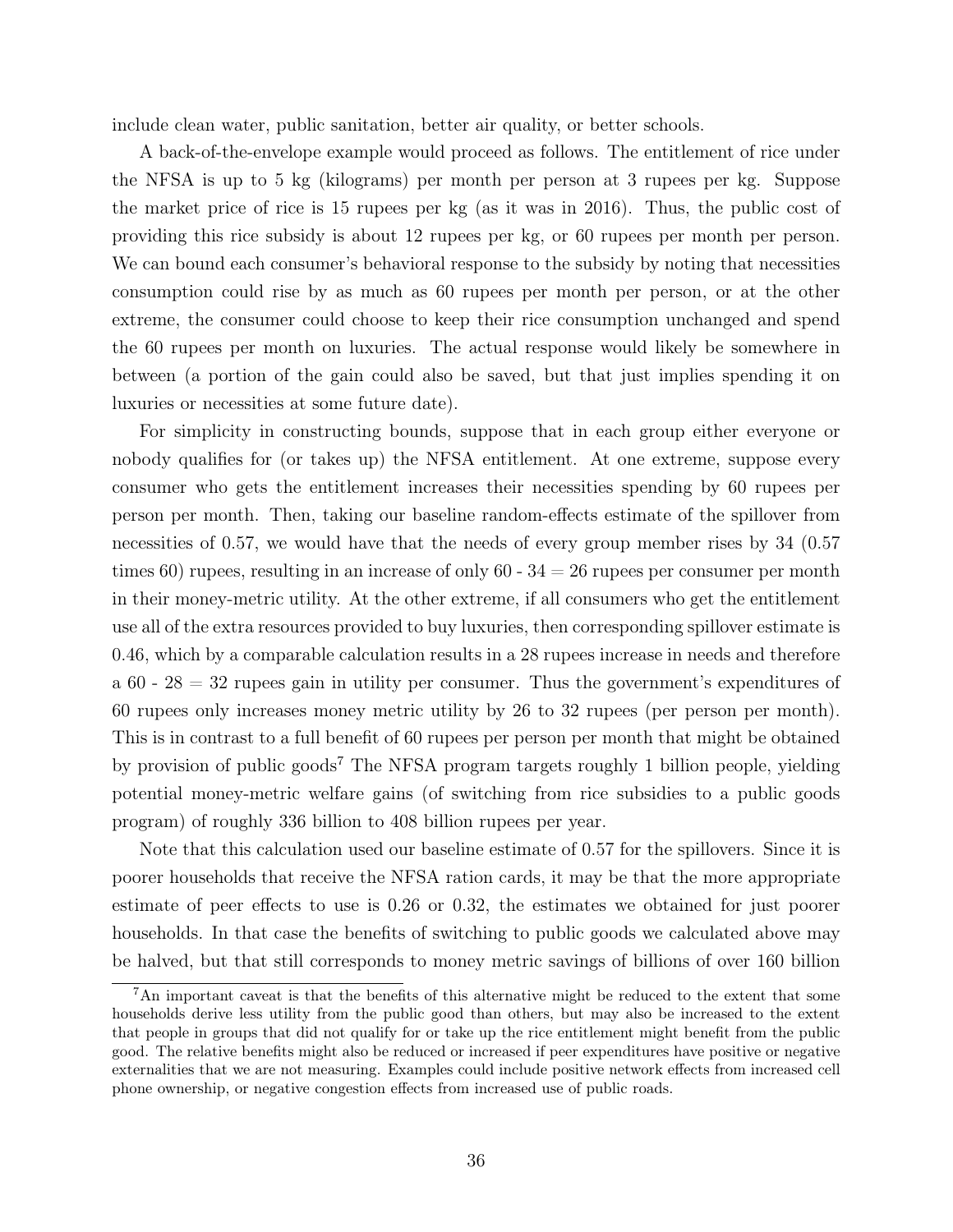rupees per year. Also, if the difference in peer effects between rich and poor is that large, then the NFSA program itself is much less expensive in money metric terms than it appears. This is because, as noted above, the money metric utility loss due to peer effects among the program's recipients would be smaller than the corresponding gains among the richer groups who pay most of the taxes that fund the program.

## 8 Conclusions

We show identification and GMM estimation of peer effects in a generic quadratic model, using data where most members of each group might not be observed. The model allows for fixed or random effects, and allows the number of observed individuals in each peer group to be fixed asymptotically, so we obtain consistent estimates of the model even though peer group means cannot be consistently estimated. Unlike most peer effects models, our model can be estimated from standard cross section survey data where the vast majority of members of each peer group are not observed, and detailed network structure is not provided.

We next provide a utility derived consumer demand model, where one's perceived needs for each commodity depend in part on the average consumption of one's peers. We show how this model can be used for welfare analysis, and in particular to identify what fraction of income increases are spent on "keeping up with the Joneses" type peer effects. This demand model, in which peer expenditures affect perceived needs, has a structure analogous to our generic peer effects model, and so can be identified and estimated in the same way.

We apply the model to consumption data from India, and find large peer effects. Our estimates imply that an increase in group-average spending of 100 rupees would induce an increase in needs of 50 rupees or more in most peer groups. In this model, an increase in needs is, from the individual consumer's point of view, equivalent to a decrease in total expenditures. These results could therefore at least partly explain the Easterlin (1974) paradox, in that income growth over time, which increases people's consumption budgets, likely results in much less utility growth than standard demand model estimates (that ignore these peer effects) would suggest.

These results also suggest that income or consumption taxes have far lower negative effects on consumer welfare than are implied by standard models. This is because a tax that reduces my expenditures by a dollar will, if applied to everyone in my peer group, have the same effect on my utility as a tax of only 50 cents that ignores the peer effects. In short, the larger these peer effects are, the smaller are the welfare gains associated with tax cuts or mean income growth. This is particularly true to the extent that taxes are used to provide public goods (that are less likely to induce peer effects) rather than transfers.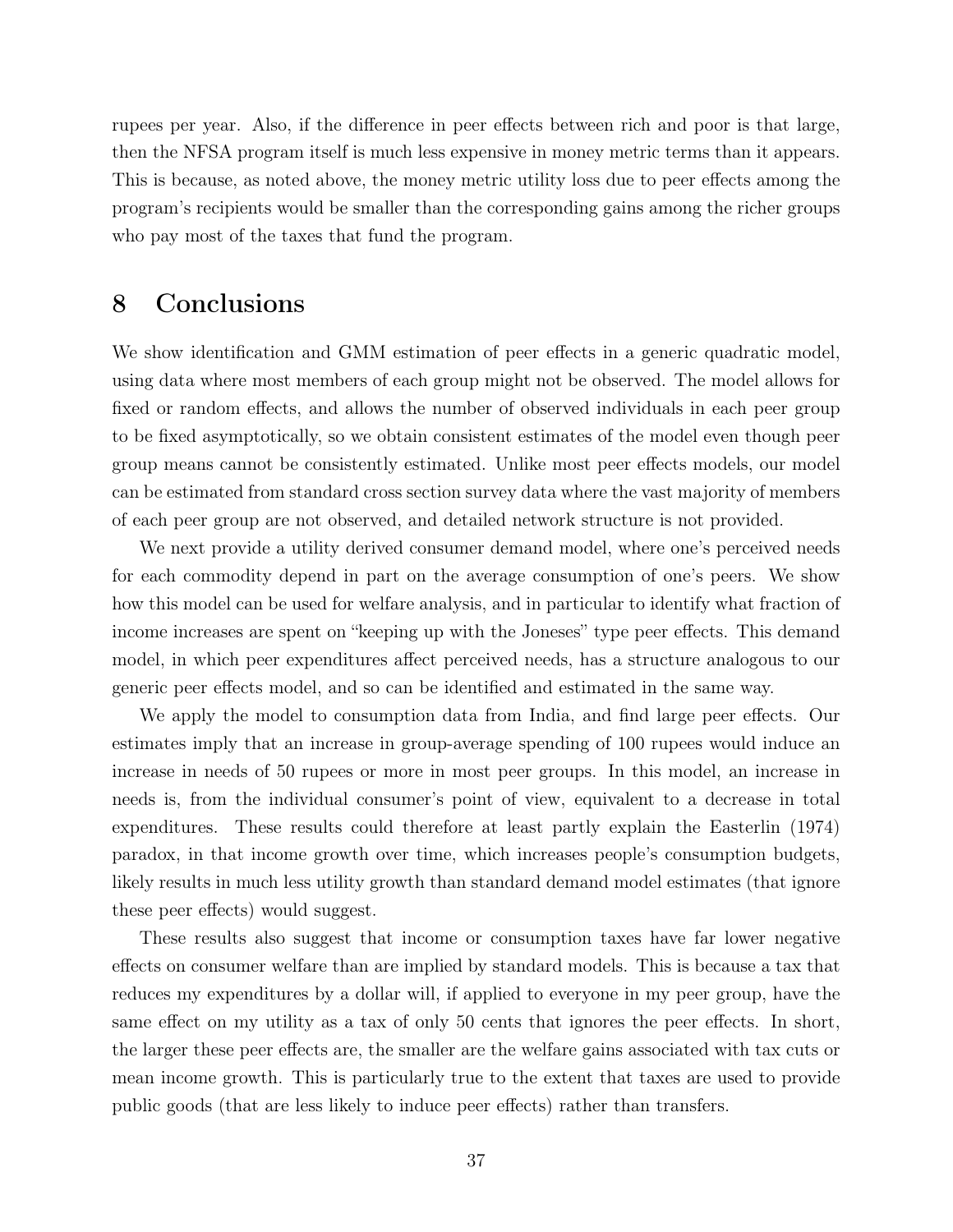## 9 References

Angrist, Joshua D. "The perils of peer effects." Labour Economics 30 (2014): 98-108.

Akay, A., and P. Martinsson, (2011), "Does relative income matter for the very poor? Evidence from rural Ethiopia," Economics Letters 110(3), 213-215.

Banks, J., R. Blundell, and A. Lewbel, (1997), "Quadratic Engel curves and consumer demand," Review of Economics and Statistics 79, 527–539.

Blackorby, C. and D. Donaldson, (1994), "Measuring the Costs of Children: A Theoretical Framework," in R. Blundell, I. Preston, and I. Walker, eds., The Economics of Household Behaviour (Cambridge University Press) pp. 51-69.

Blume, L. E., W. A. Brock, S. N. Durlauf, and Y. M. Ioannides., (2010) "Identification of Social Interactions," Economics Series 260, Institute for Advanced Studies.

Blundell, Richard, Xiaohong Chen, and Dennis Kristensen. " Semi?Nonparametric IV Estimation of Shape?Invariant Engel Curves." Econometrica 75.6 (2007): 1613-1669.

Boneva, T. (2013), "Neighbourhood Effects in Consumption: Evidence from Disaggregated Consumption Data," Cambridge Working Papers in Economics 1328.

Bramoullé, Yann, Habiba Djebbari, and Bernard Fortin. "Identification of peer effects through social networks." Journal of Econometrics 150.1 (2009): 41-55.

Brock, W. A. and S. N. Durlauf (2001), "Interactions-based Models," Handbook of Econometrics 5, 3297-3380 (J. J. Heckman and E. Leamer, Eds.).Amsterdam: North-Holland

Carlsson, F., G. Gupta, and O. Johansson-Stenman, (2009), " Keeping up with the Vaishyas? Caste and relative standing in India," Oxford Economic Papers, 61(1), 52-73.

Carrell, S.E., R.L. Fullerton, and J.E. West (2009), "Does your cohort matter? Measuring peer effects in college achievement." Journal of Labor Economics, 27(3), 439-464.

Chao, A. and J. B. Schor, (1998) "Empirical tests of status consumption: Evidence from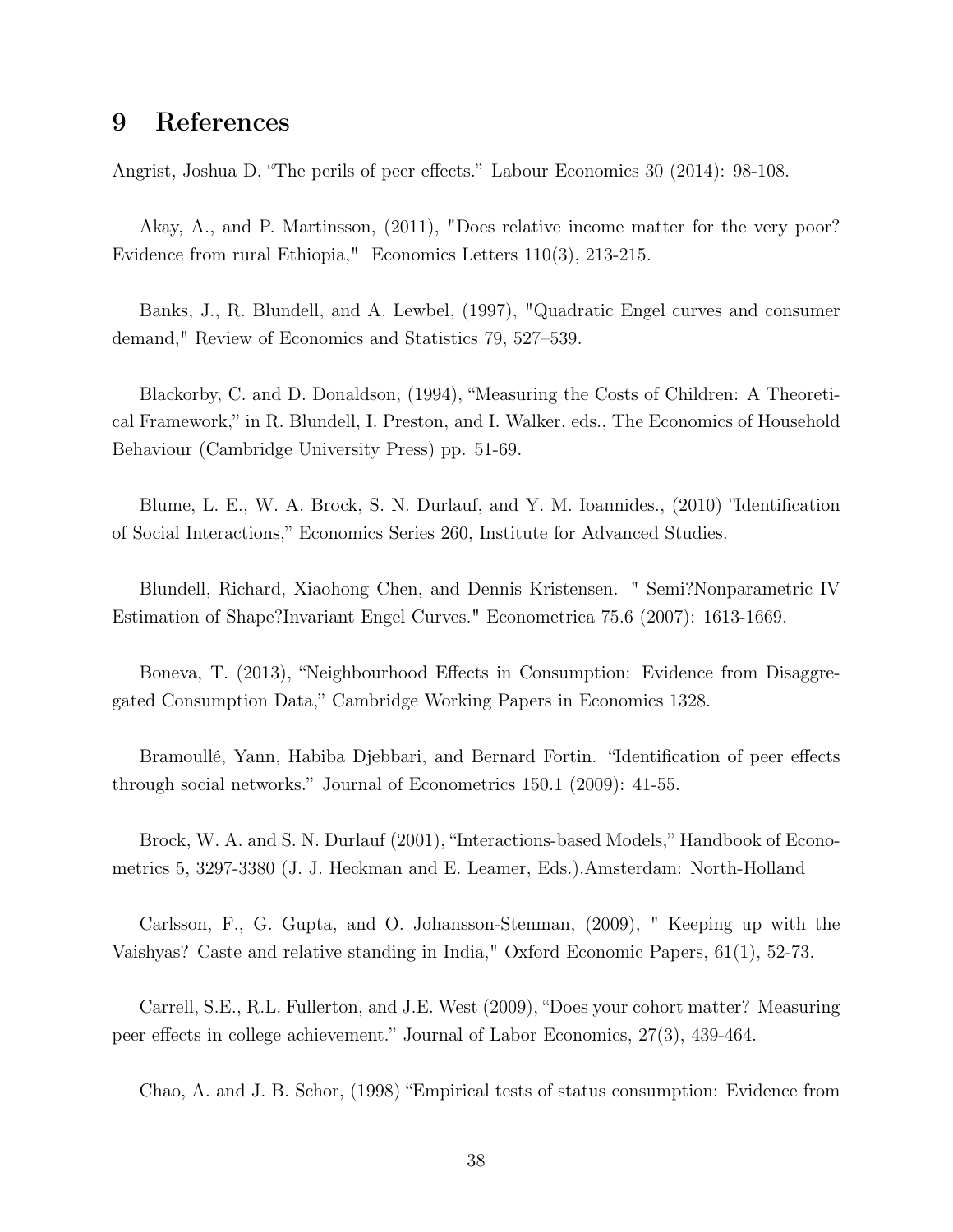women's cosmetics," Journal of Economic Psychology 19 (1), 107-131.

Clark, A. E., and C. Senik, (2010), "Who compares to whom? the anatomy of income comparisons in europe," The Economic Journal, 120(544), 573-594.

Clark, A. E., P. Frijters, and M. A. Shields, (2008), "Relative income, happiness, and utility: An explanation for the Easterlin paradox and other puzzles," Journal of Economic Literature, 46(1), 95-144.

Davezies, Laurent, Xavier d'Haultfoeuille, and Denis Fougère. "Identification of peer effects using group size variation." The Econometrics Journal 12.3 (2009): 397-413.

De Giorgi, Giacomo, Anders Frederiksen, and Luigi Pistaferri. Consumption network effects. No. w22357. National Bureau of Economic Research, 2016.

Deaton, Angus, and John Muellbauer. "An almost ideal demand system." The American Economic Review 70.3 (1980): 312-326.

Diewert, W.E., (1974), "Applications of duality theory," in: M.D. Intriligator and D.A. Kendrick, eds., Frontiers of Quantitative Economics, Vol. II (North-Holland, Amsterdam), 106-171.

Donaldson, D. and K. Pendakur, (2006), "The Identification of Fixed Costs from Behaviour" Journal of Business and Economics Statistics, 24, 255-265.

Duflo, E., P. Dupas, and M. Kremer, (2011), "Peer Effects, Teacher Incentives, and the Impact of Tracking: Evidence from a Randomized Evaluation in Kenya,"American Economic Review, 101(5): 1739-74.

Dupor, B., and W-F Liu, (2003), "Jealousy and equilibrium overconsumption," The American Economic Review 93(1), 423-428.

Easterlin, Richard A. "Does economic growth improve the human lot? Some empirical evidence." Nations and Households in Economic Growth 89 (1974): 89-125.

Fontaine, X., and K. Yamada, (2012), "Economic Comparison and Group Identity: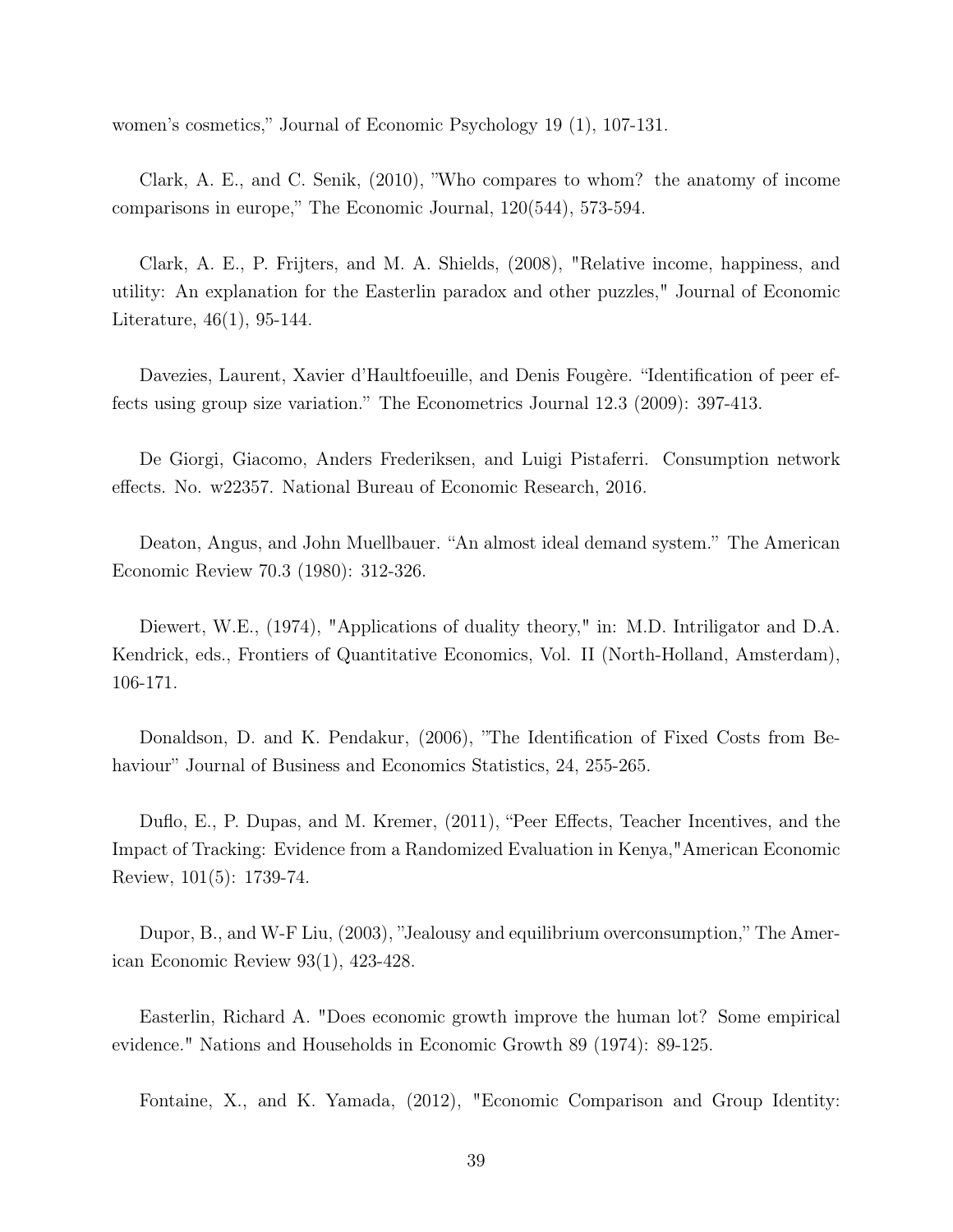Lessons from India," Working Paper hal-00711212.

Frank, R. H., (1999), Luxury Fever: Why Money Fails to Satisfy In An Era of Excess, The Free Press, Simon and Schuster: New York.

Frank, R. H., (2012), "The Easterlin Paradox Revisited" Emotion 12(6): 1188-1191.

Gali, J. (1994), "Keeping up with the Joneses: Consumption externalities, portfolio choice, and asset prices," Journal of Money, Credit and Banking, 26(1), 1-8.

Geary R.C. (1949), "A note on a constant utility index of the cost of living", Review of Economic Studies, 18: 65-66.

Gorman, W. M. (1976), "Tricks with utility functions," in M. J. Artis and A. R. Nobay, eds., Essays in Economic Analysis: Proceedings of the 1975 AUTE Confetence, Sheffield (Cambridge: Cambridge University Press), 211-243.

Hansen, L. P., (1982), "Large Sample Properties of Generalized Method of Moments Estimators," Econometrica, 50(4), 1029–1054.

Hausman, Jerry A., Hausman, J. A., Newey, W. K., Ichimura, H., and Powell, J. L. "Identification and estimation of polynomial errors-in-variables models." Journal of Econometrics 50.3 (1991): 273-295.

Hu, Y. and J.-L. Shiu, (2011) "Nonparametric Identification Using Instrumental Variables: Sufficient Conditions For Completeness," Economics Working Paper Archive 581, The Johns Hopkins University, Department of Economics.

Jochmans, Koen, and Martin Weidner. "Fixed-effect regressions on network data." arXiv preprint 1608.01532 (2016).

Kahneman, D., (1992), "Reference points, anchors, norms, and mixed feelings," Organizational behavior and human decision processes, 51(2), 296-312.

Kahneman, Daniel, and Amos Tversky. "Prospect theory: An analysis of decision under risk." Econometrica: Journal of the econometric society (1979): 263-291.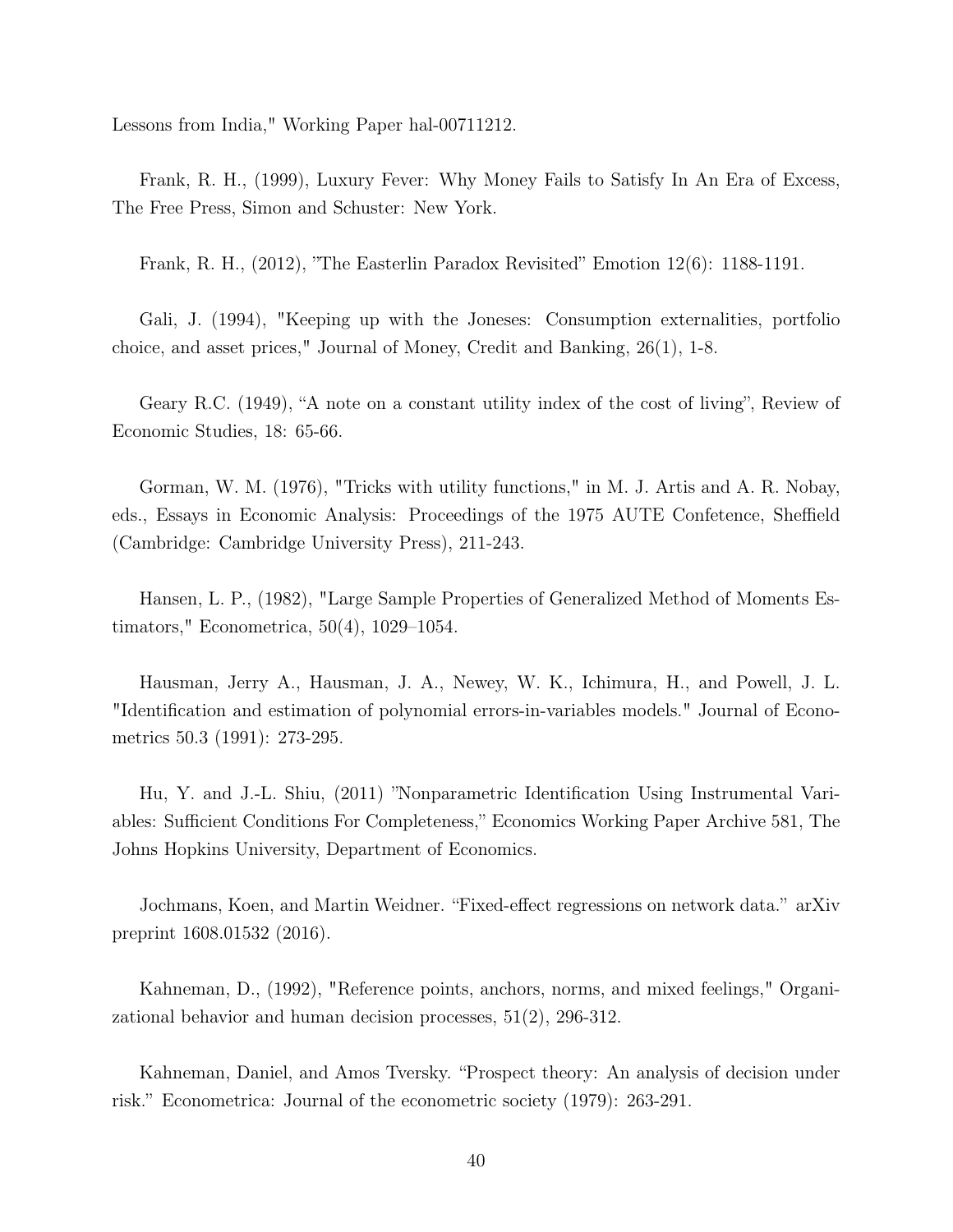Kalyanaram, G., and. R. S. Winer, (1995), "Empirical generalizations from reference price research," Marketing Science, 14(3 supplement), G161-G169.

Kőszegi, B., and M. Rabin, (2006), "A model of reference-dependent preferences," The Quarterly Journal of Economics, 121(4), 1133-1165.

Lee, L.-F., (2007), "Identification and estimation of econometric models with group interactions, contextual factors and fixed effects," Journal of Econometrics 140(2), 333-374.

Banks, James, Richard Blundell, and Arthur Lewbel. "Quadratic Engel curves and consumer demand." Review of Economics and statistics 79.4 (1997): 527-539.

Lewbel, A. and K. Pendakur, (2009), "Tricks with Hicks: The EASI Demand System," American Economic Review, 99(3): 827-63.

Luttmer, E. F. P., (2005), "Neighbors as Negatives: Relative Earnings and Well-Being," Quarterly Journal of Economics, 120(3), 963-1002.

Manski, C. F., (1993), "Identification of Endogenous Social Effects: The Reflection Problem," The Review of Economic Studies, 60, 531-542.

Manski, C. F., (2000), "Economic analysis of social interactions," Journal of Economic Perspectives, 14, 115-136.

Maurer, J., and A. Meier, A., (2008), "Smooth it Like the 'Joneses'? Estimating Peer-Group Effects in Intertemporal Consumption Choice," The Economic Journal, 118(527), 454-476.

Moffitt, Robert A. "Policy interventions, low-level equilibria, and social interactions." Social dynamics 4.45-82 (2001): 6-17.

Pendakur, K, (1999), "Semiparametric Estimation and Testing of Base-Independent Equivalence Scales," Journal of Econometrics, 88(1), 1-40.

Pendakur, K., (2005), "Semiparametric Estimation of Lifetime Equivalence Scales," Jour-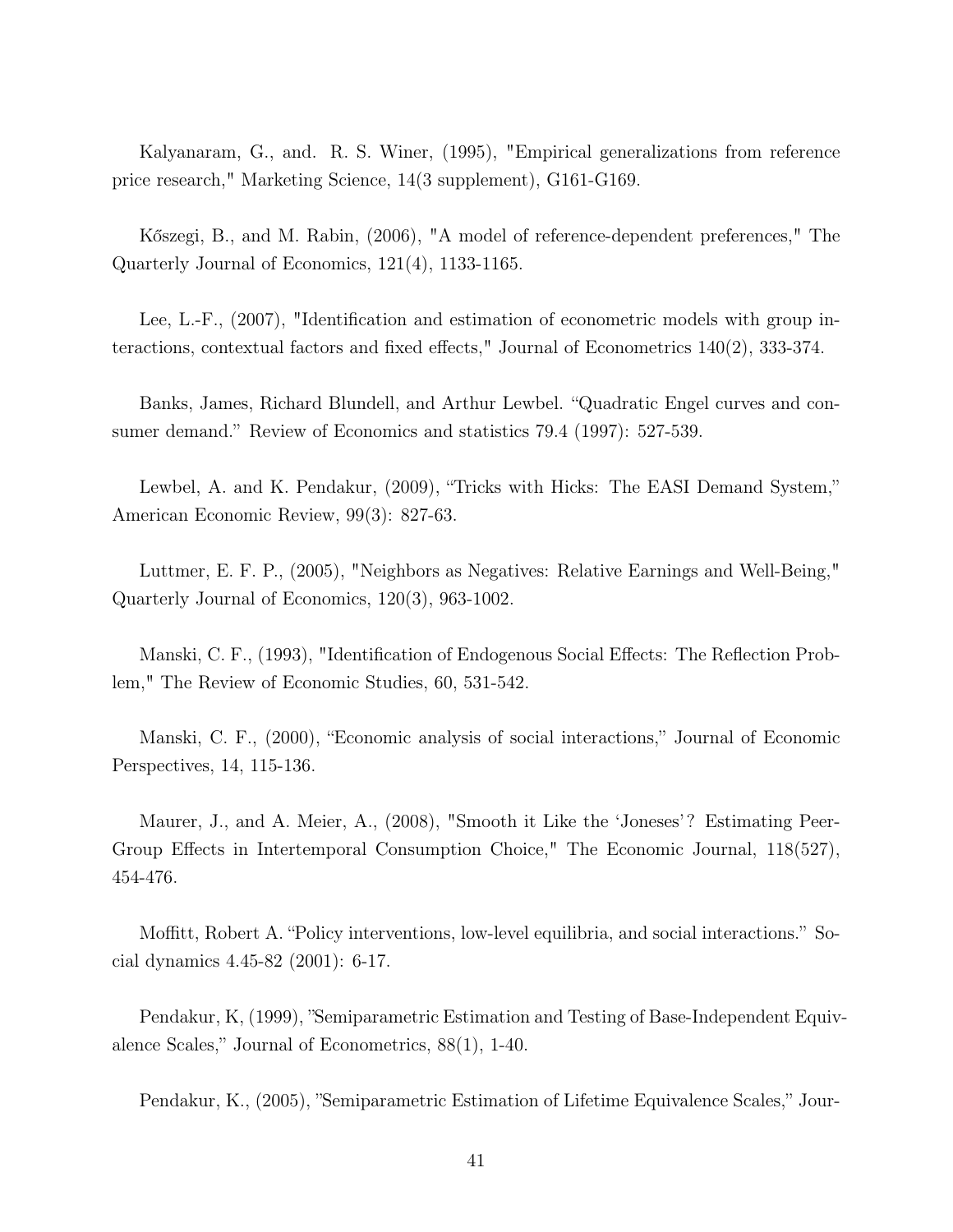nal of Applied Econometrics, 20(4), 487–507.

Rabin, M., (1998), "Psychology and economics," Journal of Economic Literature, 36(1), 11-46.

Ravallion, M., and M. Lokshin, (2010), "Who cares about relative deprivation?" Journal of Economic Behavior and Organization, 73(2), 171-185.

Ravina, E., (2007). "Habit persistence and keeping up with the Joneses: evidence from micro data," unpublished manuscript.

Roy, R., (1947). "La Distribution du Revenu Entre Les Divers Biens," Econometrica, 15(3), 205–225.

Samuelson, P. A. (1947), "Some Implications of Linearity," The Review of Economic Studies, 15(2), 88-90.

Sojourner, Aaron J. "Inference on peer effects with missing peer data: Evidence from project STAR." (2009).

Stevenson, Betsey, and Justin Wolfers. "Economic growth and subjective well-being: Reassessing the Easterlin paradox." No. w14282. National Bureau of Economic Research, 2008.

Stone, R., (1954), "Linear Expenditure System and Demand Analysis: An Application to the Pattern of British Demand," Economic Journal, 64, 511-527.

Tamer, Elie. "Incomplete simultaneous discrete response model with multiple equilibria." The Review of Economic Studies 70.1 (2003): 147-165.

Veblen, T. B. (1899), The Theory of the Leisure Class, An Economic Study of Institutions. London: Macmillan Publishers.

Wikipedia, National Food Security Act, https://en.wikipedia.org/wiki/National\_Food\_Security\_Act,\_ Yamada, K., and M. Sato, (2013), "Another Avenue for Anatomy of Income Comparisons: Evidence from Hypothetical Choice Experiments," Journal of Economic Behavior and Organization, 89, 35–57.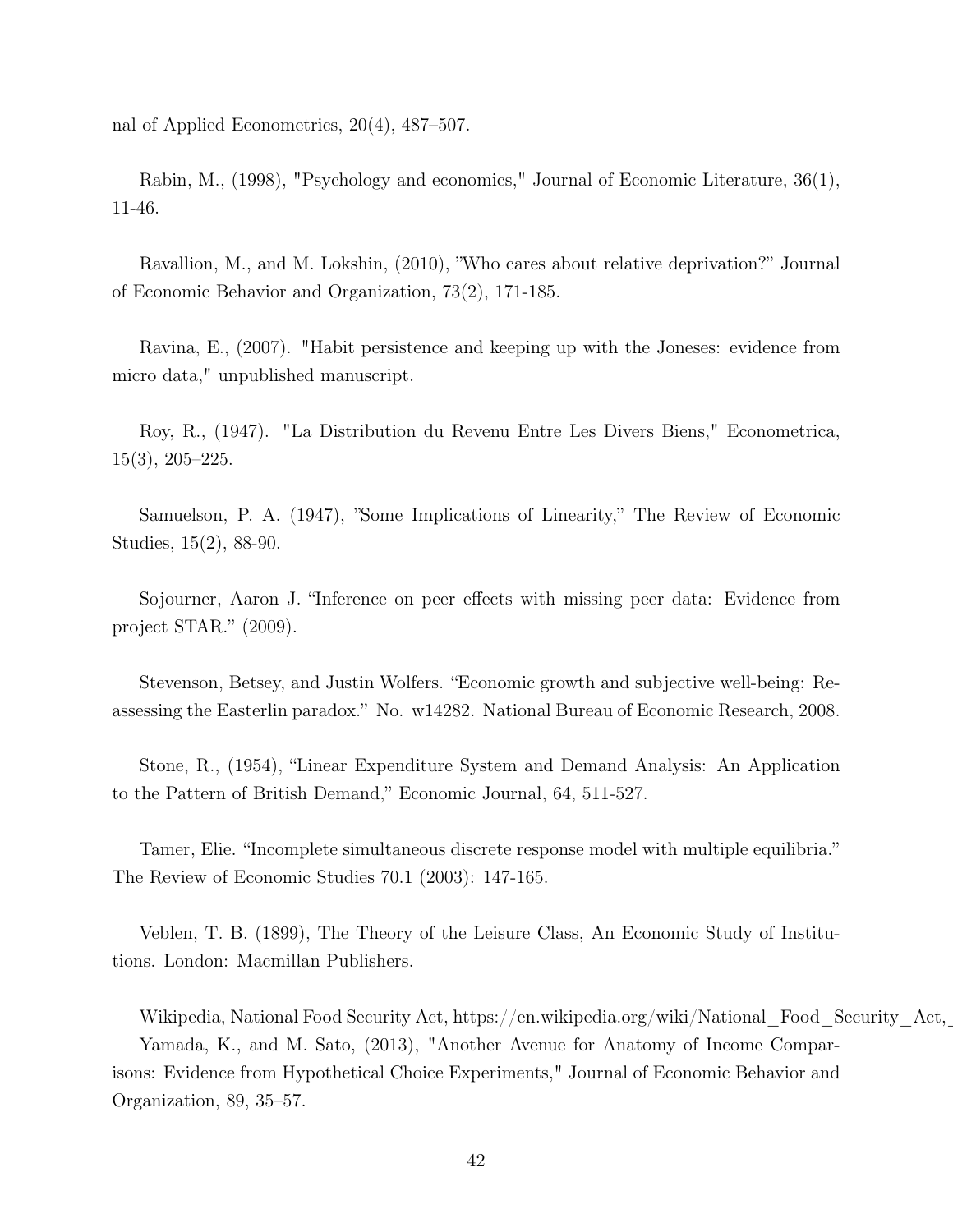## Appendix: Derivations

#### 9.1 Generic Model Identification and Estimation

Let  $y_i$  denote an outcome and  $\mathbf{x}_i$  denote a K vector of regressors  $x_{ki}$  for an individual i. Let  $i \in g$  denote that the individual i belongs to group g. For each group g, assume we observe  $n_g = \sum_{i \in g} 1$  individuals, where  $n_g$  is a small fixed number which does not go to infinity. Let  $\overline{y}_g = E(y_i \mid i \in g), \ \widehat{y}_{g,-ii'} = \sum_{l \in g, l \neq i,i'} y_l/(n_g - 2), \text{ and } \varepsilon_{yg,-ii'} = \widehat{y}_{g,-ii'} - \overline{y}_g, \text{ so } \overline{y}_g \text{ is the true}$ group mean outcome and  $\hat{y}_{g,-ii'}$  is the observed leave-two-out group average outcome in our data, and  $\varepsilon_{yg,-ii'}$  is the estimation error in the leave-two-out sample group average. Define  $\overline{\mathbf{x}}_g = E(\mathbf{x}_i | i \in g), \overline{\mathbf{x} \mathbf{x}'_g} = E(\mathbf{x}_i \mathbf{x}'_i | i \in g),$  and similarly define  $\hat{\mathbf{x}}_{g,-ii'}, \overline{\mathbf{x} \mathbf{x}'}_{g,-ii'}, \varepsilon_{\mathbf{x}g,-ii'}$  and  $\varepsilon_{\mathbf{xx}g,-ii'}$  analogously to  $\hat{y}_{g,-ii'}$ , and  $\varepsilon_{yg,-ii'}$ .

Consider the following single equation model (the multiple equation analog is discussed later). For each individual  $i$  in group  $g$ , let

$$
y_i = \left(\overline{y}_g a + \mathbf{x}_i' \mathbf{b}\right)^2 d + \left(\overline{y}_g a + \mathbf{x}_i' \mathbf{b}\right) + v_g + u_i \tag{25}
$$

where  $v<sub>g</sub>$  is a group level fixed effect and  $u<sub>i</sub>$  is an idiosyncratic error. The goal here is identification and estimation of the effects of  $\overline{y}_g$  and  $x_i$  on  $y_i$ , which means identifying the coefficients  $a$ ,  $b$ , and  $d$ .

We could have written the seemingly more general model

$$
y_i = \left(\overline{y}_g a + \mathbf{x}_i' \mathbf{b} + h\right)^2 d + \left(\overline{y}_g a + \mathbf{x}_i' \mathbf{b} + h\right) k + v_g + u_i
$$

where h and k are additional constants to be estimated. However, it can be shown that by suitably redefining the fixed effect  $v<sub>g</sub>$  and the constants a, b, and d, that this equation is equivalent either to equation (25) or to  $y_i = (\overline{y}_g a + \mathbf{x}_i' \mathbf{b})^2 + v_g + u_i$ . Since this latter equation is strictly easier to identify and estimate, and is irrelevant for our empirical application, we will rule it out and therefore without loss of generality replace the more general model with equation (25).

Next observe that, regardless of what we assume about within group or between group sample sizes, if this model were linear (i.e.,  $d = 0$ ), then we would not be able to identify the effect of  $\overline{y}_g$  on  $y_i$ , i.e., we would not be able to identify the peer effect. This is because, if  $d = 0$ , then there is no way to separate  $\overline{y}_g$  from the group level fixed effect  $v_g$ . All values of a would be observationally equivalent, by suitable redefinitions of  $v<sub>g</sub>$ . This is a manifestation of the reflection problem, which we overcome by a combination of nonlinearity and functional form restrictions.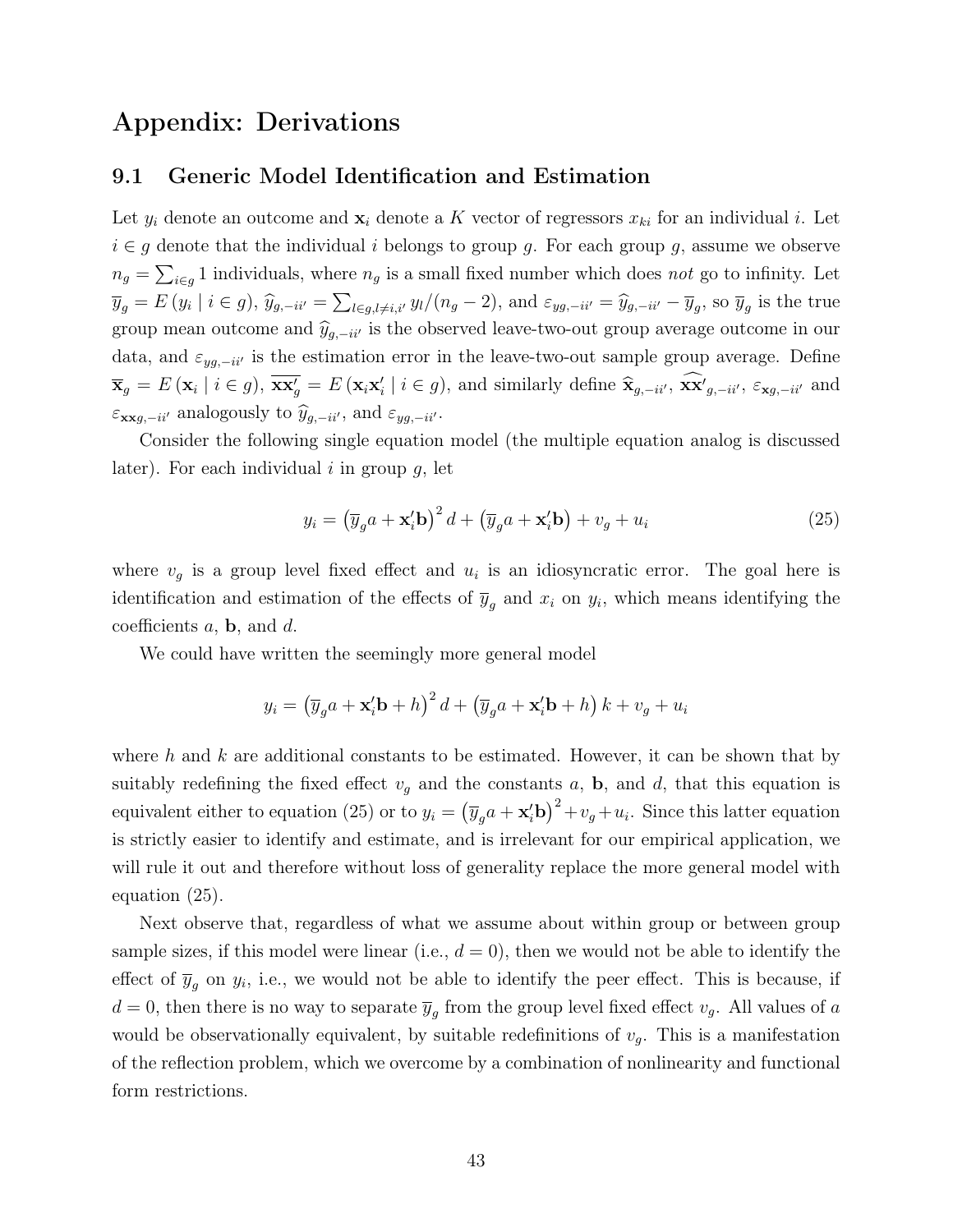We assume that the number of groups  $G$  goes to infinity, but we do NOT assume that  $n_g$  goes to infinity, so  $\hat{y}_{g,-ii'}$  is not a consistent estimator of  $\overline{y}_g$ . We instead treat  $\varepsilon_{yg,-ii'}$  =  $\widehat{y}_{g,-ii'}-\overline{y}_g$  as measurement error in  $\widehat{y}_{g,-ii'}$ , which is not asymptotically negligible. This makes sense for data like ours where only a small number of individuals are observed within each peer group. This may also be a sensible assumption in many standard applications where true peer groups are small. For example, in a model where peer groups are classrooms, failure to observe a few children in a class of one or two dozen students may mean that the observed class average significantly mismeasures the true class average.

Formally, our first identification theorem makes assumptions A1 to A3 below.

**Assumption A1**: Each individual i in group g satisfies equation (25).  $x_i$  is a Kdimensional vector of covariates. For each  $k \in \{1, ..., K\}$ , for each group g with  $i \in g$  and  $i' \in g$ ,  $Pr(\mathbf{x}_{ik} = \mathbf{x}_{i'k}) > 0$ . Unobserved  $v_g$  are group level fixed effects. Unobserved errors  $u_i$  are independent across groups g and have  $E(u_i \text{ all } \mathbf{x}_{i'} \text{ having } i' \in g \text{ where } i \in g) = 0.$ The number of observed groups  $G \to \infty$ . For each observed group g, we observe a sample of  $n_g \geq 3$  observations of  $y_i, \mathbf{x}_i$ .

Assumption A1 essentially defines the model. Note that Assumption A1 does not require that  $n_g \to \infty$ . We can allow the observed sample size  $n_g$  in each group g to be fixed, or to change with the number of groups  $G$ . The true number of individuals comprising each group is unknown and could be finite.

**Assumption A2**: The coefficients a, **b**, d are unknown constants satisfying  $d \neq 0$ ,  $\mathbf{b} \neq 0$ , and  $[1 - a(2\mathbf{b}'\overline{\mathbf{x}}_g d + 1)]^2 - 4a^2d[d\mathbf{b}'\overline{\mathbf{x}}_g\overline{\mathbf{x}}_g' \mathbf{b} + \mathbf{b}'\overline{\mathbf{x}}_g + v_g] \ge 0.$ 

In Assumption A2, as discussed above  $d \neq 0$  is needed to avoid the reflection problem. Having  $\mathbf{b} \neq 0$  is necessary since otherwise we would have nothing exogenous in the model. Finally, note that the inequality in Assumption A2 takes the form of a simple lower or upper bound (depending on the sign of d) on each fixed effect  $v_q$ . This inequality must hold to ensure that an equilibrium exists for each group, thereby avoiding Tamer's (2003) potential incoherence problem. To see this, plug equation (25) for  $y_i$  into  $\overline{y}_g = E(y_i \mid i \in g)$ . This yields a quadratic in  $\overline{y}_g$ , which, if  $a \neq 0$ , has the solution

$$
\overline{y}_g = \frac{1 - a(2\mathbf{b}'\overline{\mathbf{x}}_g d + 1) \pm \sqrt{[1 - a(2\mathbf{b}'\overline{\mathbf{x}}_g d + 1)]^2 - 4a^2d[d\mathbf{b}'\overline{\mathbf{x}}\overline{\mathbf{x}}_g' \mathbf{b} + \mathbf{b}'\overline{\mathbf{x}}_g + v_g]}{2a^2d}
$$
(26)

if the inequality in Assumption  $A2$  is satisfied (while if a does equal zero, then the model will be trivially identified because in that case there aren't any peer effects). We do not take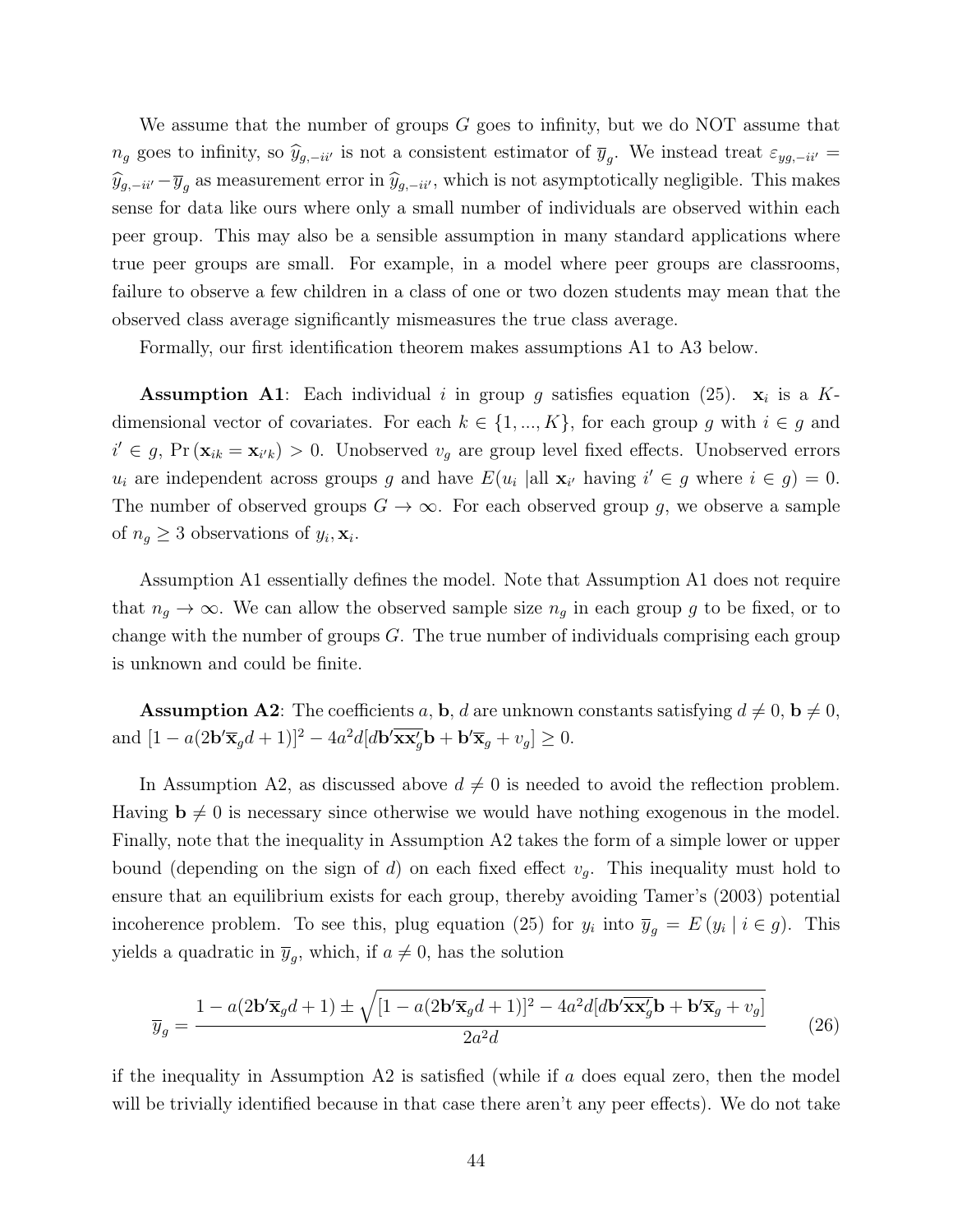a stand on which root of equation (26) is chosen by consumers, we just make the following assumption.

Assumption A3: Individuals within each group agree on an equilibrium selection rule.

For identification, we need to remove the fixed effect from equation (25), which we do by subtracting off another individual in the same group. For each  $(i, i') \in g$ , consider pairwise difference

$$
y_i - y_{i'} = 2ad\overline{y}_g \mathbf{b}'(\mathbf{x}_i - \mathbf{x}_{i'}) + d\mathbf{b}'(\mathbf{x}_i \mathbf{x}'_i - \mathbf{x}_{i'} \mathbf{x}'_{i'})\mathbf{b} + \mathbf{b}'(\mathbf{x}_i - \mathbf{x}_{i'}) + u_i - u_{i'}
$$
  
=  $2ad\widehat{y}_{g, -ii'} \mathbf{b}'(\mathbf{x}_i - \mathbf{x}_{i'}) + d\mathbf{b}'(\mathbf{x}_i \mathbf{x}'_i - \mathbf{x}_{i'} \mathbf{x}'_{i'})\mathbf{b} + \mathbf{b}'(\mathbf{x}_i - \mathbf{x}_{i'})$   
+  $u_i - u_{i'} - 2ad\varepsilon_{yg, -ii'} \mathbf{b}'(\mathbf{x}_i - \mathbf{x}_{i'})$ , (27)

where the second equality is obtained by replacing  $\bar{y}_q$  on the right hand side with  $\hat{y}_{g,-ii'}$  −  $\varepsilon_{yg,-ii'}$ . In addition to removing the fixed effects  $v_g$ , the pairwise difference also removed the linear term  $a\bar{y}_g$ , and the squared term  $da^2\bar{y}_g^2$ . The second equality in equation (27) shows that  $y_i - y_{i'}$  is linear in observable functions of data, plus a composite error term  $u_i - u_{i'} - 2ad\varepsilon_{yg, -i'y}$  b'( $\mathbf{x}_i - \mathbf{x}_{i'}$ ) that contains both  $\varepsilon_{yg, -i'z}$  and  $u_i - u_{i'}$ . By Assumption A1,  $u_i - u_{i'}$  is conditionally mean independent of  $\mathbf{x}_i$  and  $\mathbf{x}_{i'}$ . It can also be shown (see the Appendix) that

$$
\varepsilon_{yg,-ii'} = 2ad\overline{y}_g \mathbf{b}' \varepsilon_{\mathbf{x}g,-ii'} + \mathbf{b}' \varepsilon_{\mathbf{x}xg,-ii'} \mathbf{b}d + \mathbf{b}' \varepsilon_{\mathbf{x}g,-ii'} + \widehat{u}_{g,-ii'}.
$$

where

$$
\varepsilon_{\mathbf{x}g,-ii'}=\frac{1}{n_g-2}\sum_{l\in g,l\neq i,i'}\left(\mathbf{x}_l-\overline{\mathbf{x}}_g\right); \,\,\varepsilon_{\mathbf{x}\mathbf{x}g,-ii'}=\frac{1}{n_g-2}\sum_{l\in g,l\neq i,i'}\left(\mathbf{x}_l\mathbf{x}_l'-\overline{\mathbf{x}\mathbf{x}'}_g\right).
$$

Substituting this expression into equation (27) gives an expression for  $y_i - y_{i'}$  that is linear in  $\hat{y}_{g,-ii'}(\mathbf{x}_i - \mathbf{x}_{i'}), (\mathbf{x}_i \mathbf{x}'_i - \mathbf{x}_{i'} \mathbf{x}'_{i'}), (\mathbf{x}_i - \mathbf{x}_{i'}),$  and a composite error term.

In addition to the conditionally mean independent errors  $u_i - u_{i'}$  and  $\hat{u}_{g,-ii'}$ , the components of this composite error term include  $\varepsilon_{\mathbf{x}g,-ii'}$  and  $\varepsilon_{\mathbf{x}xg,-ii'}$ , which are measurement errors in group level mean regressors. If we assumed that the number of individuals in each group went to infinity, then these epsilon errors would asymptotically shrink to zero, and the the resulting identification and estimation would be simple. In our case, these errors do not go to zero, but one might still consider estimation based on instrumental variables. This will be possible with further assumptions on the data.

In the next assumption we allow for the possibility of observing group level variables  $r_g$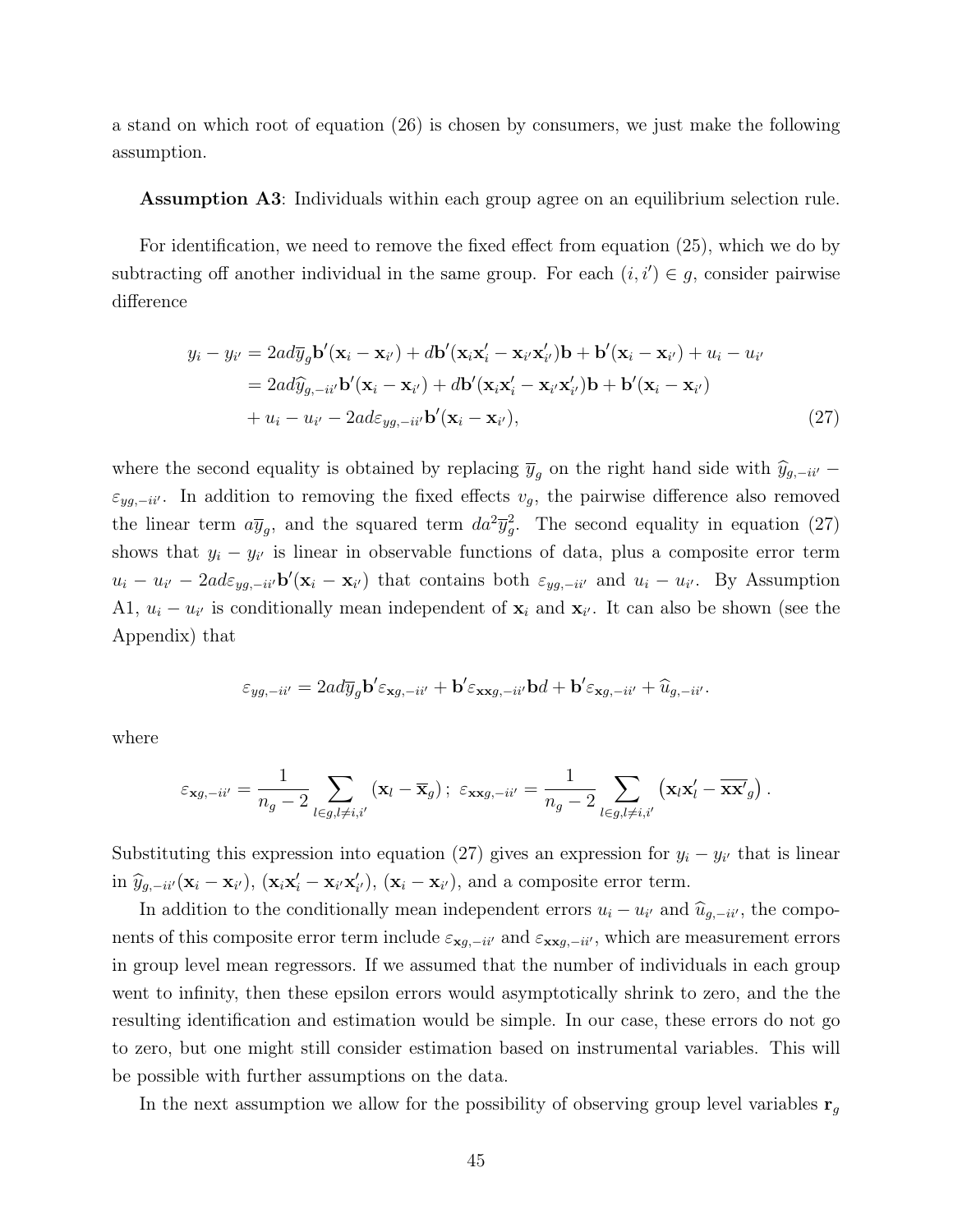that may serve as instruments for  $\hat{y}_{g,-ii'}$ . Such instruments may not be necessary, but if such instruments are available (as they will be in our later empirical application), they can help both in weakening sufficient conditions for identification and for later improving estimation efficiency.

**Assumption A4**: Let  $\mathbf{r}_q$  be a vector (possibly empty) of observed group level instruments that are independent of each  $u_i$ . Assume  $E((\mathbf{x}_i - \overline{\mathbf{x}}_g) | i \in g, \overline{\mathbf{x}}_g, \overline{\mathbf{x}}_g, v_g, \mathbf{r}_g) = 0$ ,  $E\left(\left(\mathbf{x}_i\mathbf{x}_i^{\prime}-\overline{\mathbf{x}\mathbf{x}^{\prime}}_g\right) \mid i \in g, \mathbf{r}_g\right) = 0$ , and that  $\mathbf{x}_i - \overline{\mathbf{x}}_g$  and  $\mathbf{x}_i\mathbf{x}_i^{\prime}-\overline{\mathbf{x}\mathbf{x}^{\prime}}_g$  are independent across individuals i.

Assumption A4 corresponds to (but is a little stronger than) standard instrument validity assumptions. A sufficient condition for the equalities in Assumption A4 to hold is let  $\varepsilon_{ix}$  =  $\mathbf{x}_i - \overline{\mathbf{x}}_g$  be independent across individuals, and assume that  $E(\varepsilon_{ix} | \overline{\mathbf{x}}_g, \overline{\mathbf{x}}_g, v_g, \mathbf{r}_g$  for  $i \in$  $g$ ) = 0 and  $E\left(\varepsilon_{ix}\varepsilon'_{ix} \mid \overline{\mathbf{x}}_g, \mathbf{r}_g \text{ for } i \in g\right) = E\left(\varepsilon_{ix}\varepsilon'_{ix} \mid i \in g\right)$ . To see this, we have

$$
E(\mathbf{x}_{i}\mathbf{x}'_{i} - \overline{\mathbf{x}}\mathbf{x}'_{g} \mid i \in g, \overline{\mathbf{x}}_{g}, \mathbf{r}_{g}) = E[(\varepsilon_{ix} + \overline{\mathbf{x}}_{g})(\varepsilon_{ix} + \overline{\mathbf{x}}_{g})' \mid i \in g, \overline{\mathbf{x}}_{g}, \mathbf{r}_{g}] - \overline{\mathbf{x}}\mathbf{x}'_{g}
$$
  
\n
$$
= E(\varepsilon_{ix}\varepsilon'_{ix} \mid i \in g, \overline{\mathbf{x}}_{g}, \mathbf{r}_{g}) + E(\mathbf{x}_{i}|i \in g)E(\mathbf{x}'_{i}|i \in g) - E(\mathbf{x}_{i}\mathbf{x}'_{i}|i \in g)
$$
  
\n
$$
= E(\varepsilon_{ix}\varepsilon'_{ix} \mid i \in g, \overline{\mathbf{x}}_{g}, \mathbf{r}_{g}) - E(\varepsilon_{ix}\varepsilon'_{ix}|i \in g)
$$

A simpler but stronger sufficient condition would just be that  $\varepsilon_{ix}$  are independent across individuals i and independent of group level variables  $\overline{\mathbf{x}}_g$ ,  $\overline{\mathbf{x}\mathbf{x}}'_g$ ,  $v_g$ ,  $\mathbf{r}_g$ . Essentially, this corresponds to saying that any individual i in group g has a value of  $x_i$  that is a randomly drawn deviation around their group mean level  $\bar{\mathbf{x}}_q$ . The first two equalities in A4 are used to show that  $E(\epsilon_{yg,-ii'} | \mathbf{r}_g) = 0$ , and the independence of measurement errors across individuals is used to show  $E\left(\varepsilon_{yg,-ii'}(\mathbf{x}_i-\mathbf{x}_{i'})\mid \mathbf{r}_g,\mathbf{x}_i,\mathbf{x}_{i'}\right)= (\mathbf{x}_i-\mathbf{x}_{i'})E\left(\varepsilon_{yg,-ii'}\mid \mathbf{r}_g\right)=0$ , so that  $\mathbf{x}_i$  and  $\mathbf{x}_{i'}$  are valid instruments. Given Assumptions A1 and A4, one can directly verify that

$$
E[y_i - y_{i'} - (2ad\hat{y}_{g, -ii'}\mathbf{b}'(\mathbf{x}_i - \mathbf{x}_{i'}) + d\mathbf{b}'(\mathbf{x}_i\mathbf{x}'_i - \mathbf{x}_{i'}\mathbf{x}'_{i'})\mathbf{b} + \mathbf{b}'(\mathbf{x}_i - \mathbf{x}_{i'})\mathbf{r}_g, \mathbf{x}_i, \mathbf{x}_{i'}] = 0.
$$
\n(28)

Under Assumptions A1 to A4,  $(\mathbf{x}_i - \mathbf{x}_{i'}) E(\hat{y}_{g, -i i'} | \mathbf{r}_g, \mathbf{x}_i, \mathbf{x}_{i'})$  is linearly independent of  $(\mathbf{x}_i - \mathbf{x}_{i'})$  and  $(\mathbf{x}_i \mathbf{x}'_i - \mathbf{x}_{i'} \mathbf{x}'_{i'})$  with a positive probability. These conditional moments could therefore be used to identify the coefficients  $2ad\mathbf{b}$ ,  $b_1d\mathbf{b}$ ,... $b_Kd\mathbf{b}$ , and  $\mathbf{b}$ , which we could then immediately solve for the three unknowns a, b, d. Note that we have  $K + 2$  parameters which need to be estimated, and even if no  $\mathbf{r}_g$  are available, we have 2K instruments  $\mathbf{x}_i$ and  $\mathbf{x}_{i'}$ . The level of  $\mathbf{x}_i$  as well as the difference  $\mathbf{x}_i - \mathbf{x}_{i'}$  may be useful as an instrument (and nonlinear functions of  $\mathbf{x}_i$  can be useful), because (26) shows that  $\overline{y}_q$  and hence  $\widehat{y}_{g,-ii'}$  is nonlinear in  $\bar{\mathbf{x}}_g$ , and  $\mathbf{x}_i$  is correlated with  $\bar{\mathbf{x}}_g$  by  $\mathbf{x}_i = \varepsilon_{ix} + \bar{\mathbf{x}}_g$ .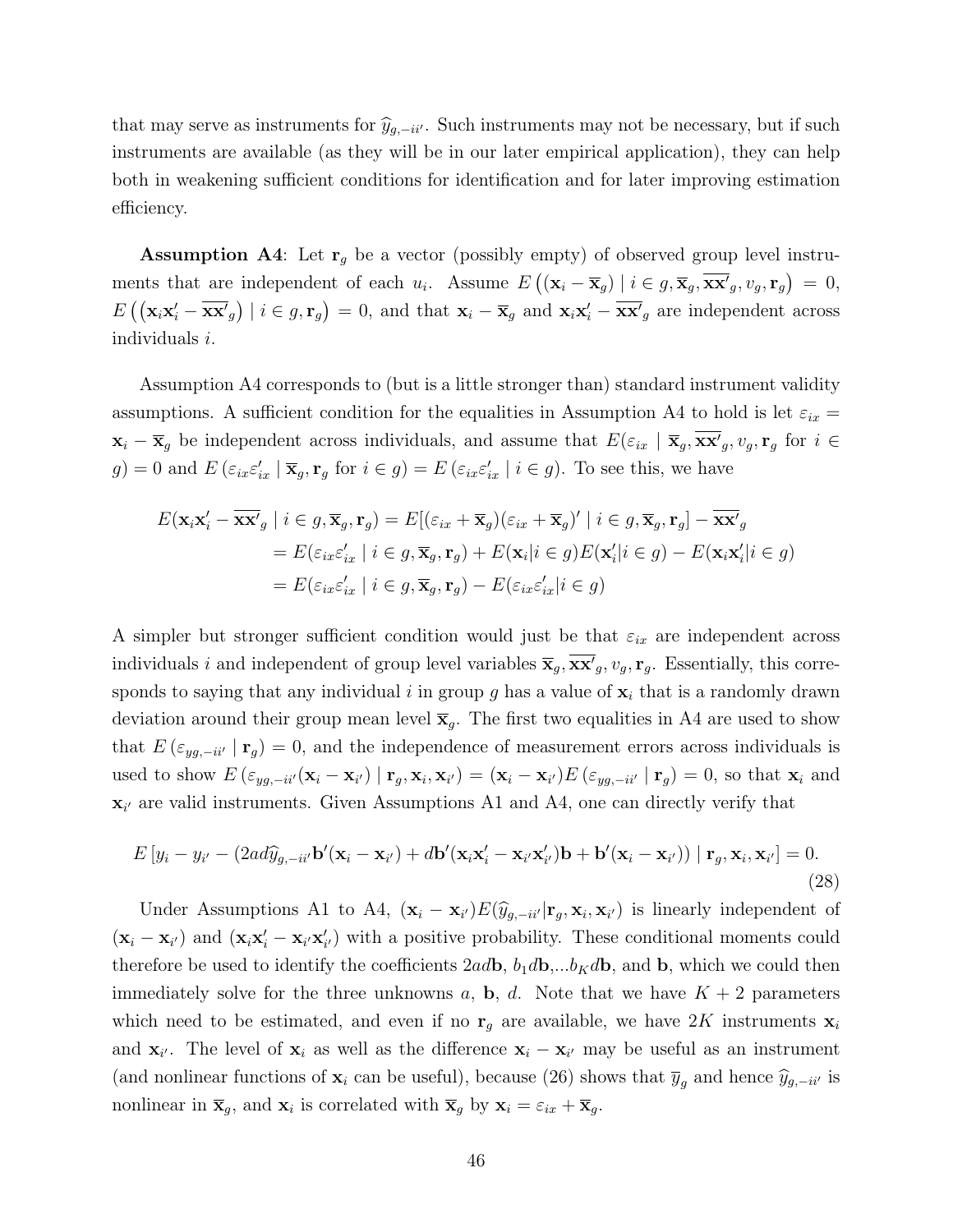The above derivations outline how we obtain identification, while the formal proof is given in Theorem 1 below (details are provided in the Appendix). To simplify estimation, we construct unconditional rather than conditional moments for identification and later estimation. Let  $\mathbf{r}_{gi''}$  denote a vector of any chosen functions of  $\mathbf{r}_g$ ,  $\mathbf{x}_i$ , and  $\mathbf{x}_{i'}$ , which we will take as an instrument vector. It then follows immediately from equation (28) that

$$
E\left[\left(y_i - y_{i'} - (1 + 2ad\widehat{y}_{g, -ii'})\sum_{k=1}^K b_k(x_{ki} - x_{ki'}) - d\sum_{k=1}^K \sum_{k'=1}^K b_k b_{k'}(x_{ki}x_{k'i} - x_{ki'}x_{k'i'})\right) \mathbf{r}_{gii'}\right] = 0.
$$
\n(29)

 $\prime$ 

Let

$$
L_{1gii'} = (y_i - y_{i'}), \quad L_{2kgii'} = (x_{ki} - x_{ki'}),
$$
  
\n
$$
L_{3kgii'} = \hat{y}_{g, -ii'}(x_{ki} - x_{ki'}), \quad L_{4kk'gii'} = x_{ki}x_{k'i} - x_{ki'}x_{k'i}
$$

Equation  $(29)$  is linear in these L variables and so could be estimated by GMM. This linearity also means they can be aggregated up to the group level as follows. Define

$$
\Gamma_g = \{(i, i') \mid i \text{ and } i' \text{ are observed, } i \in g, i' \in g, i \neq i'\}
$$

So  $\Gamma_g$  is the set of all observed pairs of individuals i and i' in the group g. For  $\ell \in$  $\{1, 2k, 3k, 4kk' \mid k, k' = 1, ..., K\}$ , define vectors

$$
\mathbf{Y}_{\ell g} = \frac{\sum_{(i,i') \in \Gamma_g} L_{\ell g i i'} \mathbf{r}_{g i i'}}{\sum_{(i,i') \in \Gamma_g} 1}
$$

Then averaging equation (29) over all  $(i, i') \in \Gamma_g$  gives the unconditional group level moment vector

$$
E\left(\mathbf{Y}_{1g} - \sum_{k=1}^{K} b_k \mathbf{Y}_{2kg} - 2ad \sum_{k=1}^{K} b_k \mathbf{Y}_{3kg} - d \sum_{k=1}^{K} \sum_{k'=1}^{K} b_k b_{k'} \mathbf{Y}_{4kk'g}\right) = 0. \tag{30}
$$

Suppose the instrumental vector  $\mathbf{r}_{gi'j}$  is q dimensional. Denote the  $q \times (K^2 + 2K)$  matrix  $\mathbf{Y}_g = (\mathbf{Y}_{21g}, \dots \mathbf{Y}_{2Kg}, \mathbf{Y}_{31g}, \dots \mathbf{Y}_{3Kg}, \mathbf{Y}_{411g}, \dots, \mathbf{Y}_{4KKg}).$  The following assumption ensures that we can identify the coefficients in this equation.

**Assumption A5:**  $E(Y'_g)E(Y_g)$  is nonsingular.

**Theorem 1.** Given Assumptions A1, A2, A3, A4, and A5, the coefficients  $a$ ,  $b$ ,  $d$  are identified.

As noted earlier, Assumptions A1 to A4 should generally suffice for identification. As-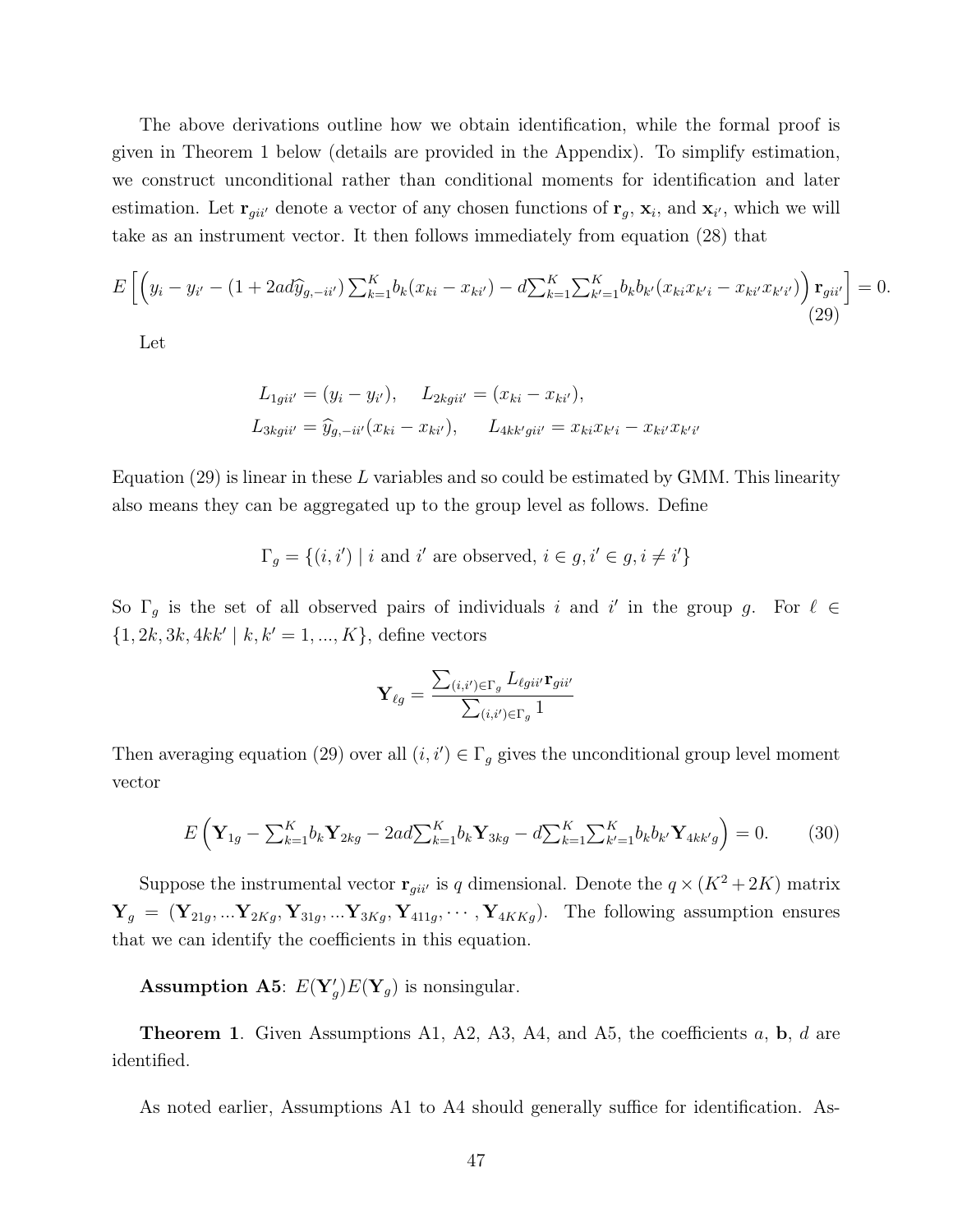sumption A5 is used to obtain more convenient identification based on unconditional moments. Assumption A5 is itself stronger than necessary, since it would suffice to identify arbitrary coefficients of the  $\bf{Y}$  variables, ignoring all of the restrictions among them that are given by equation (30).

Given the identification in Theorem 1, based on equation (30) we can immediately construct a corresponding group level GMM estimator

$$
\left(\widehat{a}, \widehat{b}_1, \ldots \widehat{b}_K, \widehat{d}\right) = \arg\min\left[\frac{1}{G} \sum_{g=1}^G \left(\mathbf{Y}_{1g} - \sum_{k=1}^K b_k \mathbf{Y}_{2kg} - 2ad \sum_{k=1}^K b_k \mathbf{Y}_{3kg} - d \sum_{k=1}^K \sum_{k'=1}^K b_k b_k \mathbf{Y}_{4kk'g}\right)\right]'
$$

$$
\widehat{\Omega}\left[\frac{1}{G} \sum_{g=1}^G \left(\mathbf{Y}_{1g} - \sum_{k=1}^K b_k \mathbf{Y}_{2kg} - 2ad \sum_{k=1}^K b_k \mathbf{Y}_{3kg} - d \sum_{k=1}^K \sum_{k'=1}^K b_k b_k \mathbf{Y}_{4kk'g}\right)\right]
$$
(31)

for some positive definite moment weighting matrix  $\Omega$ . In equation (31), each group g corresponds to a single observation, the number of observations within each group is assumed to be fixed, and recall we have assumed the number of groups G goes to infinity. Since this equation has removed the  $v_q$  terms, there is no remaining correlation across the group level errors, and therefore standard cross section GMM inference will apply. Also, with the number of observed individuals within each group held fixed, there is no loss in rates of convergence by aggregating up to the group level in this way.

One could alternatively apply GMM to equation (29), where the unit of observation would then be each pair  $(i, i')$  in each group. However, when doing inference one would then need to use clustered standard errors, treating each group  $g$  as a cluster, to account for the correlation that would, by construction, exist among the observations within each group. In this case,

$$
\left(\widehat{a}, \widehat{b}_1, \ldots, \widehat{b}_K, \widehat{d}\right) = \arg\min\left(\frac{\sum_{g=1}^G \sum_{(i,i') \in \Gamma_g} \mathbf{m}_{gii'}}{\sum_{g=1}^G \sum_{(i,i') \in \Gamma_g} 1}\right)' \widehat{\Omega}\left(\frac{\sum_{g=1}^G \sum_{(i,i') \in \Gamma_g} \mathbf{m}_{gii'}}{\sum_{g=1}^G \sum_{(i,i') \in \Gamma_g} 1}\right),\tag{32}
$$

where

$$
\mathbf{m}_{gii'} = L_{1gii'} \mathbf{r}_{gii'} - \sum_{k=1}^{K} b_k L_{2kgii'} \mathbf{r}_{gii'} - 2ad \sum_{k=1}^{K} b_k L_{3kgii'} \mathbf{r}_{gii'} - d \sum_{k=1}^{K} \sum_{k'=1}^{K} b_k b_{k'} L_{4kk'gii'} \mathbf{r}_{gii'}.
$$

The remaining issue is how to select the vector of instruments  $\mathbf{r}_{gii'}$ , the elements of which are functions of  $\mathbf{r}_g, \mathbf{x}_i, \mathbf{x}_{i'}$  chosen by the econometrician. Based on equation (29),  $\mathbf{r}_{gi i'}$  should include the differences  $x_{ki} - x_{ki'}$  and  $x_{ki}x_{k'i} - x_{ki'}x_{k'i'}$  for all k, k' from 1 to K, and should include terms that will correlate with  $\hat{y}_{g,-ii'}(x_{ki} - x_{ki'})$ . Using equation (26) as a guide for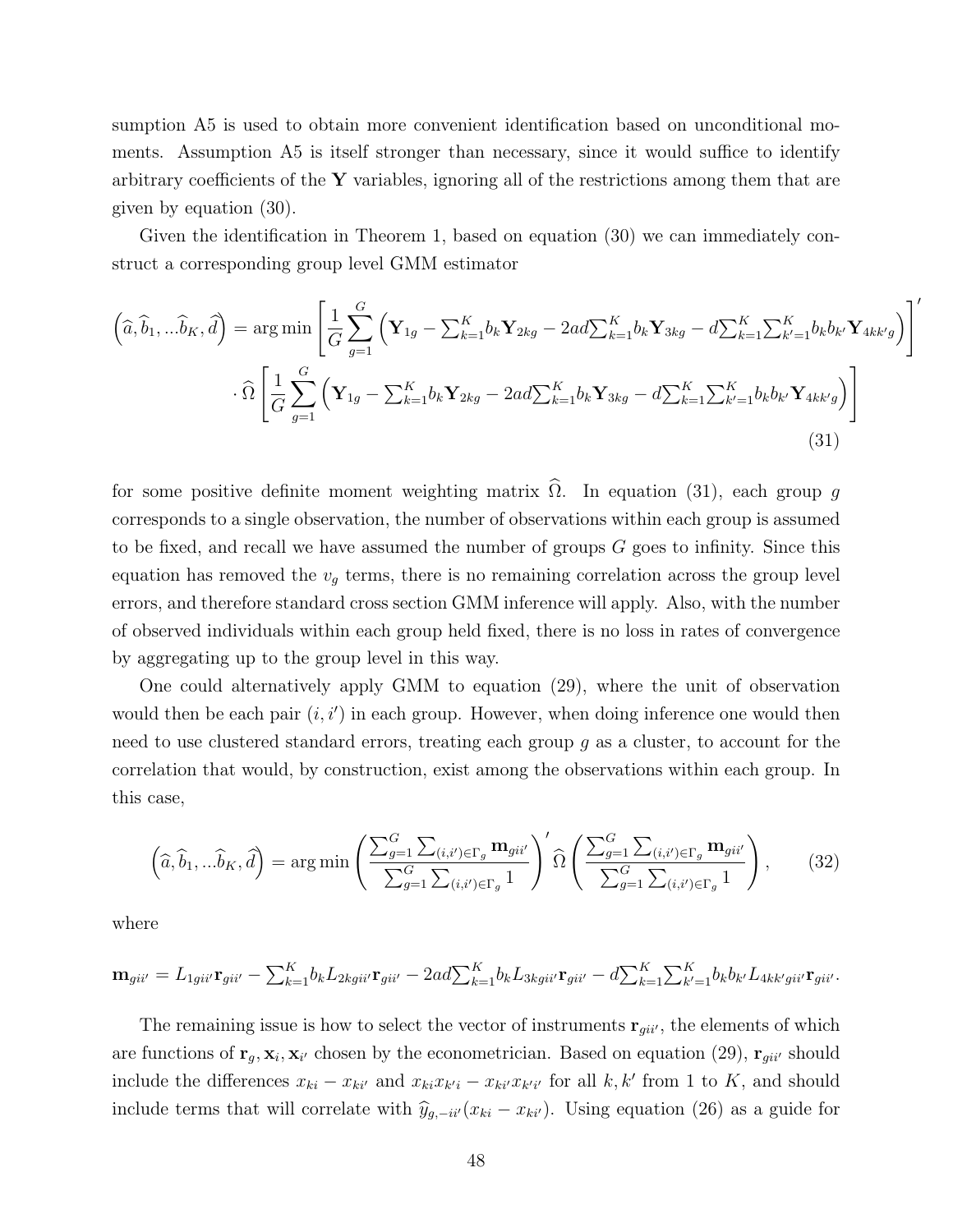what determines  $\bar{y}_g$  and hence what should correlate with  $\hat{y}_{g,-ii'}$ , suggests that  $\mathbf{r}_{gii'}$  could include, e.g.,  $x_{ki}(x_{ki} - x_{ki'})$  or  $x_{ki}^{1/2}(x_{ki} - x_{ki'})$ .

We might also have available additional instruments  $\mathbf{r}_q$  that come from other data sets. A strong set of instruments for  $\hat{y}_{g,-ii'}(x_{ki}-x_{ki'})$  could be  $(x_{ki}-x_{ki'})\mathbf{r}_g$ , where  $\mathbf{r}_g$  is a vector of one or more group level variables that are correlated with  $\overline{y}_g$ , but still satisfy Assumption A4. One such possible  $r_q$  is a vector of group means of functions of x that are constructed using individuals that are observed in the same group as individual  $i$ , but in a different time period of our survey. For example, we might let  $\mathbf{r}_g$  include  $\hat{\mathbf{x}}_{gt} = \sum_{s \neq t} \sum_{i \in gs} \mathbf{x}_i / \sum_{s \neq t} \sum_{i \in gs} 1$  where s indicates the period and  $t$  is the current period. In our empirical application, since the data take the form of repeated cross sections rather than panels, different individuals are observed in each time period. So  $\hat{\mathbf{x}}_{gt}$  is just an estimate of the group mean of  $\overline{\mathbf{x}}_g$ , but based on data from time periods other than one used for estimation. This produces the necessary uncorrelatedness (instrument validity) conditions in Assumption A4. The relevance of these instruments (the nonsingularity condition in Assumption A5) will hold as long as group level moments of functions of  $x$  in one time period are correlated with the same group level moments in other periods.

In our later empirical application, what corresponds to the vector  $x_i$  here includes the total expenditures, age, and other characteristics of a consumer  $i$ , so Assumptions A4 and A5 will hold if the distribution of income and other characteristics within groups are sufficiently similar across time periods, while the specific individuals within each group who are sampled change over time. The nonlinearity of  $\overline{y}_g$  in equation (26) shows that additional nonlinear functions of  $\hat{\mathbf{x}}_{gt}$ , could also be valid and potentially useful additional instruments.

### 9.2 Proof of Theorem 1

We first show that we may without loss of generality assume  $c = 0$  and  $k = 1$  the single equation generic model. Suppose that

$$
y_i = \left(\overline{y}_g a + \mathbf{x}_i' \mathbf{b} + c\right)^2 d + \left(\overline{y}_g a + \mathbf{x}_i' \mathbf{b} + c\right) k + v_g + u_i
$$

One can readily check that this model can be rewritten as

$$
y_i = \left(\overline{y}_g a + \mathbf{x}_i' \mathbf{b}\right)^2 d + \left(2cd + k\right) \left(\overline{y}_g a + \mathbf{x}_i' \mathbf{b}\right) + c^2 d + ck + v_g + u_i.
$$

If  $2cd + k \neq 0$  then this equation is identical to equation (25), replacing the fixed effect  $v_q$ with the fixed effect  $\widetilde{v}_g = c^2d + ck + v_g$ , and replacing the constants a, **b**, *d*, with constants  $\widetilde{v}_g = c^2d + ck + v_g$ , and replacing the constants a, **b**, *d*, with constants  $\widetilde{a}$ ,  $\widetilde{b}$ ,  $\widetilde{d}$  defined by  $\widetilde{a} = (2cd + k)a$ ,  $\widetilde{b} = (2cd + k)b$ , and  $\widetilde{d} = d/(2cd + k)^2$ . If  $2cd + k = 0$ ,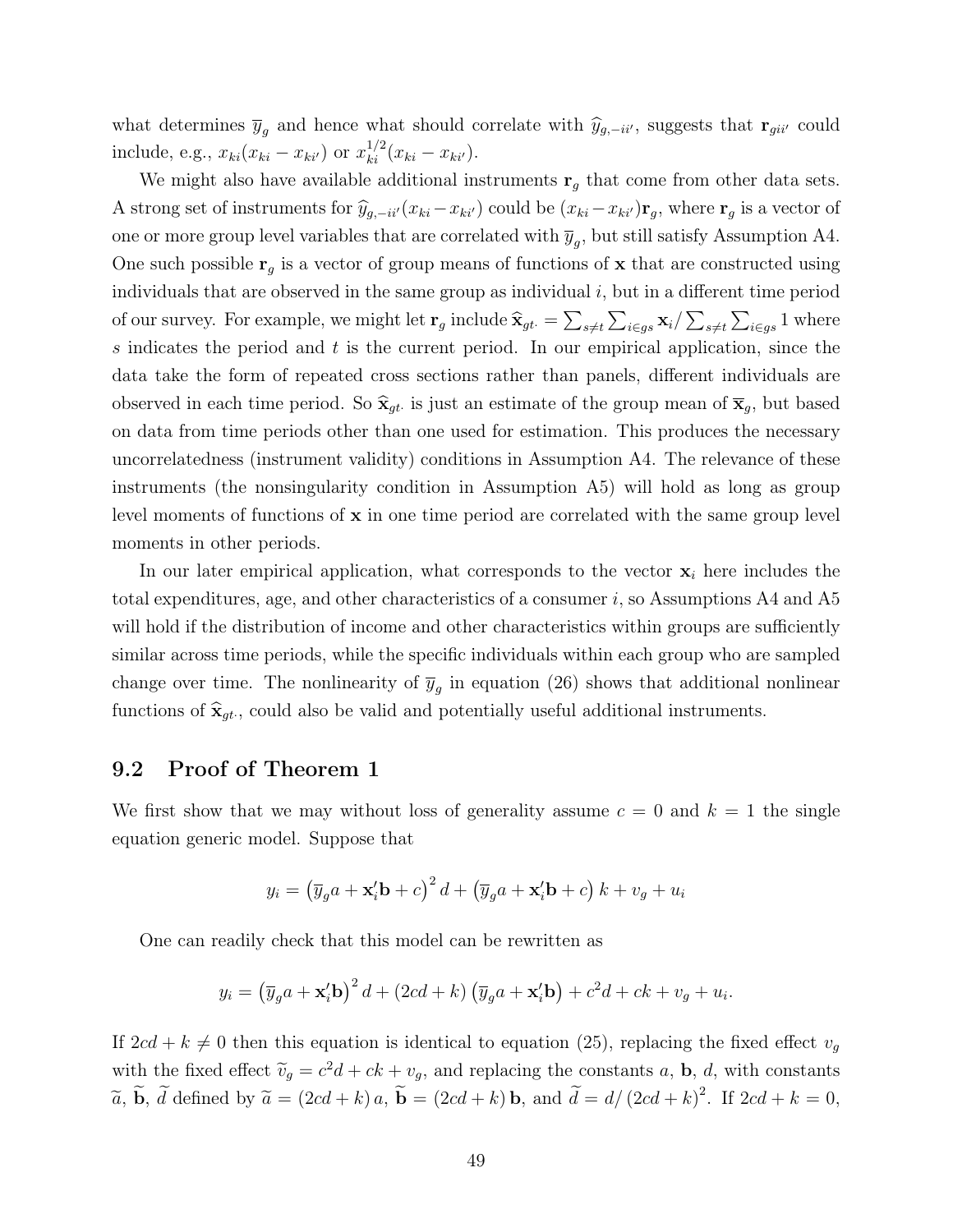then by letting  $\tilde{v}_g = c^2d + ck + v_g$  this equation becomes  $y_i = (\overline{y}_g a + \mathbf{x}_i' \mathbf{b})^2 d + \tilde{v}_g + u_i$ , which is the case we have already ruled out.

We next derive the equilibrium of  $\overline{y}_g$ . Expanding equation (25), we have

$$
y_i = \overline{y}_g^2 da^2 + a(2d\mathbf{x}_i' \mathbf{b} + 1)\overline{y}_g + \mathbf{b}' \mathbf{x}_i \mathbf{x}_i' \mathbf{b} + \mathbf{x}_i' \mathbf{b} + v_g + u_i
$$
 (33)

Taking the within group expected value of this expression gives

$$
\overline{y}_g = \overline{y}_g^2 da^2 + a(2d\mathbf{b}' \overline{\mathbf{x}}_g + 1)\overline{y}_g + d\mathbf{b}' \overline{\mathbf{x}} \overline{\mathbf{x}}_g' \mathbf{b} + \mathbf{b}' \overline{\mathbf{x}}_g + v_g.
$$
\n(34)

so the equilibrium value of  $\overline{y}_g$  must satisfy this equation for the model to be coherent. If  $a = 0$ , then we get  $\overline{y}_g = d\mathbf{b}' \overline{\mathbf{x} \mathbf{x}'_g} \mathbf{b} + \mathbf{b}' \overline{\mathbf{x}}_g + v_g$  which exists and is unique. If  $a \neq 0$ , meaning that peer effects are present, then equation (34) is a quadratic with roots

$$
\overline{y}_g=\frac{1-a(2\mathbf{b}'\overline{\mathbf{x}}_g d+1)\pm\sqrt{[1-a(2\mathbf{b}'\overline{\mathbf{x}}_g d+1)]^2-4a^2d[d\mathbf{b}'\overline{\mathbf{x}\mathbf{x}}_g'\mathbf{b}+\mathbf{b}'\overline{\mathbf{x}}_g+v_g]}}{2a^2d}.
$$

The equilibrium of  $\overline{y}_g$  therefore exists under Assumption A2 and is unique under Assumption A3. Note that regardless of whether  $a = 0$  or not,  $\overline{y}_g$  is always a function of  $\overline{\mathbf{x}}_g$ ,  $\overline{\mathbf{x}\mathbf{x}'_g}$ , and  $v_g$ .

We now derive an expression for the measurement error  $\varepsilon_{yg,-ii'}$ . From equation (33), we have the group average

$$
\widehat{y}_{g,-ii'} = \overline{y}_g^2 da^2 + a(2d\mathbf{b}' \widehat{\mathbf{x}}_{g,-ii'} + 1) \overline{y}_g + \mathbf{b}' \widehat{\mathbf{x} \mathbf{x}}'_{g,-ii'} \mathbf{b} d + \mathbf{b}' \widehat{\mathbf{x}}_{g,-ii'} + v_g + \widehat{u}_{g,-ii'}.
$$

Subtracting equation (34) then gives the measurement error

$$
\varepsilon_{yg, -ii'} = \widehat{y}_{g, -ii'} - \overline{y}_g = \frac{1}{n_g - 2} \sum_{l \neq i, i', l \in g} [2adj_g \mathbf{b}'(\mathbf{x}_l - \overline{\mathbf{x}}_g) + \mathbf{b}'(\mathbf{x}_l \mathbf{x}'_l - \overline{\mathbf{x}} \mathbf{x}'_g) \mathbf{b} d + \mathbf{b}'(\mathbf{x}_l - \overline{\mathbf{x}}_g) + u_l]
$$
  
=  $2ad \overline{y}_g \mathbf{b}' \varepsilon_{\mathbf{x}g, -ii'} + \mathbf{b}' \varepsilon_{\mathbf{x}xg, -ii'} \mathbf{b} d + \mathbf{b}' \varepsilon_{\mathbf{x}g, -ii'} + \widehat{u}_{g, -ii'}.$ 

Given the above results, we can now proceed with identification of the parameters. Substituting the above into the  $y_i - y_{i'}$  gives

$$
y_i - y_{i'} = 2ad\widehat{y}_{g, -ii'}\mathbf{b}'(\mathbf{x}_i - \mathbf{x}_{i'}) + d\mathbf{b}'(\mathbf{x}_i\mathbf{x}'_i - \mathbf{x}_{i'}\mathbf{x}'_{i'})\mathbf{b} + \mathbf{b}'(\mathbf{x}_i - \mathbf{x}_{i'}) + U_{ii'},
$$

where

$$
U_{ii'} = u_i - u_{i'} - 2ad(2ad\overline{y}_g \mathbf{b}' \varepsilon_{\mathbf{x}g, -ii'} + \mathbf{b}' \varepsilon_{\mathbf{x}g, -ii'} \mathbf{b}d + \mathbf{b}' \varepsilon_{\mathbf{x}g, -ii'} + \widehat{u}_{g, -ii'}) \mathbf{b}'(\mathbf{x}_i - \mathbf{x}_{i'}).
$$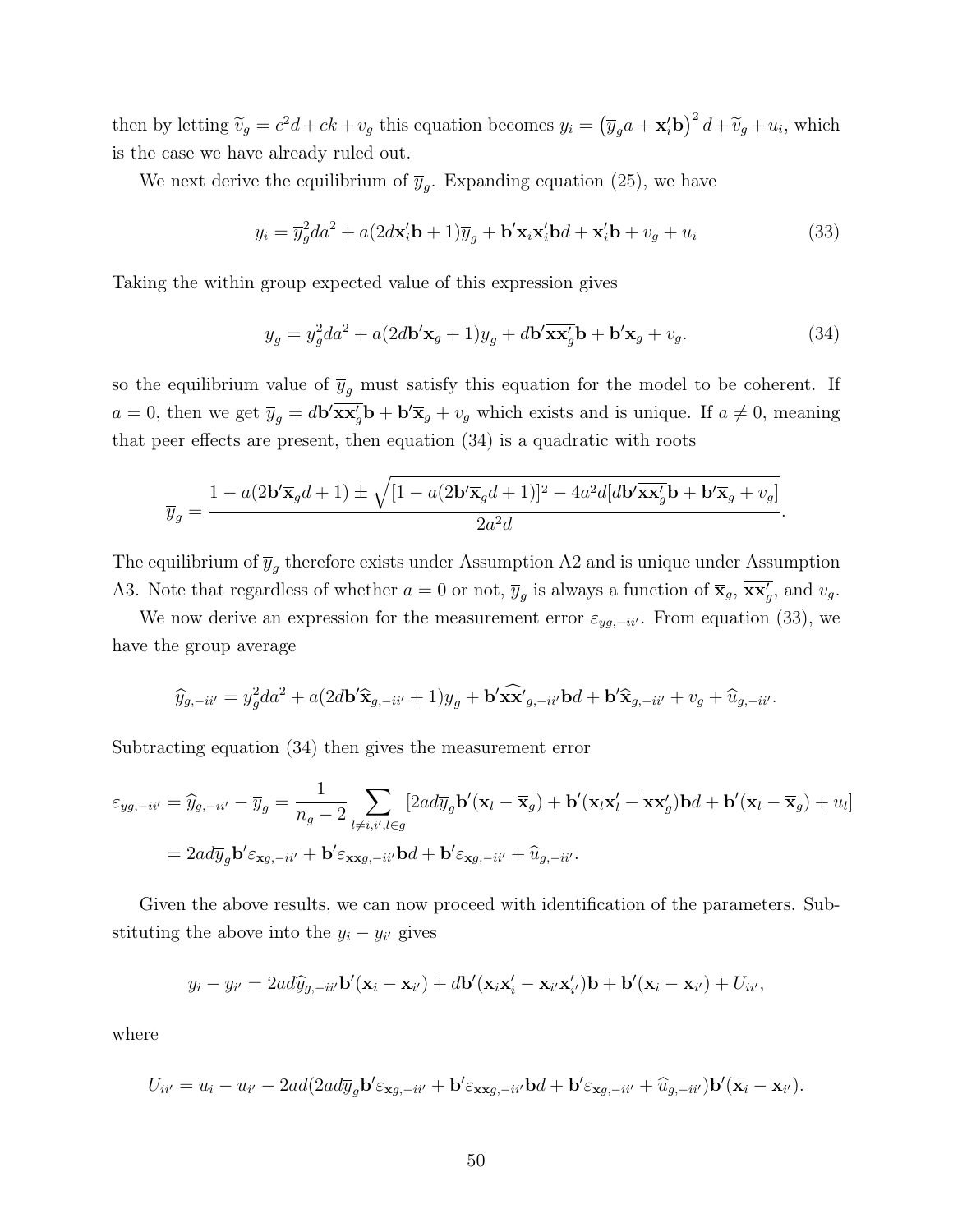Under Assumption A4, for each  $i \in g$ ,  $E((\mathbf{x}_i - \overline{\mathbf{x}}_g) | \overline{\mathbf{x}}_g, \overline{\mathbf{x}}_g', v_g, \mathbf{r}_g) = 0$ , and with its independence across individuals, we have

$$
E(\overline{y}_g \varepsilon_{\mathbf{x}g, -i i'}(\mathbf{x}_i - \mathbf{x}_{i'})' | \mathbf{r}_g, \mathbf{x}_i, \mathbf{x}_{i'})
$$
  
=  $E(\overline{y}_g E(\varepsilon_{\mathbf{x}g, -i i'} | \overline{\mathbf{x}}_g, \overline{\mathbf{x} \mathbf{x}}'_g, v_g, \mathbf{r}_g, \mathbf{x}_i, \mathbf{x}_{i'})(\mathbf{x}_i - \mathbf{x}_{i'})')$   
=  $E(\overline{y}_g E(\varepsilon_{\mathbf{x}g, -i i'} | \overline{\mathbf{x}}_g, \overline{\mathbf{x} \mathbf{x}}'_g, v_g, \mathbf{r}_g, \varepsilon_{i\mathbf{x}g}, \varepsilon_{i'\mathbf{x}g}) (\mathbf{x}_i - \mathbf{x}_{i'})') = 0.$ 

Together with  $E\left(\varepsilon_{\mathbf{x}\mathbf{x}g,-ii'}(\mathbf{x}_i-\mathbf{x}_{i'}) \mid \mathbf{r}_g, \mathbf{x}_i, \mathbf{x}_{i'}\right) = 0, E\left(\varepsilon_{\mathbf{x}g,-ii'}(\mathbf{x}_i-\mathbf{x}_{i'}) \mid \mathbf{r}_g, \mathbf{x}_i, \mathbf{x}_{i'}\right) = 0$ , and  $E(\widehat{u}_{g,-ii'}(\mathbf{x}_i - \mathbf{x}_{i'})) = 0$ , we have  $E(U_{ii'}|\mathbf{r}_g, \mathbf{x}_i, \mathbf{x}_{i'}) = 0$  and hence,

$$
E[y_i - y_{i'} - (2ad\widehat{y}_{g, -ii'}\mathbf{b}'(\mathbf{x}_i - \mathbf{x}_{i'}) + d\mathbf{b}'(\mathbf{x}_i\mathbf{x}'_i - \mathbf{x}_{i'}\mathbf{x}'_{i'})\mathbf{b} + \mathbf{b}'(\mathbf{x}_i - \mathbf{x}_{i'})\mathbf{r}_g, \mathbf{x}_i, \mathbf{x}_{i'}] = 0
$$

For  $\ell \in \{1, 2k, 3k, 4kk' \mid k, k' = 1, ..., K\}$ , define vectors  $\mathbf{Y}_{\ell g}$  as Section 4 and we have the group level moment condition

$$
E\left(\mathbf{Y}_{1g} - \sum_{k=1}^{K} b_k \mathbf{Y}_{2kg} - 2ad \sum_{k=1}^{K} b_k \mathbf{Y}_{3kg} - d \sum_{k=1}^{K} \sum_{k'=1}^{K} b_k b_{k'} \mathbf{Y}_{4kk'g}\right) = 0. \tag{35}
$$

Then, using the nonsingularity in Assumption A5, we have  $a, b, d$  identified from

$$
(\mathbf{b}', 2ad\mathbf{b}', db_1\mathbf{b}', \cdots, db_K\mathbf{b}')' = \left[E(\mathbf{Y}'_g)E(\mathbf{Y}_g)\right]^{-1} \cdot E(\mathbf{Y}'_g)E(\mathbf{Y}_{1g}),
$$

where  $Y_g = (Y_{21g},...Y_{2Kg}, Y_{31g},...Y_{3Kg}, Y_{411g},..., Y_{4KKg}).$ 

#### 9.3 Multiple Equation Generic Model With Fixed Effects

Our actual demand application has a vector of J outcomes and a corresponding system of J equations. Extending the generic model to a multiple equation system introduces potential cross equation peer effects, resulting in more parameters to identify and estimate. Let  $\mathbf{y}_i = (y_{1i},..., y_{Ji})$  be a J-dimensional outcome vector, where  $y_{ji}$  denotes the j'th outcome for individual i. Then we extend the single equation generic model to the multi equation that for each good  $j$ ,

$$
y_{ji} = (\overline{\mathbf{y}}_g' \mathbf{a}_j + \mathbf{x}_i' \mathbf{b}_j)^2 d_j + (\overline{\mathbf{y}}_g' \mathbf{a}_j + \mathbf{x}_i' \mathbf{b}_j) + v_{jg} + u_{ji},\tag{36}
$$

where  $\bar{y}_g = E(y_i | i \in g)$  and  $a_j = (a_{1j},...,a_{Jj})'$  is the associated J-dimensional vector of peer effects for jth outcome (which in our application is the jth good). We now show that analogous derivations to the single equation model gives conditional moments

$$
E\left((y_{ji}-y_{ji'}-2d_j\hat{\mathbf{y}}'_{g,-ii'}\mathbf{a}_j(\mathbf{x}_i-\mathbf{x}_{i'})'\mathbf{b}_j-d_j\mathbf{b}'_j(\mathbf{x}_i\mathbf{x}'_i-\mathbf{x}_{i'}\mathbf{x}'_{i'})\mathbf{b}_j-(\mathbf{x}_i-\mathbf{x}_{i'})'\mathbf{b}_j)\mid\mathbf{r}_g,\mathbf{x}_i,\mathbf{x}'_i\right)=0.
$$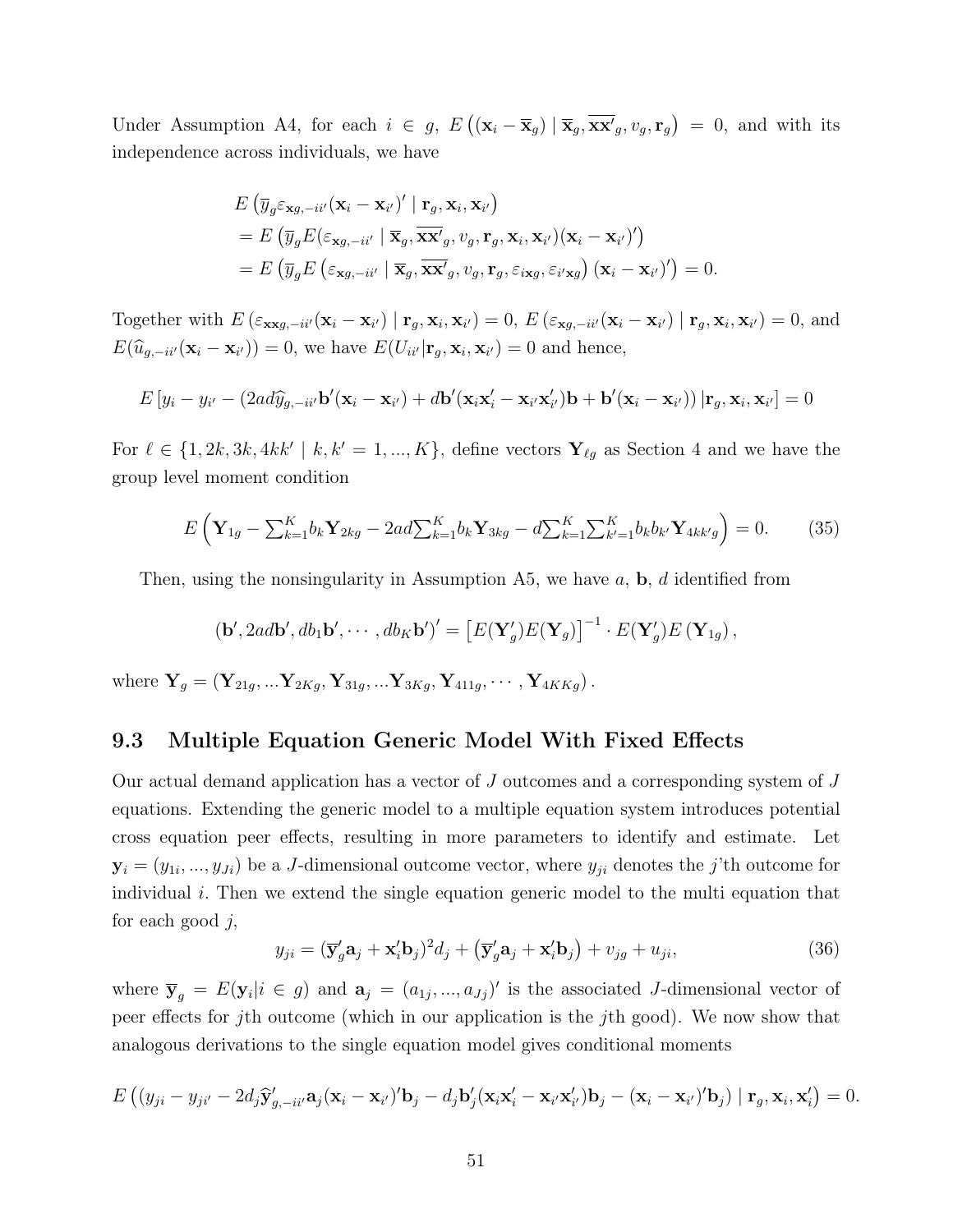Construction of unconditional moments for GMM estimation then follows exactly as before. The only difference is that now each outcome equation contains a vector of coefficients  $a_i$ instead of a single a. To maximize efficiency, the moments used for estimating each outcome equation can be combined into a single large GMM that estimates all of the parameters for all of the outcomes at the same time.

From

$$
y_{ji} = d_j(\overline{\mathbf{y}}_g'\mathbf{a}_j)^2 + 2\overline{\mathbf{y}}_g'\mathbf{a}_j d_j \mathbf{x}_i' \mathbf{b}_j + \mathbf{b}_j' \mathbf{x}_i \mathbf{x}_i' \mathbf{b}_j d_j + \overline{\mathbf{y}}_g' \mathbf{a}_j + \mathbf{x}_i' \mathbf{b}_j + v_{jg} + u_{ji},
$$

we have the equilibrium

$$
\overline{y}_{jg} = d_j(\overline{\mathbf{y}}_g' \mathbf{a}_j)^2 + 2d_j \overline{\mathbf{y}}_g' \mathbf{a}_j \overline{\mathbf{x}}_g' \mathbf{b}_j + \mathbf{b}_j' \overline{\mathbf{x}} \overline{\mathbf{x}}_g' \mathbf{b}_j d_j + \overline{\mathbf{y}}_g' \mathbf{a}_j + \overline{\mathbf{x}}_g' \mathbf{b}_j + v_{jg}
$$

and the leave-two-out group average

$$
\widehat{y}_{jg,-ii'} = d_j (\overline{\mathbf{y}}_g' \mathbf{a}_j)^2 + 2d_j \overline{\mathbf{y}}_g' \mathbf{a}_j \widehat{\mathbf{x}}_{g,-ii'}' \mathbf{b}_j + \mathbf{b}_j' \widehat{\mathbf{x}} \widehat{\mathbf{x}}_{g,-i} \mathbf{b}_j d_j + \overline{\mathbf{y}}_g' \mathbf{a}_j + \widehat{\mathbf{x}}_{g,-ii'}' \mathbf{b}_j + v_{jg} + \widehat{u}_{jg,-ii'}.
$$

Therefore, the measurement error is

$$
\varepsilon_{yjg,-ii'} = \hat{y}_{jg,-ii'} - \overline{y}_{jg} = 2d_j \overline{\mathbf{y}}_g' \mathbf{a}_j \varepsilon_{xg,-ii'}' \mathbf{b}_j + \mathbf{b}_j' \varepsilon_{xxg,-ii'} \mathbf{b}_j d_j + \varepsilon_{xg,-ii'}' \mathbf{b}_j + \hat{u}_{jg,-ii'}.
$$

Using the same analysis as before,

$$
y_{ji} - y_{ji'} = 2d_j \overline{\mathbf{y}}_g' \mathbf{a}_j (\mathbf{x}_i - \mathbf{x}_{i'})' \mathbf{b}_j + d_j \mathbf{b}_j' (\mathbf{x}_i \mathbf{x}_i' - \mathbf{x}_{i'} \mathbf{x}_{i'}) \mathbf{b}_j + (\mathbf{x}_i - \mathbf{x}_{i'})' \mathbf{b}_j + u_{ji} - u_{ji'}
$$
  
=  $2d_j \widehat{\mathbf{y}}_{g, -ii'}' \mathbf{a}_j (\mathbf{x}_i - \mathbf{x}_{i'})' \mathbf{b}_j + d_j \mathbf{b}_j' (\mathbf{x}_i \mathbf{x}_i' - \mathbf{x}_{i'} \mathbf{x}_{i'}) \mathbf{b}_j + (\mathbf{x}_i - \mathbf{x}_{i'})' \mathbf{b}_j + u_{ji} - u_{ji'}- 2d_j \varepsilon_{yg, -ii'}' \mathbf{a}_j (\mathbf{x}_i - \mathbf{x}_{i'})' \mathbf{b}_j.$ 

Therefore, for  $j = 1, ..., J$ , we have the moment condition

$$
E\left((y_{ji}-y_{ji'}-(\mathbf{x}_i-\mathbf{x}_{i'})'\mathbf{b}_j-2d_j\hat{\mathbf{y}}'_{g,-ii'}\mathbf{a}_j(\mathbf{x}_i-\mathbf{x}_{i'})'\mathbf{b}_j-d_j\mathbf{b}'_j(\mathbf{x}_i\mathbf{x}'_i-\mathbf{x}_{i'}\mathbf{x}'_{i'})\mathbf{b}_j)|\mathbf{r}_{gii'}\right)=0.
$$

Denote

$$
L_{1jgii'} = (y_{ji} - y_{ji'}), \quad L_{2kgii'} = (x_{ki} - x_{ki'}),
$$
  
\n
$$
L_{3jkgii'} = \hat{y}_{jg, -ii'}(x_{ki} - x_{ki'}), \quad L_{4kk'gii'} = x_{ki}x_{k'i} - x_{ki'}x_{k'i'}.
$$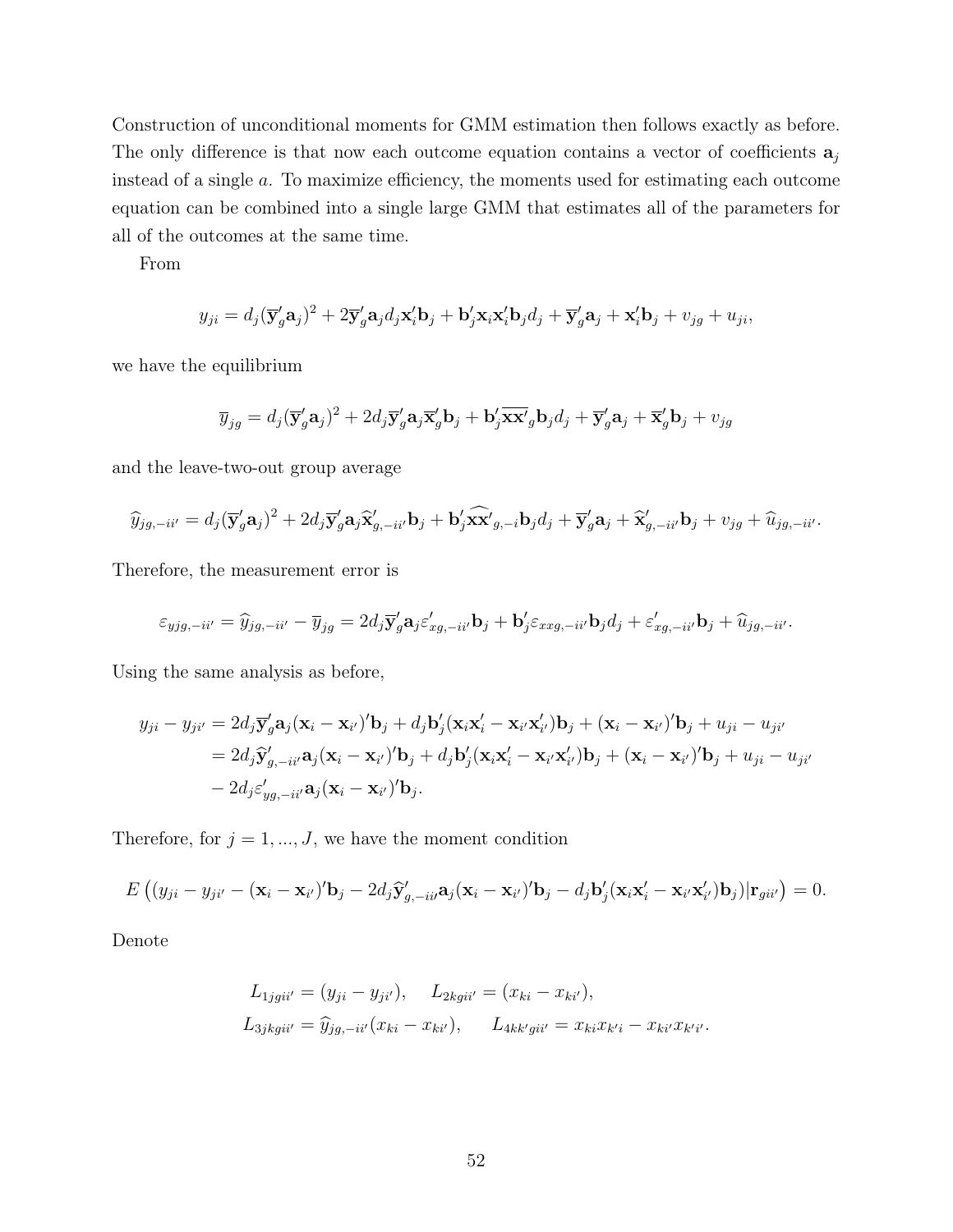For  $\ell \in \{1j, 2k, 3jk, 4kk' \mid j = 1, ..., J; k, k' = 1, ..., K\}$ , define vectors

$$
\mathbf{Y}_{\ell g} = \frac{\sum_{(i,i') \in \Gamma_g} L_{\ell g i i'} \mathbf{r}_{g i i'}}{\sum_{(i,i') \in \Gamma_g} 1}
$$

and the identification comes from the group level unconditional moment equation

$$
E\left(\mathbf{Y}_{1jg} - \sum_{k=1}^{K} b_{jk}\mathbf{Y}_{2kg} - 2d_j \sum_{j'=1}^{J} \sum_{k=1}^{K} a_{jj'}b_{jk}\mathbf{Y}_{3j'kg} - d_j \sum_{k=1}^{K} \sum_{k'=1}^{K} b_{jk}b_{jk'}\mathbf{Y}_{4kk'g}\right) = 0,
$$

where  $b_{jk}$  is the k<sup>th</sup> element of  $\mathbf{b}_j$  and  $a_{jj'}$  is the j'th element of  $\mathbf{a}_j$ .

Let  $Y_g = (Y_{21g},...Y_{2Kg}, Y_{311g}, Y_{312g},...Y_{3JKg}, Y_{411g},..., Y_{4KKg})$ . If  $E(Y_g)'E(Y_g)$  is nonsingular, for each  $j = 1, ..., J$ , we can identify

$$
(\mathbf{b}'_j, 2a_{j1}d_j\mathbf{b}'_j, ..., 2a_{jJ}d_j\mathbf{b}'_j, d_jb_{j1}\mathbf{b}'_j, ..., d_jb_{jK}\mathbf{b}'_j)' = \left[E\left(\mathbf{Y}_g\right)'E\left(\mathbf{Y}_g\right)\right]^{-1} \cdot E\left(\mathbf{Y}_g\right)'E\left(\mathbf{Y}_{1jg}\right).
$$

From this,  $\mathbf{b}_j$ ,  $d_j$ , and  $\mathbf{a}_j$  can be identified for each  $j = 1, ..., J$ .

For a single large GMM that estimates all of the parameters for all of the outcomes at the same time, we construct the group level GMM estimation based on

$$
\left(\widehat{\mathbf{a}}'_1, ..., \widehat{\mathbf{a}}'_J, \widehat{\mathbf{b}}'_1, ..., \widehat{\mathbf{b}}'_J, \widehat{d}_1, ..., \widehat{d}_J\right)' = \arg\min\left(\frac{1}{G}\sum_{g=1}^G \mathbf{m}_g\right)' \widehat{\Omega}\left(\frac{1}{G}\sum_{g=1}^G \mathbf{m}_g\right),
$$

where  $\widehat{\Omega}$  is some positive definite moment weighting matrix and

$$
\mathbf{m}_{g} = \begin{pmatrix} \mathbf{Y}_{11g} \\ \vdots \\ \mathbf{Y}_{1Jg} \end{pmatrix} - \begin{pmatrix} \sum_{k=1}^{K} b_{1k} \mathbf{Y}_{2kg} \\ \vdots \\ \sum_{k=1}^{K} b_{Jk} \mathbf{Y}_{2kg} \end{pmatrix} - 2 \begin{pmatrix} d_{1} \sum_{j'=1}^{J} \sum_{k=1}^{K} a_{1j'} b_{1k} \mathbf{Y}_{3j'kg} \\ \vdots \\ d_{J} \sum_{j'=1}^{J} \sum_{k=1}^{K} a_{Jj'} b_{Jk} \mathbf{Y}_{3j'kg} \end{pmatrix} - \begin{pmatrix} d_{1} \sum_{k=1}^{K} \sum_{k'=1}^{K} b_{1k} b_{1k'} \mathbf{Y}_{4kk'g} \\ \vdots \\ d_{J} \sum_{k=1}^{K} \sum_{k'=1}^{K} b_{Jk} b_{Jk'} \mathbf{Y}_{4kk'g} \end{pmatrix}
$$

is a qJ−dimensional vector.

Alternatively, we can construct the individual level GMM estimation using the group clustered standard errors

$$
\left(\widehat{\mathbf{a}}'_1, ..., \widehat{\mathbf{a}}'_J, \widehat{\mathbf{b}}'_1, ..., \widehat{\mathbf{b}}'_J, \widehat{d}_1, ..., \widehat{d}_J\right)' = \arg\min\left(\frac{\sum_{g=1}^G \sum_{(i,i') \in \Gamma_g} \mathbf{m}_{gii'}}{\sum_{g=1}^G \sum_{(i,i') \in \Gamma_g} 1}\right)' \widehat{\Omega}\left(\frac{\sum_{g=1}^G \sum_{(i,i') \in \Gamma_g} \mathbf{m}_{gii'}}{\sum_{g=1}^G \sum_{(i,i') \in \Gamma_g} 1}\right),
$$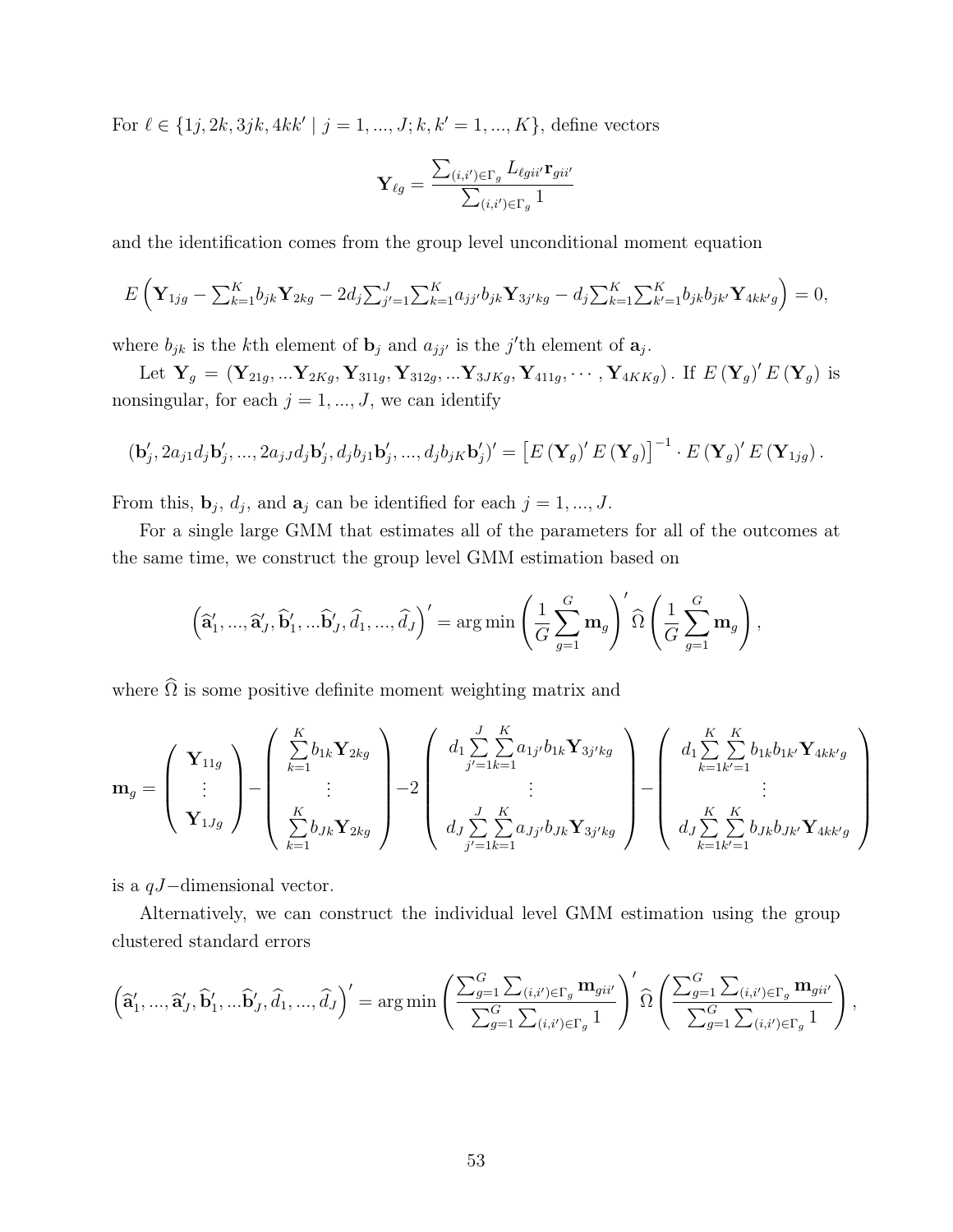where

$$
\mathbf{m}_{gii'} = \begin{pmatrix} L_{11gii'} \mathbf{r}_{gii'} \\ \vdots \\ L_{1Jgii'} \mathbf{r}_{gii'} \end{pmatrix} - \begin{pmatrix} \sum_{k=1}^{K} b_{1k} L_{2kgii'} \mathbf{r}_{gii'} \\ \vdots \\ \sum_{k=1}^{K} b_{Jk} L_{2kgii'} \mathbf{r}_{gii'} \end{pmatrix} - 2 \begin{pmatrix} d_{1} \sum_{j'=1}^{J} \sum_{k=1}^{K} a_{1j'} b_{1k} L_{3j'gii'} \mathbf{r}_{gii'} \\ \vdots \\ d_{J} \sum_{j'=1}^{J} \sum_{k=1}^{K} a_{Jj'} b_{Jk} L_{3j'gii'} \mathbf{r}_{gii'} \end{pmatrix} - \begin{pmatrix} d_{1} \sum_{k=1}^{K} \sum_{k=1}^{K} a_{1j'} b_{1k} L_{3j'gii'} \mathbf{r}_{gii'} \\ d_{2} \sum_{k=1}^{K} \sum_{k'=1}^{K} b_{2k} b_{3j'} L_{4kk'gii'} \mathbf{r}_{gii'} \end{pmatrix}.
$$

### 9.4 Multiple Equation Generic Model With Random Effects

Here we provide the derivation of equation (12), thereby showing validity of the moments used for random effects estimation. As with fixed effects, we here extend the model to allow a vector of covariates  $x_i$ . We begin by rewriting the generic model with vector  $x_i$ , equation (25).

$$
y_i = \overline{y}_g^2 a^2 d + a \left(1 + 2\mathbf{b}' \mathbf{x}_i d\right) \overline{y}_g + \mathbf{b}' \mathbf{x}_i + \mathbf{b}' \mathbf{x}_i \mathbf{x}'_i \mathbf{b} d + v_g + u_i,\tag{37}
$$

We now add the assumption that  $v_g$  is independent of **x** and u, making it a random effect. Taking the expectation of this expression given being in group g gives

$$
\overline{y}_g = \overline{y}_g^2 da^2 + a(2d\mathbf{b}' \overline{\mathbf{x}}_g + 1)\overline{y}_g + d\mathbf{b}' \overline{\mathbf{x}} \overline{\mathbf{x}}_g' \mathbf{b} + \mathbf{b}' \overline{\mathbf{x}}_g + \mu,
$$
\n(38)

where  $\mu = E(v_g)$ . Hence, the group mean  $\overline{y}_g$  is an implicit function of  $\overline{\mathbf{x}}_g$  and  $\overline{\mathbf{x}\mathbf{x}}'_g$ .

Define measurement errors  $\varepsilon_{\mathbf{x}l} = \mathbf{x}_l - \overline{\mathbf{x}}_g$ ,  $\varepsilon_{\mathbf{x}xl} = \mathbf{x}_l\mathbf{x}'_l - \overline{\mathbf{x}\mathbf{x}'_g}$ , and  $\varepsilon_{yg, -i i'} = \hat{y}_{g, -i i'} - \overline{y}_g$ . For any  $i' \in g$ , the measurement error  $\varepsilon_{yi'} = y_{i'} - \overline{y}_g$  is

$$
\varepsilon_{yi'} = 2ad\overline{y}_g \mathbf{b}'(\mathbf{x}_{i'} - \overline{\mathbf{x}}_g) + d\mathbf{b}'(\mathbf{x}_{i'}\mathbf{x}_{i'}' - \overline{\mathbf{x}}\mathbf{x}_g')\mathbf{b} + \mathbf{b}'(\mathbf{x}_{i'} - \overline{\mathbf{x}}_g) + u_{i'} + v_g
$$
  
=  $2ad\overline{y}_g \mathbf{b}' \varepsilon_{\mathbf{x}i'} + d\mathbf{b}' \varepsilon_{\mathbf{x}i'}\mathbf{b} + \mathbf{b}' \varepsilon_{\mathbf{x}i'} + u_{i'} + v_g - \mu.$ 

and so the measurement error  $\varepsilon_{yg,-ii'} = \widehat{y}_{g,-ii'} - \overline{y}_g$  is

$$
\varepsilon_{yg,-ii'} = \widehat{y}_{g,-ii'} - \overline{y}_g = 2ad\overline{y}_g \mathbf{b}' \varepsilon_{\mathbf{x}g,-ii'} + \mathbf{b}' \varepsilon_{\mathbf{x}g,-ii'} \mathbf{b}d + \mathbf{b}' \varepsilon_{\mathbf{x}g,-ii'} + \widehat{u}_{g,-ii'} + v_g - \mu.
$$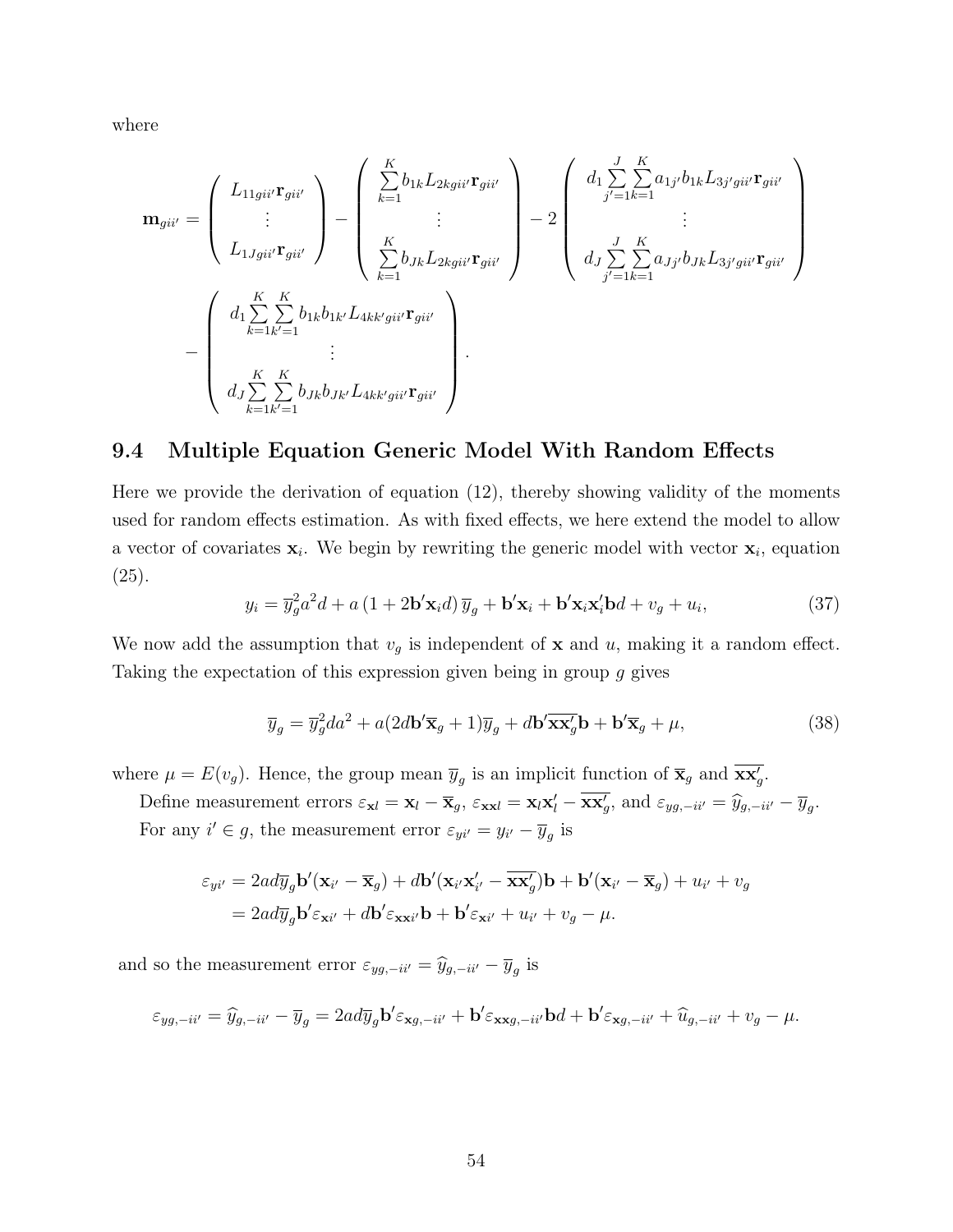Next define  $\widetilde{\varepsilon}_{gii'}$  by

$$
\widetilde{\varepsilon}_{gii'} = (\overline{y}_g^2 - \widehat{y}_{g,-ii'} y_{i'}) a^2 d + a (1+2\mathbf{b}'\mathbf{x}_i d) (\overline{y}_g - \widehat{y}_{g,-ii'}) ,
$$

so

$$
y_i = \hat{y}_{g, -i i'} y_{i'} a^2 d + a (1 + 2\mathbf{b'} \mathbf{x}_i d) \hat{y}_{g, -i i'} + \mathbf{b'} \mathbf{x}_i + \mathbf{b'} \mathbf{x}_i \mathbf{x}_i' \mathbf{b} d + v_g + u_i + \tilde{\varepsilon}_{g i i'}.
$$
 (39)

Then

$$
\widetilde{\varepsilon}_{gii'} = (\overline{y}_g^2 - (\overline{y}_g + \varepsilon_{yg, -ii'}) (\overline{y}_g + \varepsilon_{yi'}) ) a^2 d - a (1 + 2\mathbf{b}' \mathbf{x}_i d) \varepsilon_{yg, -ii'}
$$
  
= -(\varepsilon\_{yg, -ii'} + \varepsilon\_{y,i'}) \overline{y}\_g a^2 d - \varepsilon\_{yg, -ii'} \varepsilon\_{y,i'} a^2 d - a (1 + 2\mathbf{b}' \mathbf{x}\_i d) \varepsilon\_{yg, -ii'}.

Make the following assumptions.

**Assumption C1**: For any individual l,  $v_g$  is independent of  $(\mathbf{x}_l, \overline{\mathbf{x}}_g, \overline{\mathbf{x}\mathbf{x}'_g})$ , the error term  $u_l$ , and measurement errors  $\varepsilon_{\mathbf{x}l}$  and  $\varepsilon_{\mathbf{x}\mathbf{x}l}$ .

**Assumption C2**: For each individual l in group g, conditional on  $(\overline{\mathbf{x}}_g, \overline{\mathbf{x}\mathbf{x}'_g})$  the measurement errors  $\varepsilon_{\mathbf{x}l}$  and  $\varepsilon_{\mathbf{x}l}$  are independent across individuals and have zero means.

**Assumption C3**: For each group g,  $v_g$  is independent across groups with  $E(v_g|\mathbf{x}, \overline{\mathbf{x}}_g, \overline{\mathbf{x}}_g)'$  $\mu$  and we have the conditional homoskedasticity that  $Var(v_g|\mathbf{x}, \overline{\mathbf{x}}_g, \overline{\mathbf{x}\mathbf{x}}_g') = \sigma^2$ .

Let  $v_0 = \mu - da^2 \sigma^2$ . It follows from these assumptions that, for any  $l \neq i$ ,  $E(\overline{y}_g \varepsilon_{yl} | \mathbf{x}_i, \overline{\mathbf{x}}_g, \overline{\mathbf{x} \mathbf{x}'_g}) =$ 0 and  $E(\varepsilon_{yl}\mathbf{x}_i|\mathbf{x}_i, \overline{\mathbf{x}}_g, \overline{\mathbf{x}\mathbf{x}'_g}) = 0$ . Hence,  $E(\widetilde{\varepsilon}_{gii'}|x_i, \overline{\mathbf{x}}_g, \overline{\mathbf{x}\mathbf{x}'_g}) = -da^2 E(\varepsilon_{yg, -ii'}\varepsilon_{y,i'}|\mathbf{x}_i, \overline{\mathbf{x}}_g, \overline{\mathbf{x}\mathbf{x}'_g}) =$  $-da^2Var(v_q)$  and

$$
E(v_g + u_i + \tilde{\varepsilon}_{gii'} | \overline{\mathbf{x}}_g, \overline{\mathbf{x}\mathbf{x}'_g}, \mathbf{x}_i) = \mu - da^2 \sigma^2 = v_0.
$$
 (40)

By construction  $v_g+u_i+\tilde{\epsilon}_{gii'}$  is also independent of  $\mathbf{r}_g$ . Given this, equation (12) then follows from equations  $(39)$   $(40)$ .

#### 9.5 Identification of the Demand System With Fixed Effects

Here we outline how the parameters of the demand system are identified. This is followed by the formal proof of identification, based on the corresponding moments we construct for estimation. As with the generic model, equation (17) entails the complications associated with nonlinearity, and the issues that the fixed effects  $\mathbf{v}_g$  correlate with regressors, and that  $\overline{\mathbf{q}}_g$  is not observed. As before, let  $n_g$  denote the number of consumers we observe in group g. Assume  $n_g \geq 3$ . The actual number of consumers in each group may be large, but we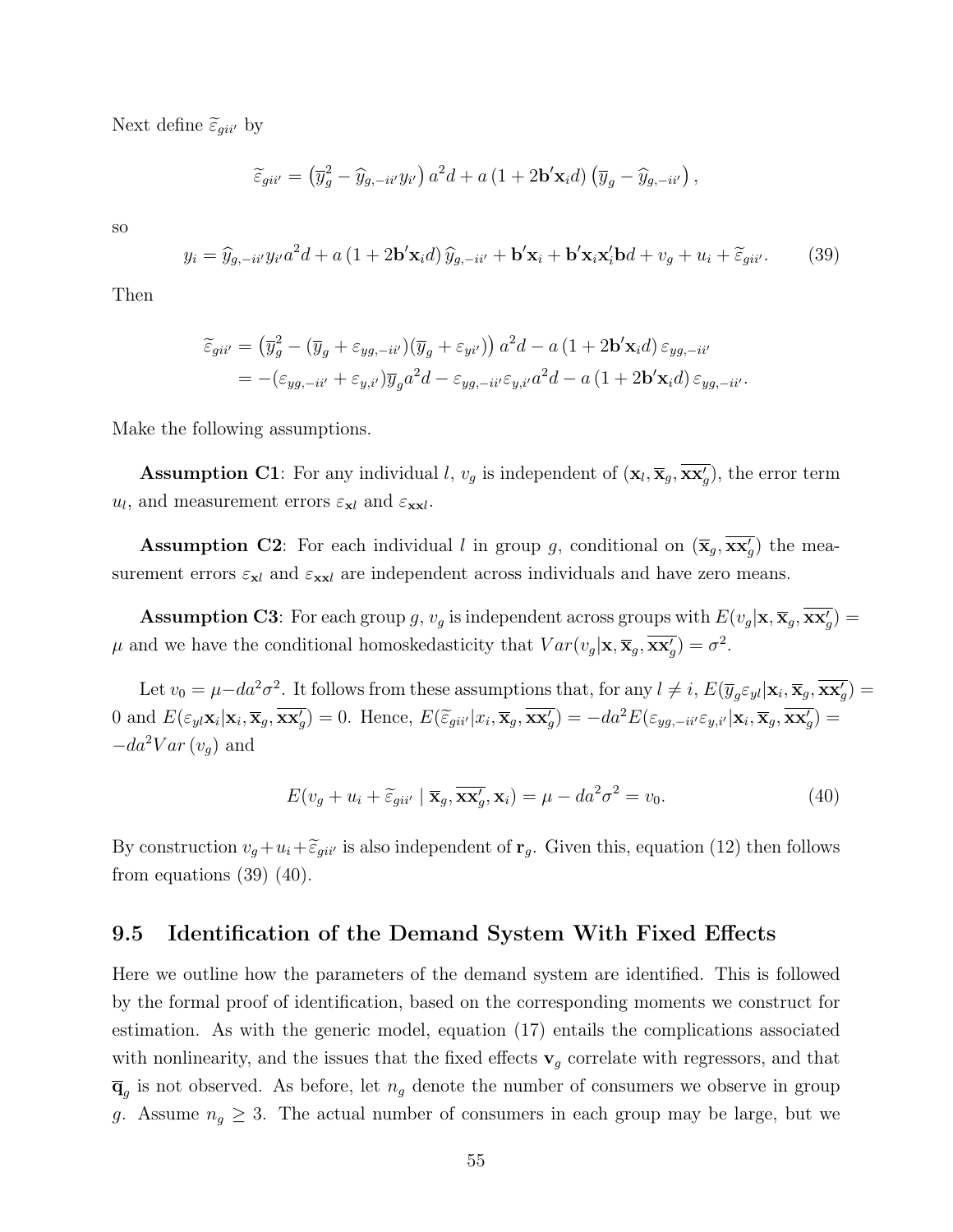assume only a small, fixed number of them are observed. Our asymptotics assume that the number of observed groups goes to infinity as the sample size grows, but for each group g, the number of observed consumers  $n_g$  is fixed. We may estimate  $\overline{\mathbf{q}}_g$  by a sample average of  $\mathbf{q}_i$ across observed consumers in group  $i$ , but the error in any such average is like measurement error, that does not shrink as our sample size grows.

We show identification of the parameters of the demand system (17) in two steps. The first step identifies some of the model parameters by closely following the identification strategy of our simpler generic model, holding prices fixed. The second step then identifies the remaining parameters based on varying prices. We summarize these steps here, then provide formal assumptions and proof of the identification in the next section.

For the first step, consider data just from a single time period and region, so there is no price variation and **p** can be treated as a vector of constants. Let  $\alpha = A'p$ ,  $\beta =$  ${\bf p}^{1/2'}{\bf R}{\bf p}^{1/2}, \ \widetilde{\gamma} \ = \ \widetilde{\bf C}'{\bf p}, \ \kappa \ = \ {\bf D}'{\bf p}, \ \delta \ = \ {\bf b}/{\bf p}, \ \ r_j \ = \ r_{jj} \ + \ 2\sum_{k>j} r_{jk}p_j^{-1/2}$  $j^{-1/2} p_k^{1/2}$  $\int_{k}^{1/2}$ , and **m** =  $(e^{-b^{\prime} \ln p}) d/p$  with constraints of  $b'1 = 1$  and  $d'1 = 0$ . Then equation (17) reduces to the system of Engel curves

$$
\mathbf{q}_{i} = (x_{i} - \beta - \alpha' \overline{\mathbf{q}}_{g} - \widetilde{\gamma}' \widetilde{\mathbf{z}}_{i} - \kappa' \widetilde{\mathbf{z}}_{g})^{2} \mathbf{m} + (x_{i} - \beta - \alpha' \overline{\mathbf{q}}_{g} - \widetilde{\gamma}' \widetilde{\mathbf{z}}_{i} - \kappa' \widetilde{\mathbf{z}}_{g}) \delta
$$
(41)  
+  $\mathbf{r} + \mathbf{A} \overline{\mathbf{q}}_{g} + \widetilde{\mathbf{C}} \widetilde{\mathbf{z}}_{i} + \mathbf{D} \widetilde{\mathbf{z}}_{g} + \mathbf{v}_{g} + \mathbf{u}_{i},$ 

This has a very similar structure to the generic multiple equation system of equations (36), and we proceed similarly.

Define  $\tilde{\mathbf{v}}_g = (\alpha' \overline{\mathbf{q}}_g + \beta + \kappa' \widetilde{\mathbf{z}}_g)^2 \mathbf{m} - (\alpha' \overline{\mathbf{q}}_g + \beta + \kappa' \widetilde{\mathbf{z}}_g) \delta + \mathbf{r} + \mathbf{A} \overline{\mathbf{q}}_g + \mathbf{D} \widetilde{\mathbf{z}}_g + \mathbf{v}_g$ . Then equation (41) can be rewritten more simply as

$$
\mathbf{q}_{i} = (x_{i} - \tilde{\gamma}'\tilde{\mathbf{z}}_{i})^{2} \mathbf{m} - 2(x_{i} - \tilde{\gamma}'\tilde{\mathbf{z}}_{i}) (\alpha'\overline{\mathbf{q}}_{g} + \beta + \kappa'\tilde{\mathbf{z}}_{g}) \mathbf{m} + (x_{i} - \tilde{\gamma}'\tilde{\mathbf{z}}_{i}) \delta + \tilde{\mathbf{C}}\tilde{\mathbf{z}}_{i} + \tilde{\mathbf{v}}_{g} + \mathbf{u}_{i}, \tag{42}
$$

Here the fixed effect  $\mathbf{v}_g$  has been replaced by a new fixed effect  $\widetilde{\mathbf{v}}_g$ . As in the generic fixed effects model, we begin by taking the difference  $q_{ji} - q_{ji'}$  for each good  $j \in \{1, ..., J\}$  and each pair of individuals  $i$  and  $i'$  in group g. This pairwise differencing of equation (42) gives, for each good  $j$ ,

$$
q_{ji} - q_{ji'} = \left( (x_i - \tilde{\gamma}' \tilde{\mathbf{z}}_i)^2 - (x_{i'} - \tilde{\gamma}' \tilde{\mathbf{z}}_{i'})^2 \right) m_j + \tilde{\mathbf{c}}'_j (\tilde{\mathbf{z}}_i - \tilde{\mathbf{z}}_{i'})
$$
  
+ 
$$
\left[ \delta_j - 2m_j \left( \alpha' \overline{\mathbf{q}}_g + \beta + \kappa' \tilde{\mathbf{z}}_g \right) \right] \left[ (x_i - \tilde{\gamma}' \tilde{\mathbf{z}}_i) - (x_{i'} - \tilde{\gamma}' \tilde{\mathbf{z}}_{i'}) \right] + (u_{ji} - u_{ji'})
$$

where  $\tilde{\mathbf{c}}'_{j}$  equals the j'th row of  $\tilde{\mathbf{C}}$ . Then, again as in the generic model, we replace the unobservable true group mean  $\overline{\mathbf{q}}_g$  with the leave-two-out estimate  $\widehat{\mathbf{q}}_{g,-ii'} = \frac{1}{n_g}$  $\frac{1}{n_g-2}$   $\sum$  $l \in g, l \neq i, i'$  $\mathbf{q}_l,$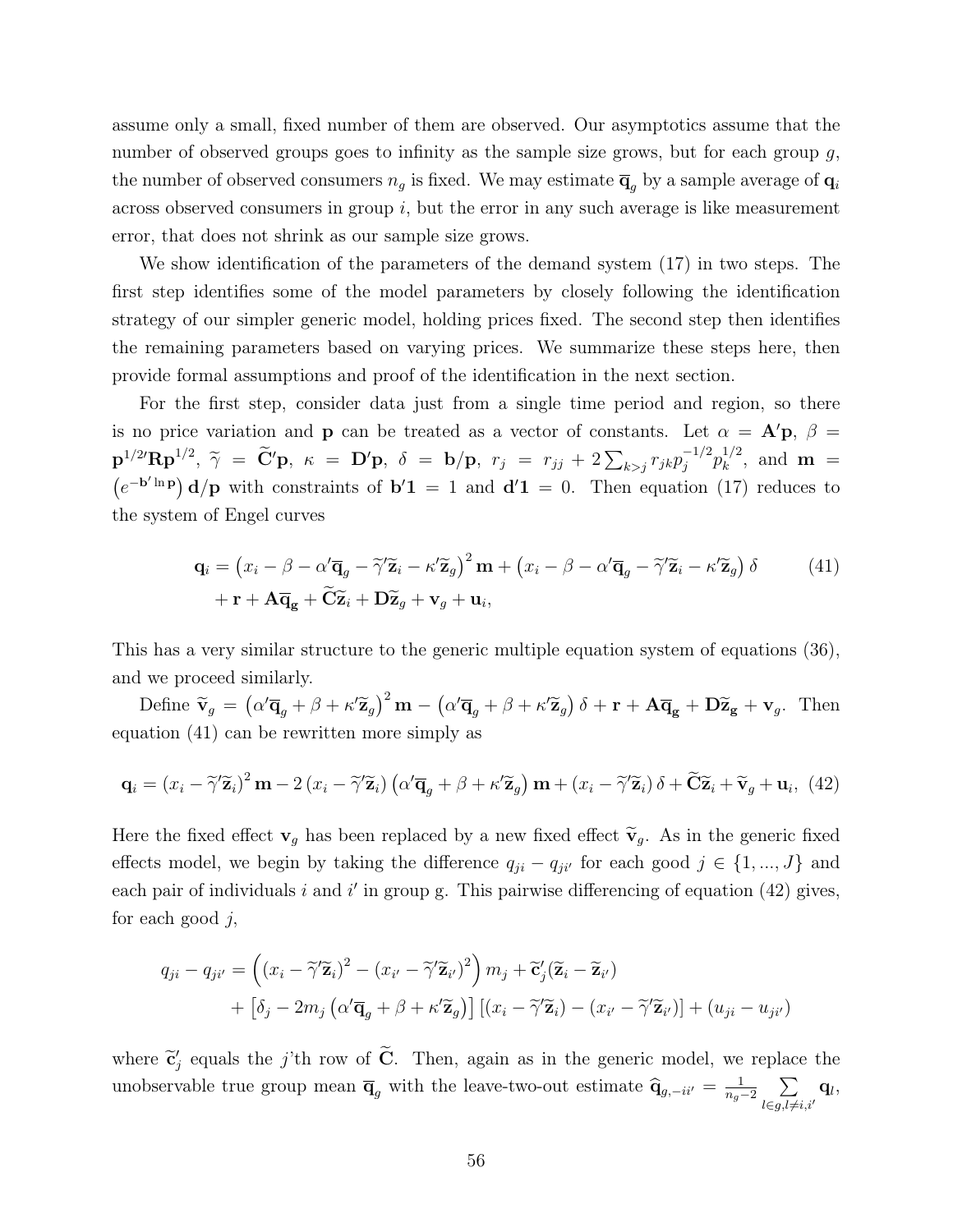which then introduces an additional error term into the above equation due to the difference between  $\widehat{\mathbf{q}}_{g,-ii'}$  and  $\overline{\mathbf{q}}_g$ .

Define group level instruments  $\mathbf{r}_g$  as in the generic model. In particular,  $\mathbf{r}_g$  can include  $\widetilde{\mathbf{z}}_g$ , group averages of  $x_i$  and of  $z_i$ , using data from individuals i that are sampled in other time periods than the one currently being used for Engel curve identification. Define a vector of instruments  $\mathbf{r}_{gii'}$  that contains the elements  $\mathbf{r}_g$ ,  $x_i$ ,  $\widetilde{\mathbf{z}}_i$ ,  $x_{i'}$ ,  $\widetilde{\mathbf{z}}_i$ , and squares and cross products of these elements. We then, analogous to the generic model, obtain unconditional moments

$$
0 = E\{[(q_{ji} - q_{ji'}) - ((x_i - \tilde{\gamma}'\tilde{\mathbf{z}}_i)^2 - (x_{i'} - \tilde{\gamma}'\tilde{\mathbf{z}}_{i'})^2)m_j - \tilde{\mathbf{c}}'_j(\tilde{\mathbf{z}}_i - \tilde{\mathbf{z}}_{i'}) - (\delta_j - 2m_j(\alpha'\hat{\mathbf{q}}_{g, -i i'} + \beta + \kappa'\tilde{\mathbf{z}}_g))((x_i - \tilde{\gamma}'\tilde{\mathbf{z}}_i) - (x_{i'} - \tilde{\gamma}'\tilde{\mathbf{z}}_{i'}))|\mathbf{r}_{gii'}\}.
$$
\n(43)

Combining common terms, we have

$$
0 = E\{[(q_{ji} - q_{ji'}) - (x_i^2 - x_{i'}^2)m_j + 2(x_i\tilde{\mathbf{z}}_i - x_{i'}\tilde{\mathbf{z}}_{i'})'\tilde{\gamma}m_j - \tilde{\gamma}'(\tilde{\mathbf{z}}_i\tilde{\mathbf{z}}_i' - \tilde{\mathbf{z}}_{i'}\tilde{\mathbf{z}}_{i'})\tilde{\gamma}m_j - (\tilde{\mathbf{c}}'_j - (\delta_j - 2m_j\beta)\tilde{\gamma}')(\tilde{\mathbf{z}}_i - \tilde{\mathbf{z}}_{i'}) - (\delta_j - 2m_j\beta)(x_i - x_{i'})\n+ 2m_j(\alpha'\hat{\mathbf{q}}_{g, -i i'} + \kappa'\tilde{\mathbf{z}}_g)(x_i - x_{i'}) - 2(\tilde{\mathbf{z}}_i - \tilde{\mathbf{z}}_{i'})'\tilde{\gamma}m_j(\alpha'\hat{\mathbf{q}}_{g, -i i'} + \kappa'\tilde{\mathbf{z}}_g)]\mathbf{r}_{g i i'}
$$
\n(44)

From the above equation, for each  $j = 1,...,J - 1$ ,  $m_j$  can be identified from the variation in  $(x_i^2 - x_{i'}^2)$ ,  $\tilde{\gamma}m_j$  can be identified from the variation in  $x_i (\tilde{\mathbf{z}}_{i'} - \tilde{\mathbf{z}}_i)$ ,  $\delta_j - 2m_j \beta$  and  $\tilde{\mathbf{c}}'_j (\delta_j - 2m_j \beta) \tilde{\gamma}'$  can be identified from the variation in  $x_i - x_{i'}$  and  $\tilde{\mathbf{z}}_i - \tilde{\mathbf{z}}_{i'}$ ;  $m_j \alpha$  and  $m_j \kappa$ are identified from the variation in  $\hat{\mathbf{q}}_{g,-ii'}(x_i - x_{i'})$  and  $\tilde{\mathbf{z}}_g(x_i - x_{i'})$ . To summarize,  $\tilde{\gamma}$ ,  $\alpha$ ,  $\kappa$   $m_j$ ,  $\delta_j - 2m_j\beta$ , and  $\tilde{\mathbf{c}}'_j$  are identified for each  $j = 1,...,J-1$ , given sufficient variation in the covariates and instruments. Let  $\eta = \delta - 2\mathbf{m}\beta$ . As  $\sum_{j=1}^{J} m_j p_j = (e^{-\mathbf{b}' \ln \mathbf{p}}) \sum_{j=1}^{J} d_j = 0$ and  $\sum_{j=1}^{J} \eta_j p_j = \sum_{j=1}^{J} b_j = 1$ , **m** and  $\eta$  are identified. Also  $\tilde{\mathbf{c}}_J$  can be identified from  $\widetilde{\mathbf{c}}_J = (\widetilde{\gamma} - \sum_{j=1}^{J-1} \widetilde{\mathbf{c}}_j p_j) / p_J$  and hence  $\widetilde{\mathbf{C}}$ ,  $\widetilde{\gamma}$ ,  $\alpha$ ,  $\kappa$ ,  $\mathbf{m}$ , and  $\eta = \delta - 2\mathbf{m}\beta$  are identified. We now employ price variation to identify the remaining parameters.

Assume we observe data from T different price regimes. Let  $P$  be the matrix consisting of columns  $\mathbf{p}_t$  for  $t = 1, ..., T$ . The above Engel curve identification can be applied separately in each price regime t, so the Engel curve parameters that are functions of  $\mathbf{p}_t$  are now given t subscripts.

Denote the parameters to be identified in R as  $(r_{11}, ..., r_{JJ}, r_{12}, ..., r_{J-1,J})$  and b as  $(b_1, ..., b_{J-1})$ . This is a total of  $[J - 1 + J(J + 1)/2]$  parameters. Given T price regimes, we have  $(J-1)T$  equations for these parameters:  $\delta_{jt} = b_j/p_{jt}, m_{jt} = (e^{-b' \ln p_t}) d_j/p_{jt}$  and  $\beta_t = \mathbf{p}_t^{1/2'} \mathbf{R} \mathbf{p}_t^{1/2}$  for each j and T, since  $m_{jt}$  and  $\delta_{jt} - 2m_{jt}\beta_t$  are already identified. So for large enough T, that is,  $T \geq 1 + \frac{J(J+1)}{2(J-1)}$ , we get more equations than unknowns, allowing **R** and **b** to be identified given a suitable rank condition. Once **b** is identified,  $d_j$  is then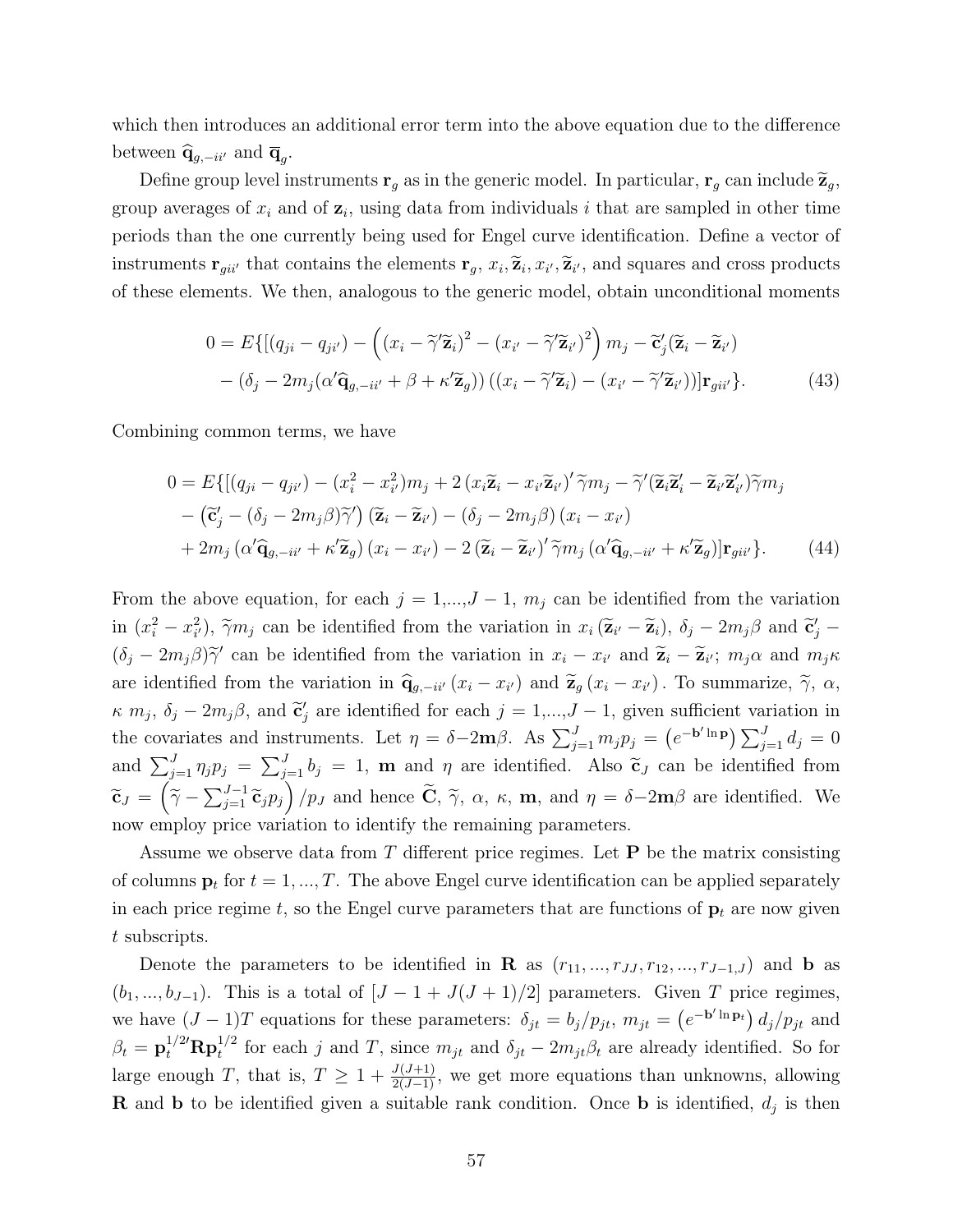identified from  $d_j = p_j m_j e^{\mathbf{b}' \ln \mathbf{p}}$  for  $j = 1, ..., J - 1$  and  $d_J = -\sum_{j=1}^{J-1} d_j$ . In our data, prices vary by time and region, yielding  $T$  much higher than necessary.

We now formalize the above steps, starting from the Engel curve model without price variation. This Engel curve model is

$$
\mathbf{q}_{i} = x_{i}^{2} \mathbf{m} + (\widetilde{\gamma}^{\prime} \widetilde{\mathbf{z}}_{i} \widetilde{\mathbf{z}}_{i}^{\prime} \widetilde{\gamma}) \mathbf{m} + \mathbf{m} (\alpha^{\prime} \overline{\mathbf{q}}_{g} + \kappa^{\prime} \widetilde{\mathbf{z}}_{g} + \beta)^{2} - 2 \mathbf{m} (\alpha^{\prime} \overline{\mathbf{q}}_{g} + \kappa^{\prime} \widetilde{\mathbf{z}}_{g} + \beta) (x_{i} - \widetilde{\gamma}^{\prime} \widetilde{\mathbf{z}}_{i})
$$

$$
- 2 \mathbf{m} \widetilde{\gamma}^{\prime} \widetilde{\mathbf{z}}_{i} x_{i} + (x_{i} - \beta - \alpha^{\prime} \overline{\mathbf{q}}_{g} - \widetilde{\gamma}^{\prime} \widetilde{\mathbf{z}}_{i} - \kappa^{\prime} \widetilde{\mathbf{z}}_{g}) \delta + \mathbf{r} + \mathbf{A} \overline{\mathbf{q}}_{g} + \widetilde{\mathbf{C}} \widetilde{\mathbf{z}}_{i} + \mathbf{D} \widetilde{\mathbf{z}}_{g} + \mathbf{v}_{g} + \mathbf{u}_{i},
$$

from which we can construct

$$
\overline{\mathbf{q}}_g = \overline{x_g^2} \mathbf{m} + \left( \widetilde{\gamma}' \overline{\mathbf{z}} \mathbf{z}'_g \widetilde{\gamma} \right) \mathbf{m} + \mathbf{m} \left( \alpha' \overline{\mathbf{q}}_g + \kappa' \widetilde{\mathbf{z}}_g + \beta \right)^2 - 2 \mathbf{m} \left( \alpha' \overline{\mathbf{q}}_g + \kappa' \widetilde{\mathbf{z}}_g + \beta \right) (\overline{x}_g - \widetilde{\gamma}' \overline{\mathbf{z}}_g) - 2 \mathbf{m} \widetilde{\gamma}' \overline{x} \overline{\mathbf{z}}_g + \left( \overline{x}_g - \beta - \alpha' \overline{\mathbf{q}}_g - \widetilde{\gamma}' \overline{\mathbf{z}}_g - \kappa' \widetilde{\mathbf{z}}_g \right) \delta + \mathbf{r} + \mathbf{A} \overline{\mathbf{q}}_g + \widetilde{\mathbf{C}} \overline{\mathbf{z}}_g + \mathbf{D} \widetilde{\mathbf{z}}_g + \mathbf{v}_g;
$$

$$
\widehat{\mathbf{q}}_{g,-ii'} = \widehat{x^2}_{g,-ii'} \mathbf{m} + (\widetilde{\gamma}' \widehat{\mathbf{z} \mathbf{z}}'_{g,-ii'} \widetilde{\gamma}) \mathbf{m} + \mathbf{m} (\alpha' \overline{\mathbf{q}}_g + \kappa' \widetilde{\mathbf{z}}_g + \beta)^2 - 2 \mathbf{m} (\alpha' \overline{\mathbf{q}}_g + \kappa' \widetilde{\mathbf{z}}_g + \beta) (\widehat{x}_{g,-ii'} - \widetilde{\gamma}' \widehat{\mathbf{z}}_{g,-ii'})
$$
  
-2 $\mathbf{m} \widetilde{\gamma}' \widehat{\mathbf{z}} \widehat{x}_{g,-ii'} + (\widehat{x}_{g,-ii'} - \beta - \alpha' \overline{\mathbf{q}}_g - \widetilde{\gamma}' \widehat{\mathbf{z}}_{g,-ii'} - \kappa' \widetilde{\mathbf{z}}_g) \delta + \mathbf{r} + \mathbf{A} \overline{\mathbf{q}}_g + \widetilde{\mathbf{C}} \widehat{\mathbf{z}}_{g,-ii'} + \mathbf{v}_g + \widehat{\mathbf{u}}_{g,-ii'}.$ 

Hence,

$$
\varepsilon_{qg,-ii'} = \hat{q}_{g,-ii'} - \overline{q}_g = \varepsilon_{x^2g,-ii'} m + \tilde{\gamma}' \varepsilon_{zzg,-ii'} \tilde{\gamma} m - 2m \left( \alpha' \overline{q}_g + \kappa' \widetilde{z}_g + \beta \right) \left( \varepsilon_{xg,-ii'} - \tilde{\gamma}' \varepsilon_{zg,-ii'} \right) - 2m \tilde{\gamma}' \varepsilon_{zxg,-ii'} + \delta \varepsilon_{xg,-ii'} + (\tilde{C} - \delta \tilde{\gamma}') \varepsilon_{zg,-ii'} + \hat{u}_{g,-ii'}.
$$

Pairwise differencing gives

$$
\mathbf{q}_{i} - \mathbf{q}_{i'} = (x_{i}^{2} - x_{i'}^{2})\mathbf{m} + [\widetilde{\gamma}'(\widetilde{\mathbf{z}}_{i}\widetilde{\mathbf{z}}'_{i} - \widetilde{\mathbf{z}}_{i'}\widetilde{\mathbf{z}}'_{i'})\widetilde{\gamma}]\mathbf{m} - 2\mathbf{m}\left(\alpha'\overline{\mathbf{q}}_{g} + \kappa'\widetilde{\mathbf{z}}_{g} + \beta\right)\left[(x_{i} - x_{i'}) - \widetilde{\gamma}'(\widetilde{\mathbf{z}}_{i} - \widetilde{\mathbf{z}}_{i'})\right] - 2\mathbf{m}\widetilde{\gamma}'(\widetilde{\mathbf{z}}_{i}x_{i} - \widetilde{\mathbf{z}}_{i'}x_{i'}) + \delta(x_{i} - x_{i'}) + (\widetilde{\mathbf{C}} - \delta\widetilde{\gamma}')(\widetilde{\mathbf{z}}_{i} - \widetilde{\mathbf{z}}_{i'}) + \mathbf{u}_{i} - \mathbf{u}_{i'}
$$
  
=  $(x_{i}^{2} - x_{i'}^{2})\mathbf{m} + [\widetilde{\gamma}'(\widetilde{\mathbf{z}}_{i}\widetilde{\mathbf{z}}'_{i} - \widetilde{\mathbf{z}}_{i'}\widetilde{\mathbf{z}}'_{i'})\widetilde{\gamma}]\mathbf{m} - 2\mathbf{m}\left(\alpha'\widetilde{\mathbf{q}}_{g, -i i'} + \kappa'\widetilde{\mathbf{z}}_{g} + \beta\right)\left[(x_{i} - x_{i'}) - \widetilde{\gamma}'(\widetilde{\mathbf{z}}_{i} - \widetilde{\mathbf{z}}_{i'})\right] - 2\mathbf{m}\widetilde{\gamma}'(\widetilde{\mathbf{z}}_{i}x_{i} - \widetilde{\mathbf{z}}_{i'}x_{i'}) + \delta(x_{i} - x_{i'}) + (\widetilde{\mathbf{C}} - \delta\widetilde{\gamma}')(\widetilde{\mathbf{z}}_{i} - \widetilde{\mathbf{z}}_{i'}) + \mathbf{U}_{ii'},$ 

where the composite error is

$$
\mathbf{U}_{ii'} = \mathbf{u}_i - \mathbf{u}_{i'} + 2\mathbf{m}\alpha' \varepsilon_{qg,-ii'}[(x_i - x_{i'}) - \widetilde{\gamma}'(\widetilde{\mathbf{z}}_i - \widetilde{\mathbf{z}}_{i'})].
$$

Make the following assumptions.

**Assumption B1**: Each individual i in group g satisfies equation  $(41)$ . Unobserved errors  $\mathbf{u}_i$ 's are independent across groups and have zero mean conditional on all  $(x_l, \mathbf{z}_l)$  for  $l \in g$ , and  $\mathbf{v}_g$  are unobserved group level fixed effects. The number of observed groups  $G \to \infty$ .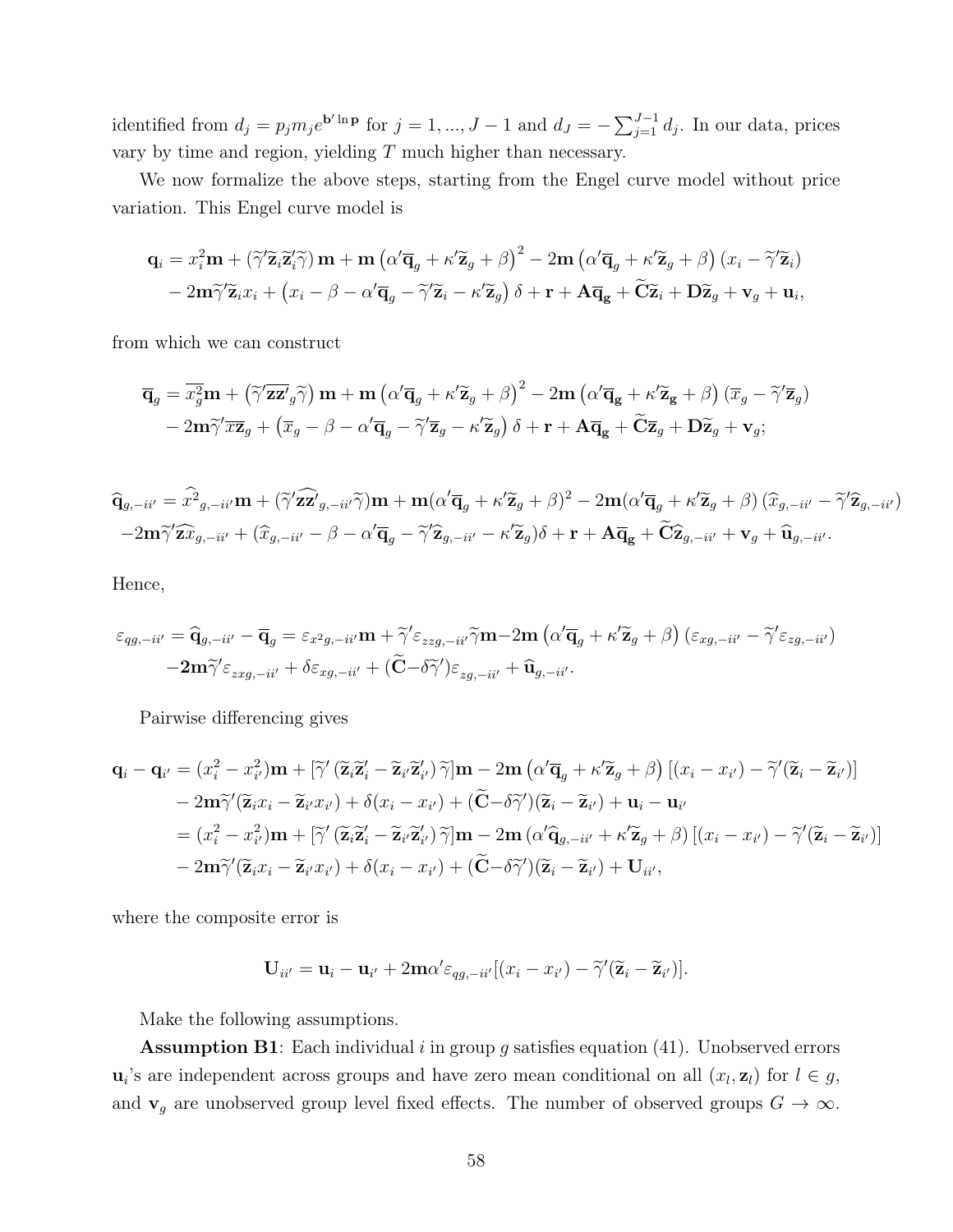For each observed group g, a sample of  $n_g$  observations of  $\mathbf{q}_i, x_i, \mathbf{z}_i$  is observed. Each sample size  $n<sub>g</sub>$  is fixed and does not go to infinity. The true number of individuals comprising each group is unknown.

**Assumption B2:** The coefficients  $A, R, C = (\widetilde{C}, D), b, d$  are unknown constants satisfying  $\mathbf{b}'\mathbf{1} = 1$ ,  $\mathbf{d}'\mathbf{1} = 0$ ,  $\mathbf{d} \neq 0$ . There exist values of  $\overline{\mathbf{q}}_g$  that satisfy

$$
\overline{\mathbf{q}}_g = \overline{x_g^2} \mathbf{m} + \left( \widetilde{\gamma}' \overline{\mathbf{z}} \mathbf{z}'_g \widetilde{\gamma} \right) \mathbf{m} + \mathbf{m} \left( \alpha' \overline{\mathbf{q}}_g + \kappa' \widetilde{\mathbf{z}}_g + \beta \right)^2 - 2 \mathbf{m} \left( \alpha' \overline{\mathbf{q}}_g + \kappa' \widetilde{\mathbf{z}}_g + \beta \right) \left( \overline{x}_g - \widetilde{\gamma}' \overline{\mathbf{z}}_g \right) - 2 \mathbf{m} \widetilde{\gamma}' \overline{x} \mathbf{z}_g + \left( \overline{x}_g - \beta - \alpha' \overline{\mathbf{q}}_g - \widetilde{\gamma}' \overline{\mathbf{z}}_g - \kappa' \widetilde{\mathbf{z}}_g \right) \delta + \mathbf{r} + \mathbf{A} \overline{\mathbf{q}}_g + \widetilde{\mathbf{C}} \overline{\mathbf{z}}_g + \mathbf{D} \widetilde{\mathbf{z}}_g + \mathbf{v}_g. \tag{45}
$$

Assumption B1 just defines the model. Assumption B2 ensures that an equilibrium exists for each group, thereby avoiding Tamer's (2003) potential incoherence problem. To see this, observe that if  $A \neq 0$  then  $\overline{q}_q$  has the solution

$$
\overline{q}_g = \frac{1}{2m \left(Ap\right)^2} \left\{ \left(2mAp(\overline{x}_g - \tilde{\gamma}' \overline{\mathbf{z}}_g - \kappa' \widetilde{\mathbf{z}}_g - \beta) + 1 - A + pA\delta \right) \pm \left[ \left(2mAp(\overline{x}_g - \tilde{\gamma}' \overline{\mathbf{z}}_g - \kappa' \widetilde{\mathbf{z}}_g - \beta) + 1 - A + pA\delta \right) \right\} + \left[2mAp(\overline{x}_g - \tilde{\gamma}' \overline{\mathbf{z}}_g - \beta) + 1 - A + pA\delta \right]^2 - 4m \left( Ap\right)^2 \left( m\overline{x}_g^2 + m\gamma' \overline{\mathbf{z}}_g^2 \gamma + m(\kappa' \widetilde{\mathbf{z}}_g + \beta)^2 - 2m(\kappa' \widetilde{\mathbf{z}}_g + \beta)(\overline{x}_g - \tilde{\gamma}' \overline{\mathbf{z}}_g) - 2m\tilde{\gamma}' \overline{x} \overline{\mathbf{z}}_g + (\overline{x}_g - \beta - \tilde{\gamma}' \overline{\mathbf{z}}_g - \kappa' \widetilde{\mathbf{z}}_g) \delta + r + \tilde{C} \overline{\mathbf{z}}_g + D\tilde{\mathbf{z}}_g + v_g \right) \right\}^{1/2}, \tag{46}
$$

while if A does equal zero, then the model will be trivially identified because in that case there aren't any peer effects. From equation (46), we can see  $\overline{\mathbf{q}}_g$  is an implicit function of  $\overline{x}_g^2, \overline{x}_g, \overline{z}_g, \overline{z}_g, \overline{z}_g, \overline{z}_g$ , and  $\mathbf{v}_g$ . In the case of multiple equilibria, we do not take a stand on which root of equation (45) is chosen by consumers, we just make the following assumption.

Assumption B3: Individuals within each group agree on an equilibrium selection rule.

**Assumption B4**: Within each group g, the vector  $(x_i, \tilde{\mathbf{z}}_i)$  is a random sample drawn from  $(\widetilde{\mathbf{z}}_i)$  is a random sample drawn from a distribution that has mean  $(\overline{x}_g, \overline{z}_g) = E((x_i, \widetilde{z}_i) | i \in g)$  and variance  $\Sigma_{x \mathbf{z} g} =$  $\int \sigma_{xg}^2 \sigma_{xzg}$  $\sigma_{x\mathbf{z}g}'$   $\Sigma_{\mathbf{z}g}$  $\setminus$ where  $\sigma_{xg}^2 = Var(x_i \mid i \in g)$ ,  $\sigma_{xzg} = Cov(x_i, \tilde{z}_i \mid i \in g)$  and  $\Sigma_{zg} = Var(\tilde{z}_i \mid i \in g)$ . Denote  $\varepsilon_{ix} = x_i - \overline{x}_g$  and  $\varepsilon_{iz} = \widetilde{\mathbf{z}}_i - \overline{\mathbf{z}}_g$ . Assume  $E\left( (\varepsilon_{ix}, \varepsilon_{iz}) | \overline{\mathbf{z}}_g, \widetilde{\mathbf{z}}_g, \overline{x\mathbf{z}}_g, \overline{x\mathbf{z}}_g, \overline{x}_g, \overline{x}_g^2, \mathbf{v}_g, \mathbf{r}_g \right) = 0$  and is independent across individual *i*'s.

To satisfy Assumption B4, we can think of group level variables like  $\bar{x}_g$ ,  $\bar{z}_g$  and  $v_g$  as first being drawn from some distribution, and then separately drawing the individual level variables  $(\varepsilon_{ix}, \varepsilon_{iz})$  from some distribution that is unrelated to the group level distribution, to then determine the individual level observables  $x_i = \overline{x}_g + \varepsilon_{ix}$  and  $\widetilde{\mathbf{z}}_i = \overline{\mathbf{z}}_g + \varepsilon_{iz}$ . It then follows from Assumption B4 that  $E(\varepsilon_{xg,-ii'} | x_i, \mathbf{z}_i, x_{i'}, \mathbf{z}_{i'}, \mathbf{r}_g) = 0$  and  $E(\varepsilon_{zg,-ii'} | x_i, \mathbf{z}_i, x_{i'}, \mathbf{z}_{i'}, \mathbf{r}_g) =$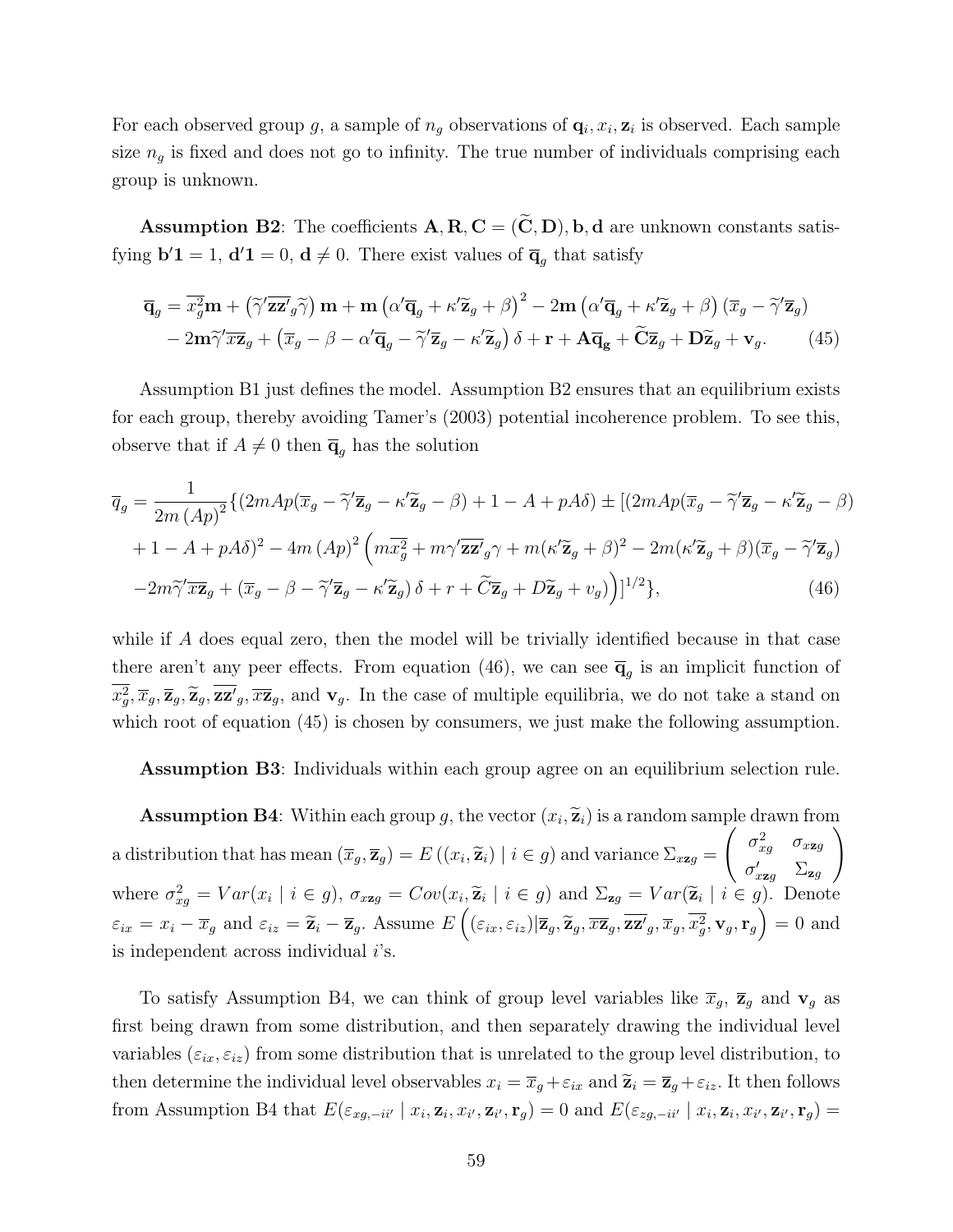0. With similar arguments in the generic model, Assumption B4 suffices to ensure that

$$
E(\varepsilon_{qg,-ii'}[(x_i-x_{i'}),(\widetilde{\mathbf{z}}_i-\widetilde{\mathbf{z}}_{i'})']|x_i,x_{i'},\mathbf{z}_i,\mathbf{z}_{i'},\mathbf{r}_g) = E(\varepsilon_{qg,-ii'}|\mathbf{r}_g)\cdot[(x_i-x_{i'}),(\mathbf{z}_i-\mathbf{z}_{i'})'] = 0.
$$

Then we have the moment condition

$$
E\{[\mathbf{q}_i - \mathbf{q}_{i'} + 2\mathbf{m} \left( \alpha' \hat{\mathbf{q}}_{g, -i i'} + \kappa' \tilde{\mathbf{z}}_g \right) \left[ (x_i - x_{i'}) - \tilde{\gamma}'(\tilde{\mathbf{z}}_i - \tilde{\mathbf{z}}_{i'}) \right] - (x_i^2 - x_{i'}^2) \mathbf{m} - \tilde{\gamma}'(\tilde{\mathbf{z}}_i \tilde{\mathbf{z}}_i' - \tilde{\mathbf{z}}_{i'} \tilde{\mathbf{z}}_{i'}) \tilde{\gamma} \mathbf{m}
$$
\n
$$
+ 2\mathbf{m}\tilde{\gamma}'(\tilde{\mathbf{z}}_i x_i - \tilde{\mathbf{z}}_{i'} x_{i'}) - \eta(x_i - x_{i'}) + (\eta \tilde{\gamma}' - \tilde{\mathbf{C}})(\tilde{\mathbf{z}}_i - \tilde{\mathbf{z}}_{i'}) \left] |x_i, x_{i'}, \mathbf{z}_i, \mathbf{z}_{i'}, \mathbf{r}_g \right\} = 0
$$
\n(47)

for the Engel curves, where  $\eta = \delta - 2\mathbf{m}\beta$ , and so

$$
E\left[\left(\mathbf{q}_{i}-\mathbf{q}_{i'}+2e^{-\mathbf{b}'\ln\mathbf{p}_{t}}\frac{\mathbf{d}}{\mathbf{p}_{t}}\left(\mathbf{p}_{i}'\mathbf{A}\widehat{\mathbf{q}}_{gt,-ii'}+\mathbf{p}_{i}'\mathbf{D}\widetilde{\mathbf{z}}_{g}\right)\left[(x_{i}-x_{i'})-\mathbf{p}_{i}'\widetilde{\mathbf{C}}(\widetilde{\mathbf{z}}_{i}-\widetilde{\mathbf{z}}_{i'})\right]-e^{-\mathbf{b}'\ln\mathbf{p}_{t}}\frac{\mathbf{d}}{\mathbf{p}_{t}}\right]
$$
\n
$$
\left[(x_{i}^{2}-x_{i'}^{2})+\mathbf{p}_{i}'\widetilde{\mathbf{C}}\left(\widetilde{\mathbf{z}}_{i}\widetilde{\mathbf{z}}_{i}'-\widetilde{\mathbf{z}}_{i'}\widetilde{\mathbf{z}}_{i'}'\right)\widetilde{\mathbf{C}}'\mathbf{p}_{t}-2\mathbf{p}_{i}'\widetilde{\mathbf{C}}(\mathbf{z}_{i}x_{i}-\mathbf{z}_{i'}x_{i'})\right]-\left(\frac{\mathbf{b}}{\mathbf{p}_{t}}-2e^{-\mathbf{b}'\ln\mathbf{p}_{t}}\frac{\mathbf{d}}{\mathbf{p}_{t}}\mathbf{p}_{t}^{1/2}\mathbf{R}\mathbf{p}_{t}^{1/2}\right)
$$
\n
$$
\cdot(x_{i}-x_{i'})+\left[(\frac{\mathbf{b}}{\mathbf{p}_{t}}-2e^{-\mathbf{b}'\ln\mathbf{p}_{t}}\frac{\mathbf{d}}{\mathbf{p}_{t}}\mathbf{p}_{t}^{1/2}\mathbf{R}\mathbf{p}_{t}^{1/2}\right)\widetilde{\mathbf{C}}'\mathbf{p}_{t}-\widetilde{\mathbf{C}}\right](\widetilde{\mathbf{z}}_{i}-\widetilde{\mathbf{z}}_{i'})\Big|\mathbf{x}_{i},\mathbf{x}_{i'},\mathbf{z}_{i},\mathbf{z}_{i'},\mathbf{r}_{g}\right]=0.\quad(48)
$$

for the full demand system.

We define the instrument vector  $\mathbf{r}_{gi i'}$  to be linear and quadratic functions of  $\mathbf{r}_g$ ,  $(x_i, \mathbf{z}'_i)'$ , and  $(x_{i'}, \mathbf{z}'_{i'})'$ . Denote

$$
L_{1jgii'} = (q_{ji} - q_{ji'}), \ L_{2jgii'} = \hat{q}_{jg, -ii'}(x_i - x_{i'}), \ L_{3jkgii'} = \hat{q}_{jgt, -ii'}(\tilde{z}_{ki} - \tilde{z}_{ki'}),
$$
  
\n
$$
L_{4k_2gii'} = \tilde{z}_{k_2g}(x_i - x_{i'}), \ L_{5kk_2gii'} = \tilde{z}_{k_2g}(\tilde{z}_{ki} - \tilde{z}_{ki'}), \ L_{6gii'} = x_i^2 - x_{i'}^2,
$$
  
\n
$$
L_{7kk'gii'} = \tilde{z}_{ki}\tilde{z}_{k'i} - \tilde{z}_{ki'}\tilde{z}_{k'i'}, \ L_{8kgii'} = \tilde{z}_{ki}x_i - \tilde{z}_{ki'}x_{i'}, \ L_{9gii'} = x_i - x_{i'}, \ L_{10kgii'} = \tilde{z}_{ki} - \tilde{z}_{ki'},
$$
\n(49)

For  $\ell \in \{1j, 2j, 3jk, 4k_2, 5kk_2, 6, 7kk', 8k, 9, 10k \mid j = 1, ..., J; k, k' = 1, ..., K, k_2 = 1, ..., K_2\},$ define vectors

$$
\mathbf{Q}_{\ell g} = \frac{\sum_{(i,i') \in \Gamma_g} L_{\ell g i i'} \mathbf{r}_{g i i'}}{\sum_{(i,i') \in \Gamma_g} 1}.
$$

Then for each good  $j$ , the identification is based on

$$
E\left(\mathbf{Q}_{1jg} + 2m_j \sum_{j'=1}^{J} \alpha_{j'} \mathbf{Q}_{2j'g} - 2m_j \sum_{j'=1}^{J} \sum_{k=1}^{K} \alpha_{j'} \widetilde{\gamma}_k \mathbf{Q}_{3j'kg} + 2m_j \sum_{k_2=1}^{K_2} \kappa_{k_2} \mathbf{Q}_{4k_2g} - 2m_j \sum_{k=1}^{K} \sum_{k_2=1}^{K_2} \widetilde{\gamma}_k \kappa_{k_2} \mathbf{Q}_{5kk_2g} - m_j \sum_{k=1}^{K} \sum_{k'=1}^{K} \widetilde{\gamma}_k \widetilde{\gamma}_k \widetilde{\gamma}_k \mathbf{Q}_{7gkk'} + 2m_j \sum_{k=1}^{K} \widetilde{\gamma}_k \mathbf{Q}_{8kg} - \eta_j \mathbf{Q}_{9g} + \sum_{k=1}^{K} (\eta_j \widetilde{\gamma}_k - \widetilde{c}_{jk}) \mathbf{Q}_{10kg} \right) = 0,
$$

where  $\widetilde{\gamma}_k$  is the kth element of  $\widetilde{\gamma} = \widetilde{\mathbf{C}}' \mathbf{p}$ ,  $\kappa_{k_2}$  is the k<sub>2</sub>th element of  $\kappa = \mathbf{D}' \mathbf{p}$ , and  $\widetilde{c}_{jk}$  is the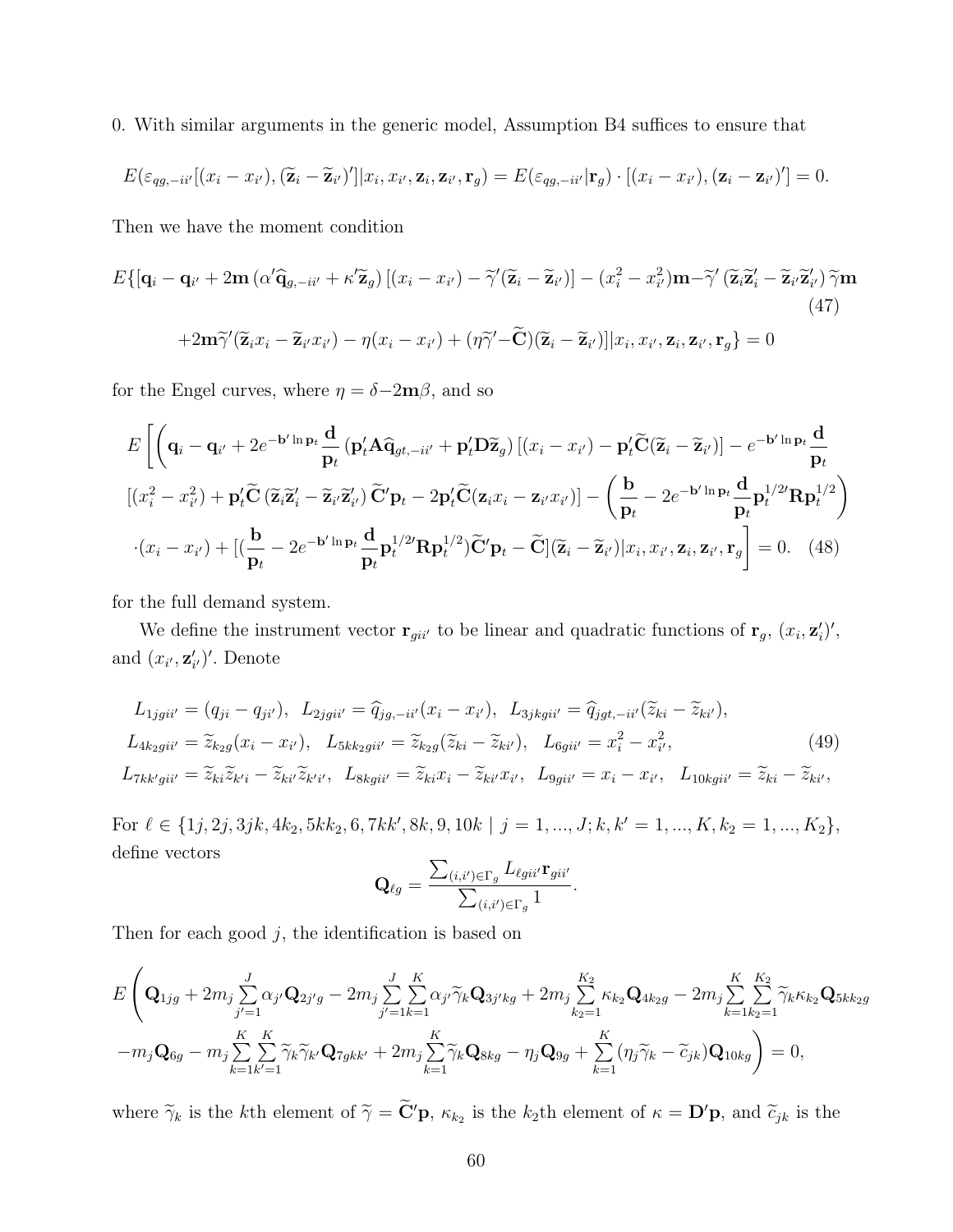$(j, k)$ th element of  $\widetilde{\mathbf{C}}$ .

**Assumption B5**:  $E(Q_g) E(Q_g)$  is nonsingular, where

$$
\mathbf{Q}_{g} = (\mathbf{Q}_{21g}, ..., \mathbf{Q}_{2Jg}, \mathbf{Q}_{311g}, ..., \mathbf{Q}_{3JKg}, \mathbf{Q}_{41g}, ..., \mathbf{Q}_{4K_2g}, \mathbf{Q}_{511g}, ..., \mathbf{Q}_{5KK_2g},
$$
  

$$
\mathbf{Q}_{6g}, \mathbf{Q}_{711g}, ..., \mathbf{Q}_{7KKg}, \mathbf{Q}_{81g}, ..., \mathbf{Q}_{8Kg}, \mathbf{Q}_{9g}, \mathbf{Q}_{101g}, ..., \mathbf{Q}_{10Kg}).
$$

Under Assumption B5, we can identify

$$
\begin{aligned} &(-2m_j\alpha', 2m_j\alpha_1\widetilde{\gamma}', ..., 2m_j\alpha_J\widetilde{\gamma}', -2m_j\kappa', 2m_j\kappa_1\widetilde{\gamma}', ..., 2m_j\kappa_{K_2}\widetilde{\gamma}', m_j, m_j\widetilde{\gamma}_1\widetilde{\gamma}', ..., m_j\widetilde{\gamma}_K\widetilde{\gamma}', \\ &-2m_j\widetilde{\gamma}', \eta_j, \mathbf{c}'_j - \eta_j\widetilde{\gamma}'\mathbf{)}' = \left[E\left(\mathbf{Q}'_g\right)E\left(\mathbf{Q}_g\right)\right]^{-1}E\left(\mathbf{Q}'_g\right)E\left(\mathbf{Q}_{1jg}\right) \end{aligned}
$$

for each  $j = 1, ..., J - 1$ . From this,  $\alpha$ ,  $\kappa$ ,  $\tilde{\gamma}$ ,  $\tilde{C}$ , m, and  $\eta = \delta - 2m\beta$  are identified. To identify the full demand system, let  $\mathbf{p}_t$  denote the vector of prices in a single price regime t. Let

$$
\mathbf{P} = \left(\begin{array}{c}\mathbf{p}'_1\\\vdots\\\mathbf{p}'_T\end{array}\right), \text{ and } \Lambda = \left(\begin{array}{c}\Lambda_1\\\Lambda_2\\\vdots\\\Lambda_T\end{array}\right)
$$

with the  $(J-1) \times [J-1+J(J+1)/2]$  matrix

$$
\Lambda_t = \begin{pmatrix}\n\frac{1}{p_{1t}} & 0 & \cdots & 0 & -2m_{1t}p_t' & -4m_{1t}p_{1t}^{1/2}p_{2t}^{1/2} & \cdots & -4m_{1t}p_{J-1,t}^{1/2}p_{Jt}^{1/2} \\
0 & \frac{1}{p_{2t}} & \cdots & 0 & -2m_{2t}p_t' & -4m_{2t}p_{1t}^{1/2}p_{2t}^{1/2} & \cdots & -4m_{2t}p_{J-1,t}^{1/2}p_{Jt}^{1/2} \\
\vdots & \vdots & \vdots & \vdots & \vdots \\
0 & \cdots & 0 & \frac{1}{p_{J-1,t}} & -2m_{J-1,t}p_t' & -4m_{J-1,t}p_{1t}^{1/2}p_{2t}^{1/2} & \cdots & -4m_{J-1,t}p_{J-1,t}^{1/2}p_{Jt}^{1/2}\n\end{pmatrix}.
$$

Then we have

$$
\mathbf{PA} = \begin{pmatrix} \alpha_1' \\ \vdots \\ \alpha_T' \end{pmatrix}, \ \mathbf{PD} = \begin{pmatrix} \kappa_1' \\ \vdots \\ \kappa_T' \end{pmatrix}, \ \text{and} \ \mathbf{\Lambda} \left( b_1, \ldots b_{J-1}, r_{11}, \ldots, r_{JJ}, r_{12}, \ldots, r_{J-1,J} \right)' = \begin{pmatrix} \eta_1 \\ \vdots \\ \eta_T \end{pmatrix},
$$

where  $\eta_t = (\eta_{1t}, ..., \eta_{J-1,t})'$ . Hence, we need the  $T \times J$  matrix **P** has full column rank to further identify parameters in **A** and **D**; need the  $(J-1)T \times [J-1+J(J+1)/2]$  matrix **Λ** has full column rank to identify **b** and **R**. Once **b** is identified, we can identify **d**. Using the groups that are observed facing this set of prices, from above we can identity all parameters in  $A, C, D, b, d, and R$ .

**Assumption B6**: Data are observed in T price regimes  $p_1, ..., p_T$  such that the  $T \times J$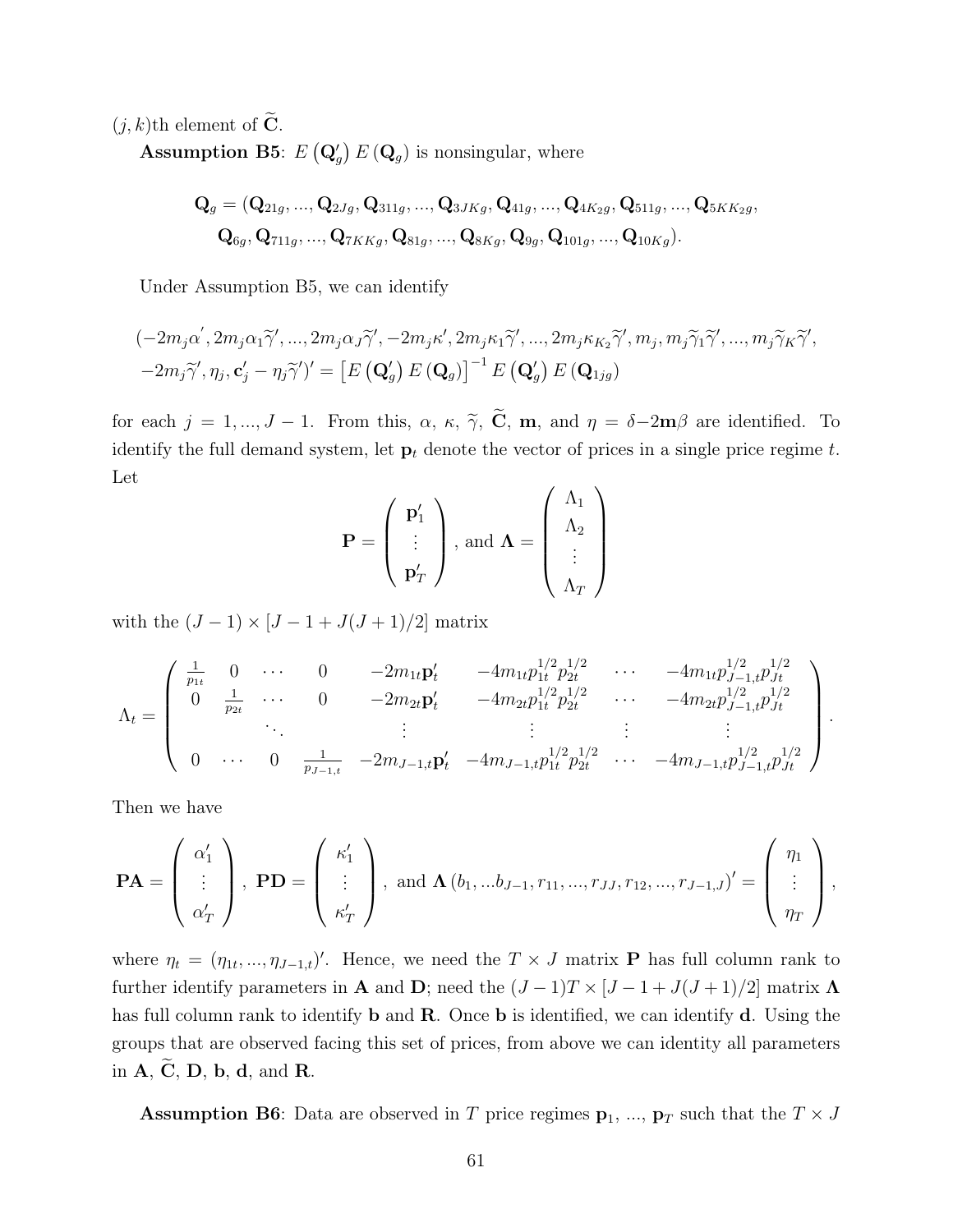matrix  $\mathbf{P} = (\mathbf{p}_1, ..., \mathbf{p}_T)'$  and the  $(J-1)T \times [J-1+J(J+1)/2]$  matrix  $\Lambda$  both have full column rank.

Given Assumption B6,  $\bf{A}$  and  $\bf{D}$  are identified by

$$
\mathbf{A} = (\mathbf{P}'\mathbf{P})^{-1}\mathbf{P}' \begin{pmatrix} \alpha'_1 \\ \vdots \\ \alpha'_T \end{pmatrix} \text{ and } \mathbf{D} = (\mathbf{P}'\mathbf{P})^{-1}\mathbf{P}' \begin{pmatrix} \kappa'_1 \\ \vdots \\ \kappa'_T \end{pmatrix};
$$

R and b are identified by

$$
(b_1,...b_{J-1},r_{11},...,r_{JJ},r_{12},...,r_{J-1,J})'=(\Lambda'\Lambda)^{-1}\Lambda'\left(\begin{array}{c} \eta_1\\ \vdots\\ \eta_T \end{array}\right);
$$

**d** is identified by  $d_j = p_{jt} m_{jt} e^{\mathbf{b}' \ln \mathbf{p}_t}$  for  $j = 1, ..., J$  and  $d_J = -\sum_{j=1}^{J-1} d_j$ .

To illustrate, in the two goods system, i.e.,  $J = 2$ , this means that we can identify **A** and **D** if the  $T \times 2$  matrix

$$
\mathbf{P} = \left(\begin{array}{c} p_{11}, p_{21} \\ \vdots \\ p_{1T}, p_{2T} \end{array}\right)
$$

has rank 2 and the  $T \times 4$  matrix

$$
\Lambda = \begin{pmatrix} \frac{1}{p_{11}}, & -2e^{-\mathbf{b}'\ln\mathbf{p}_1}\frac{d_1}{p_{11}}p_{11}, & -2e^{-\mathbf{b}'\ln\mathbf{p}_1}\frac{d_1}{p_{11}}p_{21}, & -4e^{-\mathbf{b}'\ln\mathbf{p}_1}\frac{d_1}{p_{11}}p_{11}^{1/2}p_{21}^{1/2} \\ \vdots & \vdots & \vdots & \vdots \\ \frac{1}{p_{1T}}, & -2e^{-\mathbf{b}'\ln\mathbf{p}_T}\frac{d_1}{p_{1T}}p_{1T}, & -2e^{-\mathbf{b}'\ln\mathbf{p}_T}\frac{d_1}{p_{1T}}p_{2T}, & -4e^{-\mathbf{b}'\ln\mathbf{p}_T}\frac{d_1}{p_{1T}}p_{1T}^{1/2}p_{2T}^{1/2} \end{pmatrix}
$$

has rank 4.

The above derivation proves the following theorem:

**Theorem 2.** Given Assumptions B1-B5, the parameters  $\tilde{\mathbf{C}}$ ,  $\alpha$ ,  $\tilde{\gamma}$ ,  $\kappa$ , **m**, and  $\eta = \delta - 2\mathbf{m}\beta$ in the Engel curve system (41) are identified. If Assumption B6 also holds, all the parameters A, b, R, d,  $\widetilde{C}$  and D in the full demand system (17) are identified.

### 9.6 Estimation of the Demand System with Fixed Effects

For the full demand system, the GMM estimation builds on the above, treating each value of gt as a different group, so the total number of relevant groups is  $N = \sum_{g=1}^{G} \sum_{t=1}^{T} 1$  where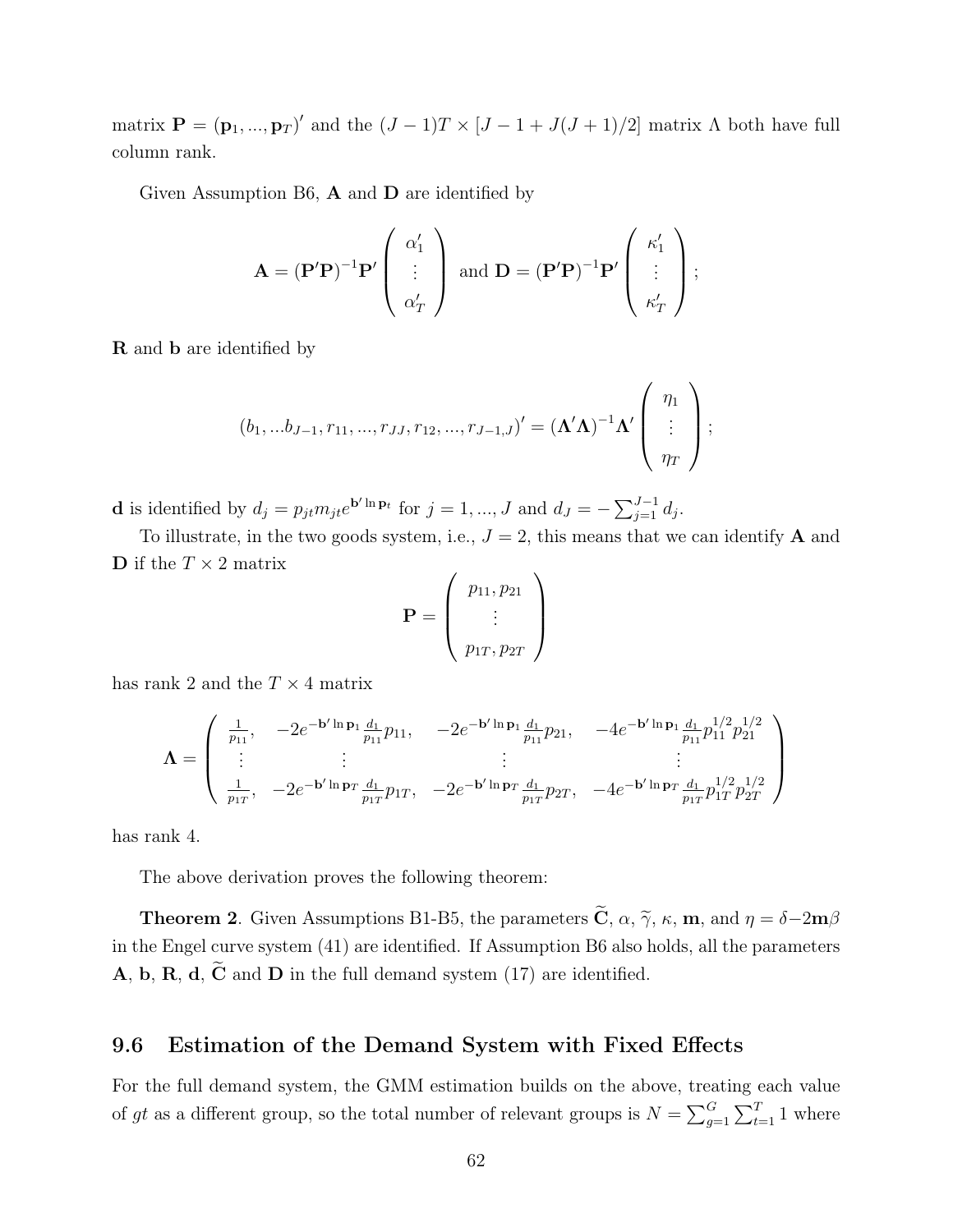the sum is over all values  $gt$  can take on. Define

$$
\Gamma_{gt} = \{(i, i') \mid i \text{ and } i' \text{ are observed, } i \in gt, i' \in gt, i \neq i'\}
$$

So  $\Gamma_{ngt}$  is the set of all observed pairs of individuals i and i' in the group g at period t. Let the instrument vector  $\mathbf{r}_{gtii'}$  be linear and quadratic functions of  $\mathbf{r}_{gt}$ ,  $(x_i, \mathbf{z}'_i)'$ , and  $(x_{i'}, \mathbf{z}'_{i'})'$ . The GMM estimator, using group level clustered standard errors, is then

$$
\left(\widehat{\mathbf{A}}'_1, \ldots, \widehat{\mathbf{A}}'_J, \widehat{b}_1, \ldots, \widehat{b}_{J-1}, \widehat{d}_1, \ldots, \widehat{d}_{J-1}, \widehat{\widetilde{\mathbf{c}}}'_1, \ldots, \widehat{\widetilde{\mathbf{c}}}'_J, \widehat{\mathbf{D}}'_1, \ldots, \widehat{\mathbf{D}}'_J, r_{11}, \ldots r_{JJ}, r_{12}, \ldots, r_{J-1} \right)'
$$
\n
$$
= \arg \min \left( \frac{\sum_{t=1}^T \sum_{g=1}^G \sum_{(i,i') \in \Gamma_{gt}} \mathbf{m}_{gtii'}}{\sum_{t=1}^T \sum_{g=1}^G \sum_{(i,i') \in \Gamma_{gt}} \mathbf{m}_{gtii'}} \right) \widehat{\Omega} \left( \frac{\sum_{t=1}^T \sum_{g=1}^G \sum_{(i,i') \in \Gamma_{gt}} \mathbf{m}_{gtii'}}{\sum_{t=1}^T \sum_{g=1}^G \sum_{(i,i') \in \Gamma_{gt}} \mathbf{m}_{gtii'}} \right),
$$

where the expression of  $\mathbf{m}_{gtii'} = (\mathbf{m}'_{1gtii'}, ..., \mathbf{m}'_{J-1,gtii'})$  is

$$
\mathbf{m}_{jgtit'} = [(q_{ji} - q_{ji'}) - ((x_i - \tilde{\gamma}_t'\tilde{\mathbf{z}}_i)^2 - (x_{i'} - \tilde{\gamma}_t'\tilde{\mathbf{z}}_{i'})^2) m_{jt} - \tilde{\mathbf{c}}'_j(\tilde{\mathbf{z}}_i - \tilde{\mathbf{z}}_{i'})
$$

$$
- (\delta_{jt} - 2m_{jt}(\alpha_t'\hat{\mathbf{q}}_{g, -it'} + \beta_t + \kappa_t'\tilde{\mathbf{z}}_{gt})) ((x_i - \tilde{\gamma}_t'\tilde{\mathbf{z}}_i) - (x_{i'} - \tilde{\gamma}_t'\tilde{\mathbf{z}}_{i'}))] \mathbf{r}_{gtit'}
$$

with

$$
m_{jt}=e^{-\mathbf{b}'\ln\mathbf{p}_t}\frac{d_j}{p_{jt}},\,\,\alpha_t=\mathbf{A}'\mathbf{p}_t,\,\widetilde{\gamma}_t=\widetilde{\mathbf{C}}'\mathbf{p}_t,\,\,\kappa_t=\mathbf{D}'\mathbf{p}_t,\,\,\beta_t=\mathbf{p}_t^{1/2'}\mathbf{R}\mathbf{p}_t^{1/2},\,\,\delta_{jt}=\frac{b_j}{p_{jt}}.
$$

# 9.7 Construction of Instruments For Fixed Effects Demand System Estimation

For estimation, we need to establish that the set of instruments  $\mathbf{r}_{gt}$  provided earlier are valid. For any matrix of random variables **w**, we have  $\hat{\mathbf{w}}_{gt}$  defined by

$$
\widehat{\mathbf{w}}_{gt\cdot} = \frac{\sum_{s \neq t} \sum_{i \in gs} \mathbf{w}_i}{\sum_{s \neq t} \sum_{i \in gs} 1}
$$

From Assumption B4, we can write  $\hat{w}_{gt} = \overline{w}_{gt} + \varepsilon_{wgt}$ , where  $\varepsilon_{wgt}$  is a summation of measurement errors from other periods. Assume now that  $\varepsilon_{wgt} \perp (\varepsilon_{wgt}, \overline{\mathbf{w}}_{gt})$ .

As discussed after assumption B4, we can think of  $(x_i, z_i)$  as being determined by having  $(\varepsilon_{ix}, \varepsilon_{iz})$  drawn independently from group level variables. As long as these draws are independent across individuals, and different individuals are observed in each time period, then we will have  $\varepsilon_{wgt} \perp (\varepsilon_{wgt}$ ,  $\overline{\mathbf{w}}_{gt})$  for w being suitable functions of  $(x_i, \mathbf{z}_i)$ . Alternatively, if we interpret the  $\varepsilon$ 's as being measurement errors in group level variables, then the assumption is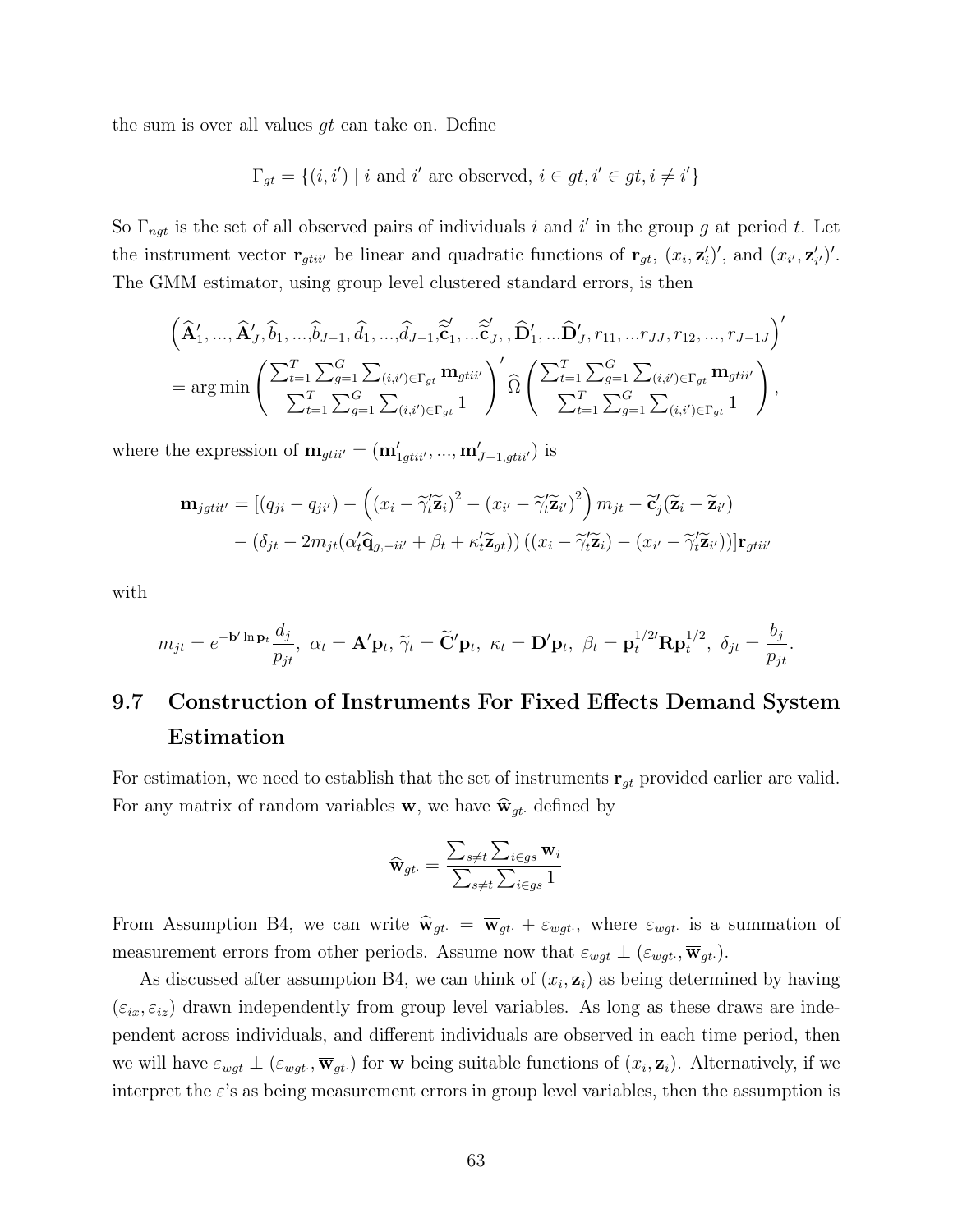that these measurement errors are independent over time. In contrast to the  $\varepsilon$ 's, we assume that true group level variables like  $\bar{x}_{gt}$  and  $\bar{z}_{gt}$  are correlated over time, e.g., the true mean group income in one time period is not independent of the true mean group income in other time periods.

Given  $\varepsilon_{wgt} \perp (\varepsilon_{wgt} \cdot \overline{\mathbf{w}}_{gt})$ , we have

$$
0 = E(\varepsilon_{qgt, -ii'}[(x_i - x_{i'}) - \gamma'_{gt}(\widetilde{\mathbf{z}}_i - \widetilde{\mathbf{z}}_{i'})] | \widehat{\mathbf{w}}_{gt}, x_{it}, x_{i't}, \mathbf{z}_{it}, \mathbf{z}_{i't}),
$$

because

$$
E\left(\overline{\mathbf{q}}_{gt}[(x_i - x_{i'}) - \gamma'_{gt}(\widetilde{\mathbf{z}}_i - \widetilde{\mathbf{z}}_{i'})](\widehat{\mathbf{x}}_{gt,-ii'} - \overline{\mathbf{x}}_{gt}^*) | \overline{\mathbf{x}}_{gt}^*, \overline{\mathbf{x}}_{gt}^*, \overline{\mathbf{x}}_{gt}^*, \mathbf{v}_{gt}, \varepsilon_{wgt\cdot}, \mathbf{x}_{it}^*, \mathbf{x}_{i't}^*\right) = 0,
$$

and

$$
E\left(\left[\left(\mathbf{x}_{i}^{*}-\mathbf{x}_{i'}^{*}\right)\right]\left(\widehat{\mathbf{x}}_{gT,-ii'}-\overline{\mathbf{x}}_{gt}^{*}\right)'\mid\overline{\mathbf{w}}_{gt},\varepsilon_{wgt.},\mathbf{x}_{it}^{*},\mathbf{x}_{it'}^{*}\right)=0;\\E\left(\left[\left(\mathbf{x}_{i}^{*}-\mathbf{x}_{i'}^{*}\right)\right]\left(\widehat{\mathbf{x}}_{t}^{*}\mathbf{x}_{gt,-ii'}-\overline{\mathbf{x}}_{t}^{*}\mathbf{x}_{gt}^{*}\right)'\mid\overline{\mathbf{w}}_{gt.},\varepsilon_{wgt.},\mathbf{x}_{it}^{*},\mathbf{x}_{it'}^{*}\right)=0,\right.
$$

where  $\mathbf{x}^* = (x, \mathbf{z}')'$ . It follows that  $\left(\widehat{\mathbf{x}^* \mathbf{x}^*}_{gt}, \widehat{\mathbf{x}^*}_{gt}, \widehat{\mathbf{x}^*}_{gt} \right)$  $\left(g_t, \widehat{\mathbf{x}}^*_{gt}\right)$  is a valid instrument for  $\widehat{\mathbf{q}}_{gt,-ii'}$ .

The full set of proposed instruments is therefore  $\mathbf{r}_{gi i'} = \mathbf{r}_g \otimes (\mathbf{x}_i^* - \mathbf{x}_{i'}^*, \mathbf{x}_i^* \mathbf{x}_i^{*'} - \mathbf{x}_{i'}^* \mathbf{x}_{i'}^{*'}),$ where

$$
\mathbf{r}_g = \left( \widehat{\mathbf{x}^* \mathbf{x}^*}_{gt\cdot}, \widehat{\mathbf{x}^*}_{gt\cdot}, \widehat{\mathbf{x}^*}_{gt\cdot}, \widehat{\mathbf{x}^*}_{gt\cdot}, \mathbf{x}_i^* + \mathbf{x}_{i'}^*, x_i^2 + x_{i'}^2, x_i^{1/2} + x_{i'}^{1/2} \right),
$$

for the Engel curve system, and  $\mathbf{r}_{gtii'} = \mathbf{r}_{gt} \otimes (\mathbf{x}_i^* - \mathbf{x}_{i'}^*, \mathbf{x}_i^* \mathbf{x}_i^{*\prime} - \mathbf{x}_{i'}^* \mathbf{x}_{i'}^{*\prime})$ , where

$$
\mathbf{r}_{gt} = \mathbf{p}'_t \otimes \left( \widehat{\mathbf{x}^* \mathbf{x}^*'}_{gt\cdot}, \widehat{\mathbf{x}^*}_{gt\cdot}, \widehat{\mathbf{x}^*}_{gt\cdot}, \widehat{\mathbf{x}^*}_{gt\cdot}, \mathbf{x}_i^* + \mathbf{x}_{i'}^*, x_i^2 + x_{i'}^2, x_i^{1/2} + x_{i'}^{1/2} \right).
$$

for the full demand system.

# 9.8 Identification and Estimation of the Demand System with Random Effects

The Engel curve model with random effects is

$$
\mathbf{q}_{i} = x_{i}^{2} \mathbf{m} + (\tilde{\gamma} \tilde{\mathbf{z}}_{i} \tilde{\mathbf{z}}_{i}^{\prime} \tilde{\gamma}) \mathbf{m} - 2 \mathbf{m} \tilde{\gamma} \tilde{\mathbf{z}}_{i} x_{i} + \mathbf{m} (\alpha' \overline{\mathbf{q}}_{g} + \kappa' \tilde{\mathbf{z}}_{g} + \beta)^{2} - 2 \mathbf{m} (\alpha' \overline{\mathbf{q}}_{g} + \kappa' \tilde{\mathbf{z}}_{g} + \beta) (x_{i} - \tilde{\gamma}' \tilde{\mathbf{z}}_{i}) + (x_{i} - \beta - \alpha' \overline{\mathbf{q}}_{g} - \tilde{\gamma}' \tilde{\mathbf{z}}_{i} - \kappa' \tilde{\mathbf{z}}_{g}) \delta + \mathbf{r} + \mathbf{A} \overline{\mathbf{q}}_{g} + \widetilde{\mathbf{C}} \tilde{\mathbf{z}}_{i} + \mathbf{D} \tilde{\mathbf{z}}_{g} + \mathbf{v}_{g} + \mathbf{u}_{i},
$$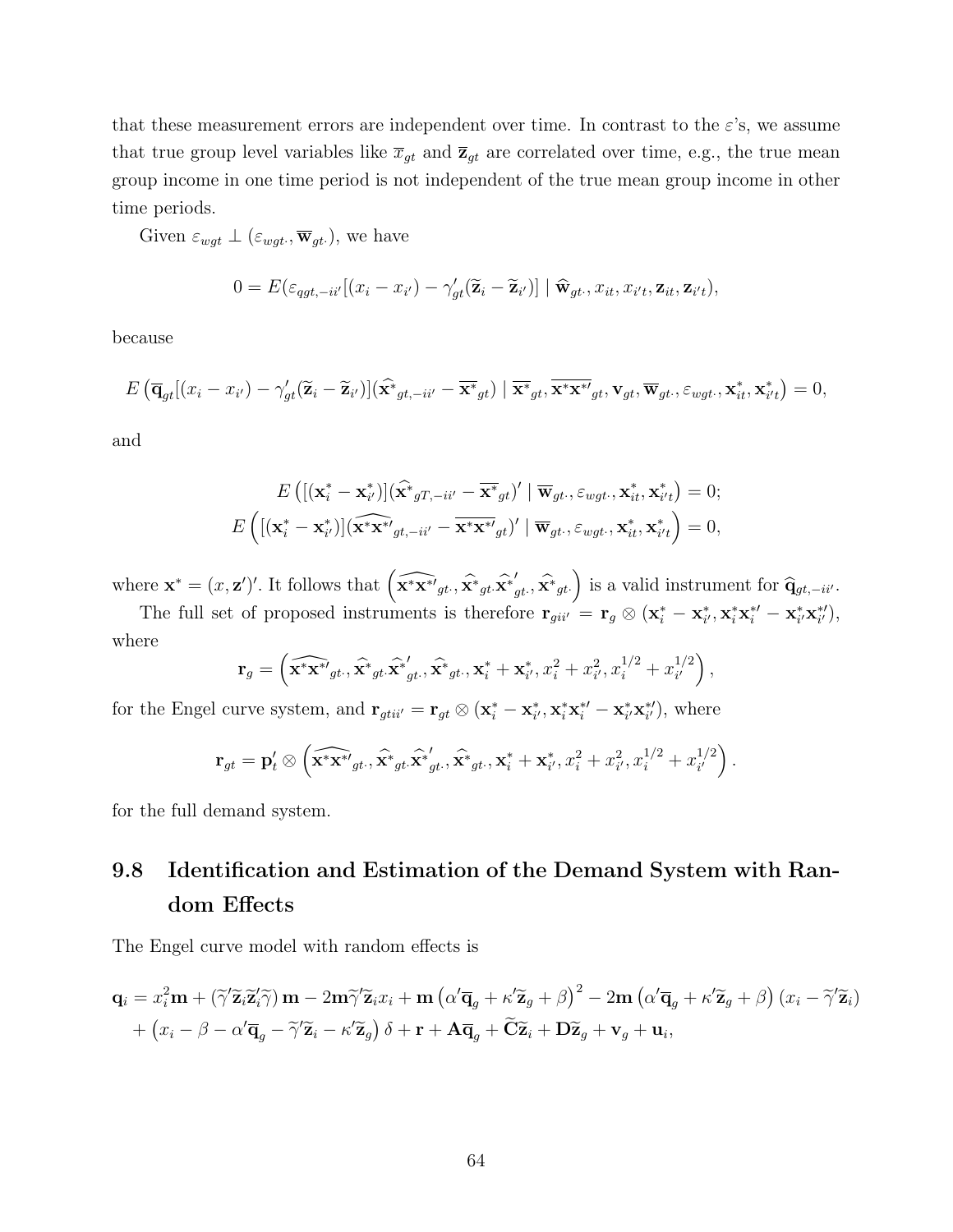Therefore,

$$
\varepsilon_{qi'} = \mathbf{q}_{i'} - \overline{\mathbf{q}}_g = \varepsilon_{x^2i'} \mathbf{m} + \gamma' \varepsilon_{zzi'} \gamma \mathbf{m} - 2\mathbf{m}\gamma' \varepsilon_{zxi'} - 2\mathbf{m} \left( \alpha' \overline{\mathbf{q}}_g + \kappa' \widetilde{\mathbf{z}}_g + \beta \right) \left( \varepsilon_{xi'} - \widetilde{\gamma}' \varepsilon_{zi'} \right) + \delta \varepsilon_{xi'} + (\mathbf{C} - \delta \widetilde{\gamma}') \varepsilon_{zi'} + \mathbf{v}_g - \mu + \mathbf{u}_{i'}; \n\varepsilon_{qg,-ii'} = \widehat{\mathbf{q}}_{g,-ii'} - \overline{\mathbf{q}}_g = \varepsilon_{x^2g,-ii'} \mathbf{m} + \gamma' \varepsilon_{zzg,-ii'} \gamma \mathbf{m} - 2\mathbf{m}\gamma' \varepsilon_{zxg,-ii'} - 2\mathbf{m} \left( \alpha' \overline{\mathbf{q}}_g + \kappa' \widetilde{\mathbf{z}}_g + \beta \right) \cdot \left( \varepsilon_{xg,-ii'} - \gamma' \varepsilon_{zg,-ii'} \right) + \delta \varepsilon_{xg,-ii'} + (\mathbf{C} - \delta \widetilde{\gamma}') \varepsilon_{zg,-ii'} + \mathbf{v}_g - \mu + \widehat{\mathbf{u}}_{g,-ii'}.
$$

By rewriting  $q_{ji}$  as

$$
q_{ji} = m_j(x_i - \tilde{\gamma}' \tilde{\mathbf{z}}_i)^2 + m_j (\alpha' \overline{\mathbf{q}}_g)^2 + m_j (\kappa' \tilde{\mathbf{z}}_g + \beta)^2 - [(2m_j(x_i - \tilde{\gamma}' \tilde{\mathbf{z}}_i - \kappa' \tilde{\mathbf{z}}_g - \beta) + \delta_j) \alpha' - \mathbf{A}'_j] \overline{\mathbf{q}}_g
$$
  
\n
$$
-2m_j (\kappa' \tilde{\mathbf{z}}_g + \beta) (x_i - \tilde{\gamma}' \tilde{\mathbf{z}}_i) + \delta_j (x_i - \beta - \tilde{\gamma}' \tilde{\mathbf{z}}_i - \kappa' \tilde{\mathbf{z}}_g) + r_j + \mathbf{c}'_j \tilde{\mathbf{z}}_i + \mathbf{D}'_j \tilde{\mathbf{z}}_g + v_{jg} + u_{ji}
$$
  
\n
$$
= m_j(x_i - \tilde{\gamma}' \tilde{\mathbf{z}}_i)^2 + m_j \alpha' \hat{\mathbf{q}}_{g, -ii'} \alpha' \mathbf{q}_{i'} + m_j (\kappa' \tilde{\mathbf{z}}_g + \beta)^2 - [(2m_j(x_i - \tilde{\gamma}' \tilde{\mathbf{z}}_i - \kappa' \tilde{\mathbf{z}}_g - \beta) + \delta_j) \alpha' - \mathbf{A}'_j]
$$
  
\n
$$
\cdot \hat{\mathbf{q}}_{g, -ii'} - 2m_j (\kappa' \tilde{\mathbf{z}}_g + \beta) (x_i - \tilde{\gamma}' \tilde{\mathbf{z}}_i) + \delta_j (x_i - \beta - \tilde{\gamma}' \tilde{\mathbf{z}}_i - \kappa' \tilde{\mathbf{z}}_g) + r_j + \mathbf{c}'_j \tilde{\mathbf{z}}_i + \mathbf{D}'_j \tilde{\mathbf{z}}_g + v_{jg} + u_{ji} + \tilde{\varepsilon}_{jgi'}.
$$

where

$$
\tilde{\varepsilon}_{jgii'} = m_j \alpha' (\overline{\mathbf{q}}_g \overline{\mathbf{q}}_g' - \widehat{\mathbf{q}}_{g,-ii'} \mathbf{q}_{i'}) \alpha - [(2m_j (x_i - \widetilde{\gamma}' \widetilde{\mathbf{z}}_i - \kappa' \widetilde{\mathbf{z}}_g - \beta) + \delta_j) \alpha' - \mathbf{A}'_j] (\overline{\mathbf{q}}_g - \widehat{\mathbf{q}}_{g,-ii'})
$$
  
=  $-m_j \alpha' [(\varepsilon_{qg,-ii'} + \varepsilon_{qi'}) \overline{\mathbf{q}}_g' + \varepsilon_{qg,-ii'} \varepsilon'_{qi'}] \alpha - [\mathbf{A}'_j - (2m_j (x_i - \widetilde{\gamma}' \widetilde{\mathbf{z}}_i - \kappa' \widetilde{\mathbf{z}}_g - \beta) + \delta_j) \alpha'] \varepsilon_{qg,-ii'}.$ 

and letting  $U_{jii'} = v_{jg} + u_{ji} + \tilde{\varepsilon}_{jgii'}$ , we have the conditional expectation

$$
E(U_{jii'}|\mathbf{z}_i,x_i,\mathbf{r}_g) = E(v_{jg}|\mathbf{z}_i,x_i,\mathbf{r}_g) - m_j\alpha'E(\varepsilon_{qg,-ii'}\varepsilon'_{qi'}|\mathbf{z}_i,x_i,\mathbf{r}_g)\alpha = \mu_j - m_j\alpha'\Sigma_v\alpha,
$$

where  $\mu_j = E(v_{jg}|\mathbf{z}_i, x_i, \mathbf{r}_g) = E(v_{jg})$  and  $\mathbf{\Sigma}_v = Var(\mathbf{v}_g|\mathbf{z}_i, x_i, \mathbf{r}_g) = Var(\mathbf{v}_g)$ . From this, we can construct the conditional moment condition

$$
E\left[q_{ji}-m_j\alpha'\hat{\mathbf{q}}_{g,-ii'}\alpha'\mathbf{q}_{i'}-m_j(x_i-\tilde{\gamma}'\tilde{\mathbf{z}}_i)^2-m_j(\kappa'\tilde{\mathbf{z}}_g+\beta)^2+\left[(2m_j(x_i-\tilde{\gamma}'\tilde{\mathbf{z}}_i-\kappa'\tilde{\mathbf{z}}_g-\beta)+\delta_j)\alpha'\right.\right.\\ \left.-\mathbf{A}'_j\right]\hat{\mathbf{q}}_{g,-ii'}+2m_j(\kappa'\tilde{\mathbf{z}}_g+\beta)(x_i-\tilde{\gamma}'\tilde{\mathbf{z}}_i)-\delta_j(x_i-\beta-\tilde{\gamma}'\tilde{\mathbf{z}}_i-\kappa'\tilde{\mathbf{z}}_g)-r_j-\tilde{\mathbf{c}}'_j\tilde{\mathbf{z}}_i-\mathbf{D}'_j\tilde{\mathbf{z}}_g|x_i,\mathbf{z}_i,\mathbf{r}_g\right]=v_{j0},
$$

where  $v_{j0} = \mu_j - m_j \alpha' \Sigma_v \alpha$  is a constant.

Let the instrument vector  $\mathbf{r}_{gi}$  be any functional form of  $\mathbf{r}_g$  and  $(x_i, \mathbf{z}'_i)'$ . Then for any  $i, i' \in g$  with  $i \neq i'$ , the following unconditional moment condition holds

$$
E\left[ (q_{ji} - m_j \alpha' \hat{\mathbf{q}}_{g, -ii'} \alpha' \mathbf{q}_{i'} - m_j (x_i - \tilde{\gamma}' \tilde{\mathbf{z}}_i)^2 - m_j (\kappa' \tilde{\mathbf{z}}_g + \beta)^2 + \left[ (2m_j (x_i - \tilde{\gamma}' \tilde{\mathbf{z}}_i - \kappa' \tilde{\mathbf{z}}_g - \beta) + \delta_j) \alpha' - \mathbf{A}'_j \right] \hat{\mathbf{q}}_{g, -ii'} + 2m_j (\kappa' \tilde{\mathbf{z}}_g + \beta)(x_i - \tilde{\gamma}' \tilde{\mathbf{z}}_i) - \delta_j (x_i - \beta - \tilde{\gamma}' \tilde{\mathbf{z}}_i - \kappa' \tilde{\mathbf{z}}_g) - r_j - \tilde{\mathbf{c}}'_j \tilde{\mathbf{z}}_i - \mathbf{D}'_j \tilde{\mathbf{z}}_g - v_{j0}) \mathbf{r}_{gi} \right] = 0.
$$

We can sum over all  $i' \neq i$  in the group g. Using the property of  $\frac{1}{n_g-1} \sum_{i' \in g, i' \neq i} \hat{q}_{jg,-ii'} = \hat{q}_{jg,-i}$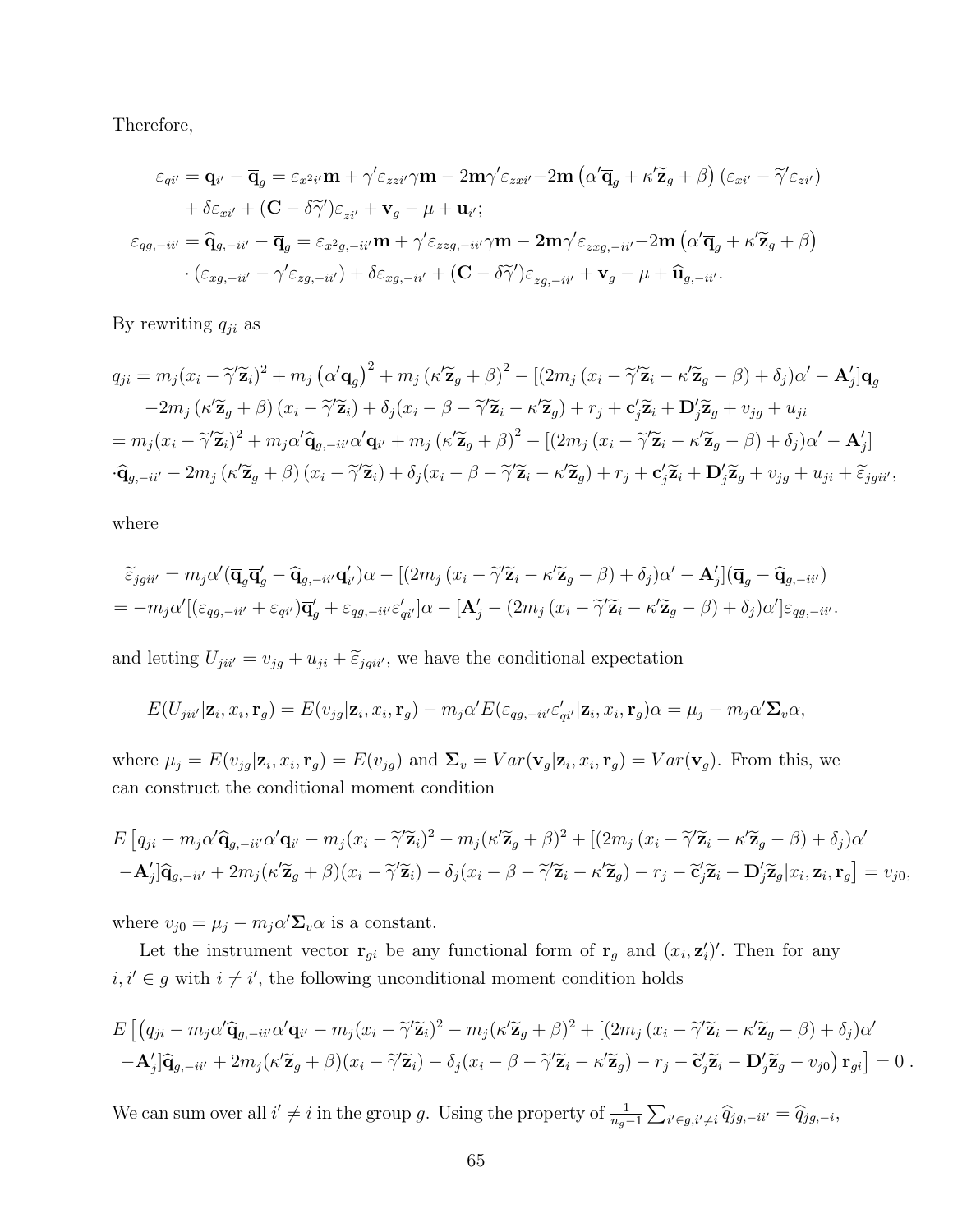then for any  $i \in g$ ,

$$
E\{\mathbf{r}_{gi}[q_{ji}-m_j\alpha'\frac{1}{n_g-1}\sum_{i'\in g,i'\neq i}\hat{\mathbf{q}}_{g,-ii'}\mathbf{q}'_{i'}\alpha-m_jx_i^2-m_j\widetilde{\gamma'}\widetilde{\mathbf{z}}_i\widetilde{\mathbf{z}}'_i\widetilde{\gamma}-m_j\kappa'\widetilde{\mathbf{z}}_g\widetilde{\mathbf{z}}'_g\kappa+2m_j\widetilde{\gamma'}\widetilde{\mathbf{z}}_ix_i+2m_j\kappa'\widetilde{\mathbf{z}}_gx_i
$$
  
+2m\_jx\_i\alpha'\widehat{\mathbf{q}}\_{g,-i}-2m\_j\widetilde{\gamma'}\widetilde{\mathbf{z}}\_i\widetilde{\mathbf{q}}'\_{g,-i}\alpha-2m\_j\kappa'\widetilde{\mathbf{z}}\_g\widehat{\mathbf{q}}'\_{g,-i}\alpha-2m\_j\widetilde{\gamma'}\widetilde{\mathbf{z}}\_i\widetilde{\mathbf{z}}'\_g\kappa+\widehat{\mathbf{q}}'\_{g,-i}[(\delta\_j-2m\_j\beta)\alpha-\mathbf{A}\_j]  
+(2m\_j\beta-\delta\_j)x\_i+\widetilde{\mathbf{z}}'\_i[(\delta\_j-2m\_j\beta)\widetilde{\gamma}-\mathbf{c}\_j]+\widetilde{\mathbf{z}}'\_g[(\delta\_j-2m\_j\beta)\kappa-\mathbf{D}\_j]-m\_j\beta^2+\delta\_j\beta-r\_j-v\_{j0}\}=0.

Denote

$$
L_{1jgi} = q_{ji}, L_{2jj'gi} = \frac{1}{n_g - 1} \sum_{i' \in g, i' \neq i} \hat{q}_{jg, -ii'} q_{j'i'}, \ L_{3gi} = x_i^2, L_{4kk'gi} = \tilde{z}_{ki}\tilde{z}_{k'i}, \ L_{5k_2k'_2gi} = \tilde{z}_{k_2g}\tilde{z}_{k'_2g},
$$
  
\n
$$
L_{6kgi} = \tilde{z}_{ki}x_i, \ L_{7k_2gi} = \tilde{z}_{k_2g}x_i, \ L_{8jgi} = \hat{q}_{jg, -i}x_i, \ L_{9jkgi} = \hat{q}_{jg, -i}\tilde{z}_{ki}, L_{10jk_2gi} = \hat{q}_{jg, -i}\tilde{z}_{k_2g},
$$
  
\n
$$
L_{11kk_2gi} = \tilde{z}_{ki}\tilde{z}_{k_2g}, L_{12jgi} = \hat{q}_{jg, -i}, \ L_{13gi} = x_i, \ L_{14kgi} = \tilde{z}_{ki}, \ L_{15k_2gi} = \tilde{z}_{k_2g}, \ L_{16gi} = 1.
$$

For  $\ell \in \{1j, 2jj', 3, 4kk', 5k_2k'_2, 6k, 7k_2, 8j, 9jk, 10jk_2, 11kk_2, 12j, 13, 14k, 15k_2, 16 \mid j, j' =$  $1, ..., J; k, k' = 1, ..., K; k_2, k_2' = 1, ..., K_2$ , define group level vectors

$$
\mathbf{H}_{\ell g} = \frac{1}{n_g - 1} \sum_{i \in g} L_{\ell gi} \mathbf{r}_{gi}.
$$

Then for each good  $j$ , the identification is based on

$$
E\left(\mathbf{H}_{1jg} - m_{j} \sum_{j=1j'=1}^{J} \sum_{j'=1}^{J} \alpha_{j'} \alpha_{j} \mathbf{H}_{2jj'g} - m_{j} \mathbf{H}_{3g} - m_{j} \sum_{k=1k'=1}^{K} \sum_{j=k'=1}^{K} \widetilde{\gamma}_{k} \widetilde{\gamma}_{k'} \mathbf{H}_{4kk'g} - m_{j} \sum_{k_{2}=1}^{K_{2}} \sum_{k'_{2}=1}^{K_{2}} \kappa_{k_{2}} \kappa_{k'_{2}} \mathbf{H}_{5k_{2}k'_{2}g} + 2m_{j} \sum_{k=1}^{K} \widetilde{\gamma}_{k} \mathbf{H}_{6kg} + 2m_{j} \sum_{k_{2}=1}^{K_{2}} \kappa_{k_{2}} \mathbf{H}_{7k_{2}g} + 2m_{j} \sum_{j'=1}^{J} \alpha_{j'} \mathbf{H}_{8j'g} - 2m_{j} \sum_{j'=1}^{J} \sum_{k=1}^{K} a_{j'} \widetilde{\gamma}_{k} \mathbf{H}_{9j'kg} - 2m_{j} \sum_{j'=1}^{J} \sum_{k_{2}=1}^{K_{2}} a_{j'} \kappa_{k_{2}} \mathbf{H}_{10j'k_{2}g} - 2m_{j} \sum_{k=1k_{2}=1}^{K} \widetilde{\gamma}_{k} \kappa_{k_{2}} \mathbf{H}_{11kk_{2}g} + \sum_{j'=1}^{J} [(\delta_{j} - 2m_{j}\beta)\alpha_{j'} - A_{jj'}] \mathbf{H}_{12j'g} + (2m_{j}\beta - \delta_{j}) \mathbf{H}_{13g} + \sum_{k=1}^{K} [(\delta_{j} - 2m_{j}\beta)\widetilde{\gamma}_{k} - c_{jk}] \mathbf{H}_{14kg} + \sum_{k_{2}=1}^{K_{2}} [(\delta_{j} - 2m_{j}\beta)\kappa_{k_{2}} - D_{jk_{2}}] \mathbf{H}_{15kg} - \xi_{j} \mathbf{H}_{16g} \right) = 0,
$$

where  $\xi_j = m_j \beta^2 - \delta_j \beta + r_j + v_{j0}$ .

**Assumption C**:  $E(\mathbf{H}'_g) E(\mathbf{H}_g)$  is nonsingular, where

$$
\begin{aligned} \mathbf{H}_g & = (\mathbf{H}_{211g}, ..., \mathbf{H}_{2JJg}, \mathbf{H}_{3g}, \mathbf{H}_{411g}, ..., \mathbf{H}_{4KKg}, \mathbf{H}_{511g}, ..., \mathbf{H}_{5K_2K_2g}, \mathbf{H}_{61g}, ..., \mathbf{H}_{6Kg}, \\ \mathbf{H}_{71g}, ..., \mathbf{H}_{7K_2g}, \mathbf{H}_{81g}, ..., \mathbf{H}_{8Jg}, \mathbf{H}_{911g}, ..., \mathbf{H}_{9JKg}, \mathbf{H}_{1011g}, ..., \mathbf{H}_{10JK_2g}, \mathbf{H}_{1111g}, ..., \mathbf{H}_{11KK_2g}, \\ \mathbf{H}_{121g}, ..., \mathbf{H}_{12Jg}, \mathbf{H}_{13g}, \mathbf{H}_{141g}, ..., \mathbf{H}_{14Kg}, \mathbf{H}_{151g}, ..., \mathbf{H}_{15K_2g}, \mathbf{H}_{16g}). \end{aligned}
$$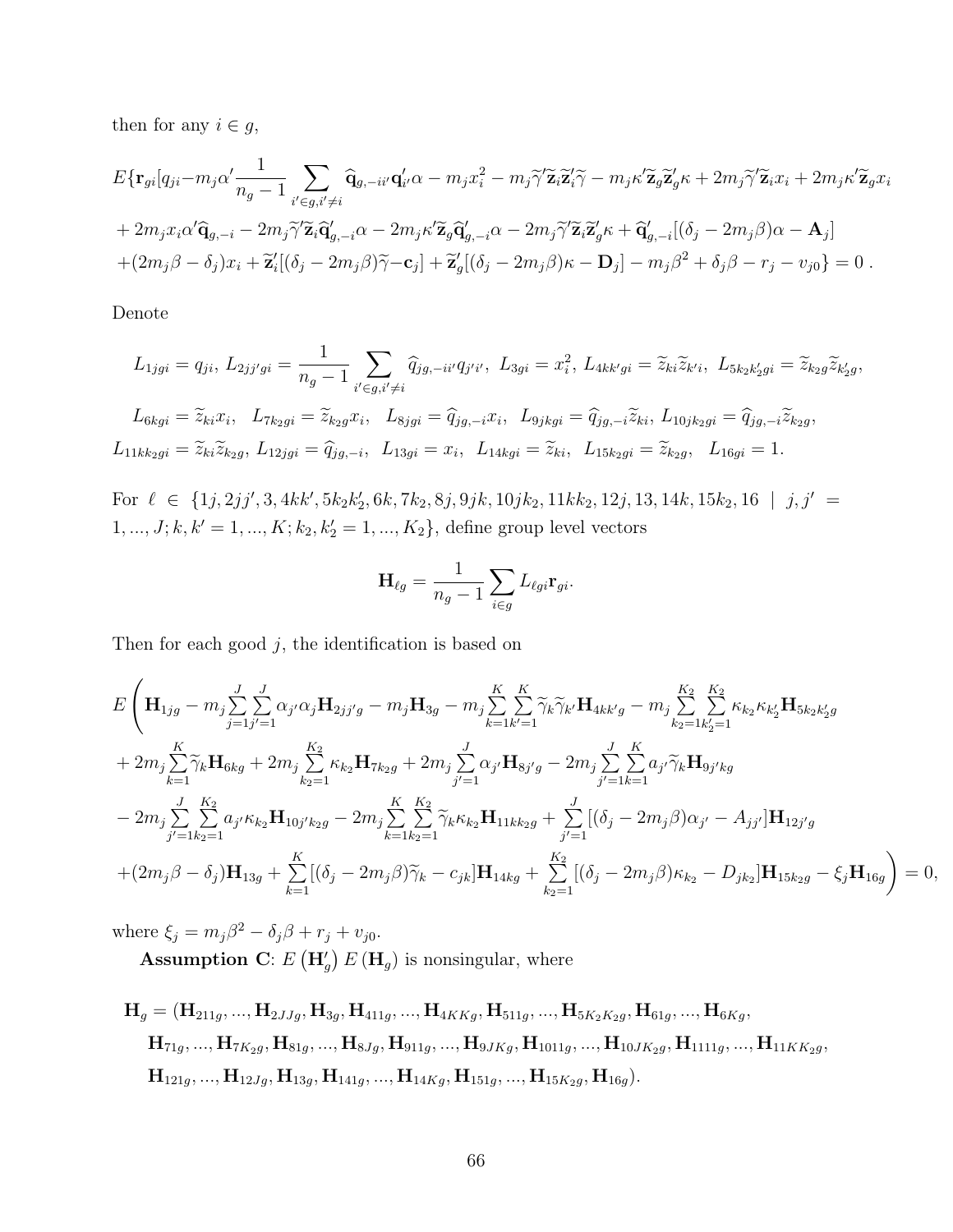Under Assumptions B1-B4 and Assumption C, we can identify

$$
(m_j \alpha_1 \alpha', ..., m_j \alpha_J \alpha', m_j, m_j \widetilde{\gamma}_1 \widetilde{\gamma}', ..., m_j \widetilde{\gamma}_K \widetilde{\gamma}', m_j \kappa_1 \kappa', ..., m_j \kappa_{K_2} \kappa', -2m_j \widetilde{\gamma}', -2m_j \kappa', -2m_j \alpha',
$$
  
\n
$$
2m_j \widetilde{\gamma}_1 \alpha', ..., 2m_j \widetilde{\gamma}_K \alpha', 2m_j \kappa_1 \alpha', ..., 2m_j \kappa_{K_2} \alpha', 2m_j \kappa_1 \widetilde{\gamma}', ..., 2m_j \kappa_{K_2} \widetilde{\gamma}', \mathbf{A}'_j - (\delta_j - 2m_j \beta) \alpha', \delta_j - 2m_j \beta,
$$
  
\n
$$
\mathbf{c}_j - (\delta_j - 2m_j \beta) \widetilde{\gamma}, \mathbf{D}_j - (\delta_j - 2m_j \beta) \kappa, m_j \beta^2 - \delta_j \beta + r_j + v_{j0})' = \left[E(\mathbf{H}'_g) E(\mathbf{H}_g)\right]^{-1} E(\mathbf{H}'_g) E(\mathbf{H}_{1jg}).
$$

for each  $j = 1, ..., J - 1$ . From this,  $\tilde{\gamma}$ ,  $\kappa$ ,  $\alpha$ ,  $\mathbf{m}$ ,  $\eta = \delta - 2\mathbf{m}\beta$ ,  $\mathbf{A}_j$ ,  $\tilde{\mathbf{c}}_j$ ,  $\mathbf{D}_j$ , and  $m_j\beta^2$  –  $\delta_j \beta + r_j + v_{j0}$  for  $j = 1, ..., J - 1$  are all identified. Then,  $\mathbf{A}_J = \left( \alpha - \sum_{j=1}^{J-1} \mathbf{A}_j p_j \right) / p_J$ ,  $\widetilde{\mathbf{c}}_J = (\widetilde{\gamma} - \sum_{j=1}^{J-1} \widetilde{\mathbf{c}}_j p_j)/p_J$ , and  $\mathbf{D}_J = (\kappa - \sum_{j=1}^{J-1} \mathbf{D}_j p_j)/p_J$  are identified. Here without price variation, we can identify  $A$  and  $D$ . This is different from the fixed effects model because the key term for identifying  $A$  is  $A\overline{q}_g$ , which is differenced out in fixed effects model, and only **C** can be identified from the cross product of  $\overline{\mathbf{q}}_{g}$  and  $(x_i, \tilde{\mathbf{z}}_i)$ . Furthermore, to identify the structural parameters b, d, and R, we need the rank condition in Assumption  $B6(2)$ .

With our data spanning multiple time regimes  $t$ , we estimate the full demand system model simultaneously over all values of  $t$ , instead of as Engel curves separately in each  $t$ as above. To do so, in the above moments we replace the Engel curve coefficients  $\alpha$ ,  $\beta$ ,  $\widetilde{\gamma}$ ,  $\kappa$ ,  $\delta$ ,  $r_j$ , and **m** with their corresponding full demand system expressions, i.e.,  $\alpha = \mathbf{A}'\mathbf{p}$ ,  $\beta = \mathbf{p}^{1/2} \mathbf{R} \mathbf{p}^{1/2}$ , etc, and add t subscripts wherever relevant. The resulting GMM estimator based on these moments (and estimated using group level clustered standard errors), is then

$$
\begin{split}\n &(\widehat{\mathbf{A}}'_1, \ldots, \widehat{\mathbf{A}}'_J, \widehat{b}_1, \ldots, \widehat{b}_{J-1}, \widehat{d}_1, \ldots, \widehat{d}_{J-1}, \widehat{\widetilde{\mathbf{C}}}'_1, \ldots, \widehat{\widetilde{\mathbf{C}}}'_J, \widehat{\mathbf{D}}'_1, \ldots, \widehat{\mathbf{D}}'_J, \widehat{R}_{11}, \ldots, \widehat{R}_{JJ}, \widehat{R}_{12}, \ldots, \widehat{R}_{J-1J}, \\
 &\widehat{\mu}, \widehat{\Sigma}_{v,11}, \ldots, \widehat{\Sigma}_{v,JJ}, \widehat{\Sigma}_{v,12}, \ldots, \widehat{\Sigma}_{v,J-1,J}, \mathcal{V}' \\
 &= \arg \min \left( \frac{\sum_{t=1}^T \sum_{g=1}^G \sum_{i \in \Gamma_{gt}} \mathbf{m}_{gti}}{\sum_{t=1}^T \sum_{g=1}^G \sum_{i \in \Gamma_{gt}} 1} \right)' \widehat{\Omega} \left( \frac{\sum_{t=1}^T \sum_{g=1}^G \sum_{i \in \Gamma_{gt}} \mathbf{m}_{gti}}{\sum_{t=1}^T \sum_{g=1}^G \sum_{i \in \Gamma_{gt}} 1} \right),\n \end{split}
$$

where the expression of  $\mathbf{m}_{gti} = (\mathbf{m}'_{1gti}, ..., \mathbf{m}'_{J-1,gti})$  is

$$
\mathbf{m}_{jgti} = \{q_{ji} - m_{jt}\alpha'_t\hat{\mathbf{q}}_{gt, -ii'}\alpha'_t\mathbf{q}_{i'} - m_{jt}(x_i - \tilde{\gamma}'_t\tilde{\mathbf{z}}_i)^2 - m_{jt}(\kappa'_t\tilde{\mathbf{z}}_{gt} + \beta_t)^2 \n+ [(2m_{jt}(x_i - \tilde{\gamma}'_t\tilde{\mathbf{z}}_i - \kappa'_t\tilde{\mathbf{z}}_{gt} - \beta_t) + \delta_{jt})\alpha'_t - \mathbf{A}'_j]\hat{\mathbf{q}}_{gt, -ii'} + 2m_{jt}(\kappa'_t\tilde{\mathbf{z}}_g + \beta_t)(x_i - \tilde{\gamma}'_t\tilde{\mathbf{z}}_i) \n- \delta_{jt}(x_i - \beta_t - \tilde{\gamma}'_t\tilde{\mathbf{z}}_i - \kappa'_t\tilde{\mathbf{z}}_{gt}) - r_{jt} - \tilde{\mathbf{c}}'_j\tilde{\mathbf{z}}_i - \mathbf{D}'_j\tilde{\mathbf{z}}_g - v_{jt0}\} \mathbf{r}_{gti}
$$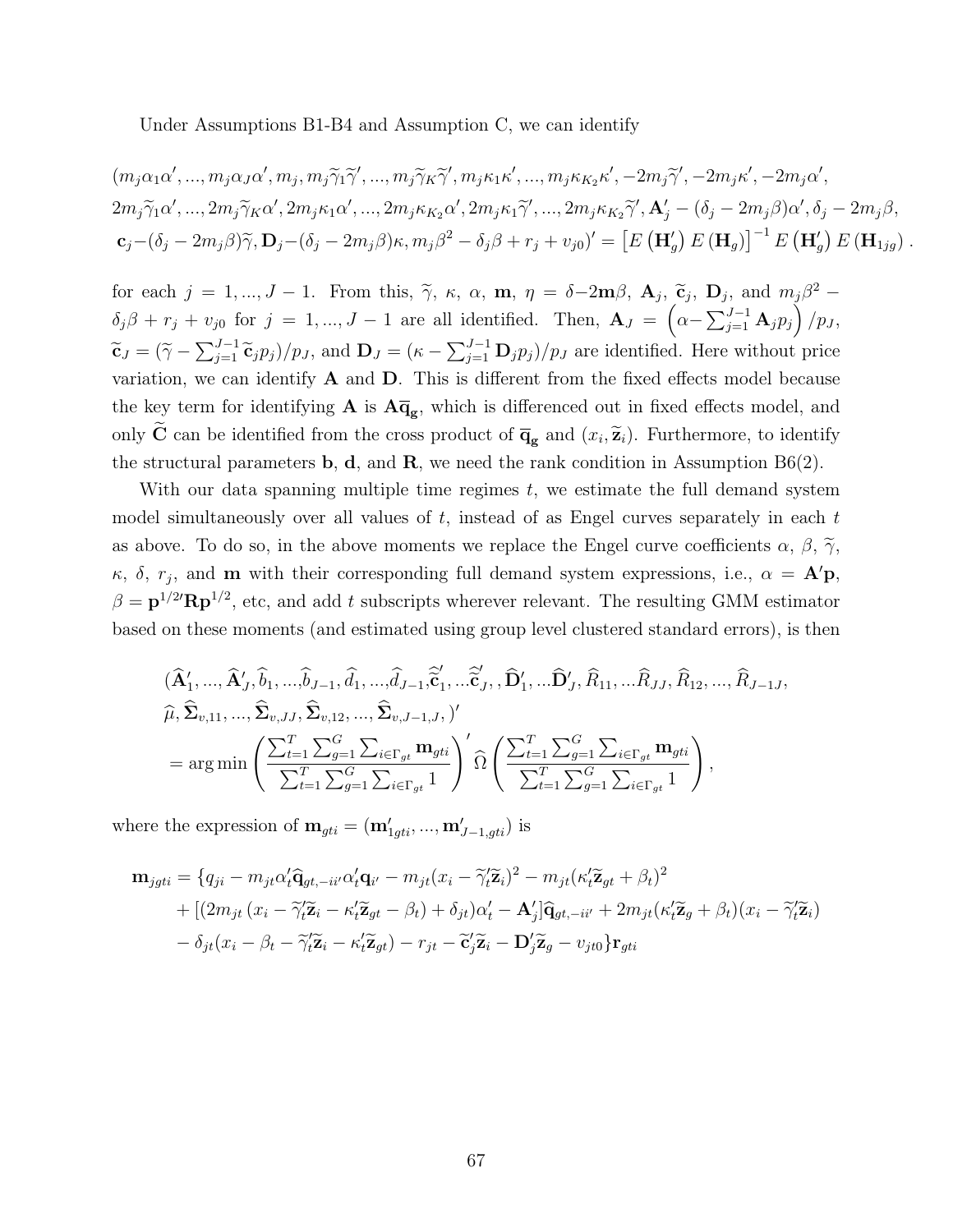with

$$
m_{jt} = e^{-\mathbf{b}' \ln \mathbf{p}_t} \frac{d_j}{p_{jt}}, \ \alpha_t = \mathbf{A}' \mathbf{p}_t, \ \tilde{\gamma}_t = \tilde{\mathbf{C}}' \mathbf{p}_t, \ \kappa_t = \mathbf{D}' \mathbf{p}_t, \ \beta_t = \mathbf{p}_t^{1/2'} \mathbf{R} \mathbf{p}_t^{1/2},
$$

$$
\eta_{jt} = \frac{b_j}{p_{jt}} - 2m_{jt} \mathbf{p}_t^{1/2'} \mathbf{R} \mathbf{p}_t^{1/2}, \ \delta_{jt} = \frac{b_j}{p_{jt}}, \ r_{jt} = R_{jj} + 2 \sum_{k > j} R_{jk} \sqrt{p_{kt}/p_{jt}},
$$

$$
v_{jt0} = \mu_{jt} - e^{-\mathbf{b}' \ln \mathbf{p}_t} \frac{d_j}{p_{jt}} \sum_{j=1}^J \sum_{j=1}^J \sum_{j=1}^J A_{j_1j} p_{j_1t} A_{j_2j'} p_{j_2t} \Sigma_{vt,jj'}.
$$

Note that  $v_{jt0}$  are constants for each value of j and t, that must be estimated along with the other parameters. In our data  $T$  is large (since prices vary both by time and district). To reduce the number of required parameters and thereby increase efficiency, assume that  $\mu = E(\mathbf{v}_{gt})$  and  $\Sigma_v = Var(\mathbf{v}_{gt})$  do not vary by t. Then we can replace  $v_{jt0}$  with

$$
v_{jt0} = \mu_j - e^{-\mathbf{b}'\ln\mathbf{p}_t} \frac{d_j}{p_{jt}} \sum_{j_1=1}^J \sum_{j_2=1}^J \sum_{j'=1}^J A_{j_1j} p_{j_1t} A_{j_2j'} p_{j_2t} \Sigma_{v,jj'}
$$

Moreover, since  $\mathbf{v}_{gt}$  represents deviations from the utility derive demand functions, it may be reasonable to assume that  $\mu = 0$ . With these substitutions we only need to estimate the parameters  $\Sigma_v$  instead of all the separate  $v_{jt0}$  constants.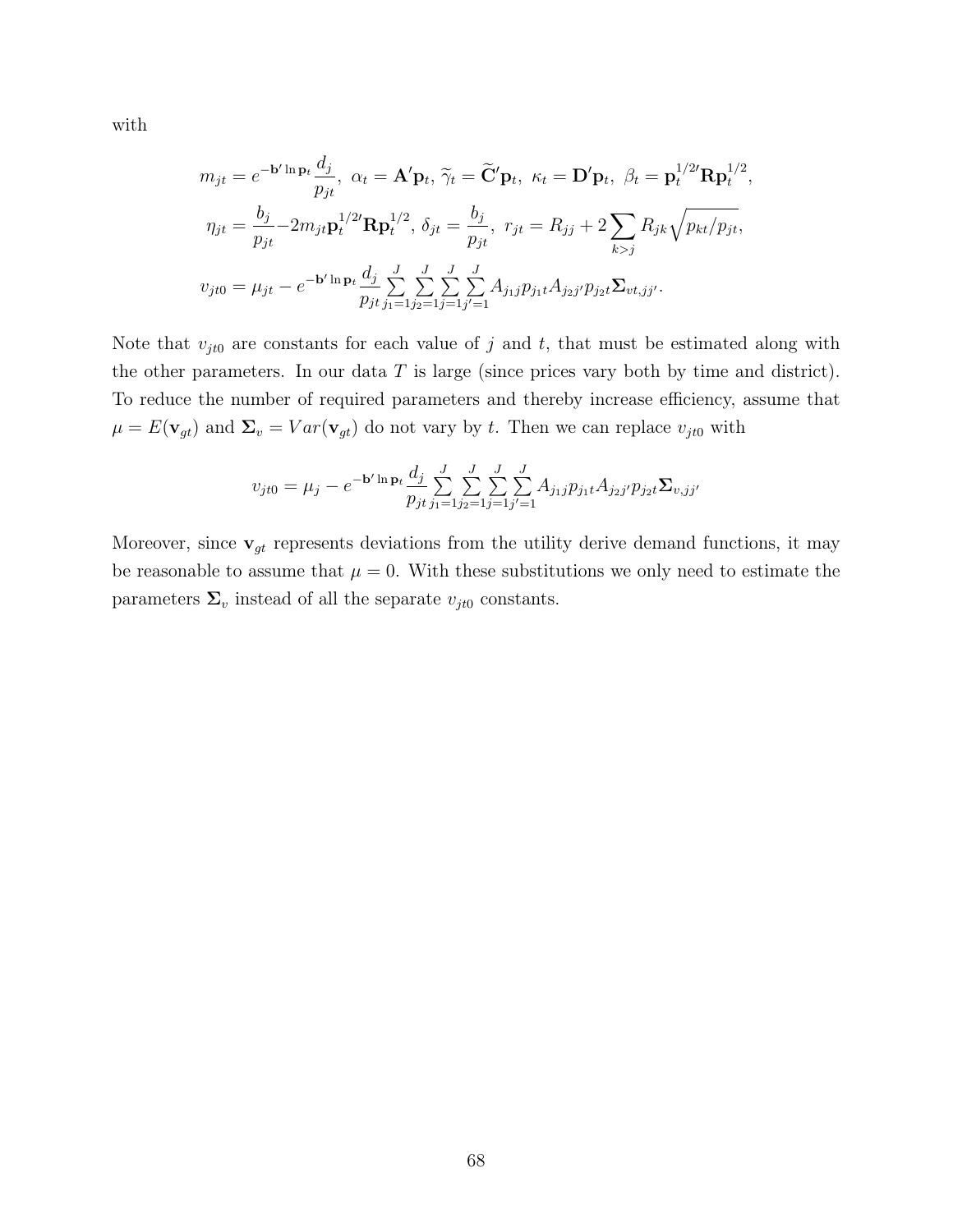# I. Main Tables

|                                        | Observations |              |                      |      | Pairs           |  |                      |      |
|----------------------------------------|--------------|--------------|----------------------|------|-----------------|--|----------------------|------|
|                                        | $(N=56,516)$ |              |                      |      | $(N=2,055,776)$ |  |                      |      |
|                                        | Mean         |              |                      |      | SD Min Max Mean |  | SD Min Max           |      |
| $x_i$                                  | 1.12         |              | $0.66$ $0.10$        | 8.75 | 1.08            |  | $0.64$ $0.10$ $8.75$ |      |
| $q_i$ luxuries                         | 0.31         |              | 0.37 0.00 7.96       |      | 0.30            |  | 0.36 0.00 7.96       |      |
| $q_i$ necessities                      | 0.83         |              | $0.40$ $0.03$ $4.32$ |      | 0.79            |  | $0.38$ $0.03$ $4.32$ |      |
| $\widehat{q}_{g,-ii'}$ luxuries        |              |              |                      |      | 0.26            |  | $0.15$ $0.02$ 1.78   |      |
| $\hat{q}_{g,-ii'}$ necressities        |              |              |                      |      | 0.74            |  | $0.17\;0.26$         | 1.83 |
| $p$ luxuries                           | 0.98         |              | $0.08$ $0.81$ $1.29$ |      | 0.99            |  | $0.08$ 0.81          | 1.29 |
| $p$ necressities                       | 0.99         |              | 0.070.86             | 1.34 | 1.00            |  | 0.07 0.86            | 1.34 |
| Educ med                               | 0.48         |              | $0.50\ 0.00$         | 1.00 | 0.50            |  | $0.50\ 0.00$         | 1.00 |
| Educ high                              | 0.06         |              | $0.24\;0.00$         | 1.00 | 0.03            |  | $0.17\ 0.00$         | 1.00 |
| $(hhsize-1)/10$                        | 0.40         | $0.22\ 0.00$ |                      | 1.10 | 0.39            |  | $0.22\ 0.00$         | 1.10 |
| headage/120                            | 0.40         |              | $0.11$ $0.17$ $0.94$ |      | 0.40            |  | $0.11$ $0.17$ $0.94$ |      |
| married                                | 0.87         |              | $0.34$ $0.00$        | 1.00 | 0.87            |  | $0.34$ $0.00$ $1.00$ |      |
| $ln(land+1)$                           | 0.60         |              | $0.58\ 0.00$         | 2.30 | 0.53            |  | $0.55\ 0.00\ 2.30$   |      |
| ration card                            | 0.23         |              | $0.42\ 0.00$         | 1.00 | 0.26            |  | $0.44\ 0.00\ 1.00$   |      |
| $q_i$ vis luxuries                     | 0.13         |              | $0.23$ $0.00$        | 7.54 | 0.13            |  | $0.23$ $0.00$        | 7.54 |
| $q_i$ invis luxuries                   | 0.18         |              | $0.22\ 0.00$         | 5.07 | 0.17            |  | $0.21$ $0.00$ $5.07$ |      |
| $q_i$ vis necessities                  | 0.13         |              | $0.09$ $0.00$        | 2.37 | 0.12            |  | $0.08$ $0.00$ $2.37$ |      |
| $q_i$ invis necessities                | 0.70         |              | $0.34$ $0.01$ $3.98$ |      | 0.67            |  | $0.32$ $0.01$ $3.98$ |      |
| $\widehat{q}_{g,-ii'}$ vis luxuries    |              |              |                      |      | 0.11            |  | $0.08$ 0.00          | 1.12 |
| $\hat{q}_{g,-ii'}$ inv luxuries        |              |              |                      |      | 0.16            |  | $0.08$ $0.01$        | 1.35 |
| $\widehat{q}_{g,-ii'}$ vis necessities |              |              |                      |      | 0.11            |  | $0.04$ $0.02$ $0.49$ |      |
| $\hat{q}_{q,-ii'}$ inv necessities     |              |              |                      |      | 0.63            |  | $0.14$ $0.22$ $1.53$ |      |
| $p$ vis luxuries                       | 0.95         |              | $0.11$ $0.64$ $1.33$ |      | 0.95            |  | $0.11$ $0.64$ $1.33$ |      |
| $p$ invis luxuries                     | 0.98         |              | $0.08$ 0.82          | 1.28 | 1.00            |  | $0.08$ $0.82$ $1.28$ |      |
| $p$ vis necessities                    | 0.98         |              | 0.14 0.70            | 1.50 | 1.01            |  | $0.15$ 0.70          | 1.50 |
| $p$ invis necessities                  | 0.99         |              | $0.06$ $0.86$ $1.34$ |      | 1.00            |  | $0.06$ $0.86$ $1.34$ |      |

Table 1: Summary statistics for NSS consumption data

Summary statistics for estimation sample. Includes all 2354 group-rounds with 10 or more obs of Hindu non-SC/ST households. Groups defined as the cross of education (less than primary, primary, secondary or more) and district.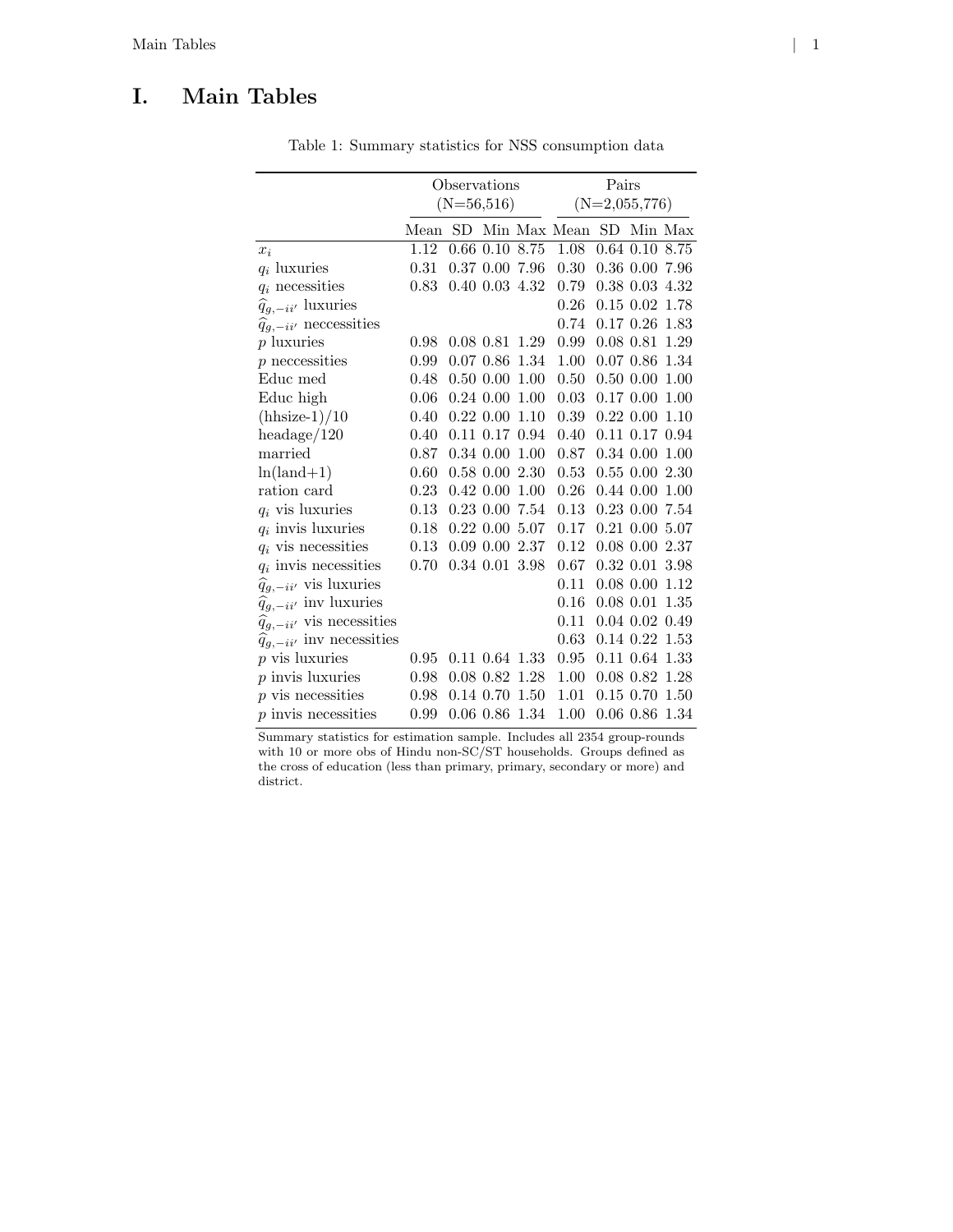|                             | RE               |                   |                                                                                 |                  | Peer group FE     |                |                      |             |  |
|-----------------------------|------------------|-------------------|---------------------------------------------------------------------------------|------------------|-------------------|----------------|----------------------|-------------|--|
|                             | $\left(1\right)$ | $\left( 2\right)$ | $\left( 3\right)$                                                               | $\left(4\right)$ | $\left( 5\right)$ | (6)            | $\left( 7\right)$    | (8)         |  |
| $a$ (peer mean expenditure) | 0.002            | $-0.068$          | $-0.107$                                                                        | $-0.112$         | $-0.053$          | $-0.324***$    | $-0.657***$          | $-0.586***$ |  |
|                             | (0.038)          | (0.117)           | (0.114)                                                                         | (0.107)          | (0.047)           | (0.124)        | (0.157)              | (0.132)     |  |
| $b$ (own expenditure)       | $0.187***$       | $0.439***$        | $0.436***$                                                                      | $0.428***$       | $0.205***$        | $0.445***$     | $0.446***$           | $0.379***$  |  |
|                             | (0.013)          | (0.011)           | (0.011)                                                                         | (0.011)          | (0.013)           | (0.011)        | (0.011)              | (0.025)     |  |
| $d$ (curvature)             | $2.263***$       | $0.289***$        | $0.295***$                                                                      | $0.308***$       | 1.847***          | $0.289***$     | $0.302***$           | $0.413***$  |  |
|                             | (0.420)          | (0.032)           | (0.034)                                                                         | (0.036)          | (0.314)           | (0.029)        | (0.030)              | (0.071)     |  |
| $-a/b$                      | $-0.010$         | 0.156             | 0.245                                                                           | 0.261            | 0.258             | 0.727          | 1.474                | 1.546       |  |
|                             | (0.203)          | (0.266)           | (0.259)                                                                         | (0.247)          | (0.225)           | (0.267)        | (0.328)              | (0.342)     |  |
| $P(a = -b)$                 | 0.000            | 0.001             | 0.003                                                                           | 0.002            | 0.001             | 0.299          | 0.157                | 0.110       |  |
| Hausman for $a$             |                  |                   |                                                                                 |                  | 4.400             | 3.644          | 12.470               | 13.885      |  |
| P-value                     |                  |                   |                                                                                 |                  | 0.036             | 0.056          | 0.000                | 0.000       |  |
| Individual controls         | No               | Yes               | Yes                                                                             | Yes              | No                | Yes            | $\operatorname{Yes}$ | Yes         |  |
| Group controls              | No               | No                | Yes                                                                             | Yes              | No                | No             | Yes                  | Yes         |  |
| Price controls              | No               | No                | N <sub>o</sub>                                                                  | Yes              | No                | N <sub>o</sub> | No                   | Yes         |  |
| Number of groups            | 2,354            | 2,354             | 2,354                                                                           | 2,354            | 2,354             | 2,354          | 2,354                | 2,354       |  |
| Number of pairs             |                  |                   | 2,055,776 2,055,776 2,055,776 2,055,776 2,055,776 2,055,776 2,055,776 2,055,776 |                  |                   |                |                      |             |  |

Table 2: Luxury spending as a function of group spending, generic model estimates

Model estimated is  $y_i = d(\hat{y}_g a + x_i b + X\beta)^2 + (\hat{y}_g a + x_i c + X\beta)$ . Dependent variable is household luxury spending. Individual controls include household size, age, marital status and amount of land owned. Group controls include religion indicators and education indicators. Price controls are laspeyres indices for luxury and nonluxury spending. Standard errors in parentheses and clustered at the group level. \*  $p < 0.10$ , \*\*  $p < 0.05$ , \*\*\*  $p < 0.01$ .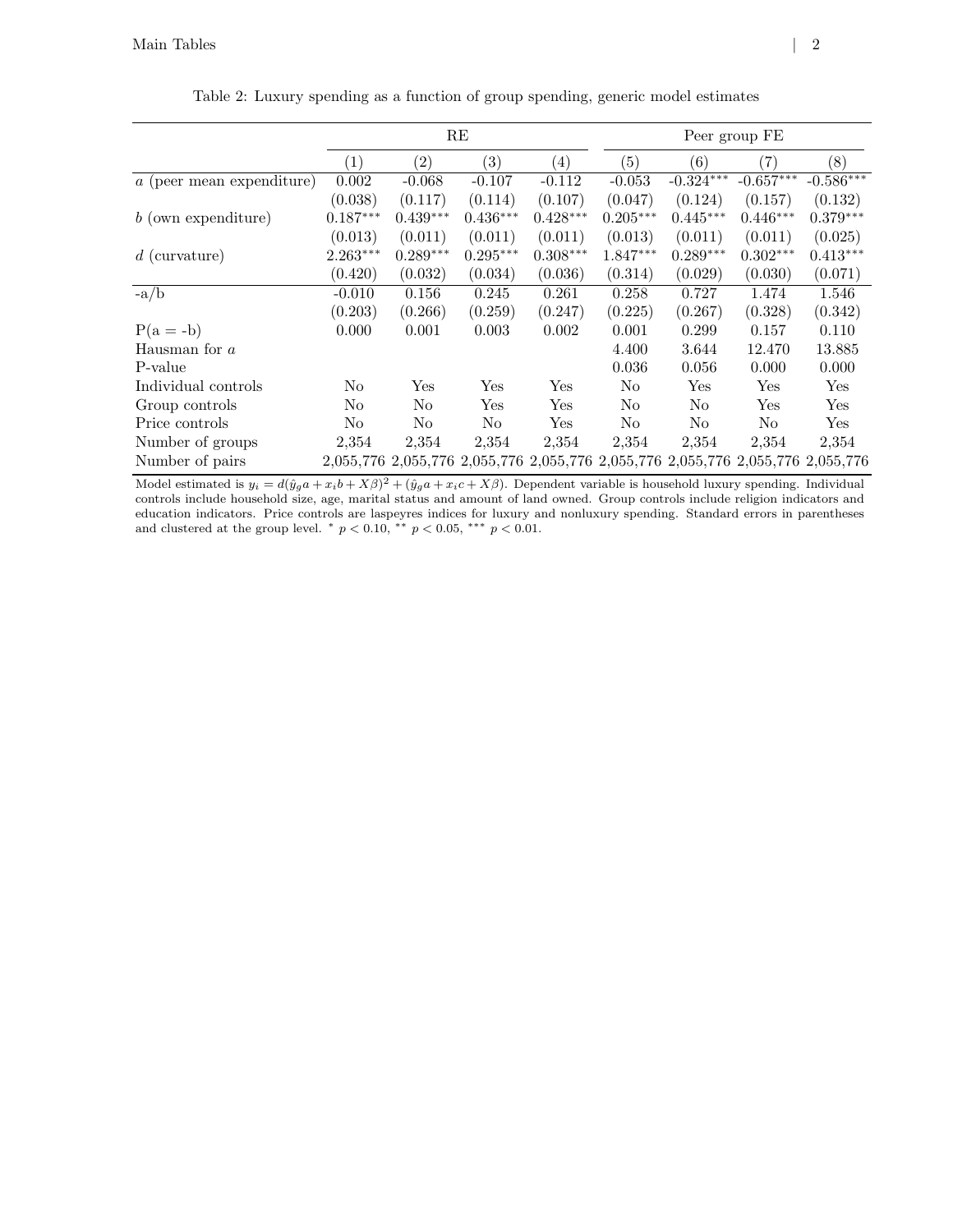|                                   |                       | $OLS$ $(SDs)$         |                     | Ordered logit         |                       |                     |  |
|-----------------------------------|-----------------------|-----------------------|---------------------|-----------------------|-----------------------|---------------------|--|
|                                   | (1)                   | (2)                   | (3)                 | (4)                   | (5)                   | (6)                 |  |
| Imputed expenditure               | $0.068***$<br>(0.013) |                       |                     | $0.179***$<br>(0.031) |                       |                     |  |
| Group expenditure                 | $-0.100**$<br>(0.049) |                       |                     | $-0.203*$<br>(0.115)  |                       |                     |  |
| Imputed expenditure, CPI deflated |                       | $0.131***$<br>(0.025) | $0.141*$<br>(0.079) |                       | $0.335***$<br>(0.058) | $0.359*$<br>(0.198) |  |
| Group expenditure, deflated       |                       | $-0.190*$<br>(0.107)  | $-0.182$<br>(0.114) |                       | $-0.424*$<br>(0.256)  | $-0.407$<br>(0.285) |  |
| Own X group expenditure           |                       |                       | $-0.003$<br>(0.018) |                       |                       | $-0.006$<br>(0.044) |  |
| Year FEs                          | Yes                   | $\operatorname{Yes}$  | Yes                 | Yes                   | Yes                   | Yes                 |  |
| Ratio                             | 1.47<br>(0.764)       | 1.45<br>(0.850)       | 1.29<br>(1.249)     | 1.13<br>(0.684)       | 1.27<br>(0.803)       | 1.13<br>(1.202)     |  |
| $P( Own + group = 0)$             | 0.528                 | 0.588                 | 0.799               | 0.848                 | 0.734                 | 0.908               |  |
| Dependent mean                    | 0.00                  | 0.00                  | 0.00                | 3.07                  | 3.07                  | 3.07                |  |
| Dependent SD                      | 1.00                  | 1.00                  | 1.00                | 1.22                  | 1.22                  | 1.22                |  |
| Observations                      | 3236                  | 3236                  | 3236                | 3236                  | 3236                  | 3236                |  |

Table 3: Satisfaction on household and peer income

Dependent variable as noted in column header, in SD. Subjective well being data from World Values Survey, imputations from NSS. Peer groups defined as intersection of education (below primary, primary or partial secondary, secondary+) and religion (Hindu and non-Hindu). All columns include controls for household size, age, sex, marital status and education. Standard errors in parentheses and clustered at the group level.  $p < 0.10$ ,  $p < 0.05$ ,  $p > 0.01$ .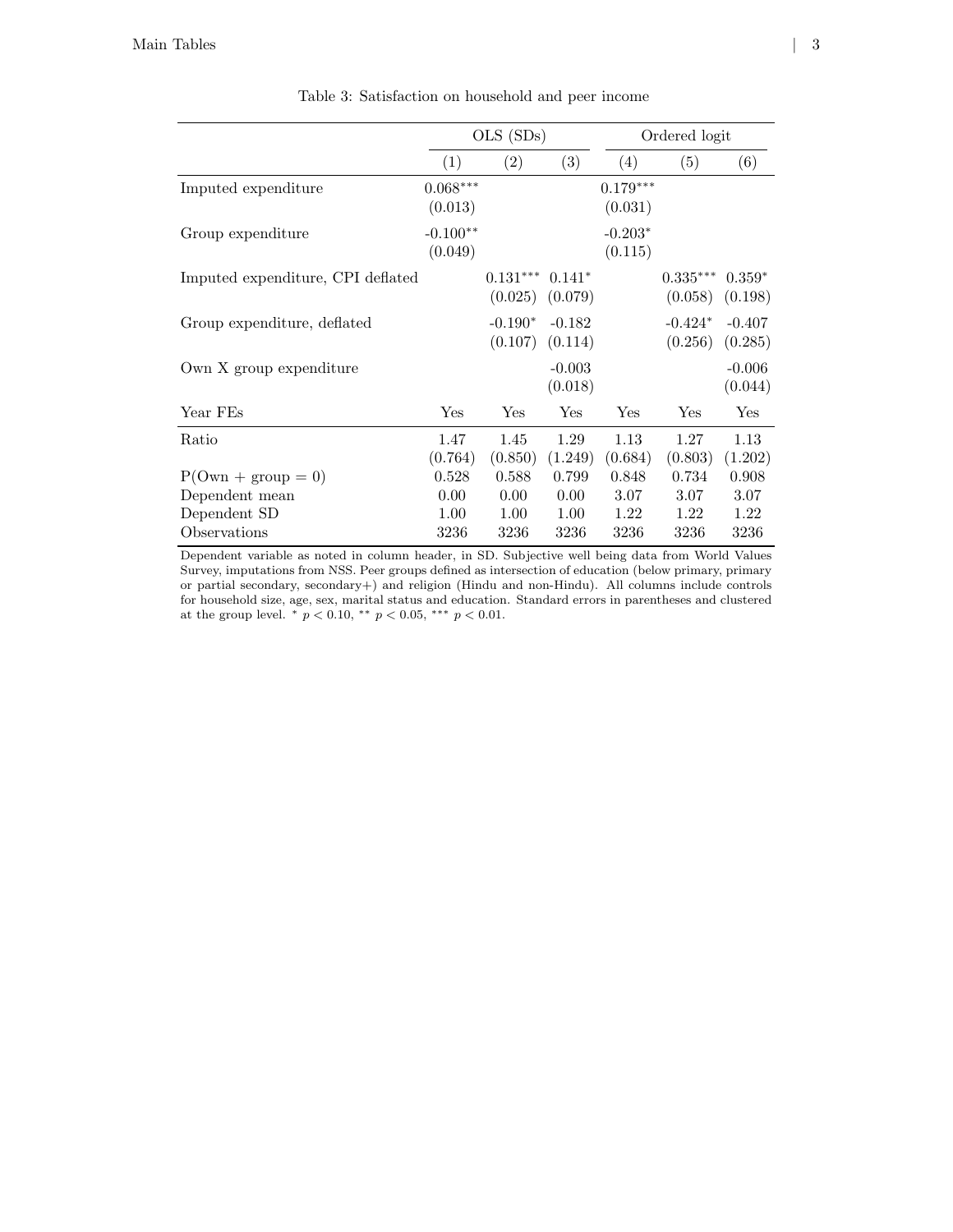|                     | A Same  | A Diagonal |
|---------------------|---------|------------|
| A (own luxuries)    | 0.50    | $-2.63$    |
|                     | (0.11)  | (0.40)     |
| A (own necessities) | 0.50    | 2.99       |
|                     | (0.11)  | (0.28)     |
| $\chi^2$ A same     |         | 80         |
| P-val               |         | [0.00]     |
| Hausman test        | $-0.31$ | $-7.8$     |
| P-val               | [0.76]  | [0.00]     |
|                     |         | 8.8        |
|                     |         | 10.001     |

Table 4: Structural demand model, fixed effects estimates

Selected estimates for structural demand model. Table displays effect of group consumption on needs.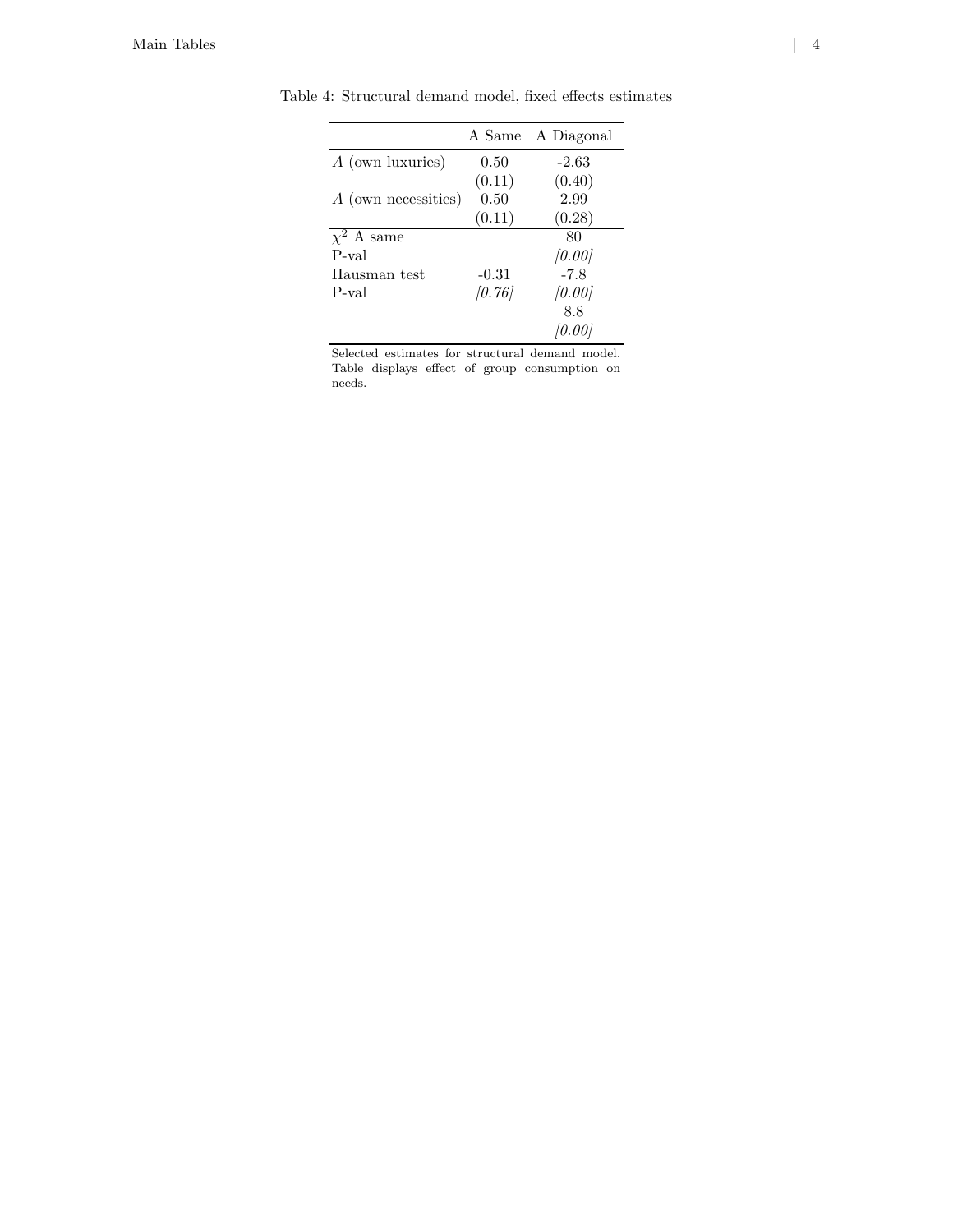|                       |        | A Same A Diagonal | A Full  |
|-----------------------|--------|-------------------|---------|
| A (own luxuries)      | 0.55   | 0.46              | 0.20    |
|                       | (0.02) | (0.02)            | (0.09)  |
| A (own necessities)   | 0.55   | 0.57              | 1.09    |
|                       | (0.02) | (0.02)            | (0.10)  |
| $A$ (cross luxuries)  |        |                   | 0.42    |
|                       |        |                   | (0.08)  |
| A (cross necessities) |        |                   | $-0.33$ |
|                       |        |                   | (0.11)  |
| $\chi^2$ A same       | 43     |                   |         |
| P-val                 | '0.001 |                   |         |

Table 5: Structural demand model, random effects effects estimates

Selected estimates for structural demand model. Table displays effect of group consumption on needs.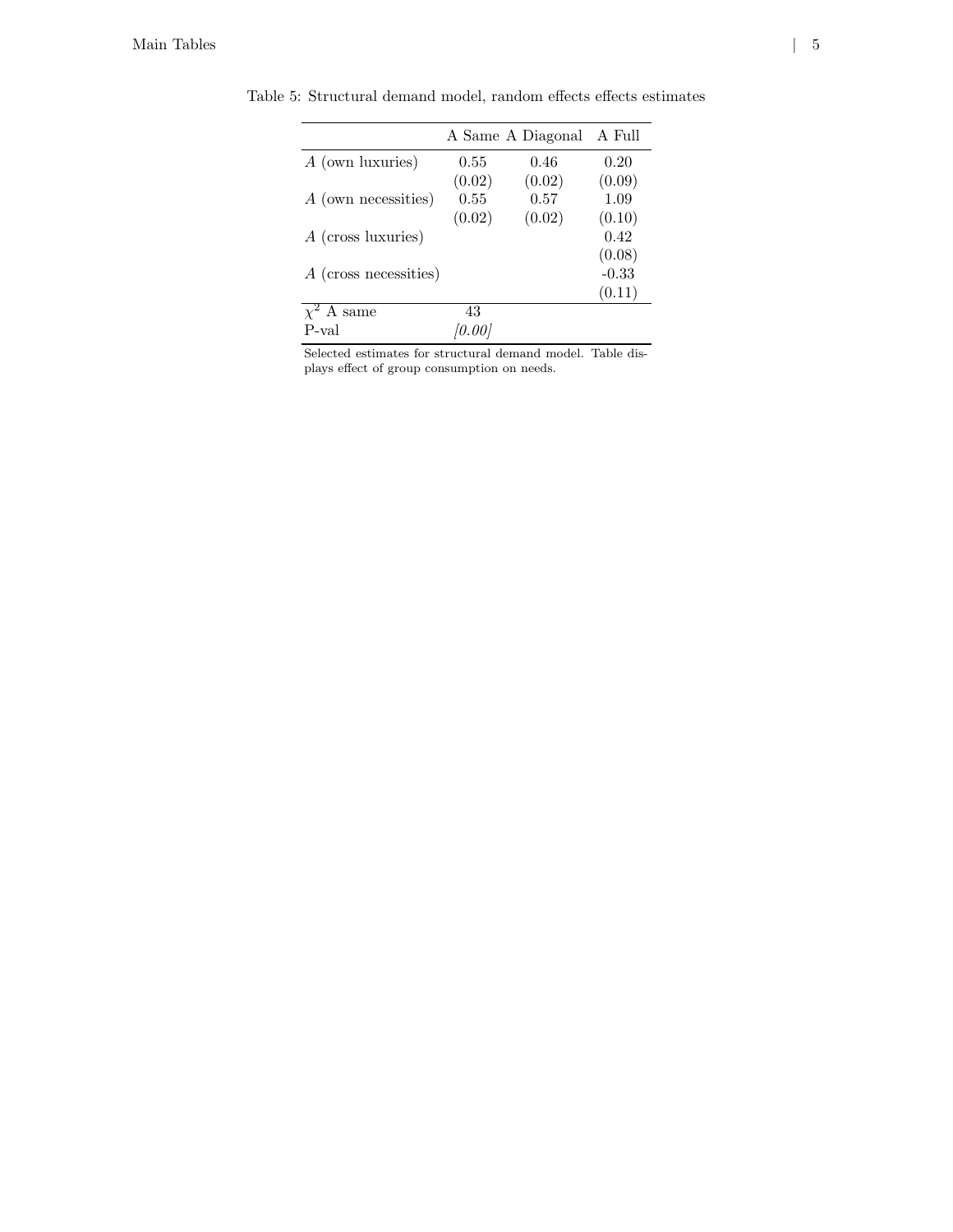|                           | Fixed effects | Random effects |            |
|---------------------------|---------------|----------------|------------|
|                           | A same        | A same         | A diagonal |
| A (visible luxuries)      | 0.71          | 0.65           | 0.54       |
|                           | (0.05)        | (0.01)         | (0.01)     |
| A (invisible luxuries)    | 0.71          | 0.65           | 0.62       |
|                           | (0.05)        | (0.01)         | (0.01)     |
| A (visible necessities)   | 0.71          | 0.65           | 0.761      |
|                           | (0.05)        | (0.01)         | (0.01)     |
| A (invisible necessities) | 0.71          | 0.65           | 0.66       |
|                           | (0.05)        | (0.01)         | (0.01)     |
| Hausman test RE           | 1.26          |                |            |
|                           | (0.21)        |                |            |
| $\chi^2$ A same           |               |                | 658        |
|                           |               |                | 10.001     |

Table 6: Structural demand model, four consumption categories

Selected estimates for structural demand model. Table displays effect of group consumption on needs.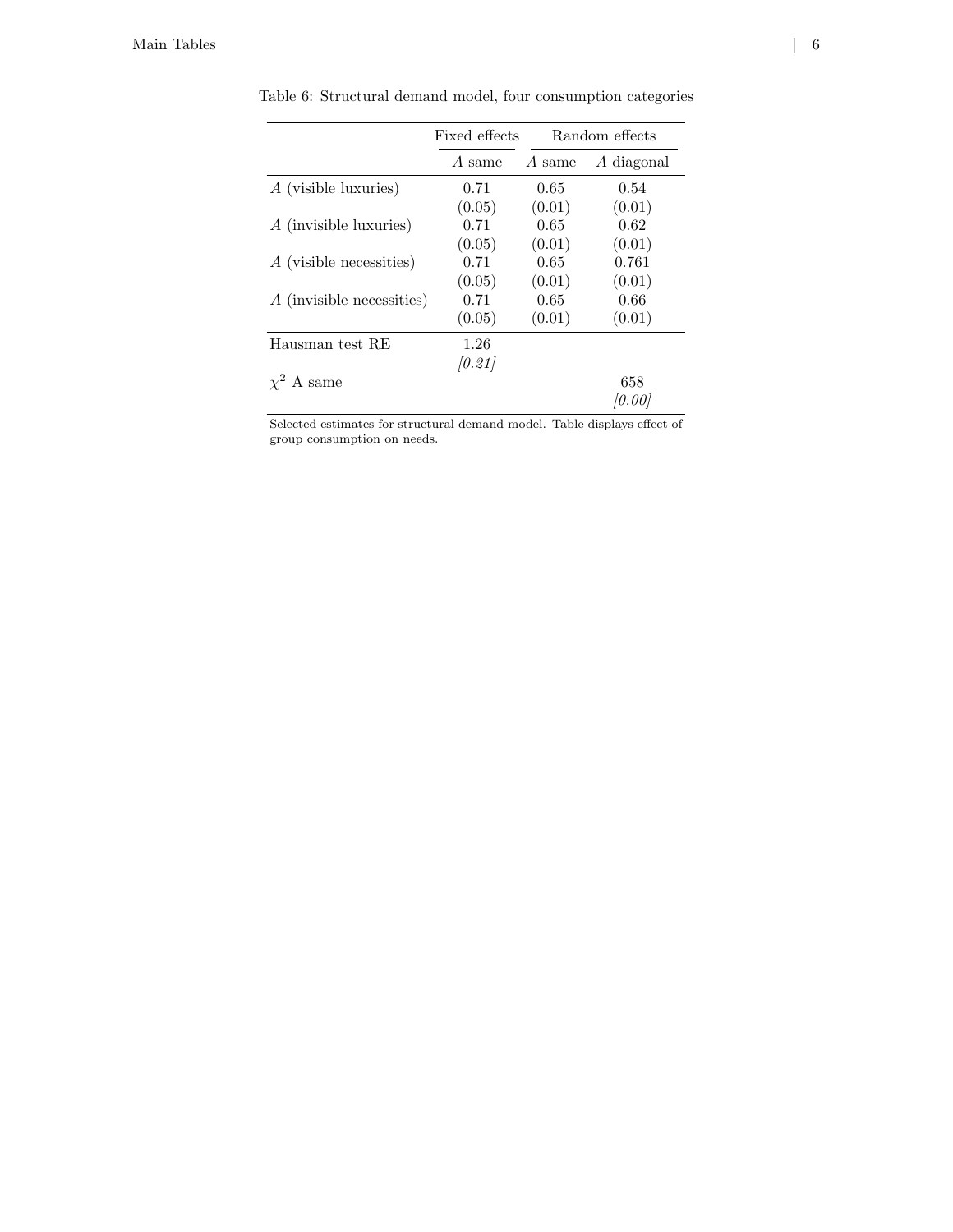|                         |         | Religion Education |
|-------------------------|---------|--------------------|
| $A$ (Hindu, non-SC/ST)  | 0.50    |                    |
|                         | (0.11)  |                    |
| A (SC/ST)               | 0.13    |                    |
|                         | (0.18)  |                    |
| $A$ (non-Hindu)         | $-0.06$ |                    |
|                         | (0.23)  |                    |
| $A$ (less than primary) |         | 0.08               |
|                         |         | (0.15)             |
| $A$ (primary)           |         | 0.56               |
|                         |         | (0.12)             |
| $A$ (secondary)         |         | 0.37               |
|                         |         | (0.22)             |

Table 7: Structural demand model, fixed effects estimates

Selected estimates for structural demand model. Religion models are estimated separately by demographic subgroup. Table displays effect of group consumption on needs.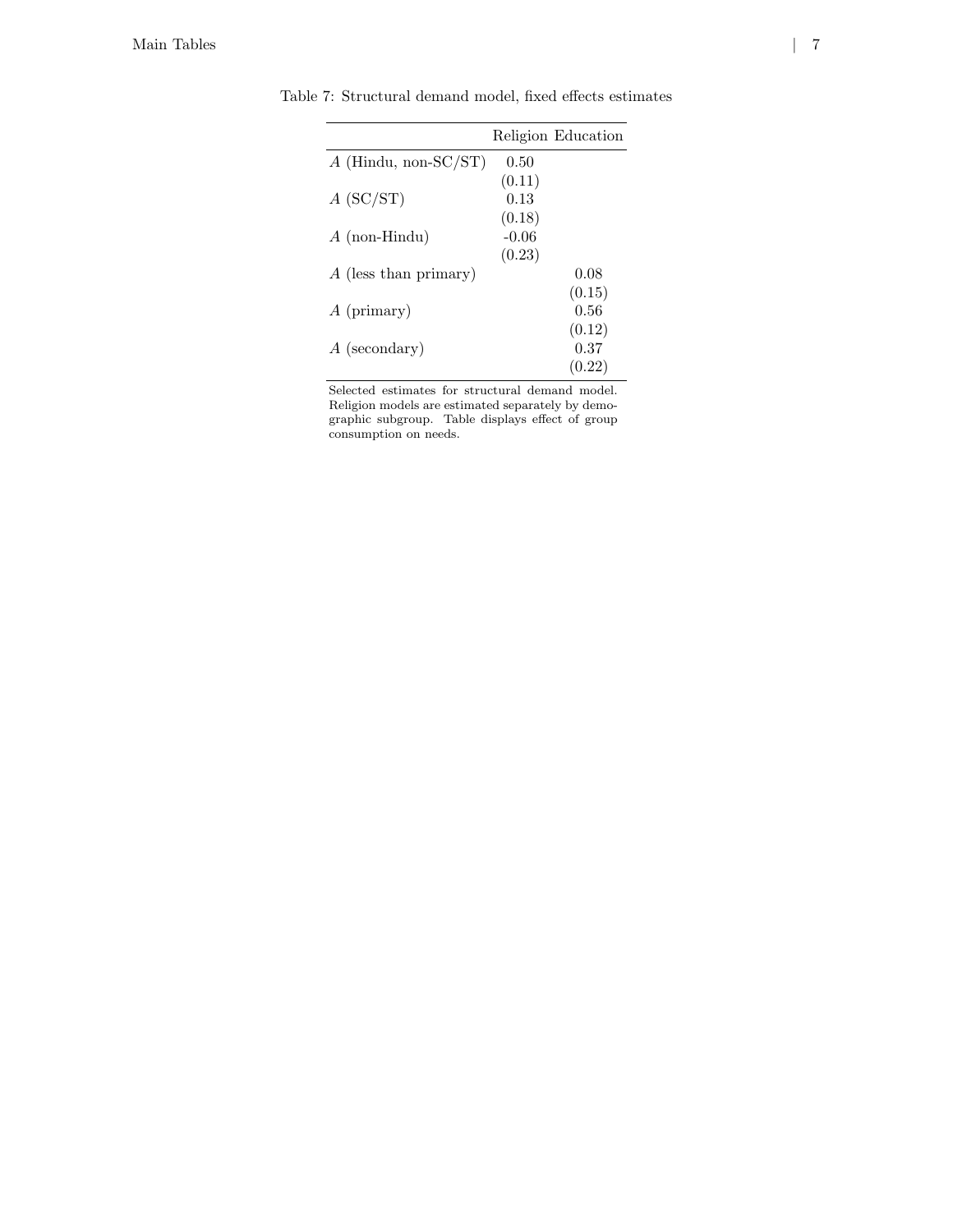|                 | Fixed effects                     |        | Random effects    |
|-----------------|-----------------------------------|--------|-------------------|
|                 |                                   |        |                   |
|                 | A same                            |        | A same A diagonal |
|                 | Panel A: Below median expenditure |        |                   |
| A (luxuries)    | 0.26                              | 0.32   | 0.42              |
|                 | (0.05)                            | (0.01) | (0.01)            |
| A (necessities) | 0.26                              | 0.32   | 0.37              |
|                 | (0.05)                            | (0.01) | (0.02)            |
|                 | Panel B: Above median expenditure |        |                   |
| A (luxuries)    | 0.59                              | 0.78   | 0.65              |
|                 | (0.17)                            | (0.03) | (0.04)            |
| A (necessities) | 0.59                              | 0.78   | 0.86              |
|                 | (0.17)                            | (0.03) | (0.04)            |

Table 8: Structural demand model, by above/below median expenditure

Selected estimates for structural demand model. Religion models are estimated separately by demographic subgroup. Table displays effect of group consumption on needs.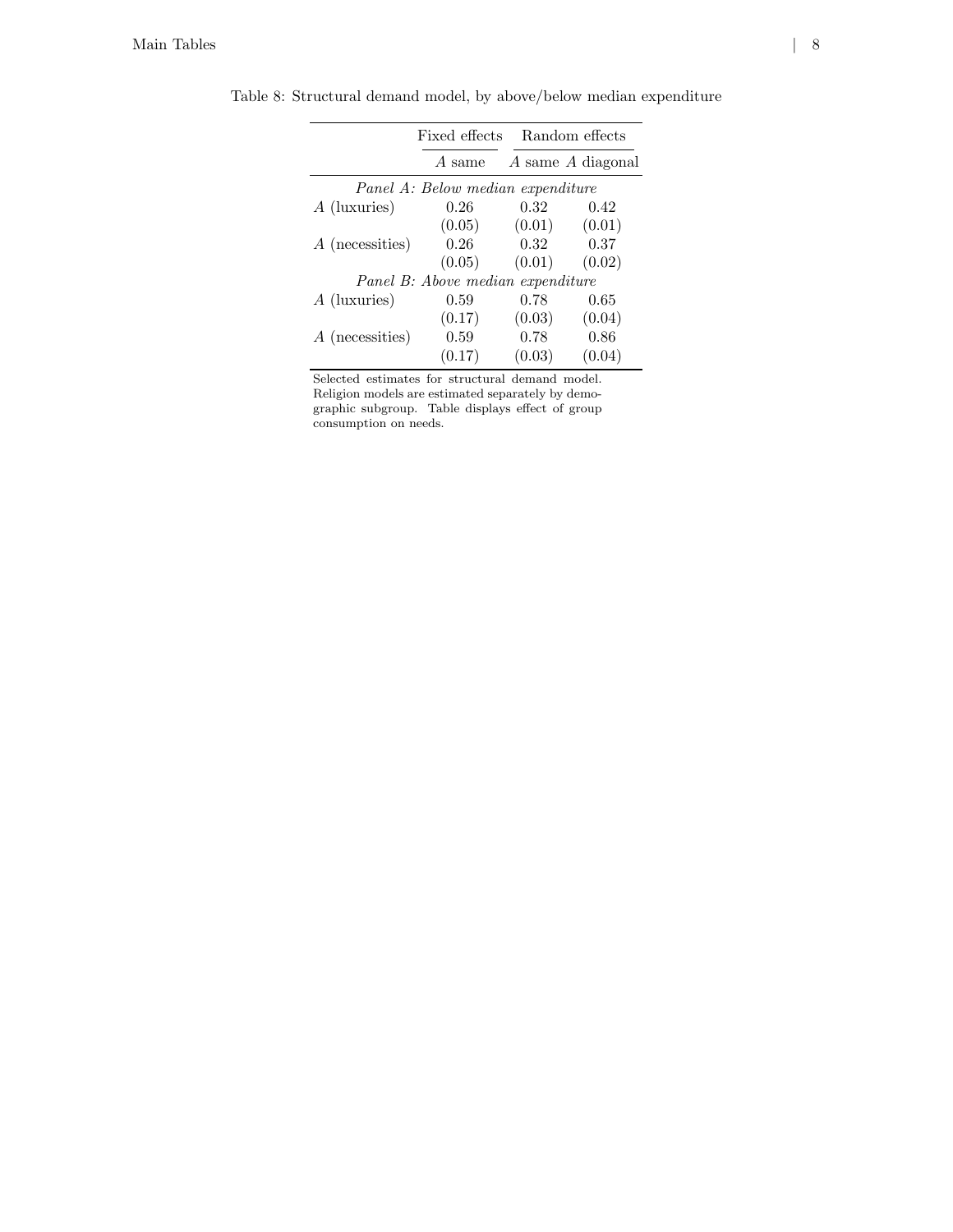## II. Appendix

|                                   | Mean  | SD.  | Min.              | Max   |
|-----------------------------------|-------|------|-------------------|-------|
| Life satisfaction                 | 3.07  | 1.22 | 1.00              | 5.00  |
| Imputed expenditure, CPI deflated | 2.20  | 1.44 | 0.70              | 9.51  |
| Group expenditure, CPI deflated   | 3.86  | 1.30 | 1.70              | 10.60 |
| Household size                    | 4.06  | 1.85 | 1.00              | 10.00 |
| Age                               | 40.81 |      | 14.53 18.00 93.00 |       |
| Married $(=1)$                    | 0.84  | 0.37 | 0.00              | 1.00  |
| Non-Hindu $(=1)$                  | 0.24  | 0.42 | 0.00              | 1.00  |
| Primary education $(=1)$          | 0.10  | 0.29 | 0.00              | 1.00  |
| Secondary education $(=1)$        | 0.14  | 0.35 | 0.00              | 1.00  |
| bservations                       | 3236  |      |                   |       |

Table A1: Subjective well-being summary statistics

Life satisfaction variable from World Values Survey. Participants asked "All things considered, how satisfied are you with your life as a whole these days?", and asked to point to a position on a ladder. Coded as 1-5 in 2006, and 1-10 in 2014. We collapsed to a 1-5 scale in 2014. Income measured in thousands of Rs/month. Excluded categories are less than primary education, and Hindu religion.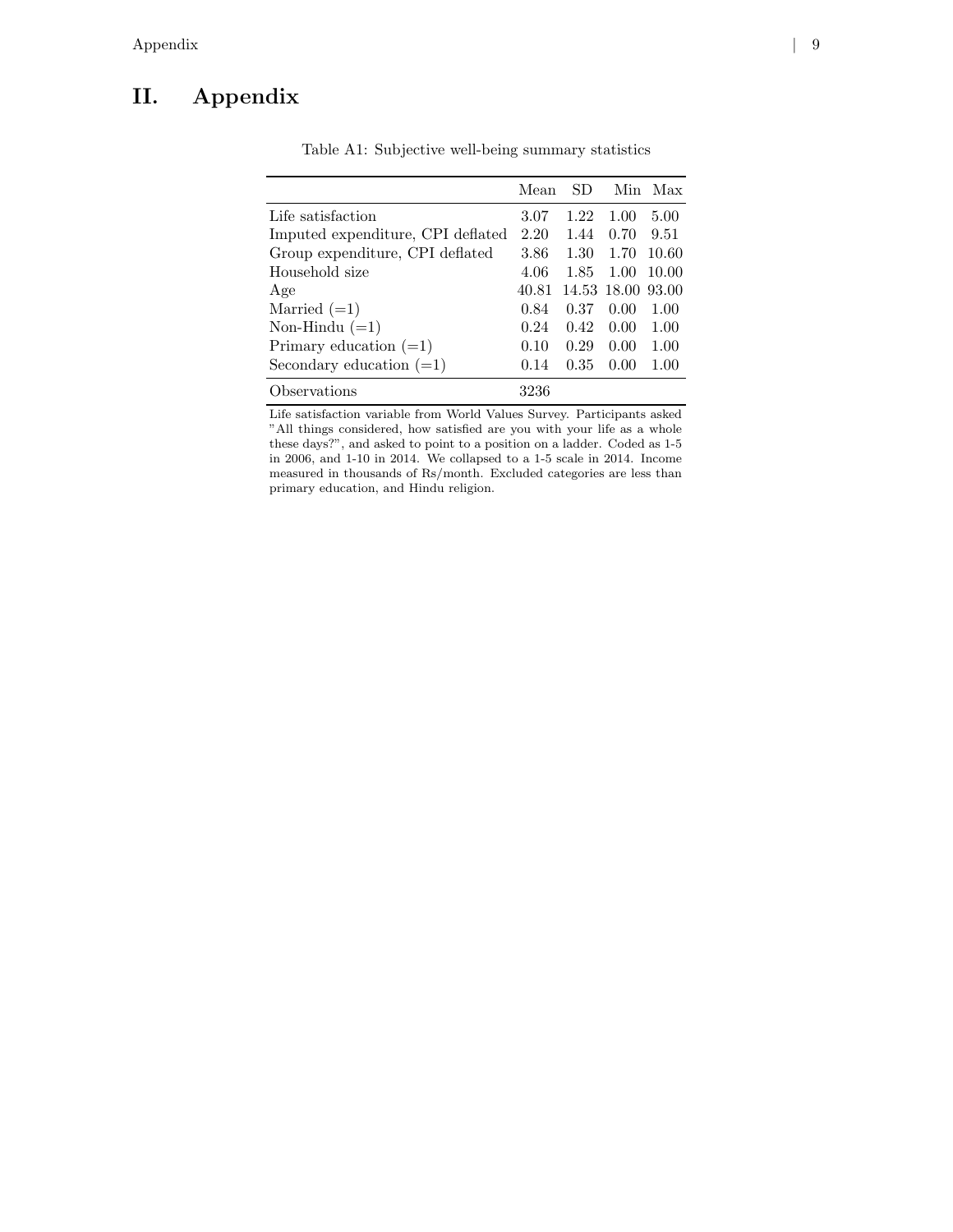|            |                               | Same A    |         | Diagonal A |         |
|------------|-------------------------------|-----------|---------|------------|---------|
|            |                               | est       | std err | est        | std err |
| Α          | luxuries                      | 0.502     | 0.110   | $-2.628$   | 0.395   |
|            | necessities                   | 0.502     | 0.110   | 2.992      | 0.276   |
| R          | luxuries                      | 8.228     | 4.228   | 6.936      | 2.387   |
|            | necessities                   | $-1.899$  | 2.462   | $-17.609$  | 3.418   |
| C luxuries | $(hhsize-1)/10$               | $0.607\,$ | 0.049   | 0.317      | 0.030   |
|            | headage/120                   | 0.013     | 0.085   | 0.054      | 0.044   |
|            | married                       | 0.070     | 0.030   | 0.010      | 0.016   |
|            | $ln(land+1)$                  | 0.021     | 0.016   | $-0.010$   | 0.012   |
|            | ration card                   | 0.047     | 0.027   | $-0.020$   | 0.013   |
|            | Educ med                      | $-0.604$  | 0.792   | 0.655      | 0.857   |
|            | Educ high                     | $-1.754$  | 1.062   | 0.165      | 1.592   |
|            | C necessities $(hhsize-1)/10$ | 1.476     | 0.053   | 1.138      | 0.037   |
|            | headage/120                   | 0.102     | 0.095   | 0.129      | 0.051   |
|            | married                       | 0.093     | 0.031   | 0.030      | 0.018   |
|            | $ln(land+1)$                  | 0.088     | 0.017   | 0.051      | 0.013   |
|            | ration card                   | 0.030     | 0.031   | $-0.050$   | 0.015   |
|            | Educ med                      | 0.323     | 0.773   | $-0.858$   | 0.868   |
|            | Educ high                     | 1.211     | 1.041   | $-0.350$   | 1.607   |
| b          | luxuries                      | 1.466     | 0.233   | $-0.870$   | 0.154   |
| d          | luxuries                      | 0.073     | 0.004   | 0.070      | 0.004   |
|            |                               |           |         |            |         |

Table A2: Structural demand model, full estimates for fixed effects model